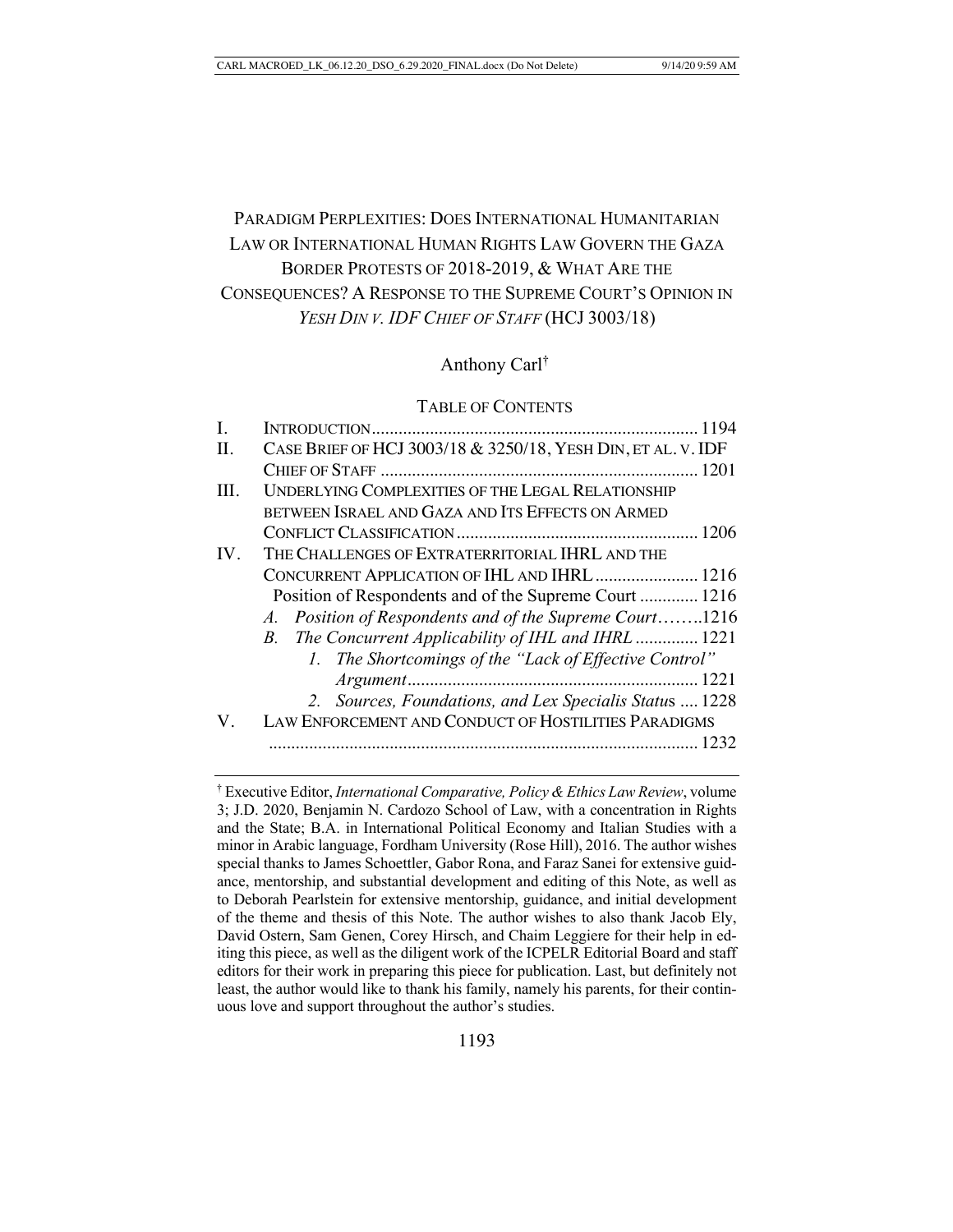|     | $\mathcal{A}$ . |                                                                     |  |
|-----|-----------------|---------------------------------------------------------------------|--|
|     |                 | The IHRL Law Enforcement Paradigm in Situations<br>$l_{\cdot}$      |  |
|     |                 |                                                                     |  |
|     |                 | Law Enforcement Aspects of Military Operations<br>2.                |  |
|     |                 |                                                                     |  |
|     |                 | Protections via IHRL Before Resorting to Lethal or<br>3.            |  |
|     |                 |                                                                     |  |
|     | В.              |                                                                     |  |
|     | $\mathcal{C}$ . | Analysis of the DPH and Other Concerns that Arise from              |  |
|     |                 |                                                                     |  |
| VI. |                 | ANALYSES WITH FACTUAL FRAMEWORK PROVIDED BY THE HRC                 |  |
|     |                 |                                                                     |  |
|     |                 | A. Conduct that Appears to Constitute War Crimes  1247              |  |
|     |                 | L                                                                   |  |
|     |                 | Journalists and Media Persons  1250<br>2.                           |  |
|     |                 | $\mathfrak{Z}$                                                      |  |
|     |                 | $4_{\scriptscriptstyle{\perp}}$                                     |  |
|     | $B_{\cdot}$     | Protestors that Were Engaging or Had Engaged in Conduct             |  |
|     |                 | with Stones, Tires, Molotov Cocktails, Cutting Concertina           |  |
|     |                 |                                                                     |  |
|     |                 | L                                                                   |  |
|     |                 | 2.                                                                  |  |
|     |                 | Protestor Interaction with the Concertina Wire or<br>3 <sub>1</sub> |  |
|     |                 |                                                                     |  |
|     |                 |                                                                     |  |

# I. INTRODUCTION

Palestinian citizens of Gaza arrived at multiple points along the Israeli-Gaza border on March 30, 2018 for Land Day, a date commemorating the deaths of six unarmed Arab citizens of Israel during widespread popular protests in 1976 over a decision made by the Israeli government to expropriate thousands of dunams of land owned by Arab Israelis in the northern part of the country.<sup>1</sup> This day marked the

<sup>&</sup>lt;sup>1</sup> *See Israel's Arabs to Mark Land Day*, JERUSALEM POST (Mar. 30, 2006, 5:34 M), https://www.jpost.com/Israel/Israels-Arabs-to-mark-Land-Day ("[The] AM), https://www.jpost.com/Israel/Israels-Arabs-to-mark-Land-Day demonstrations go back to events . . . when the Israeli government took a decision to confiscate 20,000 dunams of farmland belonging to Arab Israeli citizens. The land was said to be used for 'security purposes,' but was actually used to build new Jewish settlements . . . ."); Michael Omer-Man, *This Week in History: The 1976 Land*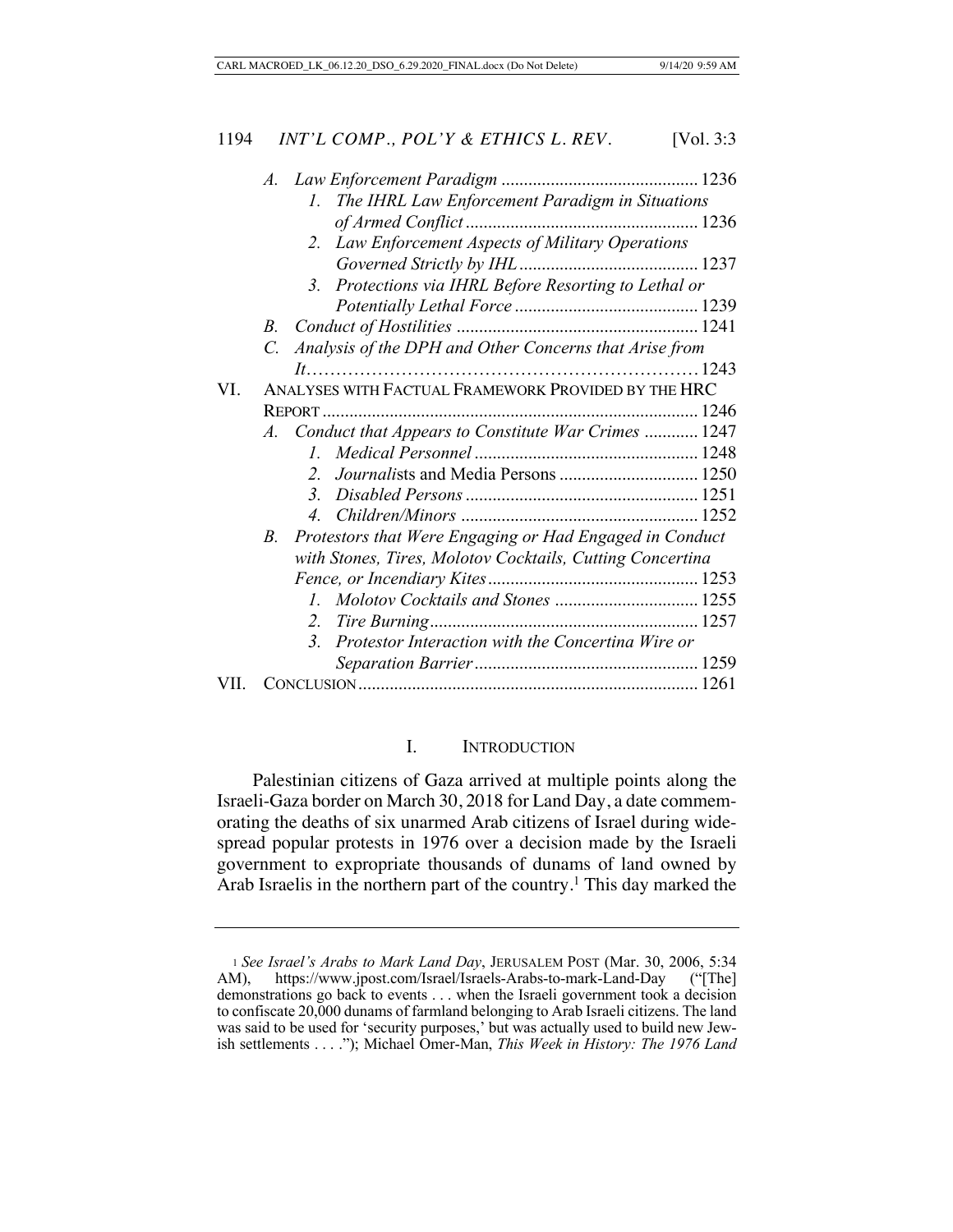beginning of a planned six-week protest now known internationally as the Gaza Border Protests and dubbed by Palestinians as "the Great Return March." The prolonged mass demonstration was to culminate on Nabka Day on May 15, the most important date in the political consciousness of the Palestinian people which commemorates the seventieth anniversary of the "Nakba" (meaning "catastrophe" in Arabic, used in relation to the expulsion of between 700,000 to 1 million Palestinians from their homes in present-day Israel as a result of the creation of the State of Israel in  $1948$ ,<sup>2</sup> and "to bring attention to the Palestinian Right of Return as enshrined in United Nations Resolution 194."3

However, it is important to note that the nature of the planned protest march was understood and received in fundamentally different, and somewhat diametrically-opposed, ways by each of the respective sides. The Palestinian side maintains that the genesis of the demonstration came from "a cross section of Palestinian civil society,

*Day Protests*, JERUSALEM POST (Mar. 25, 2012, 3:54 PM), https://www.jpost.com/Features/In-Thespotlight/This-Week-in-History-The-1976- Land-Day-protests (explaining the significance of the day as the first time since the creation of the State of Israel that Arab citizens were able to stage a mass protest, as well as the first time that "Arab Israeli" citizens were able to protest simultaneously with Palestinians in the occupied territories); Mohammed Moussa, *Palestinian Land Day Resistance Comes at a Critical Time*, THE NEW ARAB (Mar. 26, 2018), https://www.alaraby.co.uk/english/indepth/2018/3/26/palestinian-land-day-resistance-comes-at-critical-time (highlighting the heightened tensions for the 2018 demonstrations in the wake of the Trump administration's recognition of Jerusalem as the capital of Israel, its subsequent transfer of the embassy to Jerusalem, and its decision to cut funding to the U.N. Relief and Works Agency for Palestine Refugees in the Near East ("UNRWA")).

<sup>&</sup>lt;sup>2</sup> Hussein Ibish, *A "Catastrophe" that Defines Palestinian Identity*, THE LANTIC (May 14, 2018), https://www.theatlantic.com/international/ar-ATLANTIC (May 14, 2018), https://www.theatlantic.com/international/archive/2018/05/the-meaning-of-nakba-israel-palestine-1948-gaza/560294/. Naturally with figures that are nearly impossible to empirically verify in the midst of a hotly-contested political context, the exact number of Palestinians expelled from the modern State of Israel-proper in 1948 is unfortunately within an inexact range. *See*  BENNY MORRIS, THE BIRTH OF THE PALESTINIAN REFUGEE PROBLEM REVISITED, 602-03 (2d ed. 2004) (presenting some of the asserted figures and arriving at the conclusion that at or above 700,000 is a "probably fair estimate"); SALMAN H. ABU-SITTA, *Al Nakba Anatomy*, *in* FROM REFUGEES TO CITIZENS AT HOME: THE END TO THE ISRAELI-PALESTINIAN CONFLICT (2001), *available at*  http://www.plands.org/en/books-reports/books/from-refugees-to-citizens-athome/from-refugees-to-citizens-at-home (asserting that "[o]ver 800,000 Palestinians were expelled from 531 towns and villages, in addition to 130,000 from 662 secondary small villages and hamlets, making a total of 935,000 refugees.").

<sup>3</sup> Jehad Abusalim, *What is the "Great Return March?"*, AM. FRIENDS SERV. COMM. (May 3, 2018), https://www.afsc.org/blogs/news-and-commentary/what-isgreat-return-march.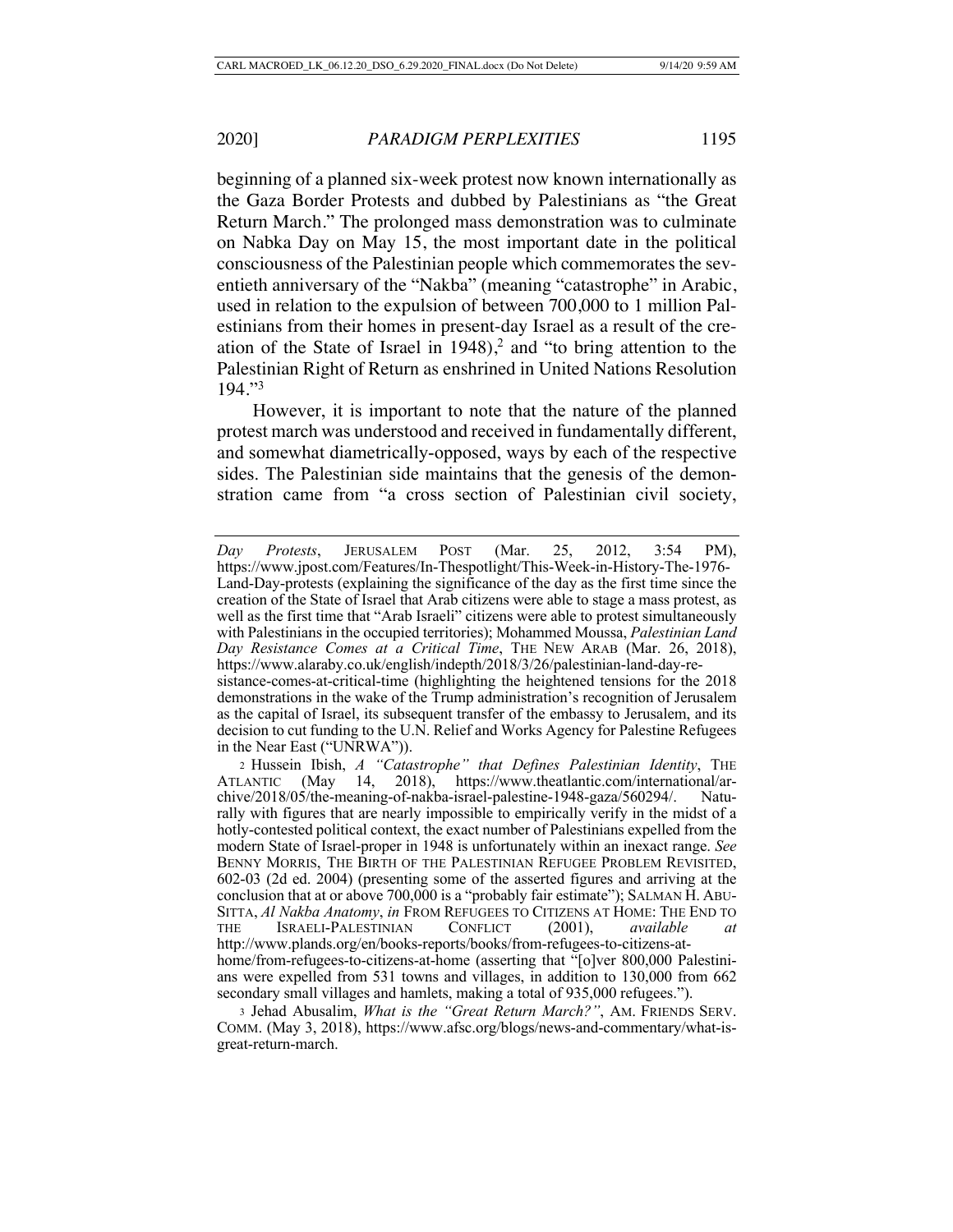grassroots activists, and political factions in Gaza . . . . "<sup>4</sup> In fact, the initial intellectual spark for the demonstrations writ large started with a Facebook post by Gazan activist, Ahmed Abu Artema, on January 7, 2018, stating a simple question:

What if a thousand demonstrators marched peacefully and broke through the fence east of Gaza and entered a few kilometres into the lands that are ours, holding the flags of Palestine and the keys to return, accompanied by international media, and then set up tents inside and established a city there?? What can a heavily-armed occupation do to the peaceful walking march?? Will it kill ten, twenty, or fifty?? Then what will it do with the roaring human resistance and encroachment??<sup>5</sup>

The post created a massive discussion within Palestinian society from Gaza to the West Bank, and in a few short weeks, "Abu Artema, civil society activists and other stakeholders drew up a charter of [twelve] principles, envisaging a national march by Palestinians of all ages, genders, political and social groups."6 Many in the Palestinian camp viewed representations from wide, disparate swathes of Gazan society in a mass mobilization as transcending "factional politics,"7 and indeed it is difficult to refute this fact. The movement organized into a national committee with twelve subcommittees made up of all sectors of Palestinian society, which included the following:

[C]ivil society, cultural and social organizations, student unions, women's groups, eminent persons and members of clans. Representatives of several political parties, including the Democratic Front for the Liberation of Palestine, Fatah, Hamas, the Popular Front for the Liberation of Palestine and Palestinian Islamic Jihad, were also members (the armed wings of these parties were not represented on the committee). While the members of the committee held diverse political views, they stated that

<sup>4</sup> *Id.*

<sup>5</sup> Aḥmed Abu Artayma, *Mādhā Law Kharaj Mā'atā Alf Mutaẓāher . . .*, FACEBOOK (Jan. 7, 2018), https://www.facebook.com/aburtema/posts/10210817352613780 (author's translation and paraphrasing). For a slightly different translation, *see* Rep. of the Indep. Int'l Comm. of Inquiry on the Protests in the Occupied Palestinian Territories, U.N. Doc. A/HRC/40/74, at ¶ 22 (Feb. 25, 2019) [hereinafter HRC Comm. Rep.]. *See also* Ahmed Abu Artema, *I Helped Start the Gaza Protests. I Don't Regret It*, N.Y. TIMES (May 14, 2018), https://www.nytimes.com/2018/05/14/opinion/gaza-protests-organizer-great-return-march.html.

<sup>6</sup> HRC Comm. Rep., *supra* note 5, at ¶ 23.

<sup>7</sup> Abusalim, *supra* note 3.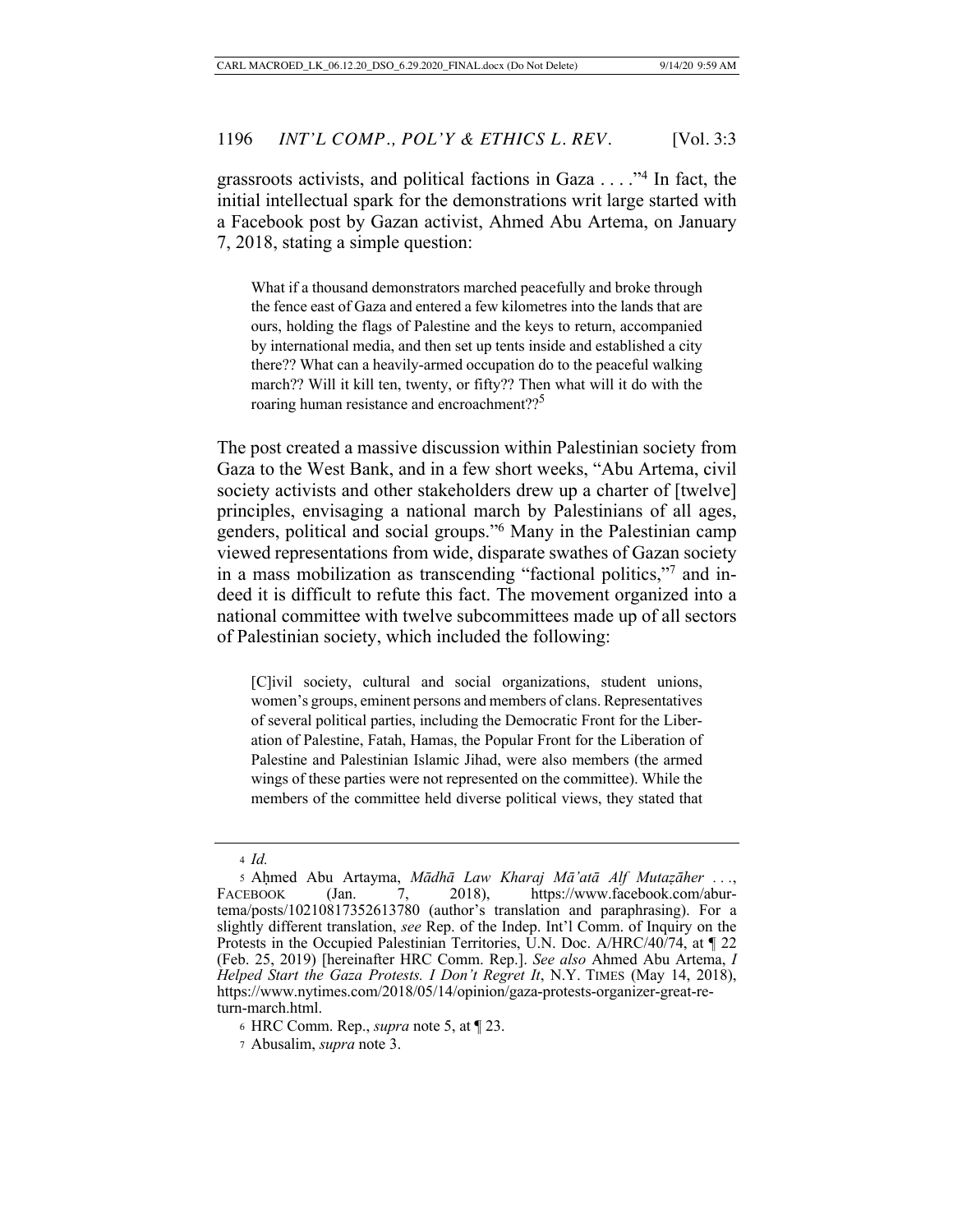their unifying element was the principle that the march was to be "fully peaceful from beginning to the end" and demonstrators would be unarmed.<sup>8</sup>

In contrast, the mainstream Israeli view of the border protests espoused by both the Israeli government and the Israel Defense Forces ("IDF") viewed the border protests as directly organized by Hamas either as a political stunt,<sup>9</sup> or as screening an ultimate objective of militarily attacking Israel's sovereign territory and its citizens.10 When examining the political makeup of the protests and the rhetoric of the heterogenous and pluralistic Gazan society that surrounds them, the divergence in opinion is not surprising. Although it is true that Hamas, being the effective governing body in Gaza, had subsequently put its support behind the protests and had some involvement in the organization of transportation within Gaza, the extent of its involvement is unclear.<sup>11</sup> What is clear is that the demonstrators came from all walks of Gazan life, not solely from Hamas's support base.12 Unfortunately, disparate media and state narratives—whether public statements issued by Hamas or non-verifiable claims by the Israeli government and Israeli media—has frustrated consensus on the nature of the demonstrations.<sup>13</sup>

<sup>10</sup> Tovah Lazaroff, *IDF Warns of Larger Military Response to Gaza Protest*, JERUSALEM POST (Mar. 31, 2018), https://www.jpost.com/Israel-News/IDF-warnsof-larger-military-response-to-Gaza-protest-547595 (reporting that "IDF Spokesman Brig.-Gen. Ronen Manelis said Hamas, which controls Gaza, was using the protests as a guise to launch attacks against Israel and ignite the area.").

<sup>11</sup> David Halbfinger, *Hamas Sees Gaza Protests as Peaceful—and as a "Deadly Weapon"*, N.Y. TIMES (Apr. 15, 2018), https://www.nytimes.com/2018/04/15/world/middleeast/israel-hamas-gaza-great-return.html.

<sup>12</sup> HRC Comm. Rep., *supra* note 5, at ¶ 24; Amira Hass, *It's Not a "Hamas March" in Gaza. It's Tens of Thousands Willing to Die*, HAARETZ (May 15, 2018, 9:53 AM), https://www.haaretz.com/middle-east-news/palestinians/.premium-tocall-gaza-protests-hamas-march-understates-their-significance-1.6091833.

<sup>13</sup> A particularly illustrative example of the narrative battle being waged over the demonstrations can be found in the media coverage of public statements made by Hamas politician and ex-foreign minister, Maḥmūd az-Zahhār. Many English and

<sup>8</sup> HRC Comm. Rep., *supra* note 5, at ¶ 24.

<sup>9</sup> Yoni ben Menachem, *The Palestinian "Return March"—A Futile Publicity Stunt*, JERUSALEM CTR. PUB. AFF. (Mar. 27, 2018), https://jcpa.org/the-palestinianreturn-march-a-futile-publicity-stunt/. The Jerusalem Center for Public Affairs is an Israeli think tank that markets itself as specializing in public diplomacy and foreign policy, and supports controversial positions opposed by much of the international community, such as support for a two-state, "demilitarized Palestine" solution; maintaining Israeli control of air and electromagnetic communications over the West Bank in the event of a two-state solution political settlement; and complete Israeli control over an undivided Jerusalem.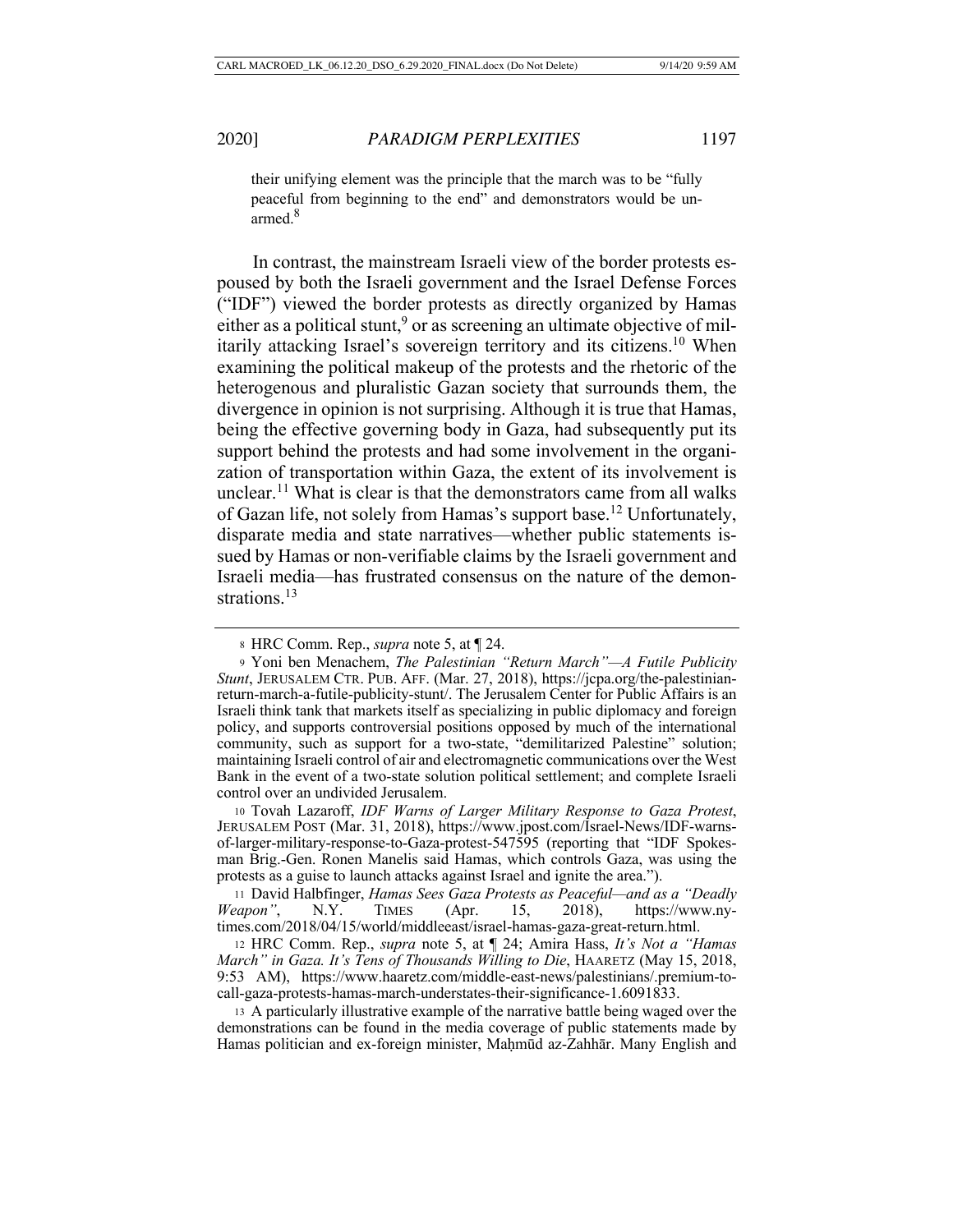Ultimately, the enduring legacy of the demonstrations—which ran from March 30, 2018 until the end of 2019—remains the widespread bloodshed experienced almost exclusively by the Palestinian citizens of Gaza. The United Nations Human Rights Council's investigatory commission held the Palestinian death toll from actions taken by the IDF at 189, with 183 of those as victims of live ammunition.<sup>14</sup>

<sup>14</sup> HRC Comm. Rep., *supra* note 5, at ¶ 37.

Arabic language Israeli news sites heavily covered an interview conducted with az-Zahhār by Qatari news site, al-Jazeera Mubasher. The clear intimation of the coverage over az-Zahhār's statements was that the alleged peaceful nature was a Hamasorganized Trojan Horse to cover up a hidden violent and militaristic motive. *Hamas Co-founder Admits 'We Are Deceiving the Public' About Peaceful Protests*, TIMES OF ISRAEL (May 17, 2018, 12:37 AM), https://www.timesofisrael.com/hamas-cofounder-admits-we-are-deceiving-the-public-about-peaceful-protests/ (Isr.); *Az-Zahhār yʿatraf: Fī al-ḥadīth ʿan al-muzāhirāt as-salamīah Ḥamās taqūm "bikhadāʿe [sic] ash-shārʿe"* [*Al-Zahhār Admits: On Speaking about the Peaceful Demonstration, Hamas is "Deceiving the Street"*], TIMES OF ISRAEL—ARABIC (May 17, 2018), http://ar.timesofisrael.com/?p=973966 (Isr.). This Trojan Horse sentiment was also echoed by Israeli Prime Minister, Benjamin Netanyahu. The Prime Minister of Israel, *Ready for a Real Shocker?*, FACEBOOK (May 17, 2018, 3:03 PM), https://www.facebook.com/IsraeliPM/videos/2115644801783587/?v=2115644801783587. Most of the coverage intimating this Trojan Horse sentiment cited a two-minute and six-second excerpt of az-Zahhār's interview translated by the Middle East Media Research Institute ("MEMRI"). *Senior Hamas Official Mahmoud al-Zahhar on Gaza Protests: This Is Not Peaceful Resistance, it is Supported by Our Weapons*, MEMRI (May 13, 2018), https://www.memri.org/tv/senior-hamas-official-mahmoud-zahhar-on-gaza-protests-this-is-not-peaceful-resistance. MEMRI has been repeatedly criticized by Western and Arab journalists and Middle East experts, with accusations of biased reporting and source selection, and with deliberate mistranslation. *See* Brian Whitaker, *Selective Memri*, THE GUARDIAN (Aug. 12, 2002, 6:29 AM), https://www.theguardian.com/world/2002/aug/12/worlddispatch.brianwhitaker; *Email Debate: Yigal Carmon and Brian Whitaker*, THE GUARDIAN (Jan. 28, 2003, 12:26 PM), https://www.theguardian.com/world/2003/jan/28/israel2; Juan Cole, *Bin Laden's Audio Threat to States*, INFORMED COMMENT (Nov. 2, 2004), https://www.juancole.com/2004/11/bin-ladens-audio-threat-to-states.html; Laila Lalami, *The Missionary Position*, THE NATION (June 1, 2006), https://www.thenation.com/article/archive/missionary-position/. Regarding the original interview, the context of the language at issue was in response to al-Jazeera Mubasher anchor, Aḥmad Ṭaha, asking az-Zahhār about Hamas's support of the demonstrators' use peaceful protest. In doing so, Taha made reference to the similarity with the stance of Hamas's Palestinian political rival Fataḥ, which has long touted the sole use of peaceful protest in resisting Israeli occupation and control. This sole resort by Fataḥ to peaceful protest has continually been a point of contention between the two parties, with Hamas continually refusing to relinquish armed struggle. It is in this context that Mr. Taha asked why the two parties could not agree on political unity. Paraphrased, az-Zahhār's comments regarding "deception" were used in response to this context of Hamas not relinquishing its perceived right to violent resistance in contrast with Fataḥ, suggesting that the demonstrations were backed-up by the party's military wing, should it decide to use violence.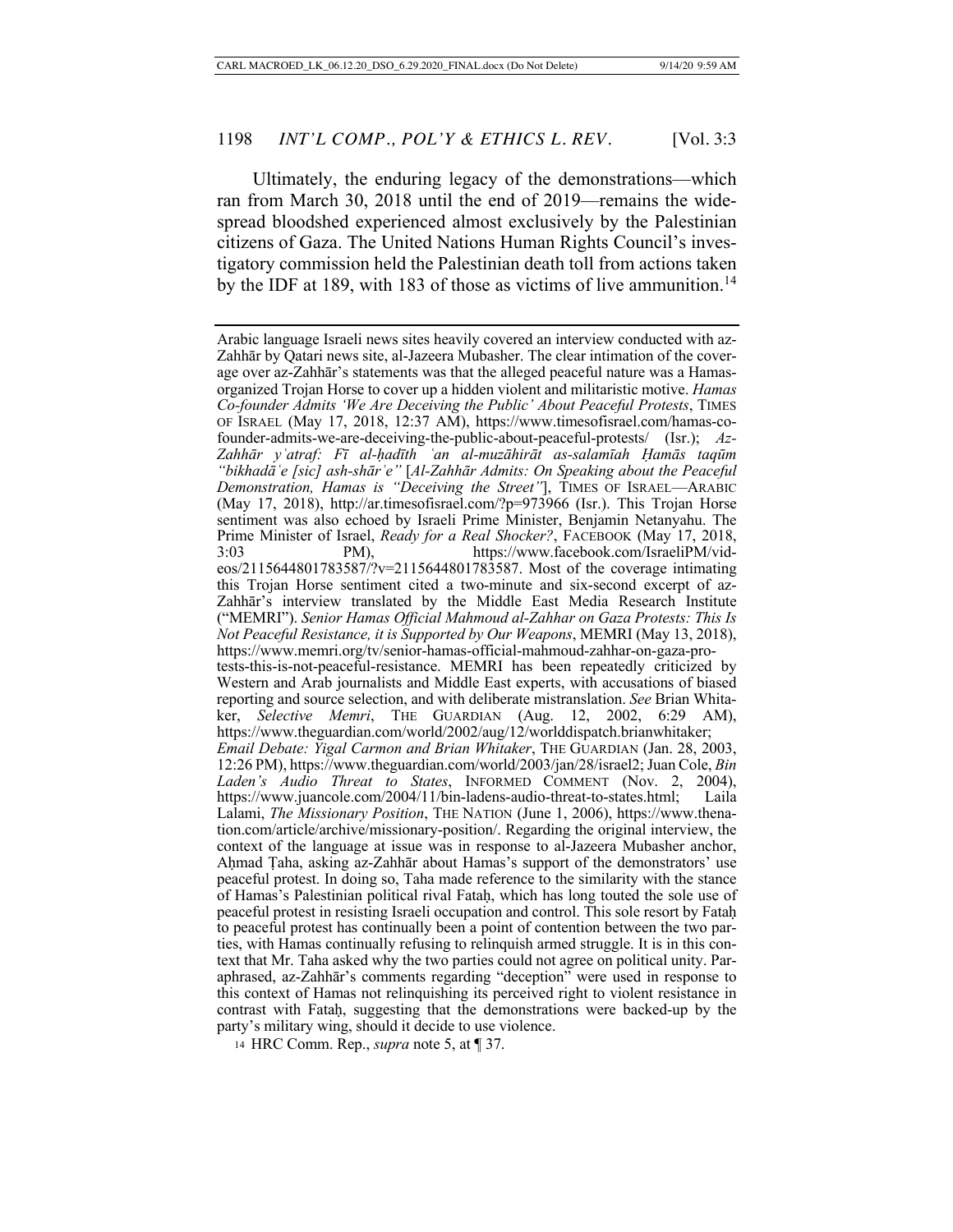Palestinian injuries occurring as a result of the demonstrations have been numbered at 23,313—9,204 of those injuries were collectively the result of live ammunition, shrapnel, metal-coated rubber bullets, and direct hits by tear gas canisters; more specifically, 6,106 of those 9,204 were gun-shot wounds from live ammunition.<sup>15</sup> The Israeli side suffered no fatalities *during or as a result of the demonstrations*, although the IDF did suffer one contemporaneous fatality *away* from the sites of the demonstrations.<sup>16</sup> Four IDF soldiers were reportedly injured as a result of stone throwing or explosives; no civilians were injured *during or as a result of the protests*, yet four residents of Sderot were "lightly" injured as a result of a contemporaneous non-demonstration-related rocket fire from Gaza.<sup>17</sup> Much controversy surrounds the conduct of both the IDF, which was accused of indiscriminate killings of unarmed civilians,18 and the Palestinian protesters' use of violent rioting in an attempt to do damage to the border fence and to real property damage achieved within the Israeli interior.<sup>19</sup>

<sup>15</sup> *Id.* at ¶¶ 37 & 38, citing *2018: More Casualties and Food Insecurity, Less Funding for Humanitarian Aid*, U.N. OFF. FOR THE COORDINATION OF HUMANITARIAN AFF. (Dec. 27, 2018), https://www.ochaopt.org/content/2018 more-casualties-and-food-insecurity-less-funding-humanitarian-aid.

<sup>16</sup> HRC Comm. Rep., at ¶¶ 90 & 91; Anna Ahronheim, *IDF Names Aviv Levi, 21, as Soldier Killed by Hamas Sniper at Gaza Border*, JERUSALEM POST (July 21, 2018, 9:29 PM), https://www.jpost.com/Israel-News/IDF-Strikes-terror-targets-in-Gaza-563027. Staff Sergeant Aviv Levi of the Givati Brigade was shot and killed by a Gazan sniper two months after the main demonstrations and from a house in Gaza near the border, but not during any of the demonstrations themselves.

<sup>17</sup> HRC Comm. Rep., at ¶ 90; *Four Israelis Hurt from Gaza Rocket Hit in Sderot*, YNET NEWS,  $(July' 14," 2018, 7:22 PM), 'http://www.ynetnews.com/arti$ cles/0,7340,L-5309893,00.html. As in note 13, it is notable that this attack happened outside of the most consequential demonstrations from March 30 through the end of May 2018.

<sup>18</sup> Three notable deaths that caused international uproar were those of medic Rouzan al-Najjar, who was wearing a medic vest when she was shot by an IDF sniper; journalist Yasser Murtaja, who was similarly wearing a press vest when killed by sniper fire; and eight-month old Leila al-Ghandour, who allegedly suffocated from tear gas fired by the IDF. *See* (respectively) Iyad Abuheweila & Isabel Kershner, *A Woman Dedicated to Saving Lives Loses Hers in Gaza Violence*, N.Y. TIMES (June 2, 2018), https://www.nytimes.com/2018/06/02/world/middleeast/gaza-paramedic-killed.html; Nidal al-Mughrabi, *Palestinian Journalist Killed in Israel-Gaza Protests*, REUTERS (Apr. 7, 2018, 11:03 AM), https://ca.reuters.com/article/topNews/idCAKBN1HE0A2-OCATP; Declan Walsh, *A Child of Gaza Dies. A Symbol Is Born. The Arguing Begins.*, N.Y. TIMES (May 16, 2018), https://www.nytimes.com/2018/05/16/world/middleeast/layla-ghandour-gaza.html (it is important to note that the Israeli government disputes the circumstances of al-Ghandour's death).

<sup>19</sup> Almog ben Zikri, *Burning Kites From Gaza Cause Widespread Damage to Israeli Fields*, HAARETZ (May 29, 2018), https://www.haaretz.com/israel-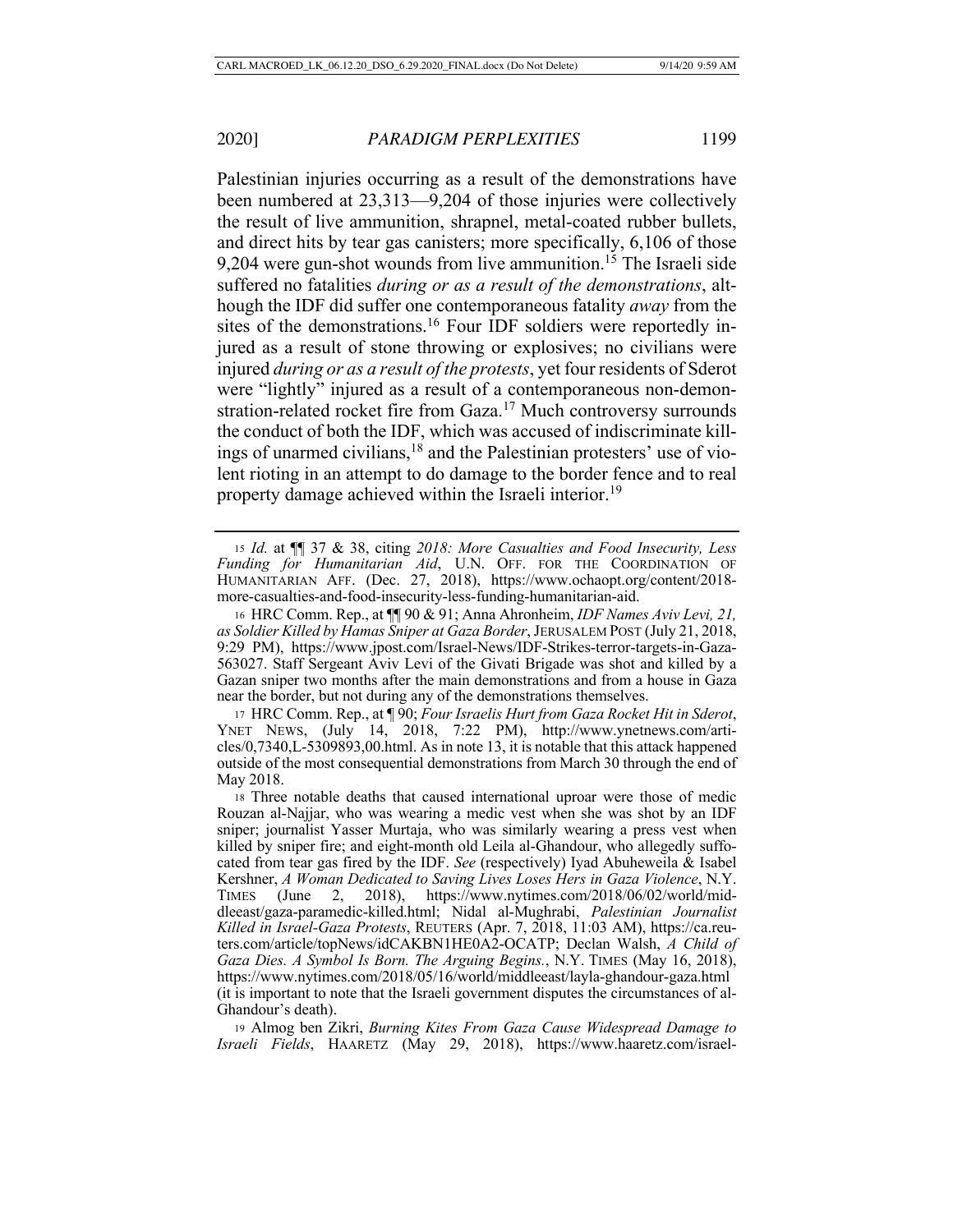In response to the IDF's initial conduct toward protestors who had approached the border fence on the first day of the march (Land Day), which left fifteen Palestinians dead and around fourteen hundred wounded, legal action was filed in the Israeli Supreme Court<sup>20</sup> by a group of Israeli non-government organizations—notably Yesh Din, which focuses on the protection of human rights in the Occupied Palestinian Territories; $^{21}$  and Adalah, a minority rights group that specifically advocates for the rights of Arab citizens of Israel.<sup>22</sup> In doing so, the Petitioners' action challenged the legality of the IDF's live fire policy in its rules of engagement under international and Israeli law and sought an interim injunction prohibiting the IDF from using live ammunition until the Court reached its decision regarding the legality of the IDF's conduct.23 Deputy Chief Justice Hanan Melcer, delivering the opinion of the Court, ultimately rejected the Petitioners' requests for relief and affirmed the legality of the IDF's live-fire policies under Israeli and international law. Notwithstanding some procedural and evidentiary peculiarities concerning the admissibility of the IDF's rules of engagement onto the evidentiary record and Petitioners' lack of access to those rules prior to oral arguments—both of which were allegedly justified due to classified status of the documents and national security concerns<sup>24</sup>—ultimately it is the Court's peculiar interpretation of international humanitarian law  $("H L")<sup>25</sup>$  that is relevant to this note. Specifically, the Court seemingly accepted the arguments presented by the government, which rested on the recognition of a law enforcement paradigm under the auspices of IHL, a paradigm which

news/.premium.MAGAZINE-burning-kites-from-gaza-cause-widespread-damageto-israeli-fields-1.6131396; Dan Williams & Nidal al-Mughrabi, *Gazans Send Firestarting Kites Into Israel; Minister Threatens Lethal Response*, REUTERS (June 5, 2018, 12:28 PM), https://www.reuters.com/article/us-israel-palestinianskites/gazans-send-fire-starting-kites-into-israel-minister-threatens-lethal-responseidUSKCN1J127C.

<sup>20</sup> HCJ 3003/18, 3250/18 Yesh Din v. IDF Chief of Staff (2018) (Isr.).

<sup>21</sup> *About Us*, YESH DIN, https://www.yesh-din.org/en/about-us/ (last visited Oct. 26, 2018, 3:02 PM).

<sup>22</sup> *About*, ADALAH (July 2017), https://www.adalah.org/en/content/view/7189.

<sup>23</sup> HCJ 3003/18, at ¶¶ 2-3 (opinion of Melcer, J.).

<sup>24</sup> *See infra* Part II.

<sup>25</sup> The terms "International Humanitarian Law," "Law of Armed Conflict," and the less-accurate "Law of War" all describe the same legal regime that governs armed conflicts and are more or less interchangeable. For the sake of accuracy, brevity, and coherence, this note will utilize the term "International Humanitarian Law" and its abbreviation "IHL."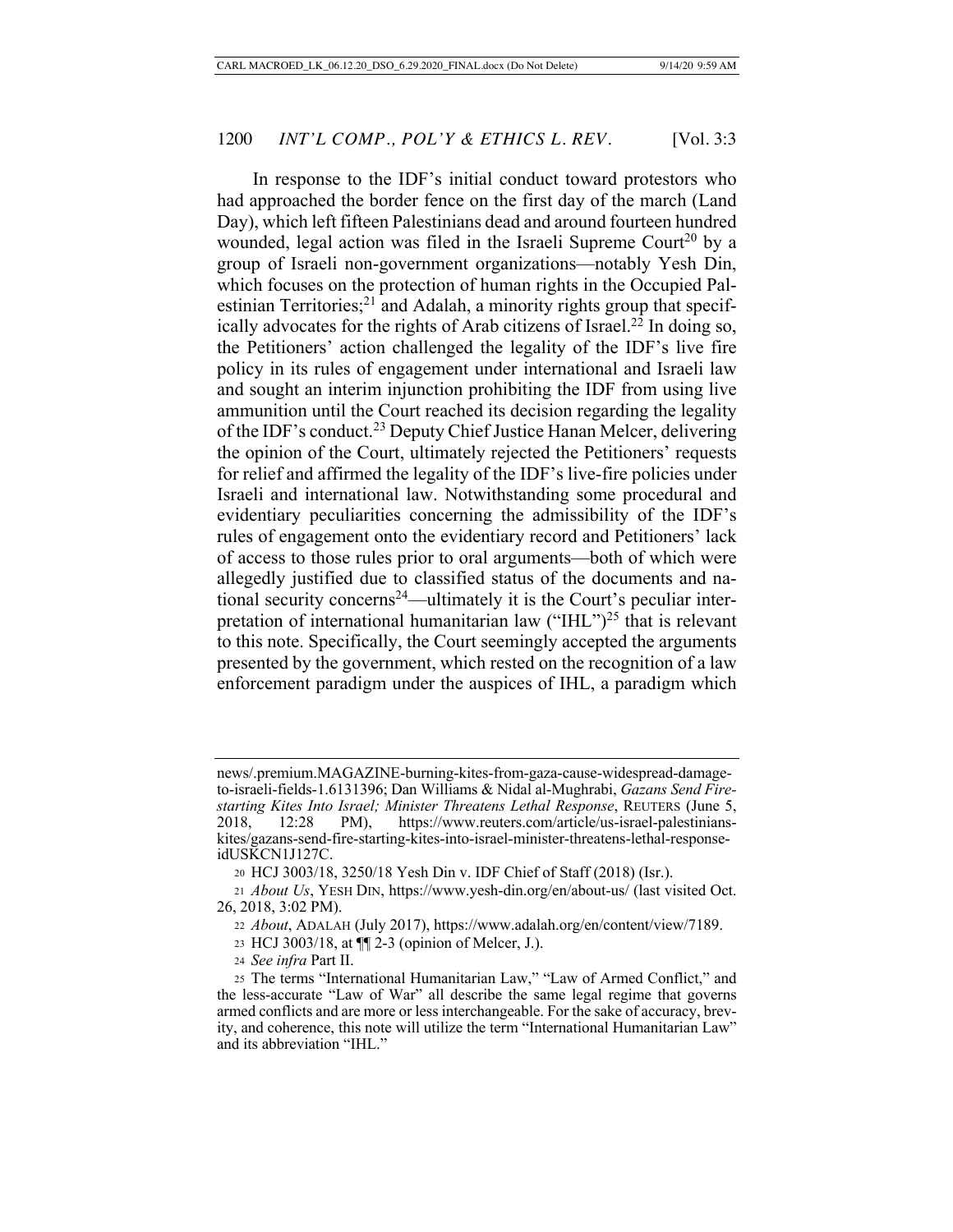has always been understood as governed by the body of International Human Rights Law ("IHRL").<sup>26</sup>

This Note critically analyzes the holding of the Israeli Supreme Court in *Yesh Din, et al. v. IDF Chief of Staff* on a multitude of grounds. First are the problematic factual assumptions upon which the Court bases its opinion. Second is the problematic belief, on the part of the Court that there is no concurrent applicability IHL and IHRL and that Israel owes no IHRL obligations to Palestinians writ large. Third is the Court's placement of the Law Enforcement ("LE") paradigm—a paradigm firmly rooted in international human rights law ("IHRL")—under the umbrella of IHL. This Note will then engage in an analysis of some of the incidents during the Great March of Return, and the negative effects the Supreme Court's holding either had or potentially has on these incidents.

Part II of this Note will offer a brief review of the Supreme Court's opinion in the HCJ 3003/18 case to contextualize the issue. Part III will discuss the complexity of the legal relationship between the State of Israel and the Gaza Strip as well as discuss the problem with the Court's belief that the applicable legal framework related to any dispute with Gaza is by nature the law applicable to an international armed conflict ("IAC"). Part IV will discuss extraterritorial applicability of IHRL, its concurrent application with IHL, and challenges to both of these notions. Part V will delve into the details of the two different paradigms at issue—namely the IHL conduct of hostilities ("COH") paradigm and the IHRL LE paradigm—and discuss the pitfalls of the Israeli Supreme Court's rendering of the LE paradigm. Finally, Part VI will utilize some of the preliminary factual findings reported by the U.N. Human Rights Committee's investigatory commission for analyses on the propriety of responses under the COH paradigm, the IHRL LE paradigm, and the Supreme Court's rendering of the LE paradigm under the auspices of IHL.

# II. CASE BRIEF OF HCJ 3003/18 & 3250/18, YESH DIN, ET AL. V. IDF CHIEF OF STAFF

The HCJ 3003/18 case, heard by a panel of three Supreme Court justices, was the consolidation of two separate petitions made by a number of Israeli human rights groups and were named generally for

<sup>26</sup> HCJ 3003/18, at ¶¶ 20, 30, 39, 40 (Melcer, J.). *See also*, Solon Solomon, *The Israeli Supreme Court Decision on the Gaza Riots*, JUST SECURITY (June 5, 2018), https://www.justsecurity.org/57359/israeli-supreme-court-decision-gaza-riots-factual-legal-confusion/.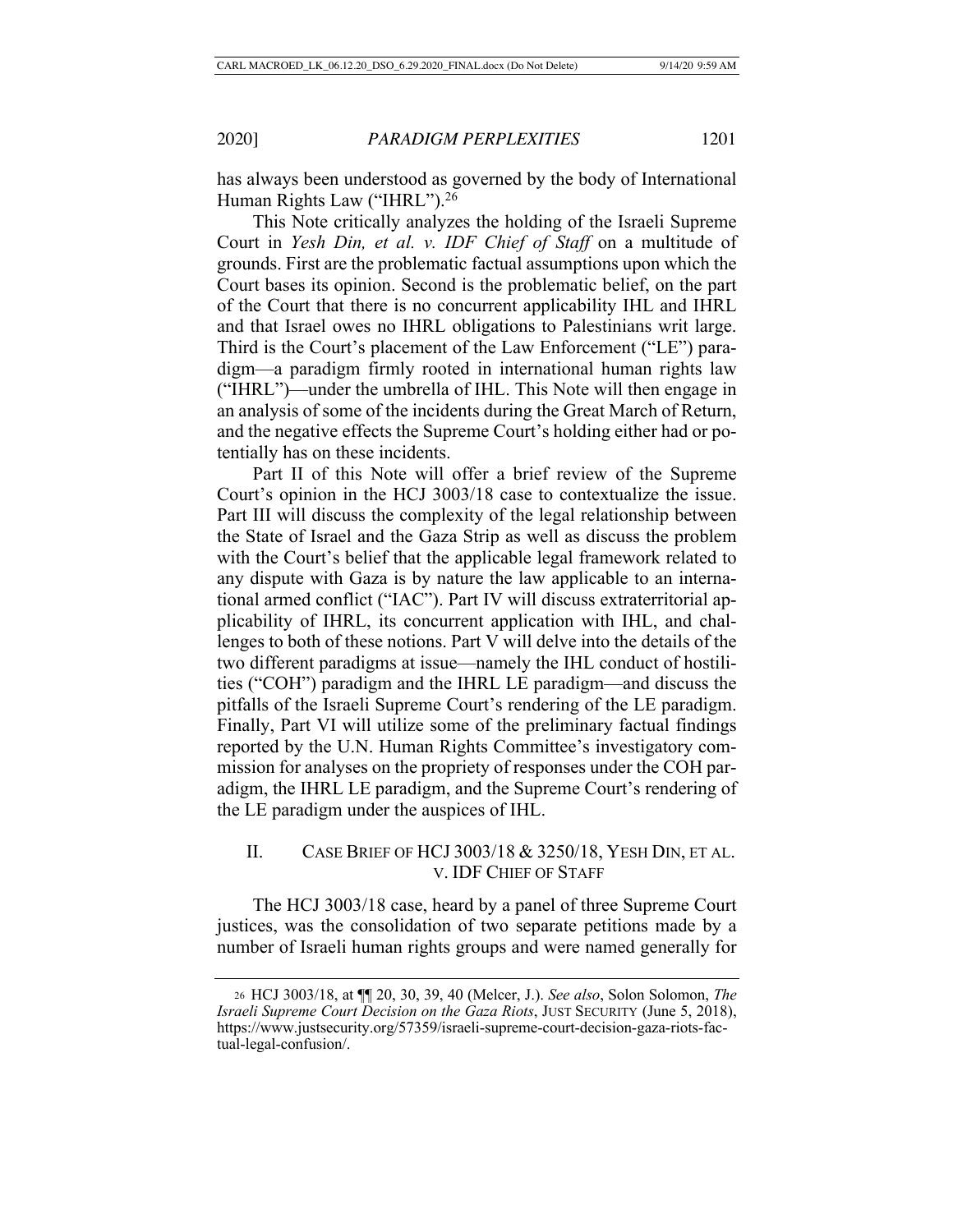the two main sponsors of each petition: Yesh Din and Adalah (and originally filed under petitions HCJ 3003/18 and HCJ 3250/18, respectively).27 Both petitions requested orders *nisi* challenging the conduct of the IDF in relation to the demonstrators, although on slightly different grounds. The Yesh Din petitioners argued for a revocation of "[a]ny order [that] permit[ed] soldiers at the Israel-Gaza Strip border to fire live ammunition towards protestors who are Gaza Strip residents, if the protestors do not actually endanger human lives," and demanded "a ground-level prohibition to exercise lethal force towards unarmed civilian residents of the Gaza Strip . . . when the protesters do not actually and imminently endanger human lives;"28 whereas the Adalah petitioners demanded that the live fire policy on the protestors "should be determined . . . illegal" and that "[t]he Respondents should clearly and immediately prohibit the use of snipers or live ammunition as a means to disperse civilian demonstrations and/or crowds in Gaza."29

The specific arguments of the two petitions rested on the main premise that the civilian nature of the protests must necessarily mean that the applicable governing legal regime over the IDF's conduct is IHRL. The Yesh Din Petition argued that even if the overall events could properly be contextualized as happening within a combat zone, the civilian nature of these protests in fact categorically bars the application of IHL when there is not an actual or imminent threat demonstrated by the protestors.<sup>30</sup> Within the same vein of reasoning, yet inserting an additional factual application, the Adalah Petition argued that the correct governing standard remains the law enforcement paradigm of IHRL, regardless of whether the protestors utilize rockthrowing, tire burning (to obstruct the view of the snipers with smoke), or Molotov cocktails.31 The Yesh Din Petition also raised concern about the IDF's classification of "central rioters" or "central inciters" and their conclusions related to the targetability thereof, due to the fact

<sup>27</sup> The Yesh Din Petition was joined by three other Israeli human rights groups: the Association for Civil Rights in Israel, Gisha—Legal Center for Freedom of Movement, and HaMoked—Center for Defense of the Individual. The Adalah Petition was additionally joined by the Gaza-based human rights organization Al-Mezan.

<sup>28</sup> HCJ 3003/18, ¶ 2 (Melcer, J.).

<sup>29</sup> *Id.* (NB: these arguments were made within the HCJ 3250/18 petition).

<sup>30</sup> *Id.* at ¶ 17.

<sup>31</sup> *Id.* The Court did acknowledge that the Adalah Petition denied the utilization of live ammunition by the protestors as a factual matter, which is corroborated by the UN investigatory report save for one specific incident on May 14, 2018. *Id.* at ¶ 18; HRC Comm. Rep., *supra* note 5, at ¶ 57.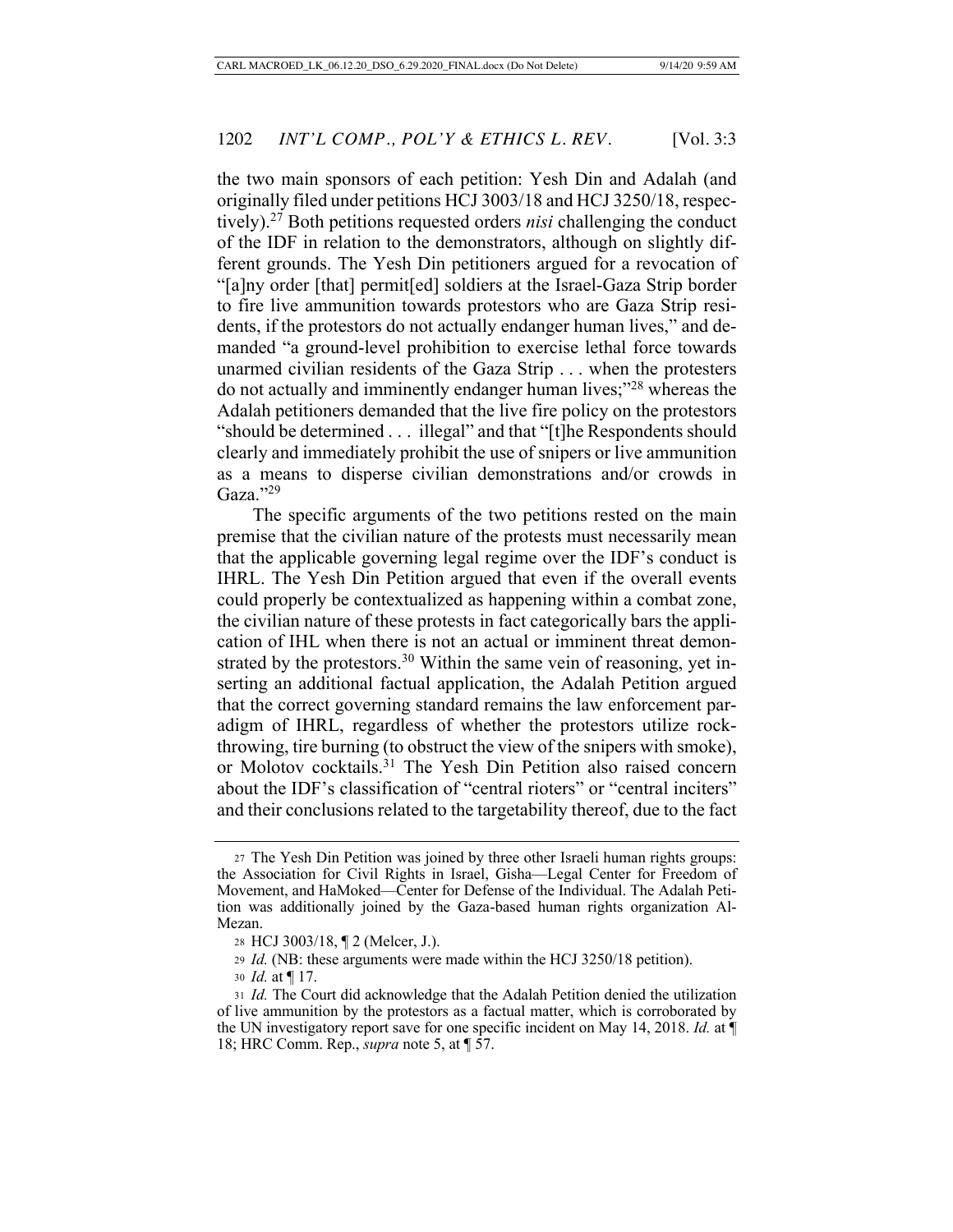that this is a classification of targets that is not recognized by either IHL or IHRL.<sup>32</sup>

Respondents, the IDF Chief of Staff and the Military Advocate General, argued for the dismissal of the petitions *in limine* "on grounds of lack of exhaustion of proceedings, lack of factual background and threshold issues of lack of right of standing and lack of justiciability," as well as for a denial on the merits "due to the lack of cause of action to intervene in such matters, which are directly linked to clear operational-professional military aspects of the planning of the IDF's defensive and combative activity."33 Respondents went on to argue that, since the demonstrations are (purportedly) part of an armed conflict between Hamas and Israel, the correct legal framework governing the IDF's actions is IHL.34 Interestingly, the Respondents also differentiated between live fire as it relates to the COH paradigm of IHL in contrast with the LE paradigm, and stated that both paradigms were

<sup>32</sup> HCJ 3003/18, at ¶ 18 (Melcer, J.).

<sup>33</sup> *Id.* at ¶ 19.

<sup>34</sup> HCJ 3003/18, at ¶ 20. Note that the framing of the demonstrations as an operation organized and executed by Hamas and allegedly other terrorist groups, which the Respondents purport and which the Court explicitly supports, remains a background issue of contention. It is an assertion that is not supported by a concrete evidentiary finding outside of certain circumstantial evidence, such as involvement in the demonstrations by specific individuals and public statements made by Hamas officials. For the Court's treatment of this assumption, *see id.* at ¶¶ 10, 15, 45, 54, 55, 58; Hayut, J. (concurring), ¶¶ 6, 7. An amicus brief filed by the Almagor group emphasizes the purported engagement by Hamas and the Palestinian Islamic Jihad, specifically outlining that on May 14, 2018, "61 Shahids [sic] (martyrs) were killed, among which 50 Shahids [sic] belong to the Hamas organization (approximately 80%)." HCJ 3003/18, at ¶ 54 (Melcer, J.). Although the Court does note that the word "shahīd" in Arabic (plural "shuhadā") means "martyr," what is missing from this informational exposition is the context that "shahīd" is colloquially used by Palestinians to denote any Palestinian who loses his or her life pursuant to any circumstance related the conflict with Israel. For example, Palestinian victims to the conflict who were not participating in hostilities or even demonstrations against the State of Israel, like Mohammed Abu Khdeir—a sixteen-year old kidnapped by Israelis from in front of his local mosque in Shuʿafāṭ prior to the Ramadan iftar meal, and then subsequently beaten with a tire iron and burned alive—are extended the title of "shahīd." *See* Isabel Kershner, *Youth Chorus Unites Israelis and Palestinians, at Least for a Few Hours*, N.Y. TIMES (June 27, 2015), https://www.nytimes.com/2015/06/28/world/youth-chorus-unites-israelis-and-palestinians-atleast-for-a-few-hours.html (mentioning that Abu Khdeir was considered a "shahīd"); ʿAwad ar-Rajūb al-Khalīl, *Muḥamad Abu Khḍayr—Khataf w Tʿadhīb w Qatal*, AL-JAZĪRA (July 4, 2014), https://www.aljazeera.net/news/reportsandinterviews/2014/7/3/ لتقو - بیذعتو - فطخ - ریضخ - وبأ - دمحم) using title of "shahīd" for Abu Khdeir). For information raising doubt as to Hamas's purported integral role in organizing the border protests, *see supra* notes 3-10 and related materials; *see also*

HRC Comm. Rep., *supra* note 5, at ¶ 24.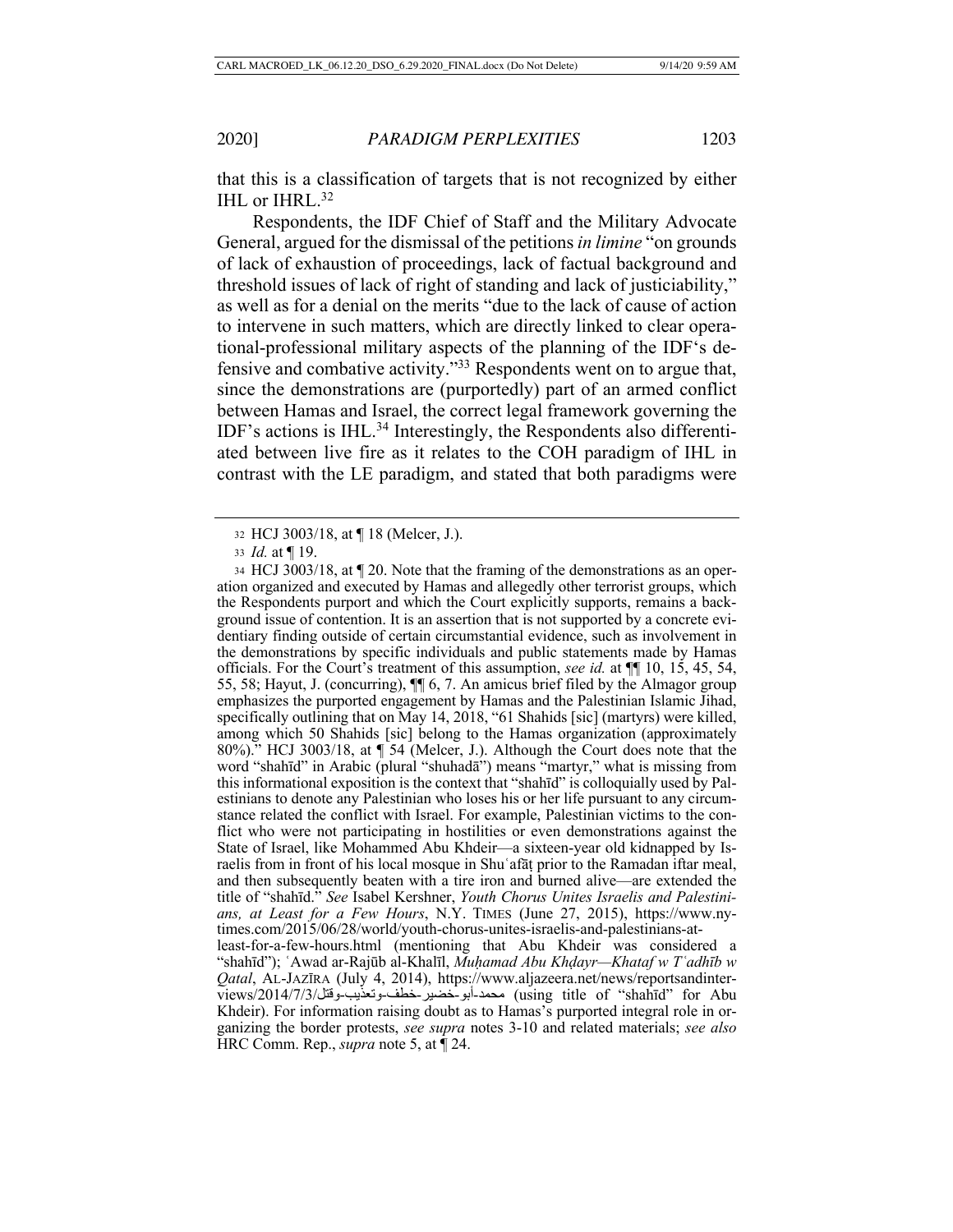applicable to the protests on the Gaza border. However, the LE paradigm was controversially presented by Respondents as an IHL paradigm, *not* an IHRL paradigm.35

Ultimately, the Court denied the petitions,  $36$  primarily due to the lack of a sufficient evidentiary record surrounding the legality of both the structure and application of the IDF's Rules of Engagement ("ROE").37 The Court justified this stance as a matter of the ROE's application to the events due to the fact that the petitions were filed requesting interim intervention of the Court prior to full-blown investigations of the IDF's conduct so that the shooting would in fact stop, and therefore the court was left without information regarding "identit[ies] . . . , the nature of [the activists'] actions, their organizational affiliation and their involvement in terrorist activity, or in any other prohibited hostile activity; and whether and in what manner they posed an actual and imminent danger, which—as a last resort—necessitated fire. $"38$ 

In relation to the ROE's structural question, the absence of an evidentiary record stemmed from an intractable disagreement between Petitioners and Respondents related to the presentation of the ROE to the Court. Respondents requested to present both a copy of the ROE and intelligence information related to the events at the border in an *ex parte* and *in camera* hearing, allegedly due to concerns of confidentiality and classified status of the information.<sup>39</sup> Respondents additionally requested the information to be accompanied by explanations which would *also* be protected by the *ex parte* and *in camera* review.40 Petitioners refused to grant consent to this type of review and "were only willing for with [sic] the Rules of Engagement to be presented without any explanation or additional specification

<sup>35</sup> HCJ 3003/18, at ¶¶ 20, 22 (Melcer, J.) (NB: There is no discussion by Respondents over whether the "law enforcement" paradigm is an IHL or IHRL paradigm, only that the applicable legal framework "that regulates the opening of fire is the law of Armed Conflict."). *See also* Eliav Lieblich, *Collectivizing the Threat: An Analysis of Israel's Claims for Resort to Force on the Gaza Border*, JUST SECURITY (May 16, 2018), https://www.justsecurity.org/56346/collectivizing-threat-analysisisraels-legal-claims-resort-force-gaza-border/.

<sup>36</sup> HCJ 3003/18, at ¶¶ 36, 66 (Melcer, J.); Hayut, C.J. (concurring), at ¶ 15; Hendel, J. (concurring) at  $\P$  6.

<sup>37</sup> *Id.* at ¶ 62 (Melcer, J.); Hayut, C.J. (concurring) at ¶ 13; Hendel, J. (concurring), at  $\P$  4.

<sup>38</sup> *Id.* at ¶ 62.

<sup>39</sup> *Id.* at ¶ 25.

<sup>40</sup> *Id.* at ¶¶ 25, 32.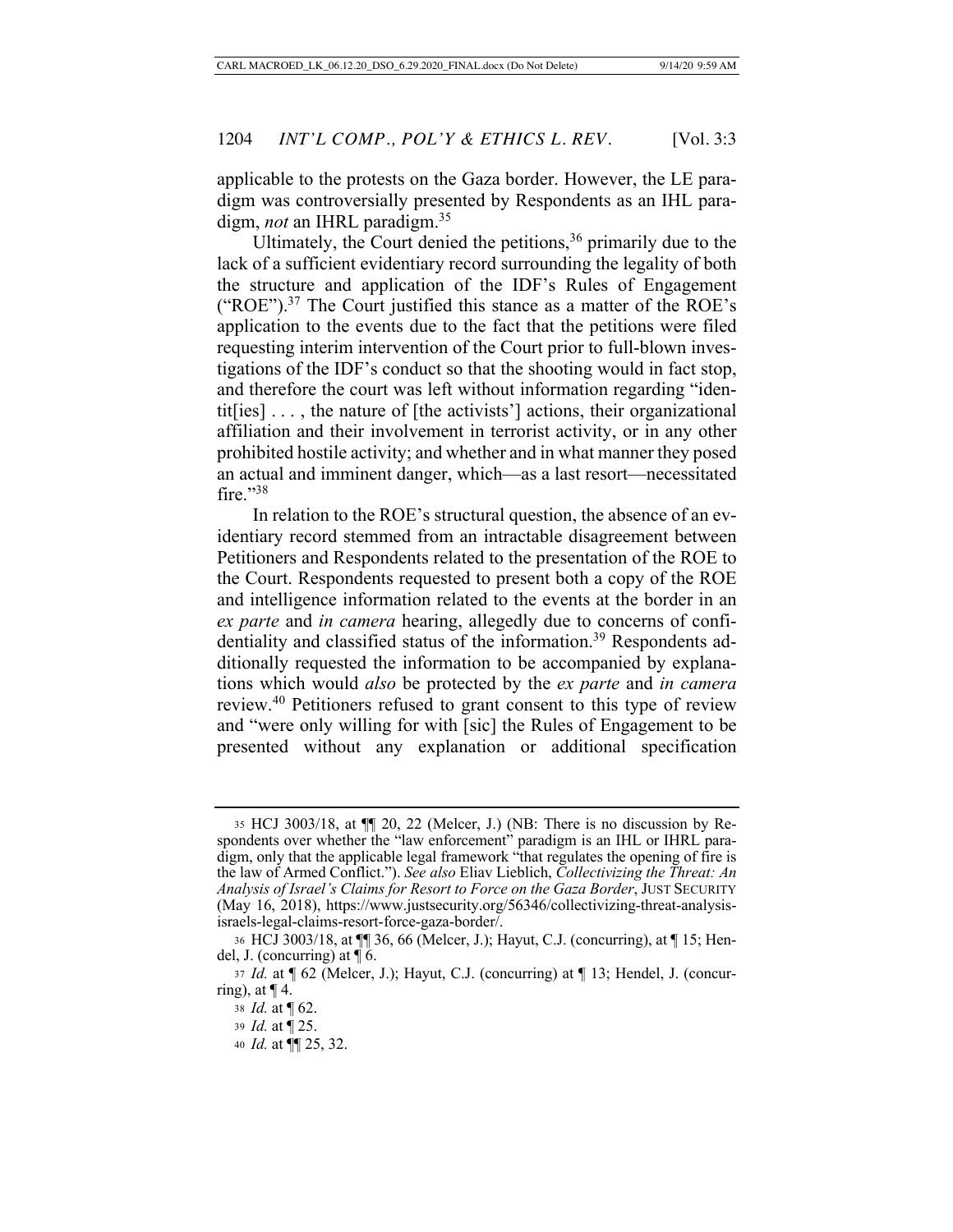whatsoever."<sup>41</sup> Due to Petitioners' refusal to consent to the Respondents' requested review, the Court extended a "presumption of regularity" over the ROE without any review whatsoever, and relied on Respondents' framing of the ROE's structure without any corroborating evidence.42 *Ex parte* and *in camera* review in the national security and military contexts remains highly controversial.<sup>43</sup>

Notwithstanding the controversy over the mode in which the Court dispensed of the ability to create anything that resembled a proper factual foundation for adjudication, the denial of the petitions solely as a procedural matter would have left this case as relatively non-controversial. The Court, however, did not stop at a procedural disposition relevant to Israeli domestic law—rather, it additionally opined on the legal nature of the IDF's ROE as a matter of international law, and more specifically as a matter of IHL. The Court's holding is extremely cryptic, a fact that is exemplified by its assertion that the applicable armed IHL framework is that of  $IAC<sub>1</sub><sup>44</sup>$  while simultaneously discussing and considering IHRL case law and IHRL arguments presented by the parties without giving any sort of analysis on whether IHRL is relevant or applicable to the events at issue in the first place.<sup>45</sup> However, the most controversial holding that the Court provides is the apparent agreement with the government's argument that the LE paradigm is in fact a paradigm that falls under IHL, "conflat<sup>[ing]</sup> and obfuscate<sup>[ing]</sup> the international legal frameworks" of both IHL and IHRL.<sup>46</sup> This Note will address the problematic aspects

<sup>41</sup> *Id.*

<sup>42</sup> *Id.* at ¶¶ 25, 62; Hayut C.J. (concurring), at ¶ 9, 13.

<sup>43</sup> Connor Friedersdorf, *The Paradox that Prevents Courts from Enforcing the Constitution*, THE ATLANTIC (Jan. 3, 2013), https://www.theatlantic.com/politics/archive/2013/01/the-paradox-that-prevents-courts-from-enforcing-the-constitution/266779/ (discussing Judge Colleen McMahon's opinion in New York Times Co. v. Dep't of Justice, 915 F.Supp.2d 508 (S.D.N.Y. 2013)); Timothy Bazzle, *Shutting the Courthouse Doors: Invoking the State Secrets Privilege to Thwart Judicial Review in the Age of Terror*, 23 GEO. MASON U. CIV. RTS. L.J. 29 (2012); Margaret Kwoka, *The Procedural Exceptionalism of National Security Secrecy*, 97 B.U. L. REV. 103 (2017); Thomas Anthony Durkin, *Permanent States of Exception: A Two-Tiered System of Criminal Justice Courtesy of the Double Government Wars on* 

*Crime, Drugs & Terror*, 50 VAL. U. L. REV. 419 (2016).

<sup>44</sup> HCJ 3003/18, Hayut, C.J. (concurring) at ¶ 2.

<sup>45</sup> *Id.* at ¶¶ 30, 44, 58 (Melcer, J.).

<sup>46</sup> Elena Chachko & Yuval Shany, *The Supreme Court of Israel Dismisses a Petition Against Gaza Rules of Engagement*, LAWFARE BLOG (May 26, 2018), https://www.lawfareblog.com/supreme-court-israel-dismisses-petition-againstgaza-rules-engagement.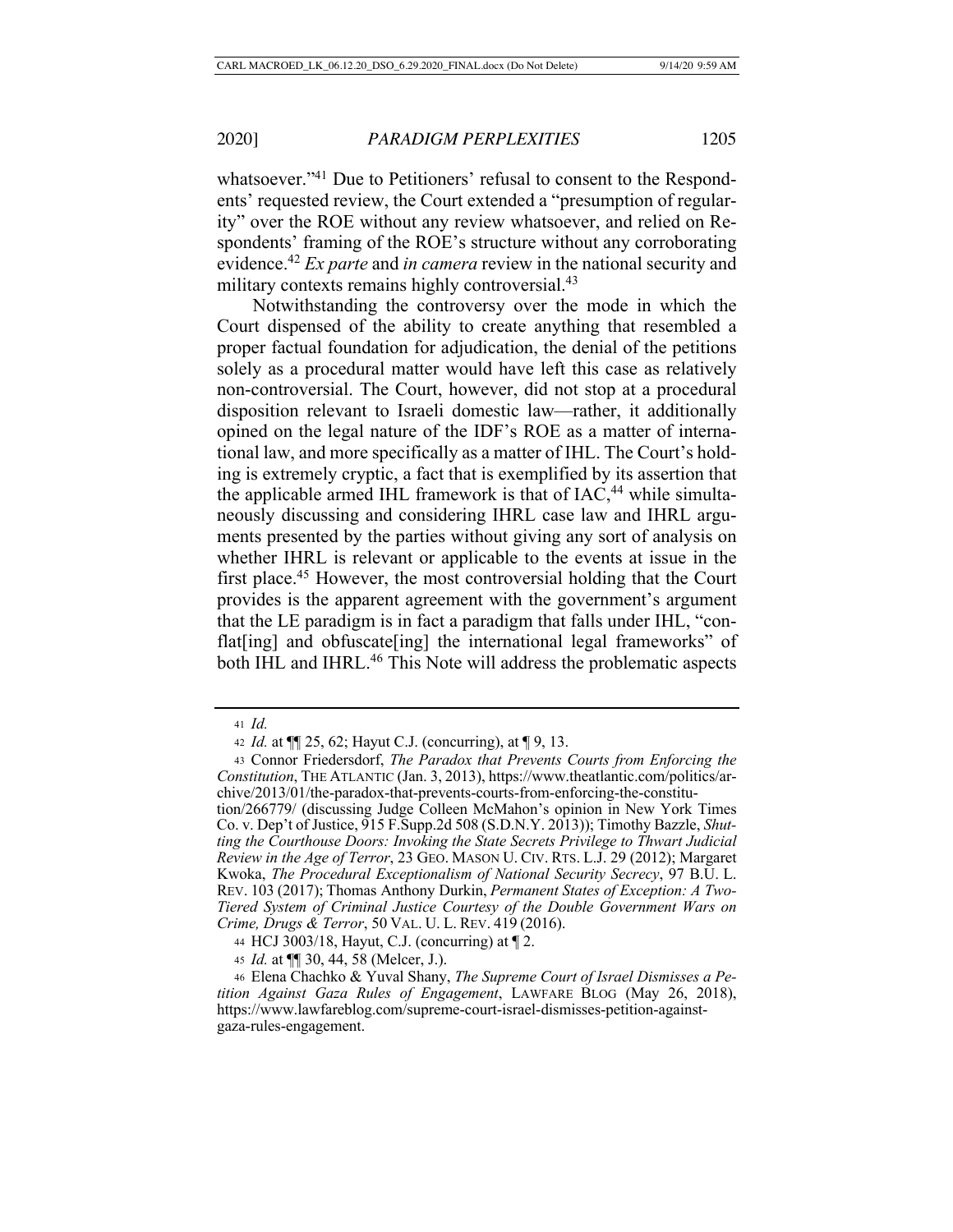specific to this holding in Parts V-VI, but a brief perusal of the legal relationship between the State of Israel and the Gaza Strip is needed prior to any further discussion of HCJ 3003/18.

# III. UNDERLYING COMPLEXITIES OF THE LEGAL RELATIONSHIP BETWEEN ISRAEL AND GAZA AND ITS EFFECTS ON ARMED CONFLICT CLASSIFICATION

The Israeli Supreme Court's decision is cryptic in its justifications and anomalous as a matter of congruence with established IHL and IHRL norms. Thus, this section presents some of the factual complexities surrounding the relationship between Israel and Gaza and (at least attempts) to map out some of the incongruous and legally problematic presumptions and conclusions upon which the Supreme Court's decision lies.

In determining the nature of any conflict between Israel and Gaza, it is necessary to establish the legal relationship between the two entities, which is anything but clear. Three of the major fundamental issues that arise in determining the overall interaction between Israel and Gaza are as follows: (1) is Gaza considered an occupied territory; (2) is there one on-going armed conflict between Israel and Gaza, or is it a series of disjointed armed conflicts with intermittent times of peace; and (3) if it is properly considered an armed conflict, is it an IAC or a Non-International Armed Conflict ("NIAC")? Obviously determining the latter two questions is of extreme importance, as the existence of an armed conflict as well as the nature of the armed conflict to the extent that it exists triggers different governing bodies of international law, which in turn trigger different obligations toward civilians in relation to collateral damage and a justifiable use of lethal force.

There is no international consensus, regarding the relationship between Israel and Gaza, given the political realities of Gaza's governance. For example, the official position of the Israeli government and the Supreme Court maintains that the Israeli government does not have "effective control" over the Gaza Strip, which therefore renders Gaza as non-occupied territory;<sup>47</sup> conversely, other observers have noted

<sup>47</sup> HCJ 3003/18 at ¶ 51 (Melcer, J.). For the international treaties dealing with the applicability of the law of occupation, *see generally* Hague Convention (IV) Respecting the Laws and Customs of War on Land and Its Annex: Regulations Concerning the Laws and Customs of War on Land, Oct. 18, 1907, 36 Stat. 2277 (1910)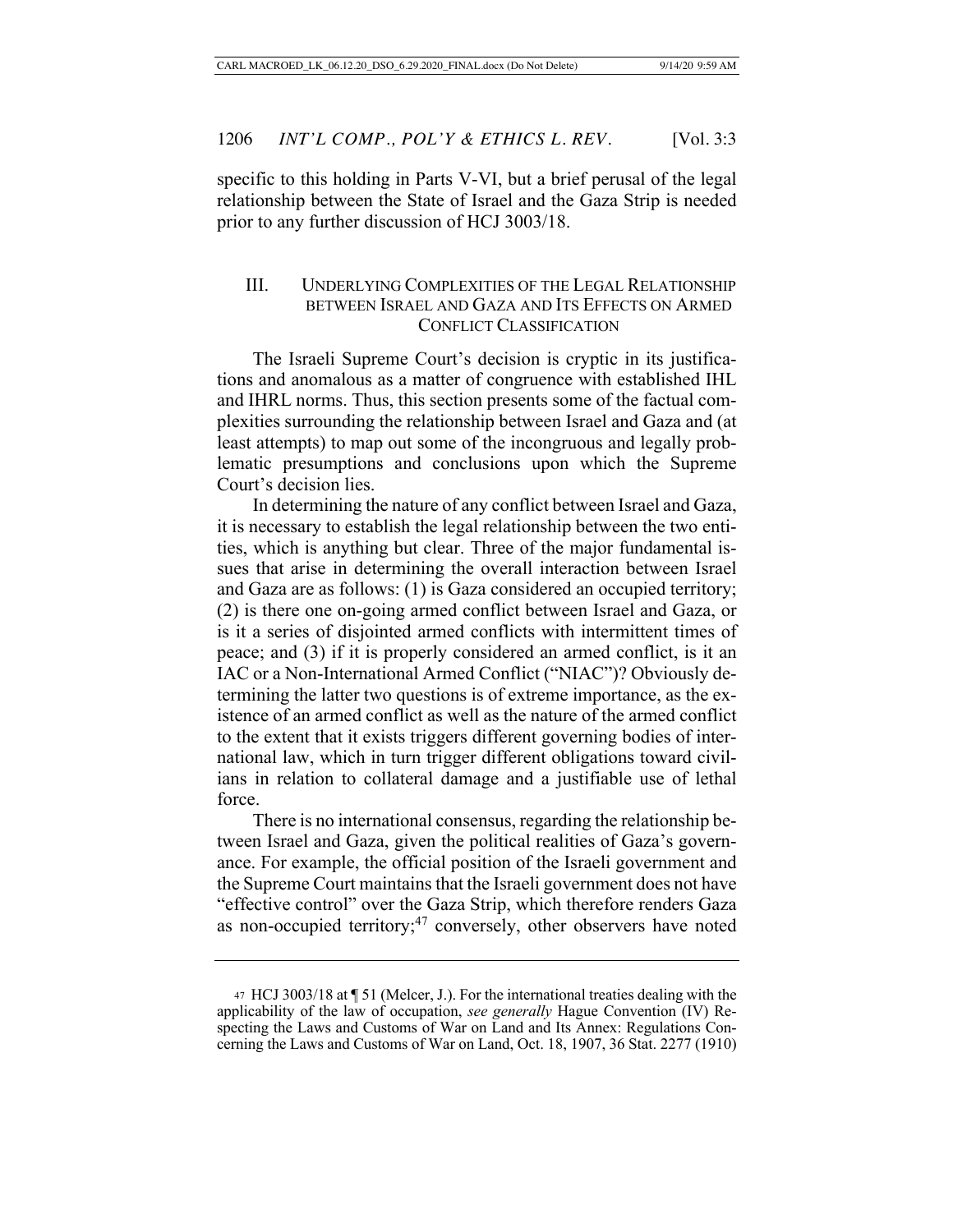that the existing reality complicates this position.<sup>48</sup> This Note gives a more in-depth discussion regarding the importance of whether Gaza is an occupied territory at Part  $IV(B)(1)$ . The implications of this inquiry are wide-reaching, as the law of occupation imposes positive obligations on the occupying party, whereas holding that Gaza is not occupied implicitly affirms the legitimacy of the Hamas government that now effectively governs Gaza, rendering any conflict with Israel as an IAC, and therefore subject to the formal obligations and protections that the IHL applicable in IACs impose on the parties engaging in armed conflict.<sup>49</sup> The question of "effective control" is also highly material as a matter of certain IHRL inquiries.<sup>50</sup>

The Supreme Court justified the IDF's ROE by maintaining that the conflict is "between Israel, a sovereign state, and a terrorist organization," and then continues to classify it as an IAC with "unique characteristics."51 This cryptic perspective is generally problematic for the two plain readings of Chief Justice Hayut's concurring opinion: (1) that the conflict itself is indeed an IAC, and (2) that the conflict does not easily fit into the IAC/NIAC dichotomy, and therefore represents a third category of armed conflict. Determining the conflict to be an IAC, generally, risks imposing a framework with a lower threshold for the resort to lethal force on a context that arguably does not justify the necessity for these more extreme measures. Classifying the conflict as a new third category of armed conflict risks eschewing both the different protections that are present either in IAC or NIAC and the decades of analytical precedent done by both international and domestic adjudicatory bodies.

First, IACs are definitionally recognized by Common Article 2 of the Geneva Conventions as:

<sup>[</sup>hereinafter Hague Regulations]; Geneva Convention Relative to the Protection of Civilian Persons in Time of War, Aug. 12, 1949, 75 U.N.T.S. 287 (1950) [hereinafter GCIV]; Protocol I Additional to the Geneva Conventions of August 12, 1949, and Relating to the Protection of Victims of International Armed Conflicts, June 8, 1977, 1125 U.N.T.S. 3 (1977) [hereinafter AP I].

<sup>48</sup> *See generally* Yuval Shany, *Binary Law Meets Complex Reality: The Occupation of Gaza Debate*, 41 HEBREW U. L. REV. 68 (2008); Marko Milanovic, *Is Gaza Still Occupied?*, BLOG EUR. J. INT'L L.: EJIL: TALK! (Mar. 1, 2009), https://www.ejiltalk.org/is-gaza-still-occupied-by-israel/.

<sup>49</sup> *See Occupation and International Humanitarian Law: Questions and Answers*, INT'L COMM. OF THE RED CROSS (Aug. 4, 2008), https://www.icrc.org/eng/resources/documents/misc/634kfc.htm (explaining rules and positive obligations imposed on the occupying power).

<sup>50</sup> *See infra*, Part IV(A).

<sup>51</sup> HCJ 3003/18, Hayut, C.J. (concurring), at ¶¶ 1-2.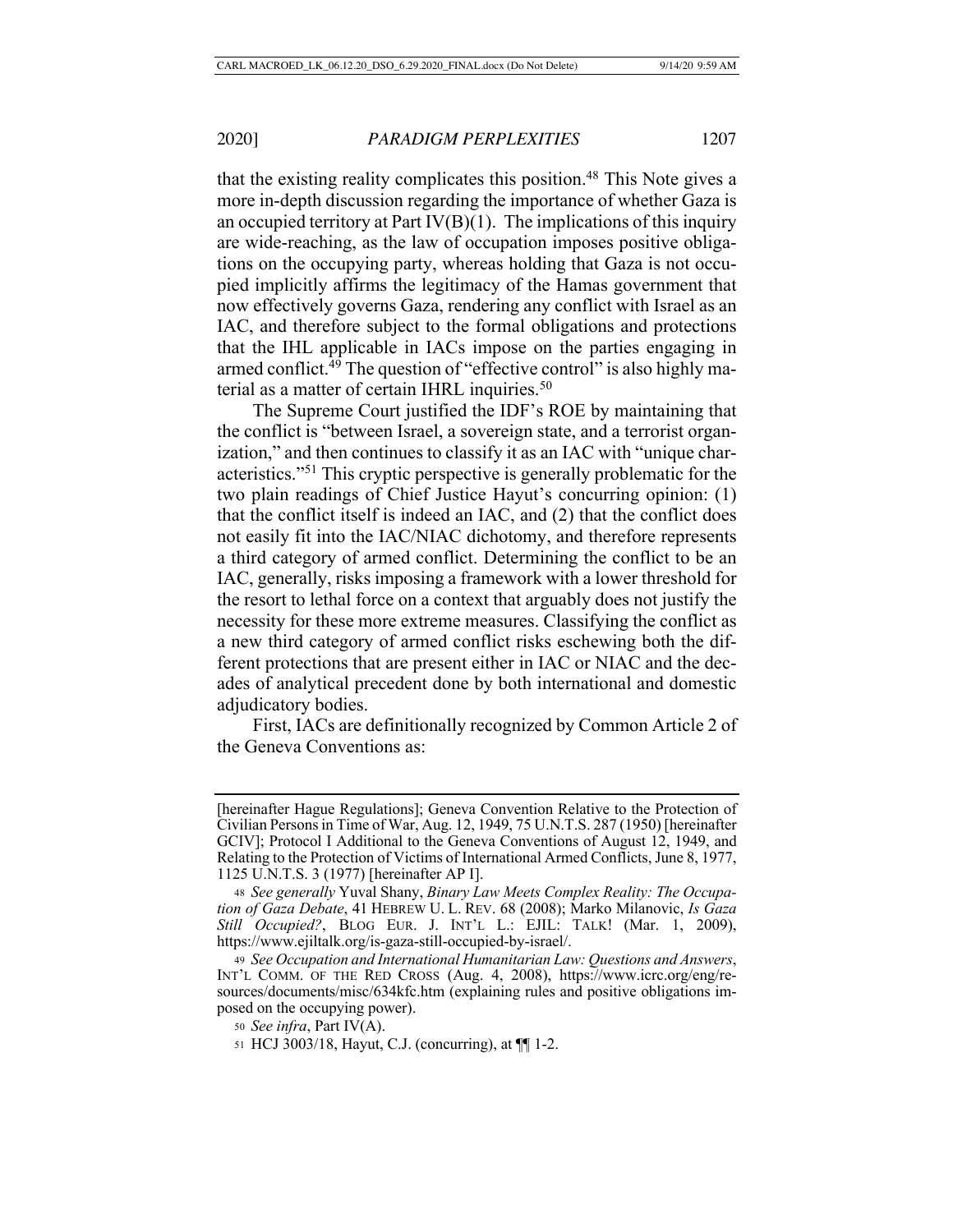[A]ppl[icable] to all cases of declared war or of any other armed conflict which may arise between *two or more of the High Contracting Parties*, even if the state of war is not recognized by one of them. . . . [and] to all cases of partial or total occupation of the territory of a High Contracting Party  $\ldots$ .<sup>52</sup>

This would necessitate either a recognition of a Hamas-governed Gaza as a separate sovereign state, or an assertion that any conduct of hostilities between Hamas in Gaza and the State of Israel is a manifestation of actions by a group that could be properly recognized as the State of Palestine. That latter notion is complicated by the fact that the status of Palestinian statehood is in and of itself a highly contested issue for the international community writ large: the majority weight of the international community in the U.N. General Assembly granted a Palestinian Authority-run Palestine a non-member observer status, granting it *de facto* statehood,<sup>53</sup> yet nine countries, notably including the United States and Israel, voted against this recognition.<sup>54</sup>

The role of these deliberations by the international community at the General Assembly necessitates a different calculation, however, when it comes to Gaza. In January 2006, following the political discontent amongst the Palestinians as a result of the chaos of the Second Intifada and with unilateral Israeli disengagement from the Gaza Strip,55 Hamas ended up winning an electoral majority in Gaza during Palestinian legislative elections.<sup>56</sup> Much of this discontent was manifested against the Palestinian Authority ("Fatah"), with criticisms directed at the party for corruption and mismanagement of Palestinian interests by trying to carve out a diplomatic solution with the State of Israel, which is perennially perceived by the Palestinians as a bad-faith

<sup>52</sup> *See generally* Geneva Conventions Common Art. 2, (1949) [hereinafter CA2] (emphasis added).

<sup>53</sup> *General Assembly Votes Overwhelmingly to Accord Palestine "Non-Member Observer State" Status in United Nations*, https://www.un.org/press/en/2012/ga11317.doc.htm. The other states voting against recognition of Palestinian non-member observer status were Canada, Czech Republic, the Marshall Islands, the Federated States of Micronesia, Nauru, Panama, and Palau.

<sup>54</sup> *Id.*

<sup>55</sup> *See infra*, Part IV(B)(1).

<sup>56</sup> Simon Jeffery, *Hamas Celebrates Election Victory*, THE GUARDIAN (Jan. 26, 2006), https://www.theguardian.com/world/2006/jan/26/israel1.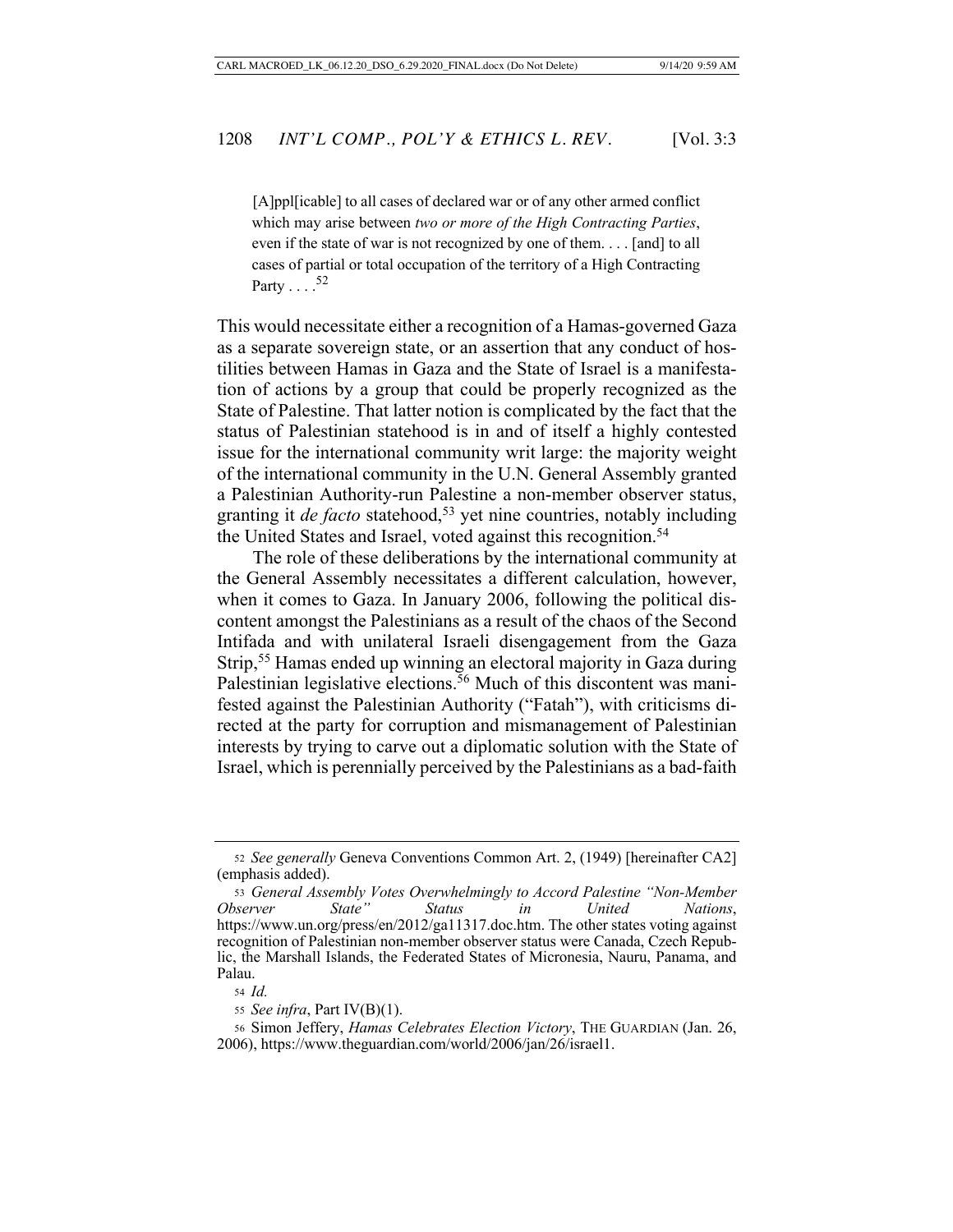and obstructionist negotiator at best.<sup>57</sup> Following refusals by Fatah to submit to a Hamas-led government, armed violence ensued between the two factions for over a year, culminating in a full-scale military acquisition of the Gaza Strip by Hamas and a dissolution of the government by Fatah President, Mahmoud Abbas.<sup>58</sup> Save for some attempts at reconciliation between Fatah and Hamas, there has not been a lasting reunification of the two groups, and the current state affairs stands with Hamas maintaining control over the Gaza Strip and Fatah maintaining control of the West Bank and recognition as the legitimate Palestinian government by the international community.<sup>59</sup> In other words, as Gaza is governed by Hamas, any conflict between Hamas and the State of Israel that is not also action undertaken by the Palestinian Authority cannot be considered state action even for those who are willing to recognize the *de facto* state status of Palestine.

Furthermore, in trying to arrive at a working definition of IAC that might be compelling for the State of Israel and the Israeli Supreme Court, it is helpful to look at the guidance present in Additional Protocol I to the Geneva Conventions ("AP I"), which deals with the protection of victims of IACs. $^{60}$  Notably, Article 1(4) of AP I extends the IAC victim protection structure to events that "include armed conflicts in which peoples are fighting against colonial domination and alien

<sup>57</sup> *Middle East: Why Did Hamas Win Palestinian Poll?*, RADIO FREE EUR.— RADIO LIBERTY (Jan. 26, 2006), https://www.rferl.org/a/1065113.html.

<sup>58</sup> Isabel Kershner & Stephen Erlanger, *Gaza Turmoil Prompts Abbas to Dissolve Government*, N.Y. TIMES (June 14, 2007), https://www.nytimes.com/2007/06/14/world/middleeast/14cnd-mideast.html.

<sup>59</sup> Since 2014, both parties have intimated at the possibility of creating a new unity government, and actually created an interim joint government for about a year until its dissolution in June 2015, purportedly due to Fatah's inability to govern in the Gaza Strip. *See* Khaled Abu Toameh, *Palestinian Unity Government Prepares for Presidential and Parliamentary Elections*, JERUSALEM POST (June 2, 2014); *Palestinian Unity Government Resigns*, AL-JAZEERA (June 17, 2015), https://www.aljazeera.com/news/2015/06/palestinian-unity-government-resigns-150617125314649.html; Jack Khoury, *Hamas Rejects "One-Sided" Dissolution of Palestinian Government*, HAARETZ (June 17, 2015), https://www.haaretz.com/hamas-rejects-dissolution-of-palestinian-government-1.5372563. For further discussion regarding renewed efforts at creating a unity government, *see also* Lina Alsaafin & Zena Tahhan, *Why Fatah and Hamas Won't Reconcile*, AL-JAZEERA (Sept. 21, 2017), https://www.aljazeera.com/indepth/features/2017/09/fatah-hamas-won-reconcile-170919133016581.html; *Hamas, Fatah Sign Reconciliation Agreement in Cairo*, AL-JAZEERA (Oct. 12, 2017), https://www.aljazeera.com/news/2017/10/hamas-fatah-sign-reconciliation-agreement-cairo-171012115017367.html; Aḥmad Khilāl, *Bʿanwān "Al-Farṣah al-Akhbār"—Rasālah min ar-Ra'īs ʿAbbās li-Ḥamas ʿAbr Miṣr*, AL-WATAN VOICE (Apr. 16, 2019), https://www.alwatanvoice.com/arabic/news/2019/04/16/1235345.html.

<sup>60</sup> *See generally* AP I, *supra* note 47.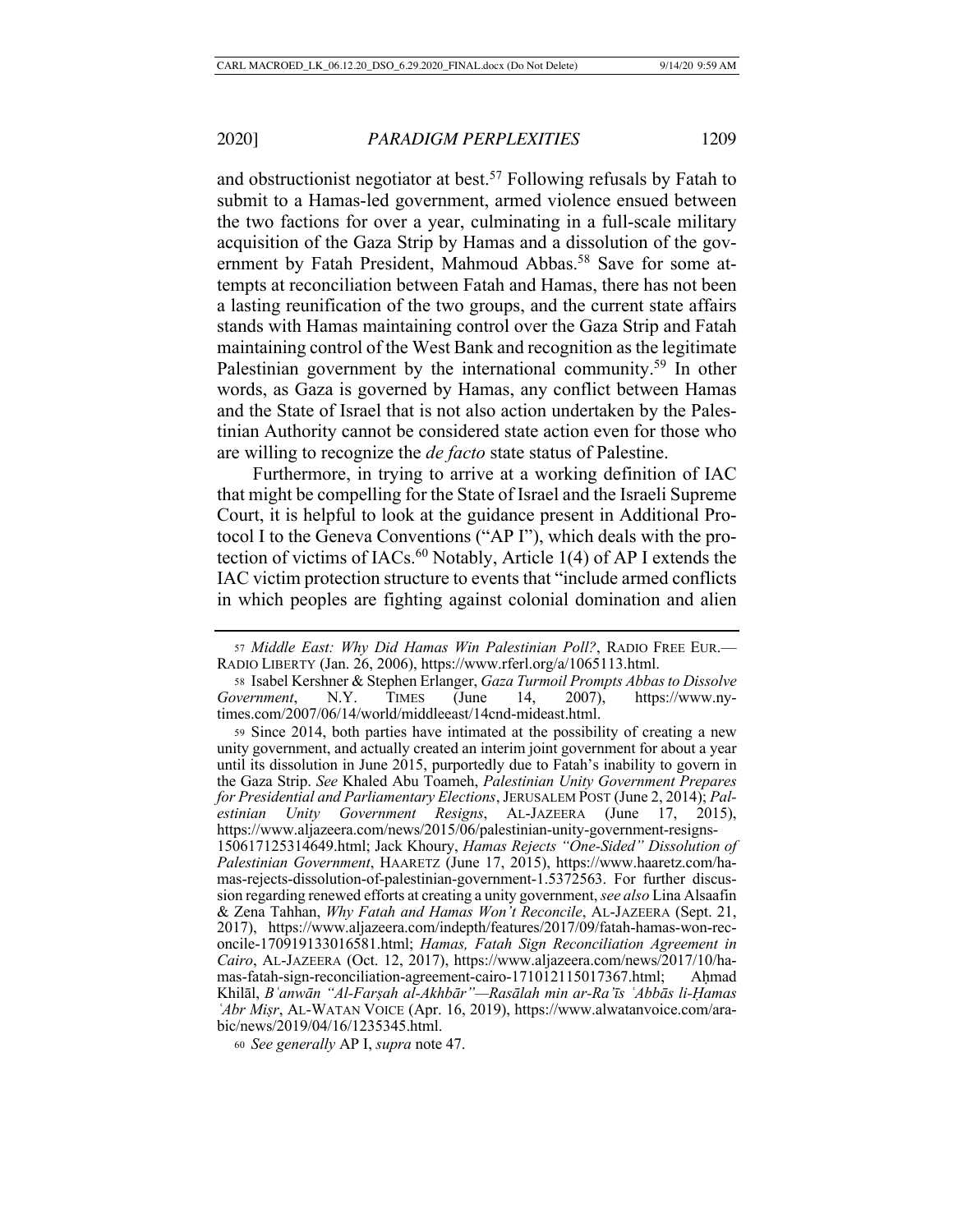occupation and against racist régimes in the exercise of their right of self-determination  $\dots$  ."<sup>61</sup> Thus, even in the presence of a lack of consensus regarding the matter of Palestinian statehood and whether that also extends to Gaza, Article 1(4) could still result in the law governing IAC as the proper normative framework of the conflict writ large. The complication of placing the relationship between Israel and Gaza within an IAC normative framework by way of AP I is the fact that the binding nature of AP I is contingent upon the relevant states being "High Contracting Parties."<sup>62</sup> While the Fatah government, in its nonmember observer status capacity, has been a party to AP I since April 2014, the State of Israel is a persistent objector and remains a nonparty, meaning that AP I cannot impose any binding authority on the State of Israel, except to the extent it embodies customary international law.63 Additionally, the position taken by the Israeli Supreme Court's rendering of the factual background of the events at the Gaza border itself implicitly rejects application of Article 1(4) of AP I.<sup>64</sup> Yet, notwithstanding these factors, the Supreme Court adds an extra layer of convolution to its treatment of AP I, in that it uses Article 51(3) of AP I as an analytical guiding authority and also recognizes the customary status of Articles  $51(5)(b)$  and  $57.^{65}$ 

<sup>64</sup> *See* HCJ 3003/18, Hayut, C.J. (concurring), at ¶ 1 (maintaining that the conflict is between a sovereign state and a terrorist organization).

<sup>65</sup> *See* HCJ 3003/18, at ¶ 45 (Merlcer, J.); Hayut, C.J. (concurring), ¶ 3. N.B. that perhaps the acceptance of certain portions of AP I as binding as a matter of customary international law is not terribly controversial when considering the customary weight of certain norms in contrast to other norms to which Israel has persistently objected. Lapidot, Shany, & Rosenzweig, *supra* note 62, at v. *But see* Lapidot, Shany, & Rosenzweig, *supra* note 62, at iv (noting Israel's particular distaste for AP

<sup>61</sup> *Id.* at art. 1, §4.

<sup>62</sup> *Id.*

<sup>63</sup> State Parties to the Following International Humanitarian Law and Other Related Treaties as of 28-Jan-2020, ICRC (PDF on file with the author). For reservations made by the U.S., Israel, and Canada regarding Palestinian High Contracting Party status as a matter of AP I, *see* Fed. Dep't of Foreign Affairs (Switz.), *Notification to the Governments of the States Parties to the Geneva Conventions of 12 August 1949 for the Protection of War Victims*, (May 21, 2014), https://www.eda.admin.ch/dam/eda/fr/documents/aussenpolitik/voelkerrecht/geneve/140521-

GENEVE\_e.pdf. *See also* Ruth Lapidot, Yuval Shany, & Ido Rosenzweig, *Policy Paper Abstract: Israel and the Two Protocols Additional to the Geneva Conventions*, 92 ISR. DEMOCRACY INST. i, at iv (Dec. 2011) (explaining that three of the major grounds for Israeli objection to AP I: "[its] application . . . to wars of national liberation; greater flexibility in the rules entitling guerilla fighters to receive status of prisoners of war; and the means by which national liberation organizations can join the protocol, in such a manner that, in Israel's opinion, derogates from the duty of obeying the laws of war and encourages guerilla organizations to use terror as a combat tactic.").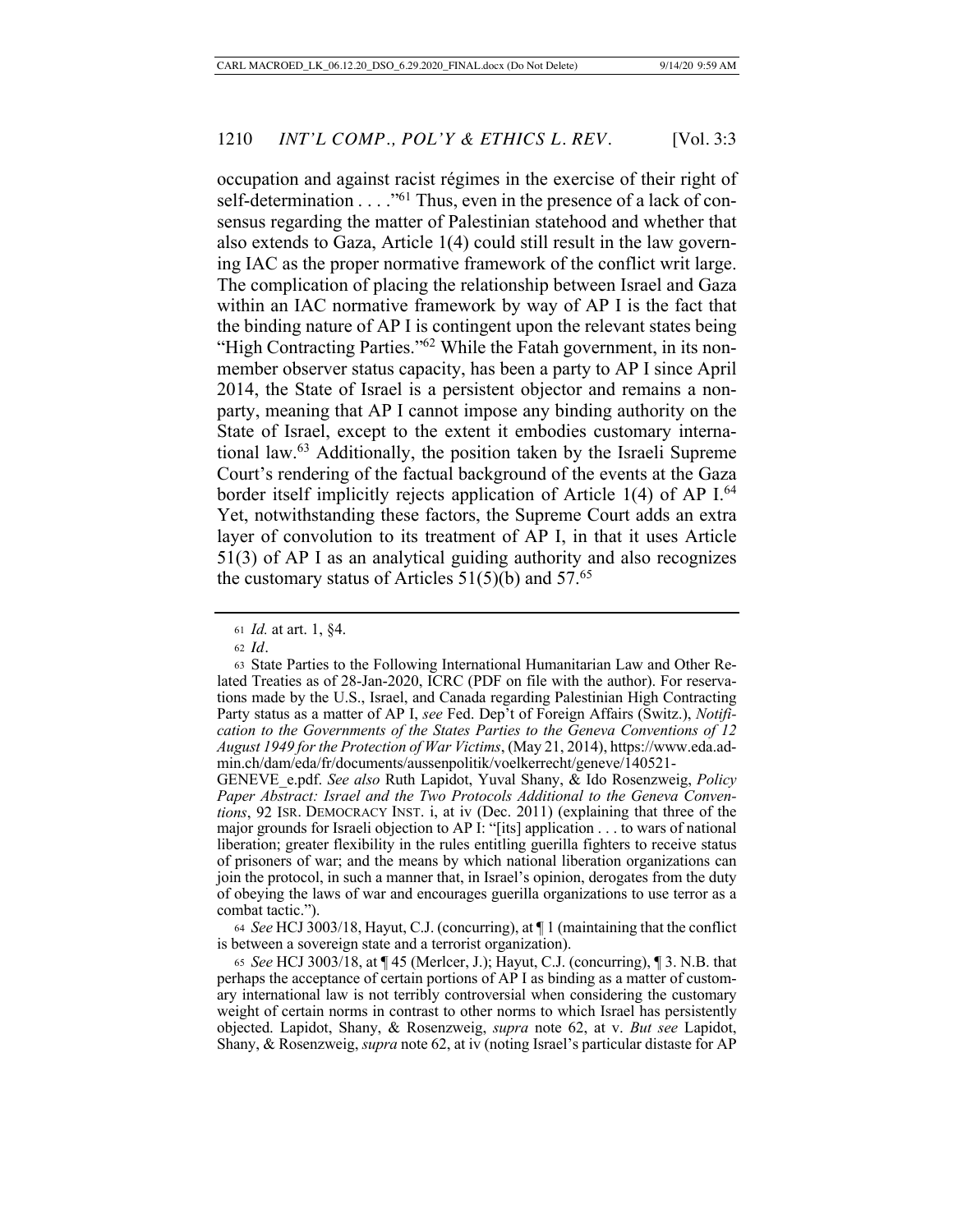Considering the sheer amount of information that was just discussed above, a summary of what is effectively the Supreme Court's opinion regarding the typology of armed conflict is much needed. First is the threshold definition of an IAC per CA2: "all cases of declared war or of any other armed conflict which may arise between two or more of the High Contracting Parties, even if the state of war is not recognized by one of them."66 Second, Israel does not recognize Palestine as a state, let alone Gaza, and thus necessarily refutes Palestine's ability to legitimately accede to international treaties writ large. Third, Israel is not a party to, and therefore is not legally bound by, API, art. 1(4) of which provides a mechanism for entities that are not recognized as states, but are engaged in armed conflicts of national liberation, to be governed by IAC. Fourth, Israel is engaged in an armed conflict with Hamas, which it labels a terrorist organization, in Gaza. Since Hamas is a terrorist group, the danger it poses to the State of Israel is one that, in Israel's view, justifies the robust and dynamic resort to lethal force against combatants that is provided by the IHL of IAC; but also since it is a terrorist group, those that engage in armed conflict with Israel are not "lawful combatants," and thus are not extended the protections that are enjoyed by combatant status as a matter of the IHL of IAC—namely, immunity from domestic crimes, such as murder, and the right of POW status when rendered *hors de combat*.

Given the foregoing, it is clear that Israel could take the position that the conflict is not formally an IAC. Yet, to the extent Israel itself in an armed conflict with Hamas, it is understandable the law applicable to IACs, which is far more extensive than the law appliable to NI-ACs, might provide a useful source of rules for the Supreme Court to use in evaluating the position of Israel in its response to the demonstrations and violence at the border.

At the same time, to the extent Israel's struggle with Hamas is an armed conflict, it seems more compelling to treat it as a NIAC. The IHL governing NIACs is sparse in comparison to that governing IACs, and derive from a series of treaties and adjudications.67 At its broadest

I generally: "Israel was the only state that voted against the approval of the final version of the protocols in the concluding meeting of the diplomatic conference in Geneva and even voted, in the course of the conference, against the adoption of some of their central provisions.").

<sup>66</sup> CA2, *supra* note 52.

 $67$  The major ones being Geneva Conventions Common Art. 3, (1949) [hereinafter CA3]; Protocol Additional to the Geneva Conventions of 12 August 1949, and relating to the Protection of Victims of Non-International Armed Conflicts (Protocol II), (June 8, 1977) [hereinafter AP II]; Convention on Certain Conventional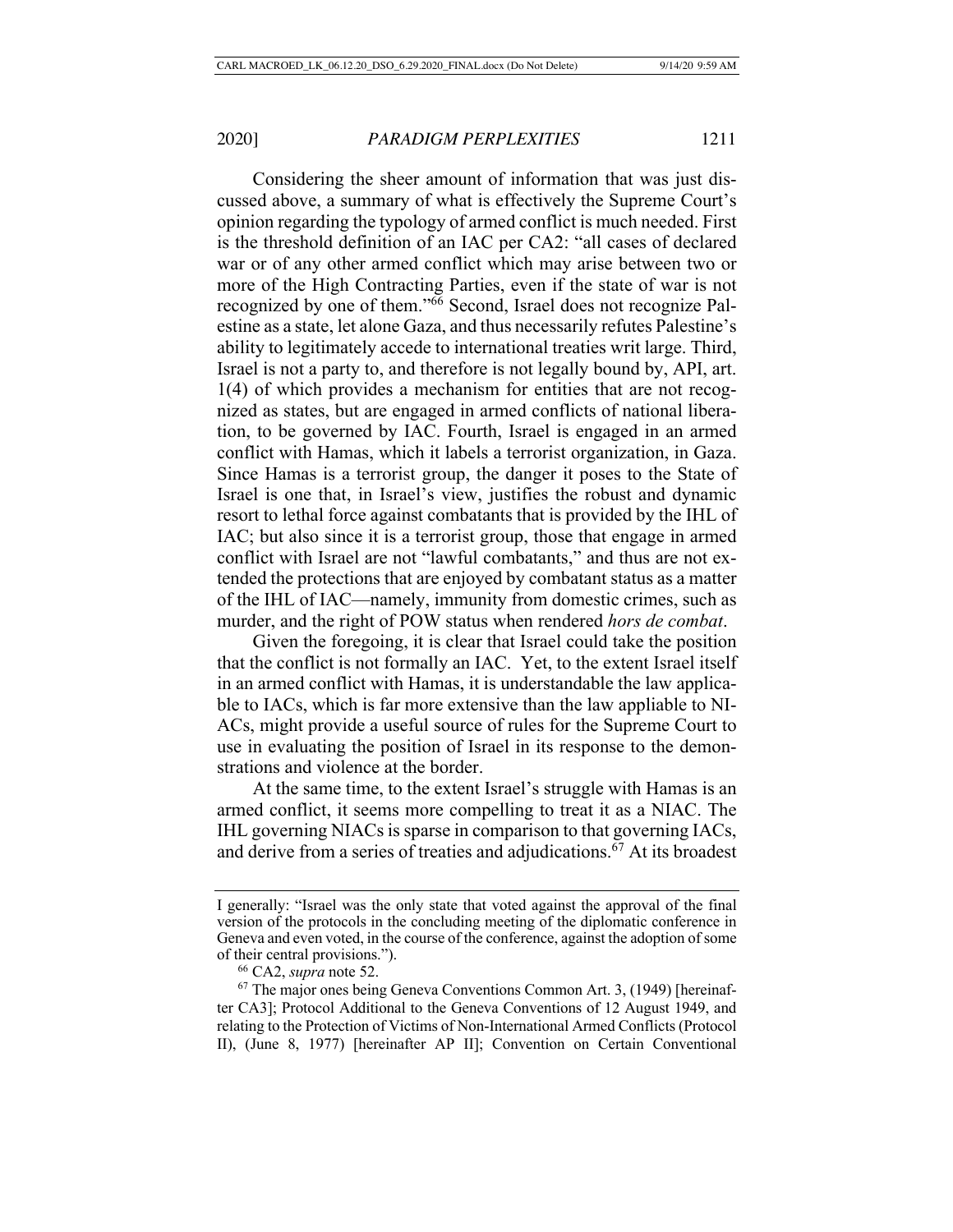understanding, a NIAC is applicable to any armed conflict that is *not*  covered in Article 1 of AP I.68 Pursuant to individuals not actively participating in hostilities, it prohibits violence to their lives and persons, collective punishments, or threats thereof.<sup>69</sup> Civilians, in a general sense, may not therefore be subjected to attacks unless directly participating in hostilities, and civilian objects are also protected from attack.70

More specifically, the AP II further narrows the scope of applying the IHL of NIAC as follows:

Firstly, it introduces a requirement of territorial control, by providing that non-governmental parties must exercise such territorial control "as to enable them to carry out sustained and concerted military operations and to implement this Protocol." Secondly, [AP II] expressly applies only to armed conflicts between State armed forces and dissident armed forces or other organised armed groups. Contrary to [CA3], the Protocol does not apply to armed conflicts occurring only between non-State armed groups. $71$ 

Furthermore, the *Tadić* case provides a highly-persuasive framework for the triggering threshold of a NIAC, requiring a "minimum level of intensity"—defined as necessitating a response with military force rather than police force—and requiring that the involved non-government groups must be "parties to the conflict," generally meaning that they are organized, operate under a command structure, and can execute military operations.72

Admittedly the foregoing strongly suggests that the context specifically with the violence at the Gaza-Israel border would even fall

Weapons art. 1(3), Apr. 10, 1981, 1342 U.N.T.S. 137 [hereinafter CCW]; certain provisions of the 1954 Hague Convention; and UNESCO Comm. for the Protection of Cultural Property in the Event of Armed Conflict, Guidelines for the Implementation of the 1999 Second Protocol to the Hague Convention of 1954 for the Protection of Cultural Property in the Event of Armed Conflict, ¶¶ 10–11, CLT-09/CONF/219/3 REV.3 (Nov. 24, 2009). 68 CA3, *supra* note 67; *see also* AP II, *supra* note 67, at art. 1(1).

<sup>69</sup> CA3, *supra* note 67, at art. 1(a); AP II, *supra* note 67, at art. 4(2)(a), 4(2)(b),  $4(2)(h)$ .

<sup>70</sup> AP II, *supra* note 67, at art. 13(2)-(3), 14.

<sup>71</sup> *How is the Term "Armed Conflict" Defined in International Law?*, INT'L COMM. RED CROSS 4 (Opinion Paper, Mar. 2008).

<sup>72</sup> Prosecutor v. Tadić, IT-94-1-T, Judgment, ¶¶ 561-568 (Int'l Crim. Trib. for the Former Yugoslavia May 7, 1997); *see also* Prosecutor v. Limaj, IT-03-66-T, Judgment, ¶ 84 (Int'l Crim Trib. for the Former Yugoslavia November 30, 2005).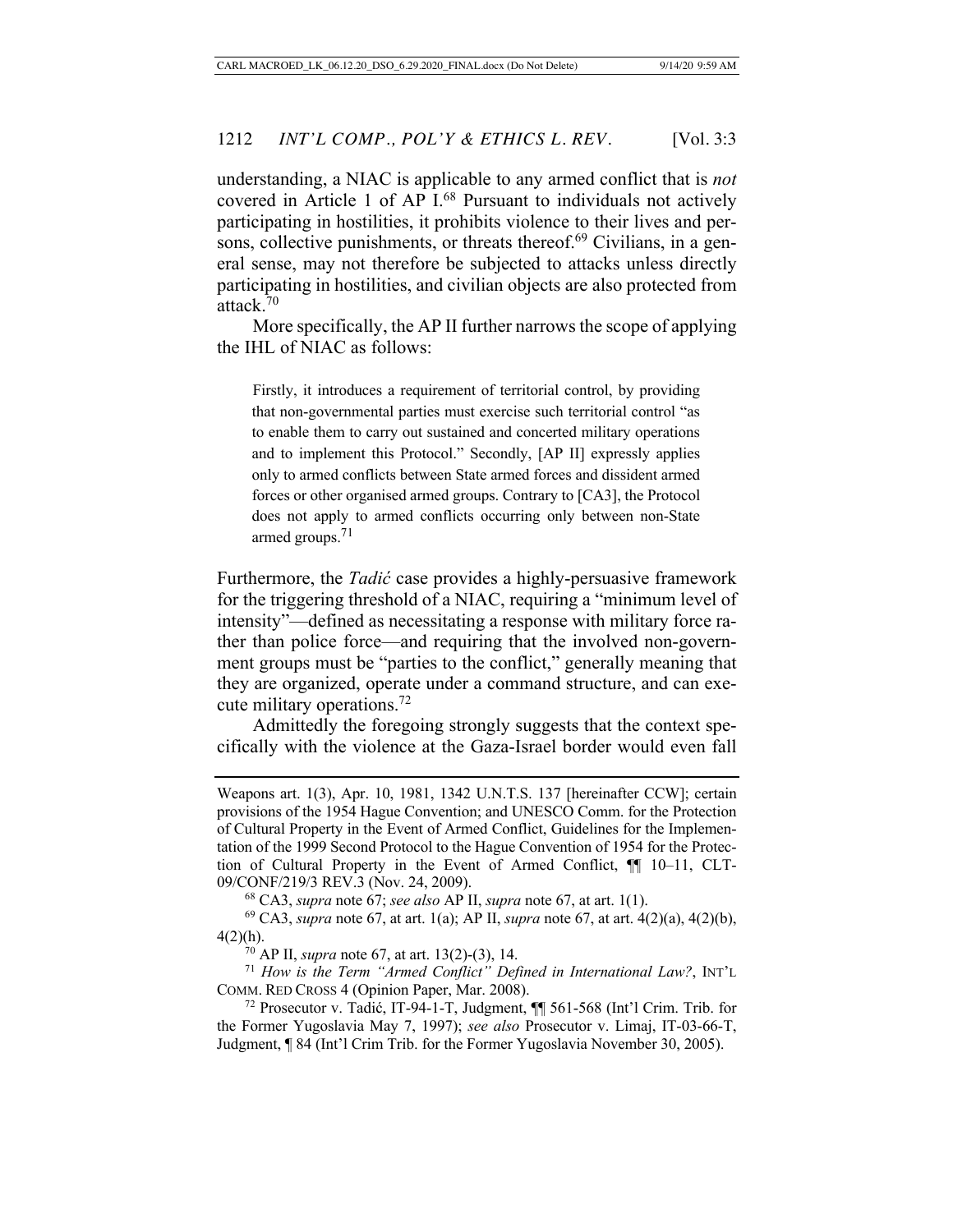outside consideration as a NIAC, which this piece argues. However, were it to theoretically constitute an armed conflict, application of the IHL governing NIACs is more compelling, albeit not a perfect fit.

The Court's conclusion, therefore, should be perplexing for any legal scholar or practitioner, not just attorneys who specialize in international law. It is both facially and substantially incongruent with accepted IHL doctrine, and one cannot arrive at this conclusion without manufacturing by way of judicial fiat.

The Israeli Supreme Court's classification of the overarching conflict in relation to Gaza as an IAC is nothing short of confounding. If indeed one is to accept the Supreme Court and Israeli government's contention that an ongoing armed conflict with Hamas did in fact exist prior to the initiation, and continued through the duration of the Gaza Border Protests—which observers have recognized as a contested position but not a wholly controversial one<sup> $73$ </sup>—the nature of the conflict itself *specifically in relation to Hamas* must necessarily be a NIAC.74 More specifically, even if the State of Israel is engaged in an IAC, it could only be with the (currently-recognized or prospective) State of Palestine—led by Fatah, as it is currently recognized by the majority of the international community as the effective government.<sup>75</sup> Gaza, which is not recognized by the international community as the legitimate government for the Palestinians as a whole, should therefore be classified as a non-state actor, which would render any armed conflict with Israel as a NIAC.

<sup>73</sup> Lieblich, *supra* note 35.

<sup>74</sup> For an interesting discussion arriving at a similar conclusion, *see* Douglas Guilfoyle, *The* Mavi Marmara *Incident and Blockade in Armed Conflict*, 81 BRIT. Y.B. INT'L L. 171, 191 (2011). Codified international treaties definitionally treat NIACs as "case[s] of armed conflict *not* of an international character occurring in the territory of one of the High Contracting Parties," and additionally as armed conflicts "which take place in the territory of a High Contracting Party between its armed forces and dissident armed forces or other organized armed groups which, under responsible command, exercise such control over a part of its territory as to enable them to carry out sustained and concerted military operations and to implement this Protocol." *See, e.g.*, CA2, *supra* note 52; AP II, *supra* note 67, at art. 1.

<sup>75</sup> Due to the fact that (a) Gaza is recognized as separable-in-geography-only from the prospective future State of Palestine and (b) that Israel exercises a military occupation over the majority of the territories that make up that prospective future state, any argument that Israel does not have effective control over the single territory of Gaza should not materially modify the relationship that Israel has to the prospective future State of Palestine *in toto*. What is untrue for a constituent part is not necessarily untrue for the whole. For a further discussion on the question of occupation, *see infra* Part IV(B)(1).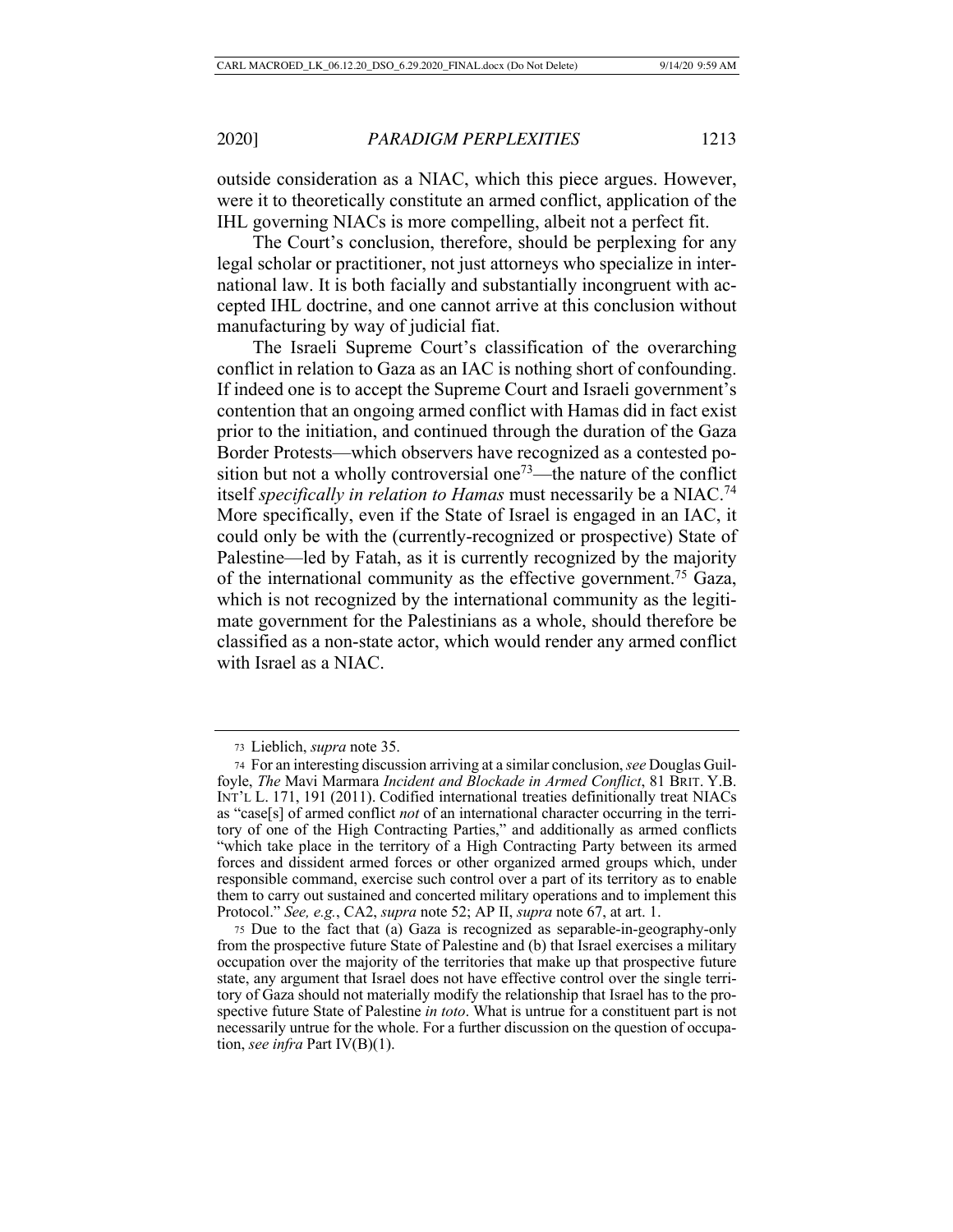Although a definitive classification of the conflict surrounding the Gaza border demonstrations is not necessary for ultimately tackling some of the key issues in this Note—namely, whether there exists a strict dichotomy between the COH and LE paradigms and further averring that a LE response is necessarily a question of IHRL or is at the very least governed by an IHRL normative framework and standards. A critical analysis of the Supreme Court's approach to classification of the conflict is important for refuting the Supreme Court's assertion that perceived shortcomings in the existing IHL framework justify a relaxation of accepted IHL principles in favor of a LE model that justifies the IDF's conduct in response to the border demonstrations as a matter of international law.

The Supreme Court's notion that IHL is most explicit in the concurring opinion of Chief Justice Hayut. She states that "[t]o a large extent, modern warfare no longer entails a war waged by the army of one state against the army of another state, but rather a war, sometimes a daily one, against new threats that we did not know in the past, created by various terrorist entities in the local Israeli arena and in the international arena."76 The extent of Hayut's lack of faith in the practicality of an existing IHL doctrine is further reflected by her opinion in the *HaMoked* case (which is referenced in the "*Rachel Aliene Corrie*" case cited in HCJ 3003/18), in which she states that "in the area of counterterrorism, both international law and domestic Israeli law have yet to catch up with reality, and have yet to establish a comprehensive, detailed code of legal measures . . . . "77"

Although it must undoubtedly be admitted that many, if not most, contemporary conflicts present analytical situations that are far more complicated than the textbook IAC/NIAC dichotomization—for example, an IAC of State A's army versus State B's army, or a NIAC of State A fighting an organized armed group on its own territory pursuant to an ongoing civil war<sup>78</sup>—it is not at all clear this state of affairs

<sup>76</sup> HCJ 3003/18, Hayut, C.J. (concurring) at ¶ 1, quoting CA 6982/12 The Estate of the Late Rachel Aliene Corrie v. The State of Israel, Ministry of Defense, Hayut, C.J., concurring at ¶ 11, *available at* https://rachelcorriefoundation.org/multimedia/downloads/2015/02/2015-02-12-ENG-IsraeliSupremeCourtDecision1.pdf. *See also* HCJ 3003/18, Hayut, C.J. (concurring) at ¶ 4 (stating that conflict "does not clearly fall" into either an IAC or NIAC scenario).

<sup>77</sup> HCJ 8091/14, HaMoked: Center for the Defence of the Individual et al. v. Minister of Defense et al., Hayut, J. (concurring) at ¶ 2, *available at* http://versa.cardozo.yu.edu/opinions/hamoked-center-defense-individual-v-minister-defense.

<sup>78</sup> Sylvain Vité, *Typology of Armed Conflicts in International Humanitarian Law: Legal Concepts and Actual Situations*, 91 INT'L REV. RED CROSS 69, 83-85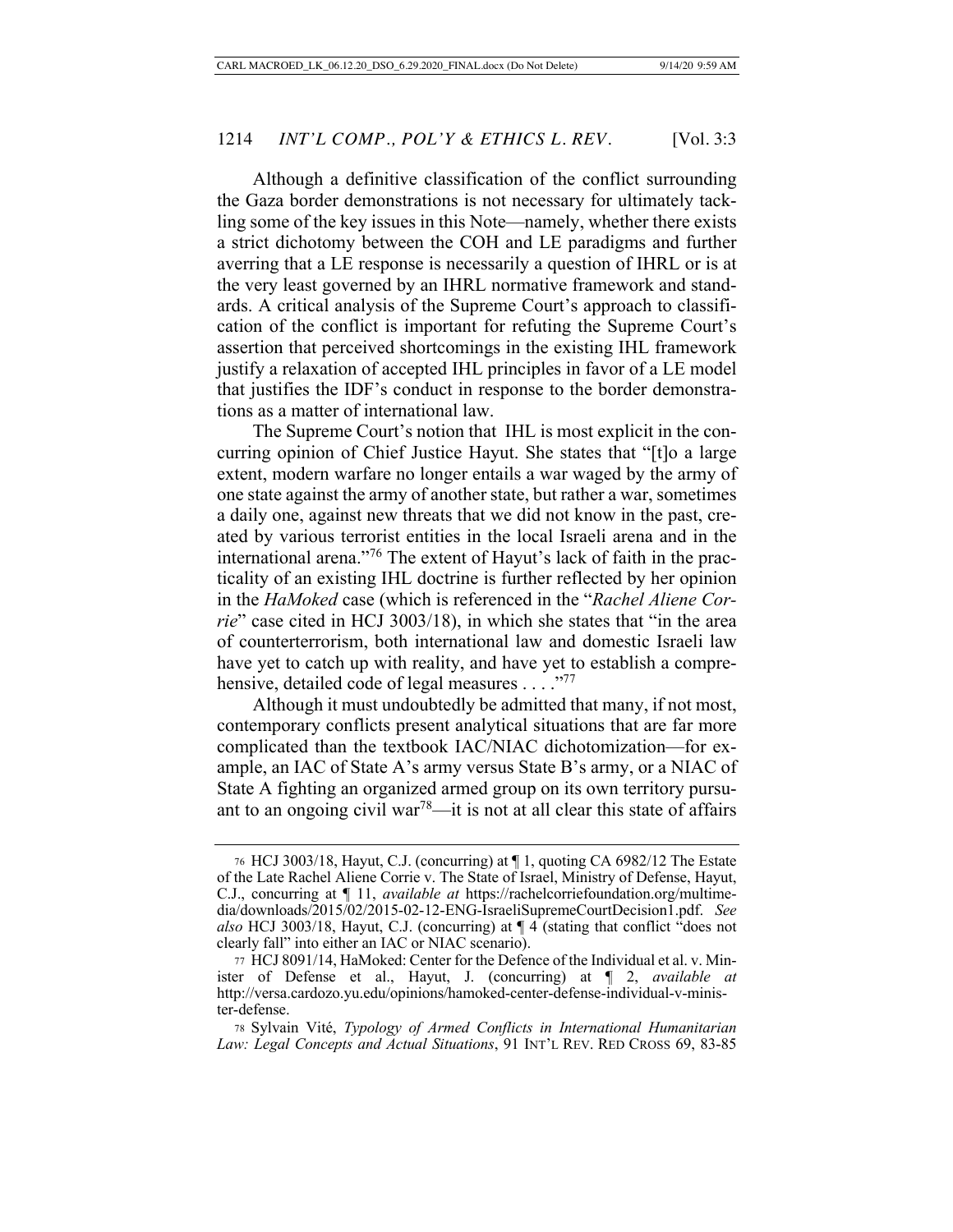justifies abandonment of applicable and recognized IHL frameworks. Even for questions of international terrorism and terrorist organizations, the ICRC refuted carving out or crafting additional categories of armed conflict, or lawfully-targetable classes or individuals, stating that "from a legal perspective, there is no such thing as a 'war against terrorism,'" and that the effects of highly-reactive counterterrorism conduct in accordance with "robust counterterrorism discourse in both domestic and international fora, have significantly contributed to a blurring of the lines between armed conflict and terrorism, with potentially adverse effects on IHL."79 Thus, the danger of Chief Justice Hayut's overstatement of the purported problems inherent in existing IHL frameworks, especially with relation to the conflict with Gaza, lies within her justification of creating a non-normative rendering of IHL by way of judicial fiat. The effect of this non-normative approach is the potential blurring of the distinctions between the COH paradigm (and including its constitutive sub-paradigms) under IHL and the IHRL paradigms that are applicable when COH is not (such as the LE paradigm). The subsequent effect of this blurring may end in an

<sup>(2009) (</sup>stating that "[a]rmed conflicts are in reality not as clearly defined as the legal categories. Some of them may not exactly tally with any of the concepts envisaged in international humanitarian law. This raises the question of whether those categories need to be supplemented or adapted with a view to ensuring that these situations do not end up in a legal vacuum," and continuing with a brief discussion of some of the challenges related specifically to the Gazan situation.). *But cf.* ICRC, *International Humanitarian Law and the Challenges of Contemporary Armed Conflicts: 32d International Conference Of The Red Cross And Red Crescent*, 32IC/15/11, at 16-19, 33-37 [hereinafter 32d Int'l ICRC Conference: The Challenges of Contemporary ACs] (specifically regarding the applicability of IHL to terrorism and counterterrorism; and the use of force under both IHL and IHRL).

<sup>79</sup> 32d Int'l ICRC Conference: The Challenges of Contemporary ACs, *supra* note 78, at 17-18. Generally, the ICRC takes the position that there are in fact specific "terrorist" actions that are illegal as a matter of IHL pursuant *both* to armed conflict and against civilians and civilian objects, and if a state decides to denote these certain acts as "terrorist" in nature, those acts would effectively be doubly criminalized. However, it notes the necessity for acts that are *not* violative of IHL (and are therefore legitimate) to additionally *not* be labelled as "terrorist" in nature either under domestic or international law. This position is justified by concerns over the potential displacement of IHL's *lex specialis* status as well as a disincentivization of nonstate armed groups to adhere to the strictures of IHL. *See also* Gabor Rona, *The Start, End, and Territorial Scope of Armed Conflict*, JUST SECURITY (Nov. 11, 2015), https://www.justsecurity.org/27543/start-end-territorial-scope-armed-conflict/ (stating that there has "never . . . been, a 'global war on terrorism[]' . . . because an 'ism' can't be a party to an armed conflict, but also because the extraordinary killing rules of IHL should not be exercisable by a US soldier dining in Paris, against an al-Qaeda fighter eating at the next table, or vice versa.").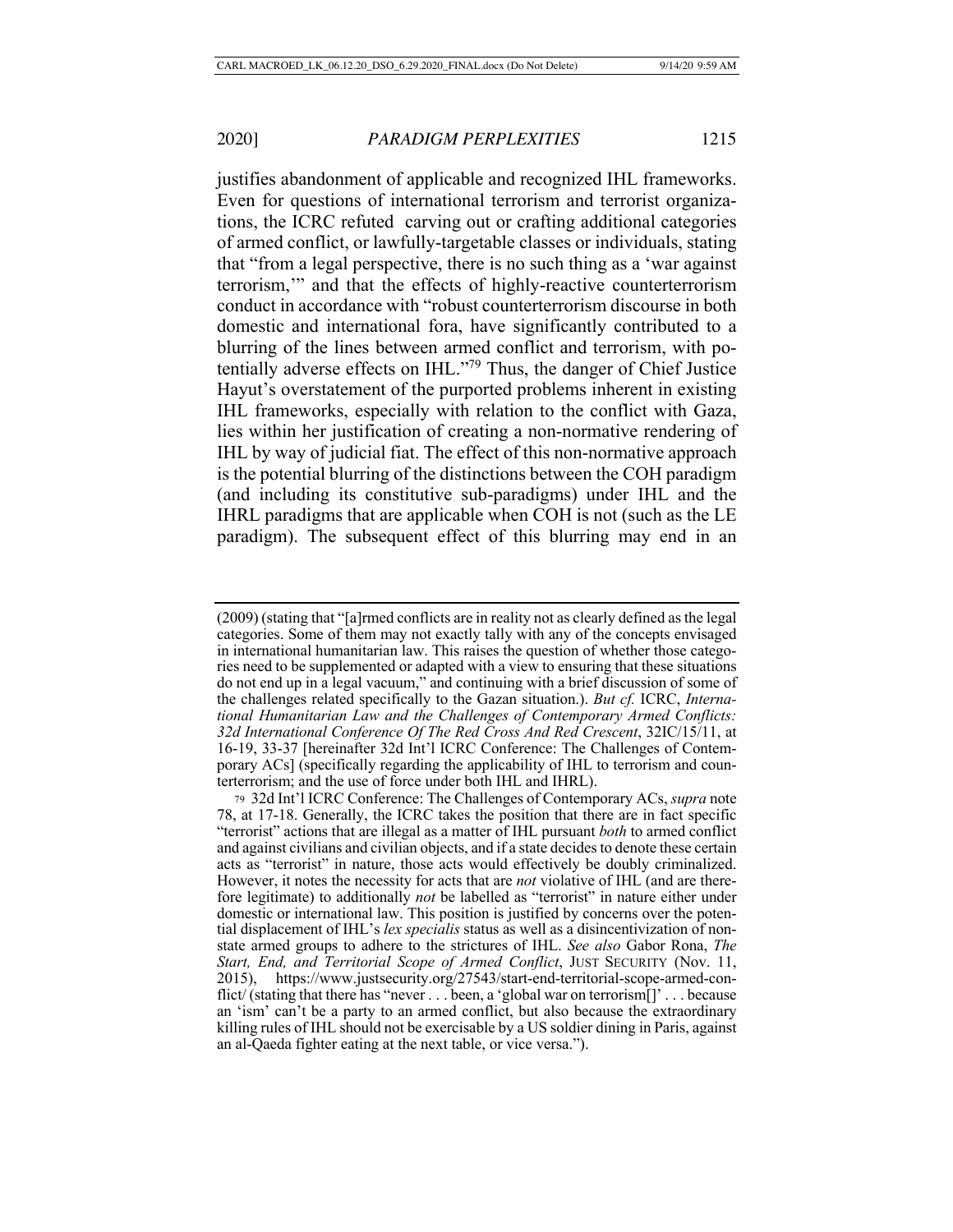abrogation of rights or protections granted by the normal application of these diverse paradigms.

In short, this Note posits the following threshold conclusions: first, the Court's factual rendering of the demonstrations at the Gaza border as presumptively the result of unilateral organization by Hamas without factual substantiation, coupled with a lack of discussion and analysis relating to any scenario otherwise, is indisputably problematic. Second, whether the conflict itself is properly categorized as an IAC or a NIAC does *not* matter regarding the threshold question of the COH (and corollary Direct Participation in Hostilities ("DPH")<sup>80</sup> paradigm when considering civilians) and LE paradigms' applicability over the demonstrations at the Gaza border. This categorization does, however, become material as a matter of analyzing the IDF's conduct within these respective paradigms. Third, carving out new categories of armed conflict in a manner that is incongruent with recognized IHL normative frameworks due to purported shortcomings of those frameworks is an untenable and unjustifiable position. Moreover, abrogating or shifting any of the rights or protections afforded to specific classes of individuals by the relevant IHL or IHRL paradigms on the basis of that position is also an untenable position and should *not* be accepted, as will be more fully explained in the sections below.

# IV. THE CHALLENGES OF EXTRATERRITORIAL IHRL AND THE CONCURRENT APPLICATION OF IHL AND IHRL

# *A. Position of Respondents and of the Supreme Court*

The confusion regarding the governing legal regimes or paradigms applicable to the border demonstrations most likely has roots in the foundation of the Respondents' argument, which contends that the "Law of Armed Conflict"<sup>81</sup> is the sole applicable legal regime for any issue regarding the Palestinian Territories.<sup>82</sup> Respondents' argument reflects the long-standing position of the Israeli government that, while having signed, ratified, or acceded to multiple international human rights treaties and conventions,<sup>83</sup> the State of Israel is not bound

<sup>80</sup> *See infra*, Part V(B)-(C).

<sup>81</sup> Abbreviated in this Note as "IHL." *See supra* note 25.

<sup>82</sup> HCJ 3003/18, at ¶19 (Melcer, J.).

<sup>83</sup> *See generally Status of Ratification—Interactive Dashboard*, OFF. U.N. HIGH COMM'R HUM. RTS. [OHCHR], http://indicators.ohchr.org/; *Ratification of International Human Rights Treaties—Israel*, U. MINN. LIBR. HUM. RTS., http://hrlibrary.umn.edu/research/ratification-israel.html. Israel has currently signed or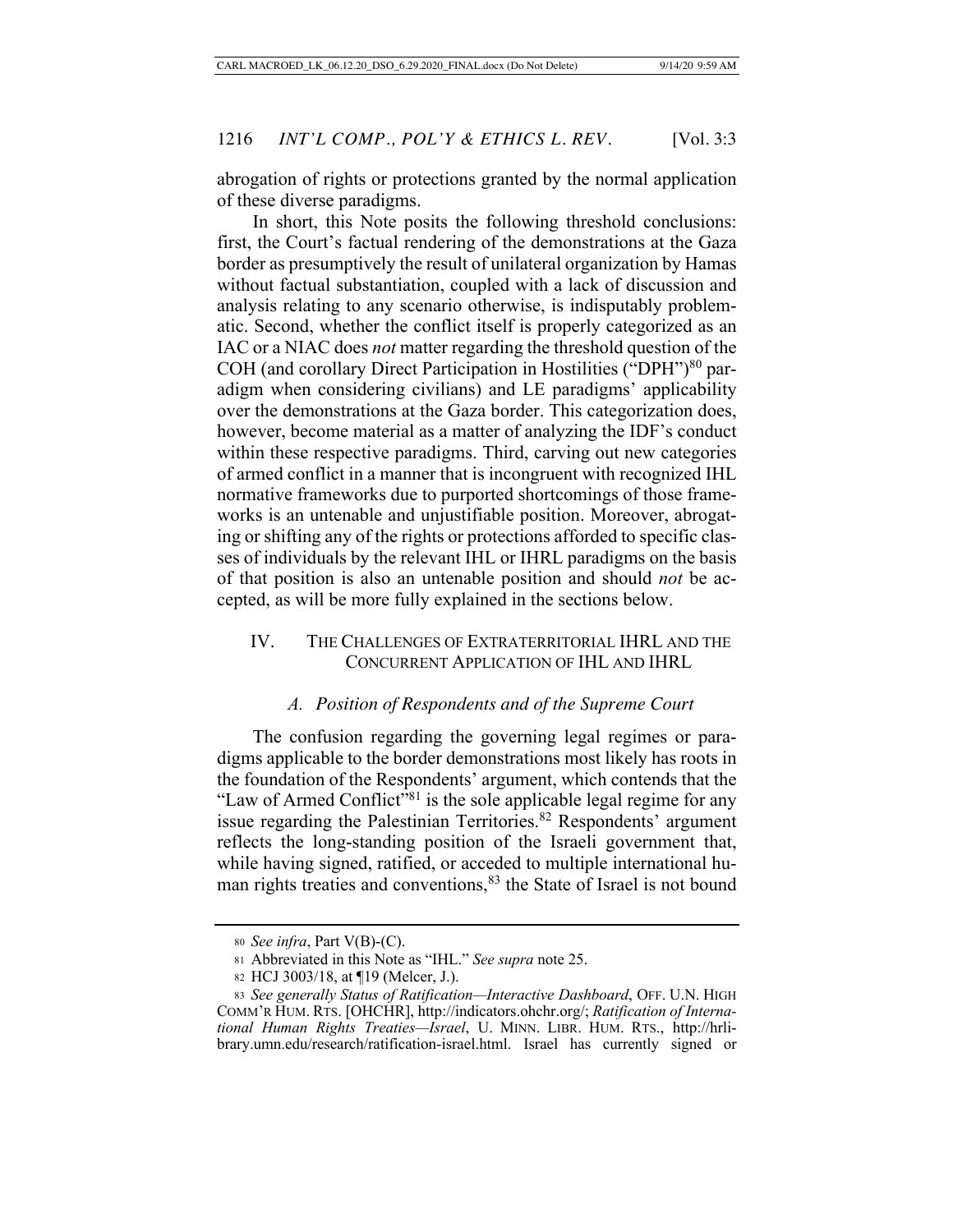by any IHRL obligations applicable under these treaties regarding the Palestinian Territories.<sup>84</sup> This stance is based in a multitude of justifications, among them asserting Israel's position as an alleged persistent objector to the extraterritorial application of IHRL.<sup>85</sup> Orna Ben-Naftali and Yuval Shany outline the other main legal justifications asserted by the Israeli government, which are as follows: "(1) the mutual exclusivity of [IHL] regime and human rights regime in occupied territories, the former being thus the only applicable law; (2) a restrictive interpretation of the jurisdictional provision treaties; and (3) the lack of effective control in some of the territories."86

The debate over the extraterritorial application of IHRL treaties is beyond the scope of this paper. On the other hand, occupation law, which is part of the law applicable to IACs, could be relevant to the extent that Israel is considered to occupy Gaza and could bring into play IHRL principles to the extent Israel has effective control over Gaza.<sup>87</sup> However, because some observers argue that a strict determination of "effective control" becomes less important when a state takes official action that directly affects another population extraterritorially,<sup>88</sup> this Note will briefly consider the law of occupation in line with the first main legal justification outlined by Ben-Naftali and Shany.

<sup>84</sup> *See generally* Orna Ben-Naftali & Yuval Shany, *Living in Denial: The Application of Human Rights in the Occupied Territories*, 37 ISR. L. REV. 17 (2003). This note will draw heavily on the arguments made by Ben-Naftali and Shany specifically in regard to the role of IHRL in Israeli jurisprudence regarding the Palestinian Territories as well as arguments for the concurrent applicability of IHL and IHRL specifically in the Israeli-Palestinian context.

<sup>85</sup> Lieblich, *Collectivizing the Threat*, *supra* note 35; Ben-Naftali & Shany, *supra* note 84, at 19 (citing State of Israel Implementation of the International Covenant on Economic, Social and Cultural Rights—Second Periodic Report, 3 Aug. 2001, ¶¶ 5-8, UN Doc. E/1990/6/Add.32 (2001).

<sup>86</sup> Ben-Naftali & Shany, *supra* note 84, at 17.

<sup>87</sup> Michaël Bothe, *Beginning and End of Occupation*, 34 COLLEGIUM 26, 28 (citing Hague Regulations, art. 42-43; GCIV, art. 154).

<sup>88</sup> *See* Ben-Naftali & Shany, *supra* note 84, at 17 (N.B. that this opinion is presented as the explicit opinion of the authors).

ratified the following: International Convention on the Elimination of All Forms of Racial Discrimination ("ICERD") (ratified Jan 3, 1979); International Covenant on Civil and Political Rights ("ICCPR") (ratified Oct. 3, 1991); International Covenant on Economic, Social and Cultural Rights ("ICESCR") (ratified Oct. 3, 1991); Convention on the Elimination of All Forms of Discrimination against Women ("CEDAW") (ratified Oct. 3, 1991); Convention against Torture and Other Cruel, Inhuman or Degrading Treatment or Punishment ("CAT") (ratified Oct. 3, 1991); Convention on the Rights of the Child ("CRC") (ratified Oct. 3, 1991); Optional Protocol to the Convention on the Rights of the Child on the involvement of children in armed conflict (ratified 2005); and the Convention on the Rights of Persons with Disabilities ("CRPD") (ratified 2012).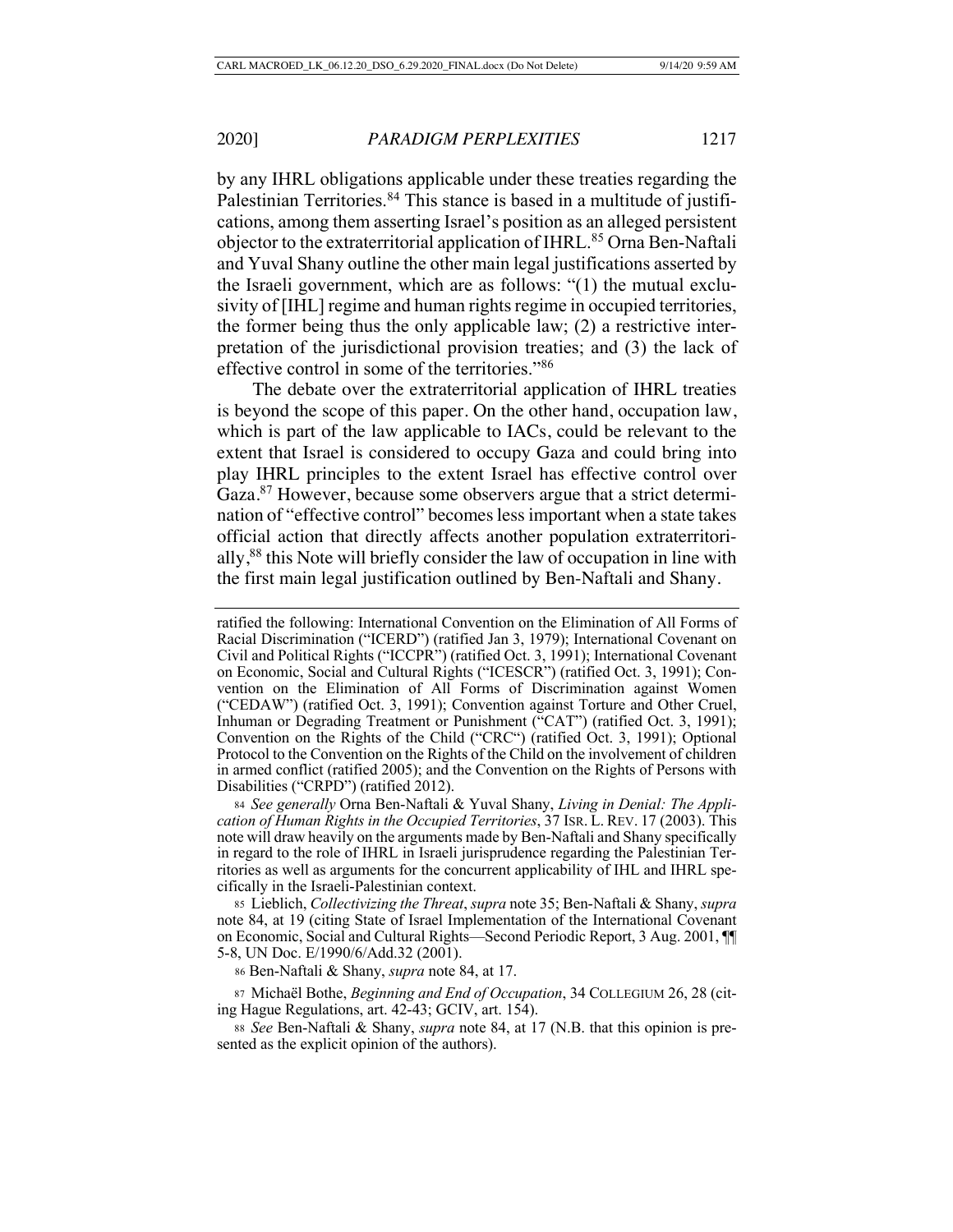The perennial assertion by the State of Israel that IHL and IHRL are mutually exclusive, with IHL being the only applicable regime in relation to the State's dealings with the Palestinians, is a highly consequential and bedrock position of the Respondents.<sup>89</sup> Justification of this position generally stems from the contention that IHL and IHRL give "different answers to the same questions, and it [is] not possible to apply provisions of both  $\dots$ ."<sup>90</sup> More specific justifications — such as theoretically and historically, IHRL being the only applicable regime in times of peace and IHL as the only applicable regime in times of armed conflict; the two regimes are governed by different institutional bodies; and that practical and legal concerns allegedly support the exclusivity of the two regimes—are outlined in greater detail by Ben-Naftali and Shany.<sup>91</sup> The State of Israel's position that IHL exclusively governs any and all interaction with the Palestinian Territories is a controversial opinion that is not supported by the vast majority of the international community, and is in direct contradiction to the opinions of most international law scholars, interpretive bodies, and adjudicatory bodies. For instance, the United Nations Human Rights Council, as recently as 2014, has stated that it "regrets that [Israel] continues to maintain its position of the non-applicability of the ICCPR] to the Occupied Territories," and that it believed Israel "should . . . [r]eview its legal position and acknowledge that the applicability of international humanitarian law during an armed conflict, as well as in a situation of occupation, does not preclude the application of the [ICCPR]."92

While keeping the official stance of the Israeli government and of Respondents in consideration, it is important to note that "the Israeli position is not monolithic," and that "the Israeli Supreme Court has taken a more nuanced position towards the applicability of IHR[L] in

<sup>89</sup> *See* HCJ 3003/18, at ¶ 20 (Melcer, J.). *See also* Ben-Naftali & Shany, *supra* note 84; Yaniv Kubovich, *Israel to Top Court: Gaza Protests are a State of War, Human Rights Law Doesn't Apply*, HAARETZ (May 3, 2018, 2:04 PM), https://www.haaretz.com/israel-news/.premium-israel-gaza-protests-are-state-ofwar-human-rights-law-doesn-t-apply-1.6052794.

<sup>90</sup> Ben-Naftali & Shany *supra* note 84, at 28, citing Human Rights Committee Summary Record of the 1677th Meeting: Israel, 27 July 1998, ¶ 32, UN Doc. CCPR/C/SR.1677 (1998).

<sup>91</sup> *See id.* at 29.

<sup>92</sup> HRC, Concluding Observations on the Fourth Periodic Report of Israel, at ¶ 5(b), U.N. Doc. CCPR/C/ISR/CO/4 (Nov. 21, 2014). Art. 6(1) of the ICCPR maintains that "[e]very person has the inherent right to life. This right shall be protected by law. No one shall be arbitrarily deprived of his life."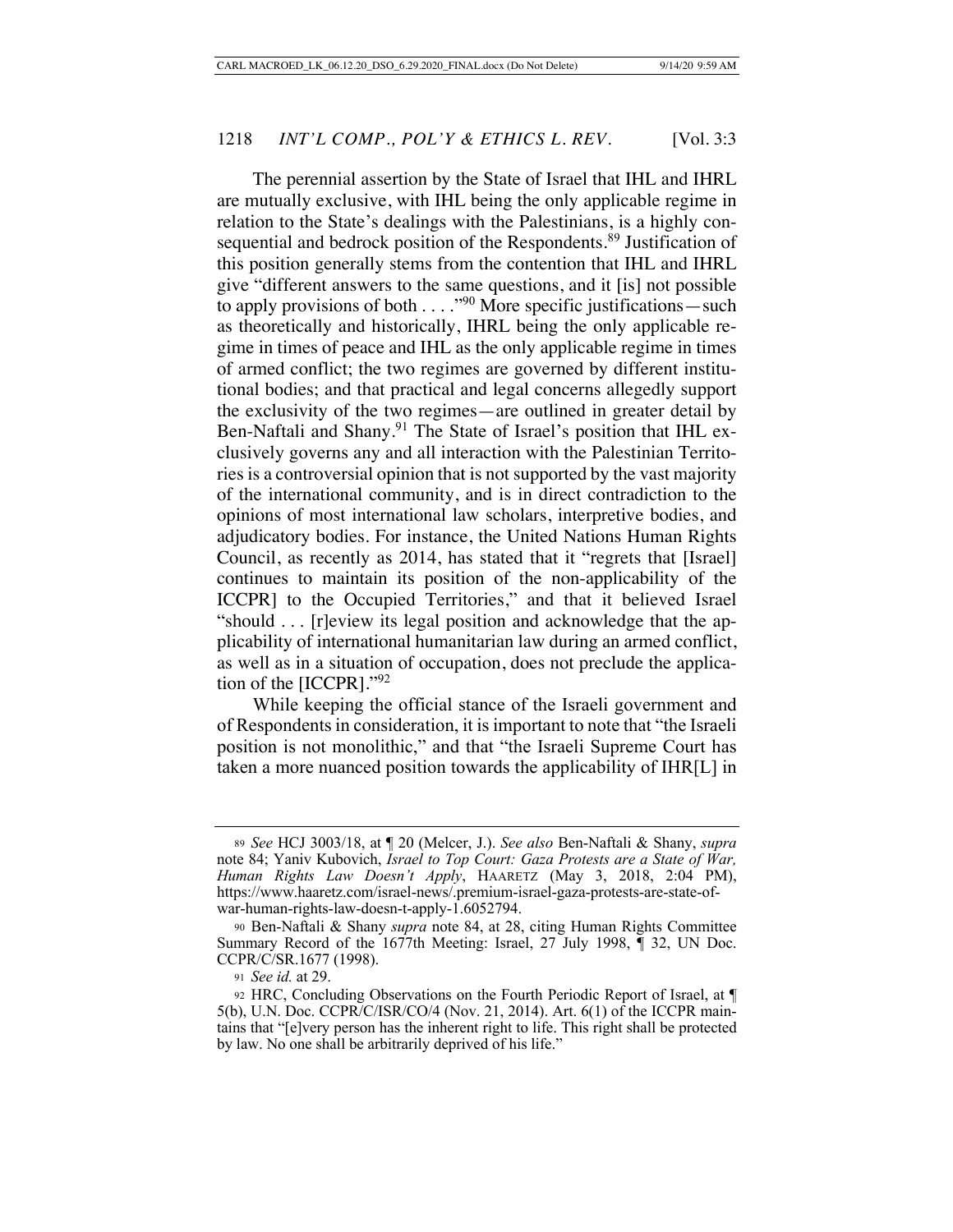the Occupied Territories."93 Notwithstanding the differing positions of the Supreme Court's jurisprudence and the government's stance, "nuance" does not necessarily imply clarity, and the Court's jurisprudence to date has failed to provide a coherent stance regarding the question of concurrent application of IHL and IHRL as to the Palestinian Territories,94 and this failure is reflected and continues in HCJ 3003/18. Although the Supreme Court has referred to IHRL on a multitude of occasions, seldom has it utilized IHRL for rendering decisions regarding the Palestinian Territories, and seldom has it discussed the extent to which IHRL should be used for interpreting IHL.<sup>95</sup> Arriving at the Court's "nuanced" stance has thus necessitated approaching the Israeli Supreme Court jurisprudence through a more interpretive framework.96

Historically, most of the attention given to the applicability of IHRL in the Palestinian Territories has related to the Court's rejection of extending IHRL protections to Palestinians.<sup>97</sup> Ben-Naftali and Shany outline the main approaches to denial as follows:

- (a) There is no reference to either IHR[L] or IHL but rather an unequivocal espousal of the position of the military on the basis of undisclosed evidence . . . often taken in situations where the appeal relates to on-going military actions or security investigations.
- (b) The appeal is decided in reference to the relevant norms of IHL but without any reference to IHR[L].
- (c) [Referral] to [IHRL] . . . *in abstracto*, or in Israeli [domestic] law . . .
- (d) [Referral] to IHR[L] norms and relevant jurisprudence and literature only to decree their irrelevance or inapplicability . . .
- (e) [Referral] to IHR[L] not as an independent legal source, but rather . . . to support another [IHRL norm] within . . . Israeli [domestic law] . . . [or]
- (f) [I]nclud[ing] explicit reference to IHR[L], to normative sources of human rights within the Israeli legal system, as well as to IHL, but

<sup>97</sup> *Id.* at 91.

<sup>93</sup> Ben-Naftali & Shany, *supra* note 84, at 24. Considering the on-going debate as to the status of Gaza in relation to Israel, any reference to the "Occupied Territories" should be read as "the Palestinian Territories" for the intents and purposes of this note.

<sup>94</sup> *Id.* at 86.

<sup>95</sup> *Id.* at 87–88.

<sup>96</sup> *Id.*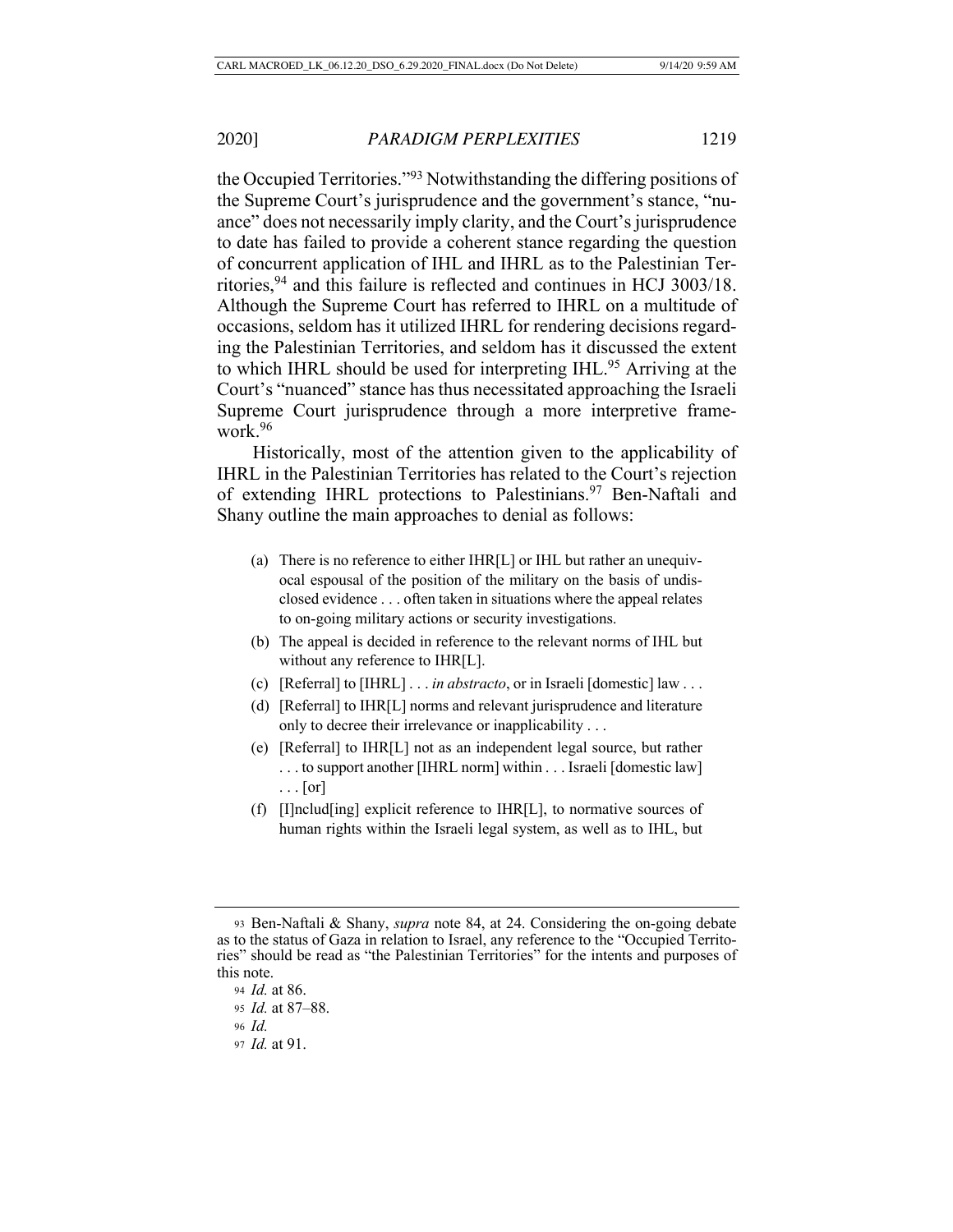the decision is normally rendered exclusively or predominantly on the basis of the Court's interpretation of the latter.<sup>98</sup>

In HCJ 3003/18, the three sitting justices of the Court seemingly implement several of the above adjudicatory approaches to arrive at their respective conclusions, which are all generally in agreement. Notably, the Court unconditionally supported the legal validity of the IDF's ROE without an actual review thereof, and this support of the Respondents' position lacking a tangible or factual record was justified pursuant to alleged national security concerns, consistent with approach (a).99 Additionally, consistent with approach (d), references to case law or adjudicatory human rights bodies (such as the European Court of Human Rights) are only utilized in relation to the Court's assessment that they are irrelevant or inapplicable to the events surrounding the Gaza Border Protests.<sup>100</sup> Ultimately, as mentioned above, the Court's opinion seems to build a foundation on the same (perhaps false) assumptions that the government uses to make its case: that the situation is one of IAC and that IHL is the only applicable governing regime, which arguably reflects approaches (b) or (f) (the latter of which may be implied through the Court's consideration of IHRL case law, as outlined in Foot Note  $41$ ).<sup>101</sup>

<sup>98</sup> *Id.* at 91–93.

<sup>99</sup> HCJ 3003/18, at ¶ 25 (Melcer J.). N.B. that Respondents originally agreed to an *ex parte*, *in camera* presentation of the ROE, so long as they were extended the right to give supplementary explanations. Petitioners refused to consent to Respondents' privilege of presenting *ex parte* supplementary explanations, which the Court warned would lead to a presumption of the ROE's regularity. The Court is silent as to the necessity of Respondents' supplementary explanations and to why Petitioners' rejection of *ex parte* review with supplementary explanations by Respondents would result in a presumption of regularity favorable to Respondents, whereas a rejection by Respondents of an *ex parte* presentation without supplementary explanation may not imply a similar presumption favorable to Petitioners.

<sup>100</sup> *Id.* at ¶¶ 30, 58, & 60 (Melcer, J.); Hayut, C.J. (concurring) ¶ 1; Hendel, J. (concurring) ¶ 2. The Court quickly disposed of relevant IHRL guidance in the Havana Principles, stating that they are merely "soft law," and therefore irrelevant without giving any additional justification or analysis. *See id.* at ¶ 53. *But cf.* Bryan Druzin, *Why Does Soft Law Have Any Power Anyway?*, 7 ASIAN J. INT'L L. 361 (2016) (discussing the importance of soft law notwithstanding its lack of coercive effect).

<sup>101</sup> HCJ 3003/18, at  $\P$  38–39 (Melcer, J.).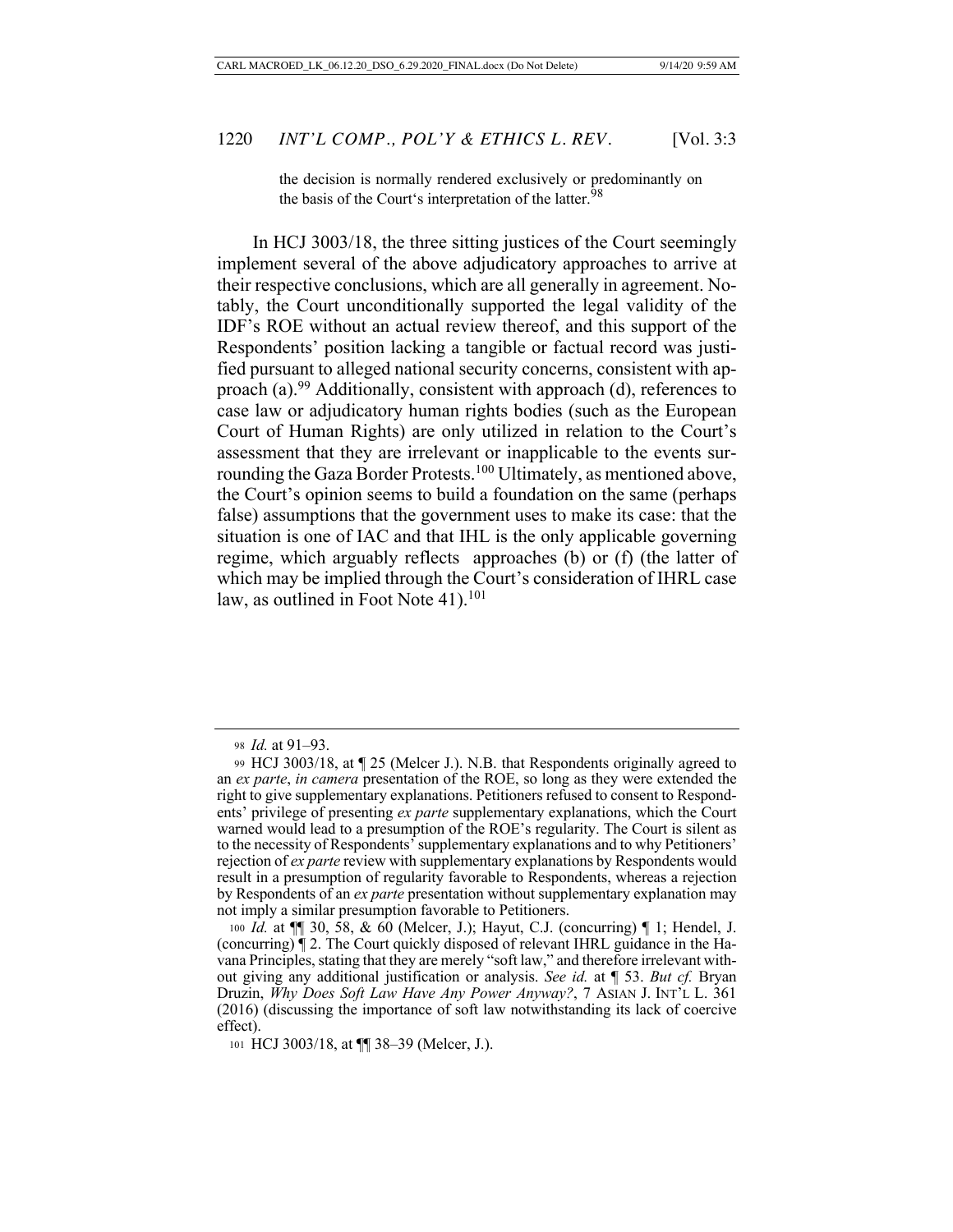# *B. The Concurrent Applicability of IHL and IHRL*

# 1. The Shortcomings of the "Lack of Effective Control" Argument

Although it is not the central argument of the Respondents, nor is it the most heavily touched-upon justification by the Court in its HCJ 3003/18 decision, the question of "effective control" warrants a brief perusal for reasons of underlining the complex factual and legal reality of the Gazan-Israeli relationship as well as how and to what extent that reality interacts with any legal obligations that Israel may have toward Gaza. As stated previously, the question of effective control is pivotal as a matter of IHL obligations pursuant to the law of occupation and is also highly probative as a matter of any obligation that the state may have under IHRL.<sup>102</sup> Admittedly, there is disagreement over whether effective control for the purposes of establishing a military occupation as a matter of IHL is also sufficient for establishing IHRL obligations over the occupied territory in question, and international adjudicatory opinions have been unhelpful in addressing this issue.103 Notably, the litigation at multiple different levels in the *Al-Skeini* case seems to have created more confusion than clarity of the matter. This distinction of "effective control" was made by the UK Court of Appeals, stating that "it is quite impossible to hold that the UK, although an occupying power for purposes of the Hague Regulations and [GCIV], was in effective control of Basrah City for the purposes of ECHR jurisprudence ...."<sup>104</sup> The ECHR subsequently ruled, somewhat frustratingly, that the UK was liable for IHRL violations, yet did so on a fused theory of "effective control" and "state agent authority" without analyzing each as separate doctrines in their own right and coming to a conclusion

<sup>102</sup> *See* Bothe, *supra* note 87 (stating that CA2, ¶ 2(2) holds that the law of occupation is still applicable by way of an occupying state's effective control, even if the occupation meets with no resistance); *see also* Vité, *supra* note 78, at 74 (arguing that effective territorial control implies a substitution of powers as a matter of IHL of occupation); Al-Skeini v. Sec. of State for Defence [2005] EWCA (Civ.) 1609, ¶ 138 (discussing the liability of a state in relation to IHRL violations when it maintains control over a territorial area).

<sup>103</sup> *See* Noam Lubell, *Human Rights Obligations in Military Occupation*, 94 INT'L REV. RED CROSS 317, 320–21 (2012) (discussing the differentiation between effective control pursuant to IHL occupational status and obligations pursuant to IHRL). <sup>104</sup> *Al-Skeini* [2005] EWCA (Civ.) 1609, Brooke, LJ, ¶ 124.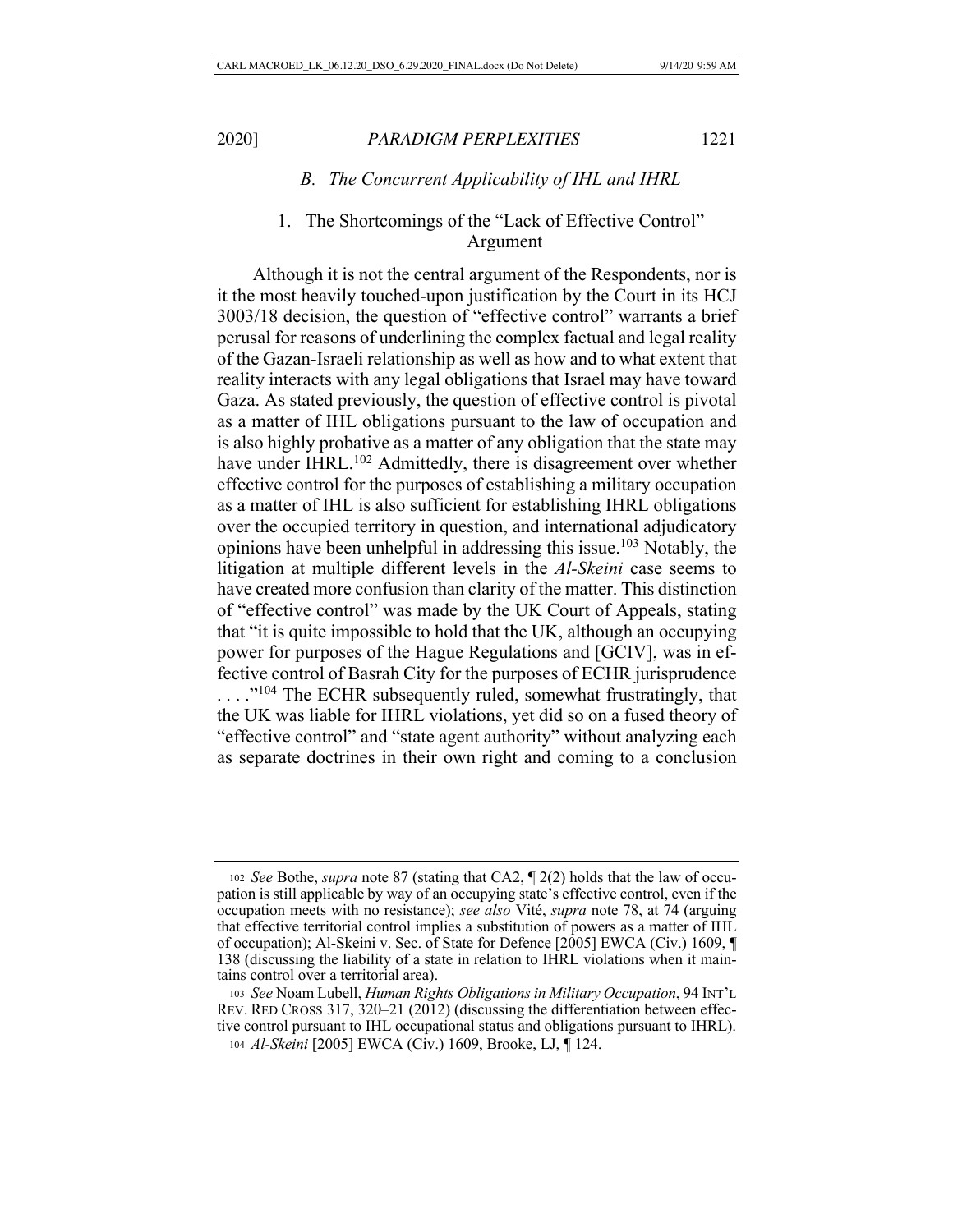based on a full disposition of both doctrines.<sup>105</sup> With this in mind, we can turn to the issue as it relates to the Gaza border protests.

It is near-universally accepted that Gaza was considered under military occupation from 1967 until Israeli unilateral disengagement from the strip in  $2005$ .<sup>106</sup> Post-disengagement, the issue of whether Gaza is still occupied by Israel remains a subject of debate amongst international political bodies and legal scholars, and one more restrictive minority stance is that Gaza is no longer considered under military occupation.<sup>107</sup> This stems from the argument that "(a) the existence within Gaza of an organized government . . . that openly exercises power . . . [and] (b) [t]he existence of locally organized military forces in Gaza means that any attempt by Israel to make its authority felt in Gaza would be met with considerable local resistance . . . [requiring] in essence [reoccupation]," presumptively defeats any ability of Israel to exercise effective control over the territory.108 When reckoning with the peripheral control that Israel exercises over the Gaza Strip, this viewpoint concludes that the relationship is not an occupation, but rather is akin to a belligerent siege.<sup>109</sup>

However, the extent of peripheral control that the State of Israel exerts over the people of Gaza cannot be understated, and in reality any conclusion that this level of "peripheral control" by the State of

<sup>107</sup> *See* Yuval Shany, *The Law Applicable to Non-Occupied Gaza: A Comment on Bassiouni v. The Prime Minister of Israel*, 42 ISR. L. REV. 101, 106 (2009) [hereinafter Shany, *The Law Applicable to Non-Occupied Gaza*]; Guilfoyle, *supra* note 74, at 183.

<sup>108</sup> Shany, *The Law Applicable to Non-Occupied Gaza*, *supra* note 107, at 105.

<sup>105</sup> Lubell, *supra* note 103, at 321 (citing Al-Skeini and Others v. the United Kingdom, App. No. 55721/07, 2011-IV Eur. Ct. H.R. 99, ¶ 149 at 172).

<sup>106</sup> Israel was the only objector to this general international consensus on grounds that, as a part of the peace process, effective control of Gaza had been transferred to the Palestinian Authority in 1994. *See* Ben-Naftali & Shany, *supra* note 84, at 38– 40 (briefly outlining the Israeli argument favoring lack of effective control). Notably, Israeli settlements remained in Gaza until its unilateral withdrawal in 2005, and the International Court of Justice issued the advisory opinion Legal Consequences of the Construction of a Wall in the Occupied Palestinian Territory, Advisory Opinion, 2004 I.C.J. 131 (June 9) [hereinafter Wall Case], that Gaza still remained under Israeli military occupation. *Overview of the Case: Legal Consequences of the Wall*, INT'L CT. JUST., https://www.icj-cij.org/en/case/131 (for an overview of the case). *See also* Ben-Naftali & Shany, *supra* note 84, at 109–10 (recognizing the opinion of the ICJ).

<sup>109</sup> *Id.* at 106 (utilizing Yoram Dinstein's definition of siege warfare as "encircling an enemy military concentration, a strategic fortress or any other location defended by the enemy, cutting it off from channels of support and supply." Yoram Dinstein, *Siege Warfare and the Starvation of Civilians*, *in* HUMANITARIAN LAW OF ARMED CONFLICT: CHALLENGES AHEAD 145 (1991).).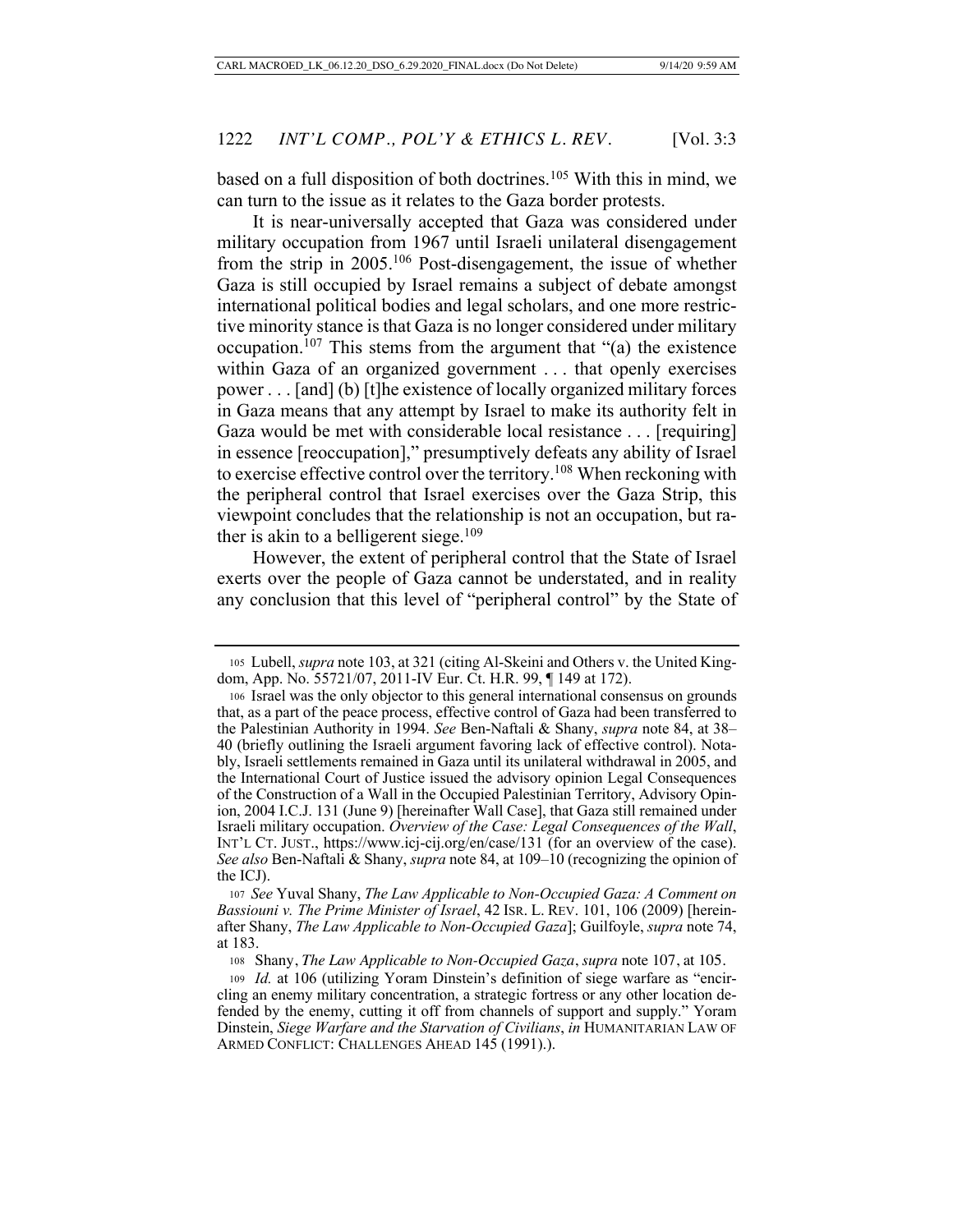Israel does not rise to the level of "effective control" necessary to establish a military occupation of the Gaza Strip must necessarily rest solely on the fact that there is no continuous "boots on the ground" presence of the IDF. As described by the Goldstone Report:

Israel controls the border crossings (including to a significant degree the Rafah crossing to Egypt, under the terms of the Agreement on Movement and Access) and decides what and who gets in or out of the Gaza Strip. It also controls the territorial sea adjacent to the Gaza Strip and has declared a virtual blockade and limits to the fishing zone, thereby regulating economic activity in that zone. It also keeps complete control of the airspace of the Gaza Strip, inter alia, through continuous surveillance by aircraft and unmanned aviation vehicles (UAVs) or drones. It makes military incursions and from time to time hit targets within the Gaza Strip. No-go areas are declared within the Gaza Strip near the border where Israeli settlements used to be and enforced by the Israeli armed forces. Furthermore, Israel regulates the local monetary market based on the Israeli currency (the new sheqel) and controls taxes and custom duties.<sup>110</sup>

This macro-perspective level of control is further illustrated by specific examples of pedantic control that the State of Israel currently exercises, and has exercised in the past, over the mundane, quotidian existences of Gazan citizens. For instance, the human rights group Gisha assembled documents outlining a list of forty items that was subsequently expanded based on no apparent guiding criteria, which effectively prohibited the entry of items not present on the list, which for a time included "cement, glass, wood or paper . . . [in]compatible for military use."111 Specific foodstuffs—such as cardamom, coriander, cumin, vinegar, halva, potato chips, chocolate, and dried fruit, *inter alia*—have been prohibited from entry into Gaza at one point or another, along with other innocuous materials—such as nylon for greenhouse nets, size A4 paper, notebooks, and sewing machines, *inter alia*. 112 Other notable practices by the Coordinator of Government

<sup>110</sup> G.A. Rep., Human Rights in Palestine and Other Occupied Arab Territories: Rep. of the United Nations Fact-Finding Mission on the Gaza Conflict, U.N. Doc. A/HRC/12/48, at 74, ¶ 278 (Sept. 25, 2009) [hereinafter Goldstone Report].

<sup>111</sup> *The Illegal Closure of the Gaza Strip: Collective Punishment of the Civilian Population*, PALESTINIAN CTR. HUM.RTS. (Dec. 10, 2010); Gisha—Legal Center for Freedom of Movement, *Restrictions on the Transfer of Goods to Gaza: Obstruction and Obfuscation* 3 (Jan. 2010), https://reliefweb.int/sites/reliefweb.int/files/resources/8EDCB67D5C647615492576ED000B3AF8-Full\_Report.pdf.

<sup>112</sup> Gisha—Legal Center for Freedom of Movement, *Partial List of Items Prohibited/Permitted into the Gaza Strip* 1–3 (May 2010),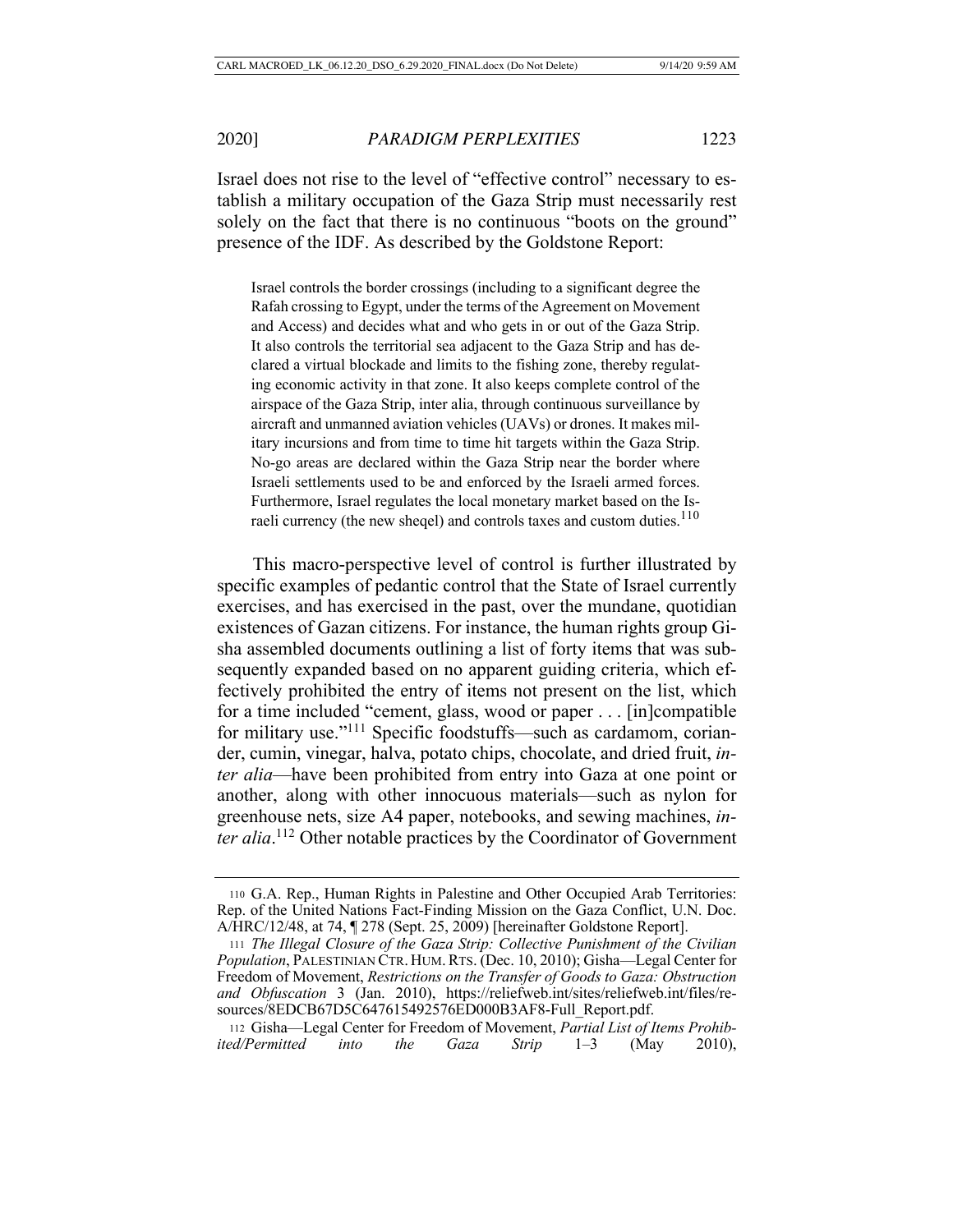Activities in the Territories ("COGAT") include decisions on what and how much foodstuffs to allow into the Gaza Strip based on the calculation of a daily average of  $2,279$  calories per Gazan citizen.<sup>113</sup>

Thus, it is not surprising that the opinion of the majority of IHL and IHRL scholars and practitioners hold that Israel does in fact exert "effective control" over the Gaza Strip for classification as a military occupation.114 This viewpoint generally accepts the presumption that "effective control" does not necessarily mean *per se* military presence,<sup>115</sup> and reflects the tripartite "effective control" test as iterated by the ICRC:

1) The armed forces of a State are physically present in a foreign territory without the consent of the effective local government in place at the time of the invasion.

https://gisha.org/UserFiles/File/HiddenMessages/ItemsGazaStrip060510.pdf. Note that "Israel permit[ted] some of the 'prohibited' items into Gaza (for example: paper, biscuits, and chocolate), on the condition that they are for the use of international organizations."). *Id.* at 1. *See also* Gisha—Legal Center for Freedom of Movement, *Restrictions on the Transfer of Goods to Gaza: Obstruction and Obfuscation*, *supra* note 111, at 2 (discussing when then-U.S. senator, John Kerry, had discovered that Israel had denied permission of pasta entering the Gaza Strip due to the fact that "macaroni . . . was not considered 'humanitarian' (as opposed to rice).").

<sup>113</sup> MINISTRY OF DEF. COORDINATOR OF GOV'T ACTIVITIES IN THE TERRITORIES, FOOD CONSUMPTION IN THE GAZA STRIP—RED LINES (Jan. 1, 2008) (unofficial translation by Gisha), *available at* https://www.gisha.org/UserFiles/File/publications/redlines/red-lines-presentation-eng.pdf; Gisha—Legal Center for Freedom of Movement, *Reader: "Food Consumption in the Gaza Strip—Red Lines"* (Oct. 2012), https://www.gisha.org/UserFiles/File/publications/redlines/redlines-position-paper-eng.pdf; Amira Hass, *2,279 Calories per Person: How Israel Made Sure Gaza Didn't Starve*, HAARETZ (Oct. 17, 2012), https://www.haaretz.com/.premiumisrael-s-gaza-quota-2-279-calories-a-day-1.5193157.

<sup>114</sup> *See* Goldstone Report, *supra* note 110, at ¶ 277; S.C. Res. 1860, pmbl. 2 (Jan. 8, 2009); HRC Res. S-9/1, U.N. Doc. A/HRC/RES/S-9/1 (Jan. 12, 2009); Rep. of the G.A., at ¶ 6, U.N. Doc. A/61/470 (Sept. 27, 2006); Gisha—Legal Center for Freedom of Movement, *Disengaged Occupiers: The Legal Status of Gaza* 29 (Jan. 2007); *Fifty Years of Occupation: Where Do We Go from Here?*, INT'L COMM. RED CROSS (June 2, 2017), https://www.icrc.org/en/document/fifty-years-occupationwhere-do-we-go-here; Shane Darcy & John Reynolds, *An Enduring Occupation: The Status of the Gaza Strip from the Perspective of International Humanitarian Law*, 15 J. CONFLICT & SEC. L., 211, 218-20 (2010); Peter Maurer, *Challenges to Humanitarian Action in Contemporary Conflicts: Israel, the Middle East and Beyond*, 47 ISR. L. REV. 175, 176 (2014).

<sup>115</sup> Claude Bruderlein, *Legal Aspects of Israel's Disengagement Plan under International Humanitarian Law: Legal and Policy Brief*, HARV. PROGRAM ON HUMANITARIAN POL'Y & CONFLICT RES. 6 (Nov. 2004).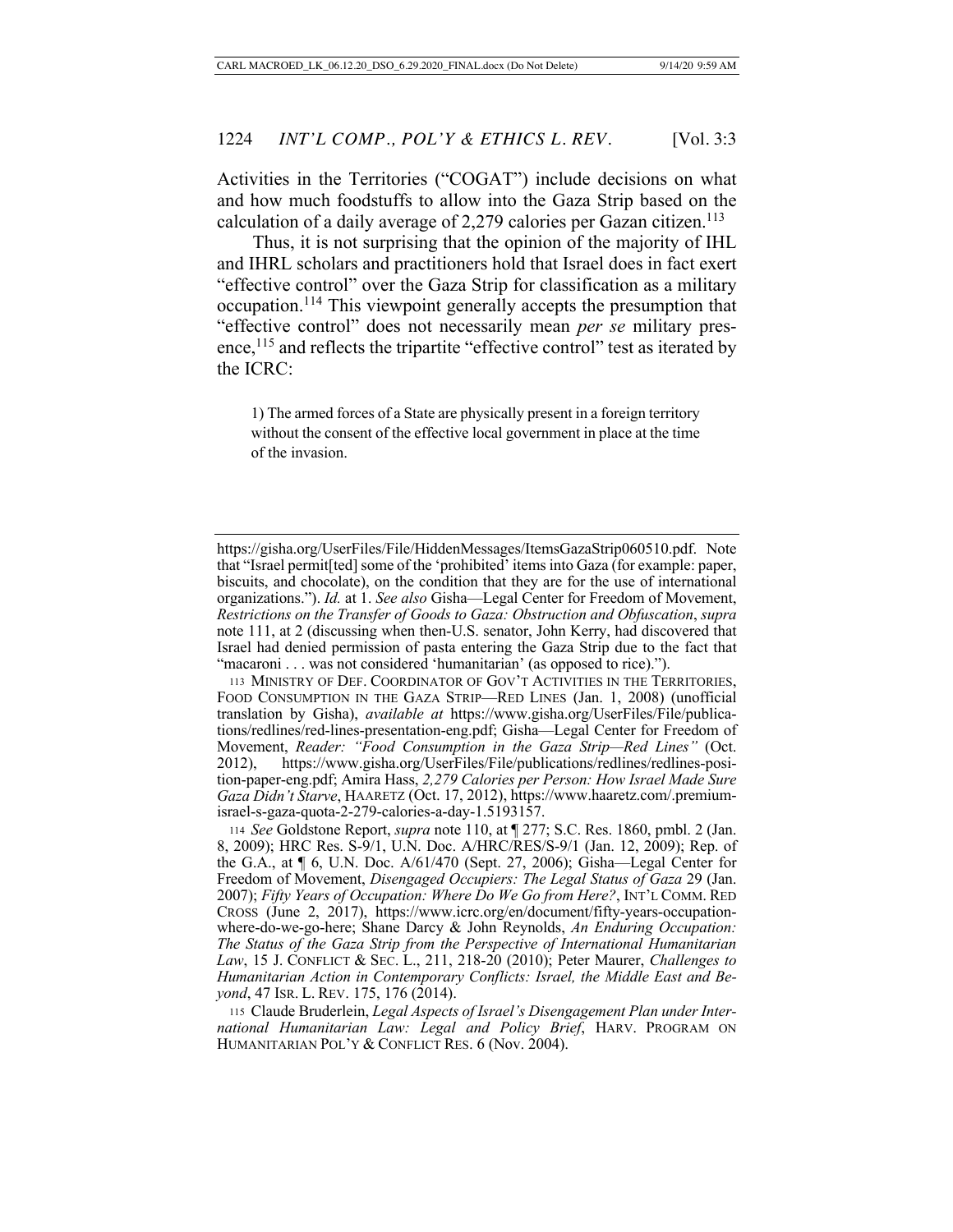2) The effective local government in place at the time of the invasion has been or can be rendered, substantially or completely, incapable of exerting its powers by virtue of the foreign forces' unconsented presence. 3) The foreign forces are in a position to exercise authority instead of the local government over the concerned territory (or parts thereof).<sup>116</sup>

The ICRC further explains there is an additional "functional approach" of the test in relation to "some specific and rather exceptional cases [in which] foreign forces withdraw from occupied territory (or parts thereof) but retain key elements of authority or other important governmental functions usually performed by an occupying power."117 In these circumstances, "despite the lack of the physical presence of foreign forces in the territory concerned, the retained authority may amount to effective control for the purposes of the law of occupation and entail the continued application [of the IHL of occupation]."118 In short, while Israel does not maintain a physical presence in Gaza, there is a compelling case that, as a functional matter, Israel maintains effective control over Gaza.

Assuming *arguendo*, however, that a siege is the correct characterization of the current relationship between Israel and Gaza, the Israeli government's argument that lack of effective control relieves it of human rights obligations toward Gaza is not completely without merit, especially as a matter of principle that, generally, international responsibilities under human rights conventions are excluded in areas no longer subject to any form of control of the State in question.119 For example, it would be a correct assertion that Israel has little, if any, responsibility for ensuring that Gazans have a right to freedom of expression, to take part in public affairs, to vote, or to have access to public service in Gaza.<sup>120</sup> However, the fact that there may be exclusions from certain IHRL obligations relevant to peacetime or a situation of occupation does not necessarily exculpate Israel from *all* IHRL obligations, contrary to the government's perennial position.<sup>121</sup> Notably, Supreme Court precedent in HCJ 9132/07 *Bassiouni v. Prime Minister* and HCJ 3239/02 *Mar'ab v. IDF Commander in the West Bank* seemingly agrees with this conclusion.

<sup>116</sup> 32d Int'l ICRC Conference: The Challenges of Contemporary ACs, *supra* note 78, at 12.

<sup>117</sup> *Id.*

<sup>118</sup> *Id.*

<sup>119</sup> Ben-Naftali & Shany, *supra* note 84, at 96.

<sup>120</sup> All of which are enumerated in ICCPR, *supra* note 83, at art. 19 & 25(a)-(c).

<sup>121</sup> *See supra*, notes 89-92.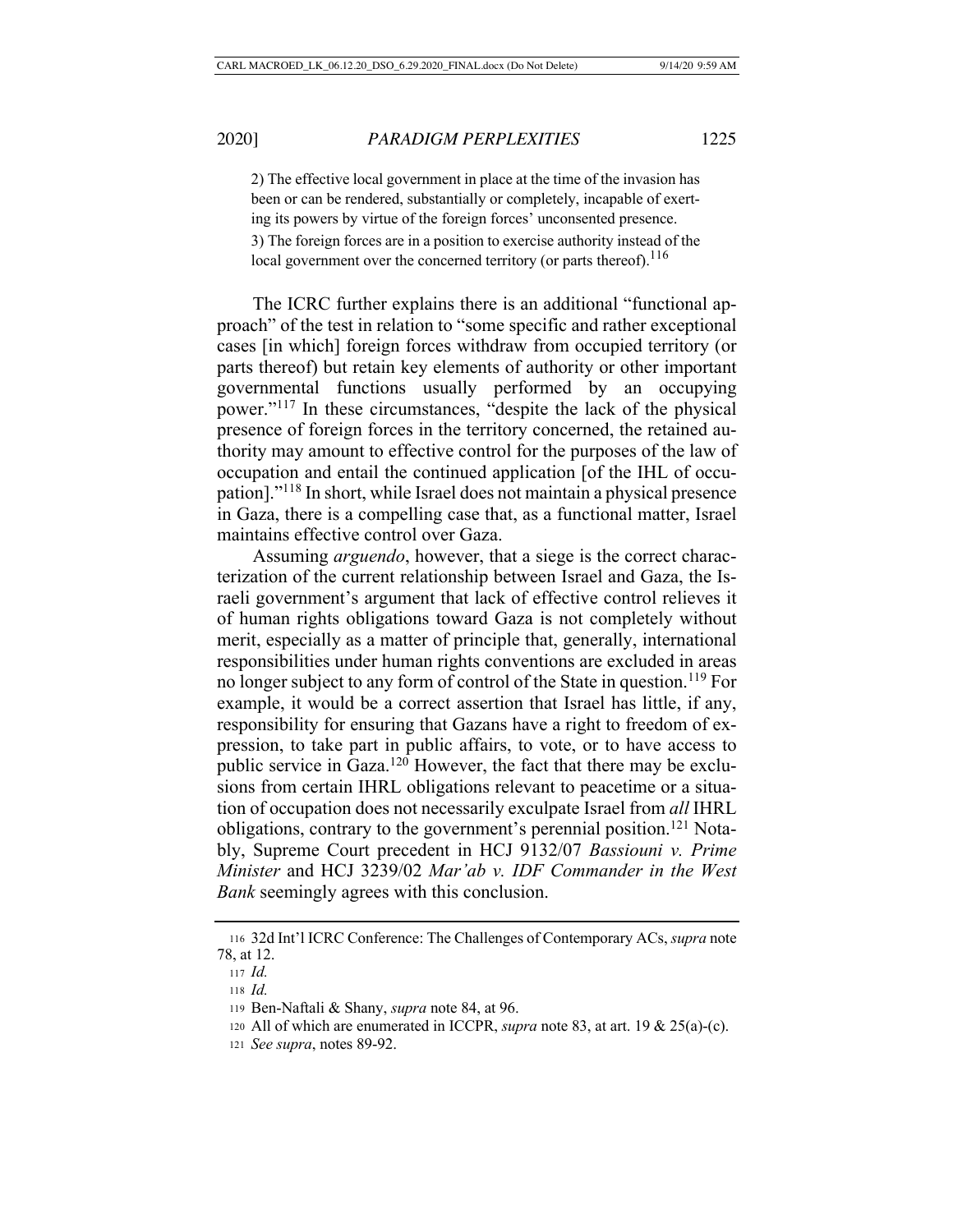The Court in *Bassiouni* affirms that Israel is in fact obligated to actively provide humanitarian supplies, most notably electricity and water, to Gaza.<sup>122</sup> Justice Beinisch frames these positive obligations in the context of Gaza's dependence on humanitarian supplies from Israel due to the decades-long occupation and contended that the obligations themselves derive from customary international law and IHL.123 The problem with Beinisch's reliance solely on IHL is that there is generally no obligation that belligerent parties must provide one another with basic supplies under IHL, which necessarily means that recognition of "a positive obligation to provide some electricity and fuel to Gaza must be based on other legal grounds."124 Additionally, Beinisch's argument that Israel's control of Gaza's border crossings alternatively justifies an imposition of positive obligations to provide basic supplies to Gaza is unilluminating and inconclusive, as it also fails to place itself within a recognized governing legal regime, such as IHL or IHRL.<sup>125</sup> As a result, IHRL can serve as a sort of "missing link" between the insufficiently effective "*de facto*" control over Gaza and the recognition of positive humanitarian obligations,  $126$ which would necessarily suggest that a lack of effective control would not completely preclude the applicability of IHRL.

Similarly, the Court in *Mar'ab* recognized the extraterritorial application of IHRL obligations as enumerated in the ICCPR, and looked to multiple IHRL interpretive and adjudicatory bodies for guidance.<sup>127</sup> *Mar'ab* involved the legality of the State's detention regime for those arrested in the West Bank during Operation Defensive Wall under suspicion of conducting hostilities or as participants in groups that conducted hostilities against the IDF.<sup>128</sup> The structure of the detention regime allowed the State to detain suspects for eighteen-plus days without judicial review or access to an attorney to dispute the grounds for their detentions, which the Court agreed was unlawful under IHRL as codified in Art. 9.1 and 9.3 of the ICCPR.<sup>129</sup> It is important to

<sup>122</sup> HCJ 9132/07 Bassiouni v. Prime Minister, (unpublished) ¶ 12 (2008) https://versa.cardozo.yu.edu/opinions/ahmed-v-prime-minister (English translation) (Isr.).

<sup>123</sup> *Id.* at ¶¶ 12–14.

<sup>124</sup> Shany, *The Law Applicable to Non-Occupied Gaza*, *supra* note 107, at 108.

<sup>125</sup> *Id.* at 109.

<sup>126</sup> *Id.* at 110.

<sup>127</sup> *See* HCJ 3239/02 Mar'ab v. IDF Commander in the West Bank, 57(2) PD 349 (2003) (Isr.).

<sup>128</sup> *Id.* at ¶ 1.

<sup>129</sup> *Id.* at ¶¶ 1–7, 19, 27, 34.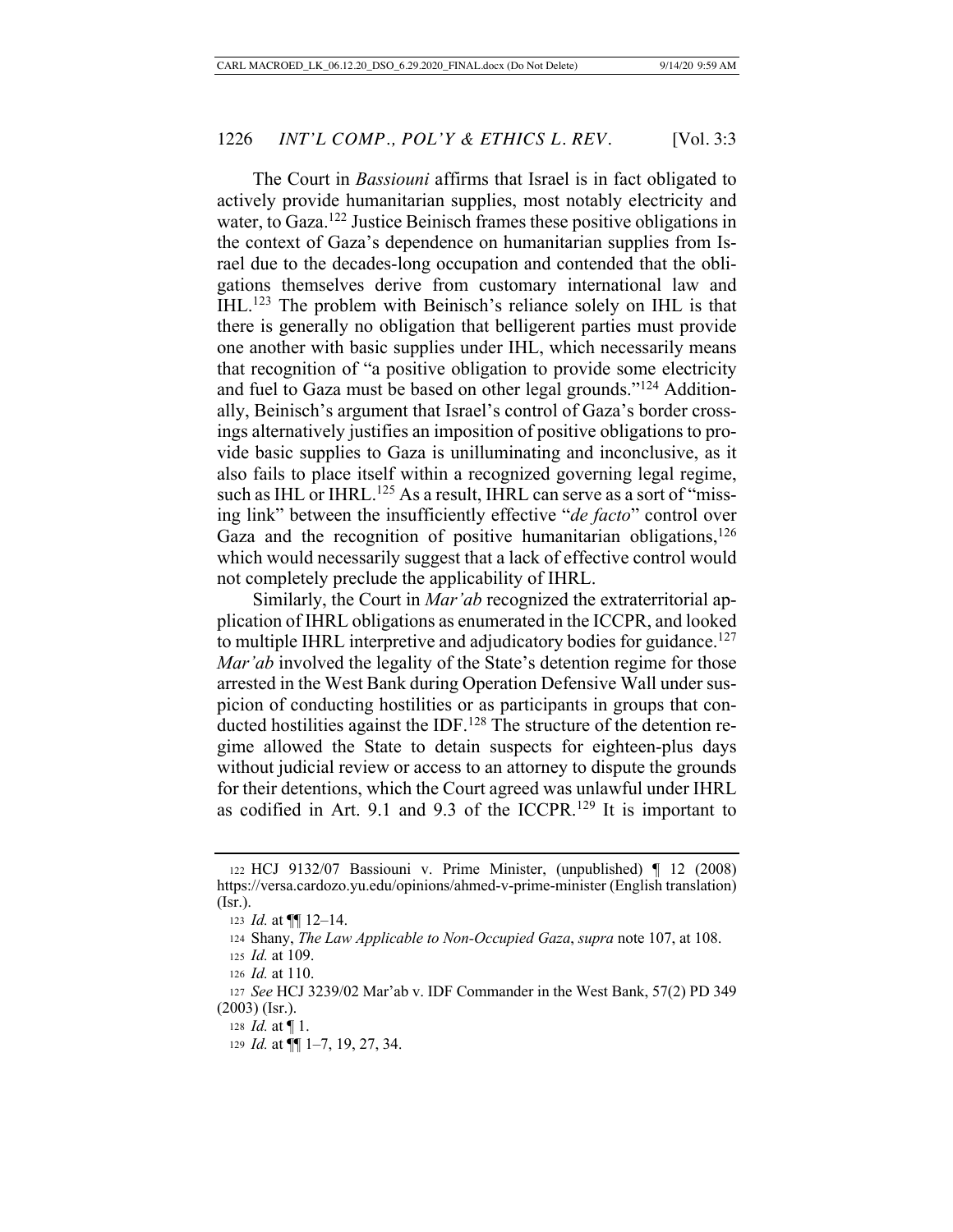highlight notable differences between the *Mar'ab* case and HCJ 3003/18, such as the fact that the IDF's actions were undertaken in the West Bank, which is indisputably under military occupation;<sup>130</sup> that the Petitioners were detained within the boundaries of Israel proper; and that Justice Barak tangentially recognized the fact that occupying powers maintained IHRL obligations generally.131 However, the Court never explicitly states that its opinion is solely contingent upon the context of military occupation, and there is similarly no discussion of "effective control."

Likewise, the jurisprudence of non-Israeli international adjudicatory bodies generally supports the position that "effective control for the application of human rights, albeit not all human rights in all their aspects, can be given in a situation below the threshold of occupation."132 The most accurate distillation of any consensus that may be derived from the diverse adjudicatory bodies is more akin to the Israeli Supreme Court's jurisprudence in *Bassiouni* and *Mar'ab* in that there are, at the very least, certain IHRL obligations that are applicable extraterritorially, $133$  which necessarily refutes the position of the government and the Court in HCJ 3003/18 insofar as the Court's relative silence implies the argument of zero applicability of IHRL to the situation in Gaza. However, it must be noted that the international adjudicatory bodies differ in regard to the degree to which certain IHRL obligations are applicable, ranging from broad implications that any noncombatant death implicates IHRL protections to narrower

<sup>130</sup> This is the position held by the overwhelming majority of the international community, whether it be national governments or international law scholars. It is nevertheless notable, however, that the Israeli government officially holds its own idiosyncratic view that the West Bank is *not* in fact occupied territory, but rather "disputed" territory. *See Israel, The Conflict and Peace: Answers to Frequently Asked Questions*, MINISTRY OF FOREIGN AFF. (Dec. 30, 2009), https://mfa.gov.il/MFA/ForeignPolicy/FAQ/Pages/FAQ\_Peace\_process\_with\_Pale stinians\_Dec\_2009.aspx#Settlements1; *see also* Noa Landau, Jack Khoury, & Chaim Levinson, *Gantz Vows to Annex Jordan Valley; Netanyahu Wants Sovereignty 'Without Exception'*, HAARETZ (Jan. 21, 2020), https://www.haaretz.com/israel-news/elections/.premium-gantz-calls-for-jordan-valley-annexation-hopestrump-releases-peace-plan-soon-1.8432081 (stating that both Gantz and Netanyahu view the Jordan Valley as an "inseparable part" of the land of Israel).

<sup>131</sup> HCJ 3239/02 *Mar'ab*, *supra* note 127, at ¶¶ 27–36.

<sup>132</sup> Cordula Droege, *The Interplay Between International Humanitarian Law and International Human Rights Law in Situations of Armed Conflict*, 40 ISR. L. REV. 310, 332 (2007).

<sup>133</sup> *See* HCJ 9132/07 *Bassiouni*, *supra* note 122; HCJ 3239/02 *Mar'ab*, *supra* note 127.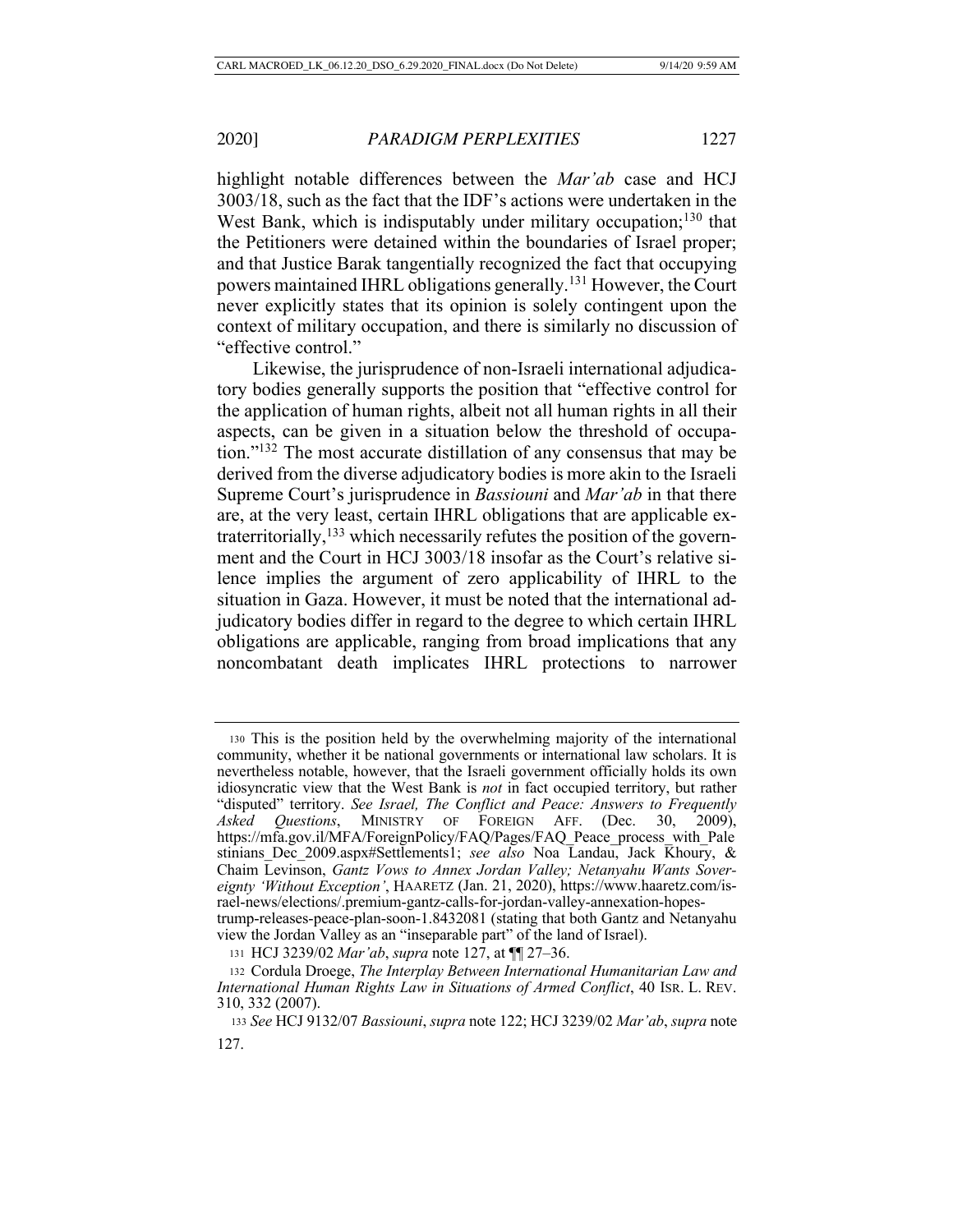conceptions that mere causation of injury does not implicate extraterritorial application of IHRL without effective control.134

Moreover, although the effective control inquiry may be somewhat necessary to argue liability for the full gamut of IHRL obligations under the various IHRL conventions to which Israel is a party, such an inquiry is not inherently necessary in regard to the conduct of hostilities or law enforcement paradigms under the auspices of an IAC, which carries its own IHRL obligations as a matter of customary international law.135

#### 2. Sources, Foundations, and *Lex Specialis* Status

Prior to even discussing the applicability of IHL or IHRL to a specific set of facts, it is fundamental to recognize the sources and foundations of each body of law. IHL's existence is linked inextricably to international law that grew out of international armed conflicts.136 It is sourced both in its "[codification] in a broadly coherent

<sup>135</sup> *See infra* Parts V(A) and V(B).

<sup>134</sup> *Compare generally* Ilaşcu v. Moldova & Russia, 2004-VII Eur. Ct. Of H.R., ¶ 392 (holding Russia responsible for human rights violations for territory that "remain[ed] under [its] effective authority, or at the very least under the *decisive influence*") (emphasis added); Loizidou v. Turkey, 1996-VI Eur. Ct. H.R. 2216, ¶ 52 ("'[J]urisdiction' . . . is not restricted to the national territory of the [Contracting States] . . . . the responsibility of Contracting Parties may also arise when as a consequence of a military action . . . it exercises effective control of *an area* outside its national territory.") (emphasis added); Salas v. United States, Case 10.573, Inter-Am. C.H.R., Report No. 31/93,  $\frac{1}{16}$  ("Where it is asserted that a use of military force has resulted in noncombatant deaths . . . the human rights of the noncombatants are implicated."); *and* Al-Skeini v. Sec. of State for Defence [2005] EWCA (Civ.) 1609, ¶ 123–124 (stating that, although having none of the administrative facets of a military occupation, the victims fell under U.K. jurisdiction via its "State agency authority" exercised by the military, which, in its capacity of maintaining the safety and security of the local civilians in support of the civil administration, imparted a relationship of authority and control); *with* Bankovic v. Belgium, 2001-XII Eur. Ct. H.R. 333, ¶ 75 at 356-57 (maintaining a high threshold for effective control, which it suggested must necessarily have the capacity to ensure all of the rights provided in the European Convention on Human Rights). *See also* Ben-Naftali & Shany, *supra* note 84, at 83 (arguing that *Banković* only held that "mere causation of injury . . . does not entail the extra-territorial application of the [European] Convention [on Human Rights,but rather that] . . . . It does not . . . follow that other belligerent situations fall short of manifesting effective control."); Droege, *supra* note 132, at 328 (arguing that the holding in *Loizidou* posits that "effective control did not mean to control over every act or part of the territory, but '*effective overall control*' over a territory.").

<sup>136</sup> ICRC CASEBOOK, HOW DOES LAW PROTECT IN WAR?—IHL AND HUMAN RIGHTS, https://casebook.icrc.org/law/ihl-and-human-rights (last visited Feb. 1, 2019) [hereinafter ICRC IHL AND HR].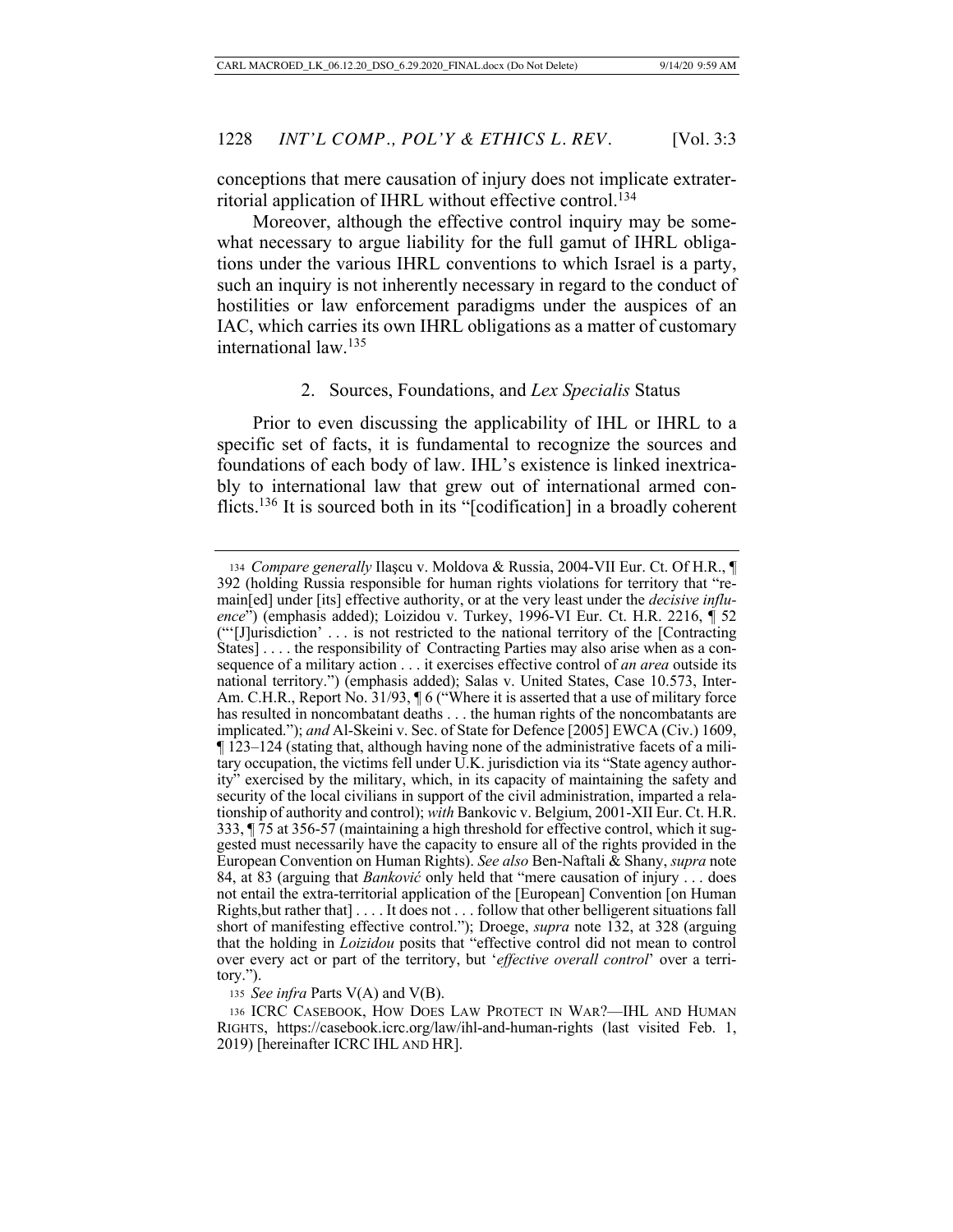international system of binding universal instruments,"137 otherwise known as treaty law, as well as in international customary law.138 This stands somewhat in contrast to IHRL, which arose largely in response to the horrors of the First and Second World Wars and is based philosophically and axiomatically on the notion that "human rights apply to everyone everywhere"<sup>139</sup> and are "inherent to all human beings by virtue of their humanity."<sup>140</sup>

Like IHL, IHRL is also codified in an amalgam of different instruments, but unlike IHL, it is far less coordinated on the international scale.<sup>141</sup> It is important to note, however, that IHRL is not limited to mere treaty ratification, but is similar to IHL in that some principles carry the status of customary international law.<sup>142</sup> The most uncontroversial customary human rights principles would be *jus cogens* norms, generally; for example, the prohibition of torture, which is a *jus cogens*  norm recognized under  $I HRL$ ,<sup>143</sup> is seen as a "fundamental principle of customary international law."144 Notably, this prohibition against torture is also widely recognized as an IHL norm and codified under a

<sup>137</sup> *Id.*

<sup>138</sup> *See generally* ICRC Database, *Customary IHL: Introduction*, https://ihl-databases.icrc.org/customary-ihl/eng/docs/v1\_rul\_in#refFn\_8CB8A7B8\_00046 (last visited Feb. 1, 2019).

<sup>139</sup> ICRC IHL AND HR, *supra* note 136.

<sup>140</sup> Droege, *supra* note 132, at 329 (mentioning the Inter-American Commission on Human Rights' general opinion).

<sup>141</sup> ICRC IHL AND HR, *supra* note 136 (noting that the amalgam of IHRL principles derive from instruments that are "universal or regional, binding or exhortatory, concerning the whole subject, its implementation only, specific rights or their implementation only . . .").

<sup>142</sup> *See generally* Louis Henkin, *Human Rights and State "Sovereignty"*, 25 GA. J. INT'L & COMP. L. 31 (1995-96).

<sup>143</sup> *See generally* CAT, *supra* note 83. *See also* Universal Declaration of Human Rights art. 5 [hereinafter UDHR]; ICCPR, *supra* note 83, at art. 7; European Convention for the Protection of Human Rights and Fundamental Freedoms art. 3, Nov. 4, 1950, 213 U.N.T.S. 221 [hereinafter ECHR]; Organization of American States (OAS), American Convention on Human Rights, "Pact of San Jose," art. 5, 22 November 1969, 1144 U.N.T.S. 123; Organization of African Unity (OAU), African Charter on Human and Peoples' Rights ("Banjul Charter"), art. 5, 27 June 1981, CAB/LEG/67/3 rev. 5, 21 I.L.M. 58 (1982); and League of Arab States, Arab Charter on Human Rights, art. 8, 15 September 1994.

<sup>144</sup> CENTER FOR JUSTICE AND INTERNATIONAL LAW (CEJIL), TORTURE IN INTERNATIONAL LAW: A GUIDE TO JURISPRUDENCE 2 (2008).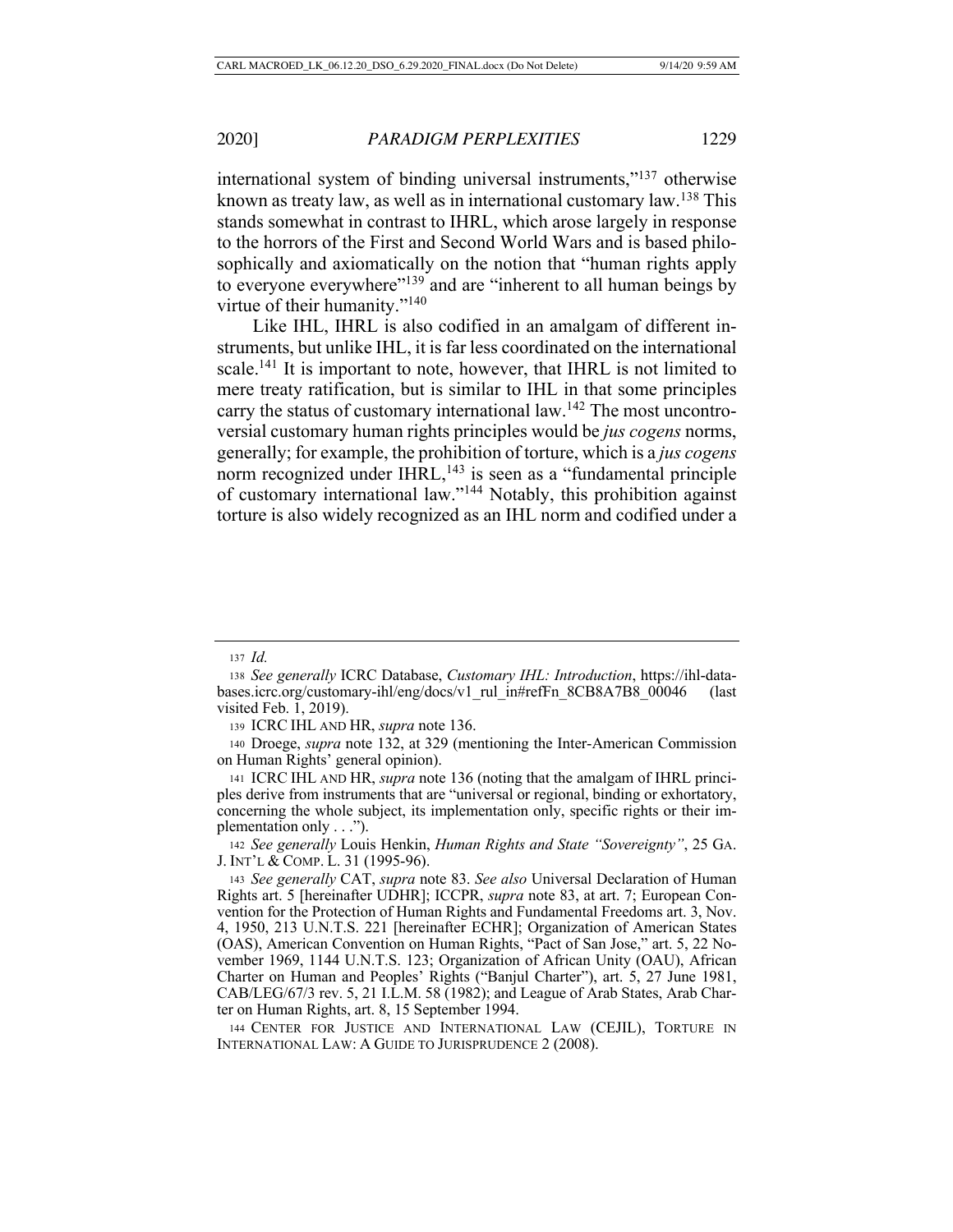plethora of IHL instruments,145 and this overlap of shared IHL and IHRL norms is a common phenomenon.146

In fact, the mere existence of principles that are governed both by IHL and IHRL necessarily constitutes both a facial and substantive refutation of any argument that suggests IHL and IHRL exist in a mutually exclusive binary. This reality posits the following question: which actions or events within a context of armed conflict are governed by IHL and which are governed by IHRL?

The ICJ, in addition to IHL scholars writ large, have approached this dilemma through the concept of *lex specialis*:

[T]he Court considers that the *protection offered by human rights conventions does not cease in case of armed conflict* . . . . As regards the relationship between [IHL] and [IHRL], there are thus three possible situations: some rights may be exclusively matters of [IHL]; others may be exclusively matters of [IHRL]; yet others may be matters of both these branches of international law. In order to answer the question put to it, the Court will have to take into consideration both these branches of international law, namely [IHRL] and, as *lex specialis*, [IHL] (emphasis added).<sup>147</sup>

The status of *lex specialis* derives from the Roman legal maxim of *lex specialis derogat legi generali*, which essentially translates to "more specific rules will prevail over more general rules,"<sup>148</sup> and has consistently been recognized as an axiom of modern international jurisprudence since the time of Hugo Grotius.<sup>149</sup>

<sup>145</sup> *See What Does the Law Say About Torture?*, ICRC (Jun. 24, 2011), https://www.icrc.org/en/doc/resources/documents/faq/torture-law-2011-06-24.htm (explaining that IHL prohibitions on torture are found "[in] Article 3 common to the four Geneva Conventions, Article 12 of the First and Second Conventions, Articles 17 and 87 of the Third Convention, Article 32 of the Fourth Convention, Article 75 (2 a & e) of Additional Protocol I and Article 4 (2 a & h) of Additional Protocol II. [In IACs], torture constitutes a grave breach under Articles 50, 51, 130 and 147 . . . [and u]nder Article 85 of Additional Protocol I, these breaches constitute war crimes.").

<sup>146</sup> G.A. Res. 2200A (XXI), International Covenant on Civil and Political Rights, at art. 6–12, art. 17, art. 21 (Dec. 16, 1966). *See also* ICCPR, *supra* note 83, art. 6- 12, 17, 21.

<sup>147</sup> *Wall Case*, *supra* note 106, at ¶ 106.

<sup>148</sup> ICRC CASEBOOK, *How Does the Law Protect in War?—Lex specialis*, https://casebook.icrc.org/glossary/lex-specialis (last visited Feb. 1, 2019) [hereinafter ICRC *Lex Specialis*].

<sup>149</sup> *See* Droege, *supra* note 132, at 338 (citing HUGO GROTIUS, DE JURE BELLI AC PACIS, bk II, § XXIX).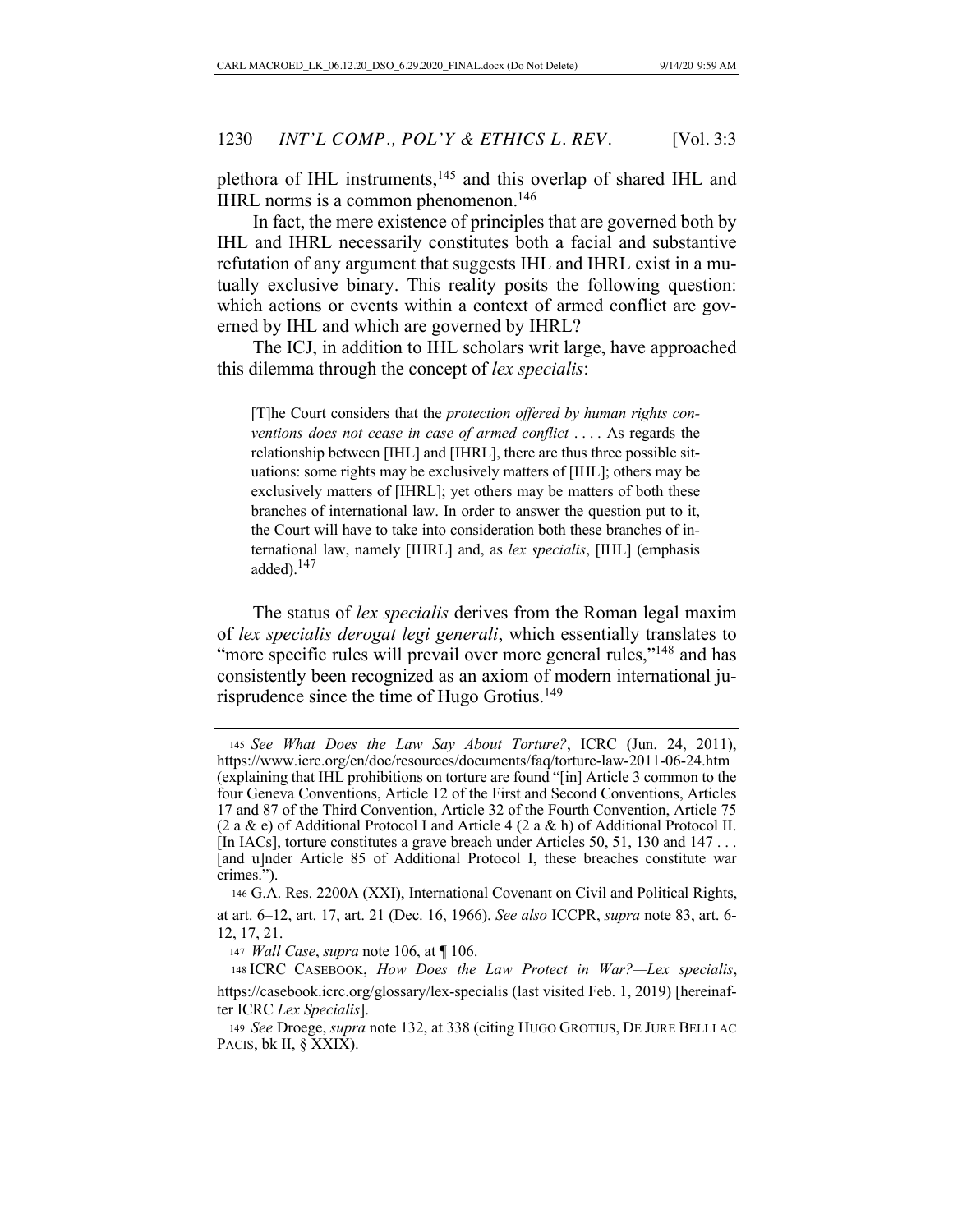The traditional interpretation of *lex specialis* holds that the core value of the maxim is in reconciling a normative conflict.<sup>150</sup> However, modern legal scholarship and practical opinion in relation to the alleged conflict-of-norms framework lacks consensus, and the general trend leans toward the opinion that *lex specialis* is not necessarily a conflict-solving norm.151 The ICJ's *Legality of the Threat or Use of Nuclear Weapons* case ("ICJ Nuclear Weapons Case") is the first time that an authoritative international adjudicatory body has tried to address the lack of consensus in opinion regarding the *lex specialis*  maxim, and serves as a point of departure for a study of modern jurisprudence's stance on the matter.152 Nancie Prud'homme argues that there are essentially three camps of interpreting the ICJ's opinion: (1) "the wide, if not total primacy of [IHL] over [IHRL];"<sup>153</sup> (2) "[the] more predominant approach [that IHL] and [IHRL] could both be either the *lex specialis* or *lex generalis*, depending on the situation at hand;"<sup>154</sup> and (3) "the principle of *lex specialis* [as] . . . a tool of interpretation, where [IHL] interpreted the right to life without dismissing [IHRL] . . . [and that] both the *lex specialis* and the *lex generalis* could be applied side by side, the *lex specialis* playing the greater role of the two."155 The Court in HCJ 3003/18 seems to implicitly support the first, more traditional, interpretation.<sup>156</sup>

Arguably, the most reasonable reading of the ICJ Nuclear Weapons Case is the third interpretation highlighted by Prud'homme,

<sup>151</sup> *Id.* at 339.

<sup>152</sup> *See* Nancie Prud'homme, *Lex Specialis*: *Oversimplifying a More Complex and Multifaceted Relationship?*, 40 Isr. L. REV. 356, 371 (2007) (noting the fact that this was the ICJ's first true attempt at articulating the relationship between IHL and IHRL). *See generally* The Legality of the Threat or Use of Nuclear Weapons, Advisory Opinion, 1996 I.C.J. 226 (July 8) [hereinafter ICJ Nuclear Weapons case].

<sup>153</sup> Prud'homme, *supra* note 145, at 372.

<sup>154</sup> Prud'homme, *supra* note 145, at 374.

155 *Id.* (citing JOOST PAUWELYN, CONFLICT OF NORMS IN PUBLIC INTERNATIONAL LAW: HOW WTO LAW RELATES TO OTHER RULES OF INTERNATIONAL LAW 410 (2003)).

<sup>156</sup> HCJ 3003/18, at ¶¶ 38, 51 (Melcer, J.) (holding for the applicability of IHL); *see also id.* at ¶¶ 17, 20 (implicitly holding for the sole applicability by rejecting Petitioners' argument that IHL does *not* apply and by agreeing with Respondents' position that *only* IHL applies).

<sup>150</sup> *Id.* (citing EMMERICH DE VATTEL, THE LAW OF NATIONS; OR, PRINCIPLES OF THE LAW OF NATURE APPLIED TO THE CONDUCT AND AFFAIRS OF NATIONS AND SOVEREIGNS, book II, ch. XVII, paras. 311, 316 [1793]["[When t]here is a collision or opposition between two laws, two promises, or two treaties . . . it is required to show which deserves the preference, or to which an exception ought to be made on the occasion . . . we ought (all other circumstances being equal) to prefer the one which is less general, and which approaches nearer to the point in question  $\dots$ "]).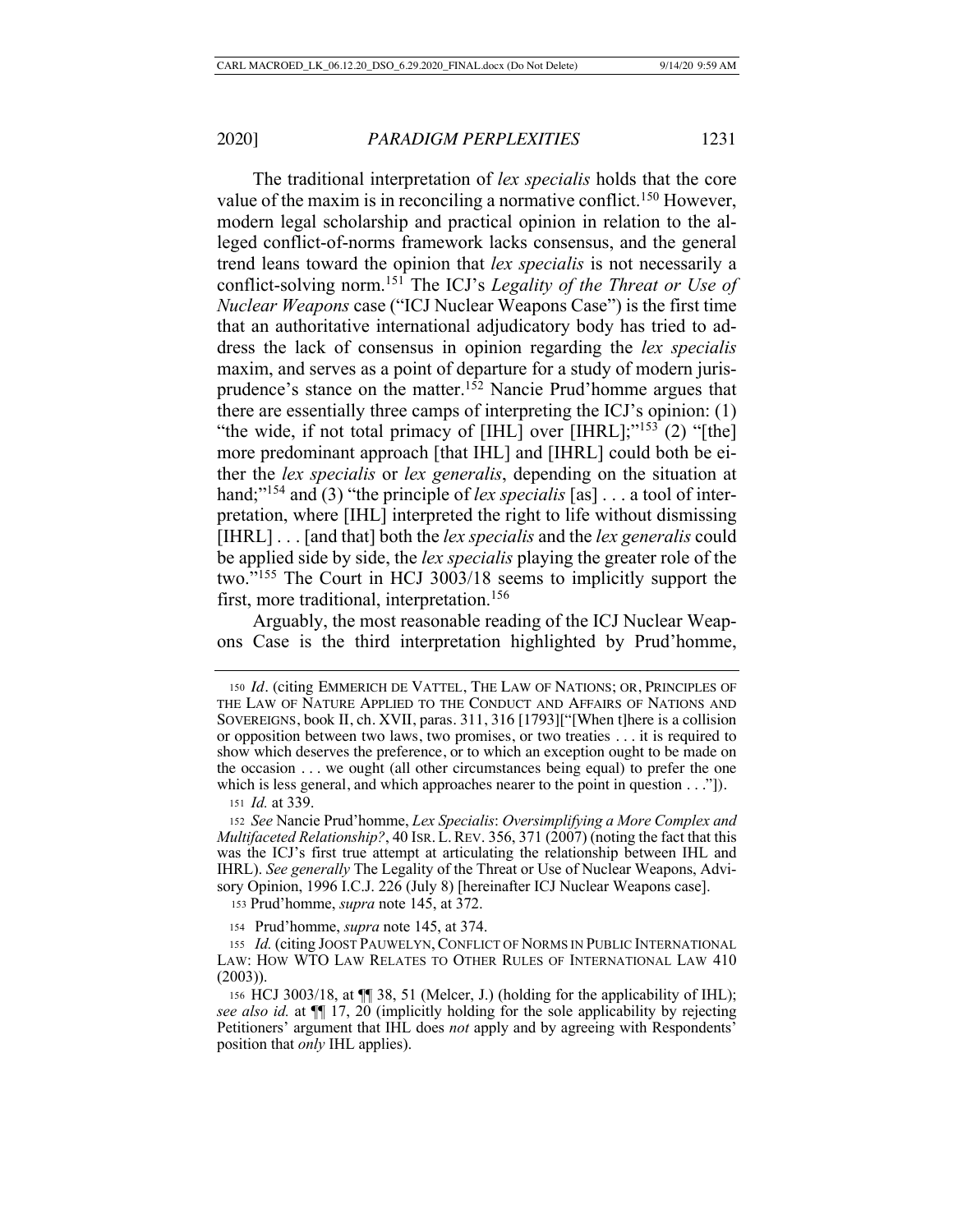implicating that IHL and IHRL are applied concurrently, with either acting as the *lex specialis* when situationally applicable.<sup>157</sup> First, this reading more faithfully embodies the shift in opinion of modern international jurisprudence, which generally agrees that IHL is increasingly influenced by IHRL, and that the two regimes are understood to complement one another and converge in certain circumstances.<sup>158</sup> Second, in light of the plethora of human rights treaties that Israel has ratified,<sup>159</sup> this approach is more consistent with the principles of art. 31 and 32 of the Vienna Convention on the Law of Treaties.<sup>160</sup> Third, it avoids the conclusion that there is no applicable governing framework for situations that happen within the context of an armed conflict, but which do not justify the triggering of IHL; this conclusion would effectively manifest "what all rights-respecting lawyers should abhor: a legal vacuum in which neither IHL nor [IHRL] applies and atrocities could be committed with impunity."161 To the extent that certain countries—like Israel and the United States—perennially disagree with the extraterritorial applicability of IHRL and the concurrent applicability of IHL and IHRL in situations of armed conflict, these positions are "woefully out-of-date" and "outlier" positions that effectively "hold human rights law hostage."<sup>162</sup>

# V. LAW ENFORCEMENT AND CONDUCT OF HOSTILITIES PARADIGMS

As mentioned previously, much of the confusion surrounding exactly which legal body the LE regime falls under is rooted in the

<sup>157</sup> *See* Ben-Naftali & Shany, *supra* note 84, at 57 (arguing that the ICJ opinion was a "resounding confirmation" that IHRL does not cease during times of armed conflict, and that, while IHL take primacy in times of armed conflict, it does not remove consideration of IHRL).

<sup>158</sup> *See* ICRC IHL AND HR, *supra* note 129 (noting increasing influence of IHRL over IHL); Droege, *supra* note 132, at 337, 340–44 (supporting the complementary nature of the two regimes); Ben-Naftali & Shany, *supra* note 77, at 52–53.

<sup>159</sup> *Supra* note 76.

<sup>160</sup> For clarity, art.  $31(3)(c)$  holds that treaty obligations should be construed in light of other relevant international obligations, and art. 32 holds that the *travaux preparatoires*, or "preparatory work," be consulted in the event of ambiguity. Ostensibly, IHL should not be interpreted in a way that disregards any relevant IHRL obligations stemming from treaty ratifications, and that, in regard to extraterritorial applicability of IHRL, the preparatory work should be read in a way that conforms to universality, rather than cancelling it out. *See* Ben-Naftali & Shany, *supra* note 84, at 56, 58, 67.

<sup>161</sup> *See* Rona, *supra* note 79.

<sup>162</sup> *Id.*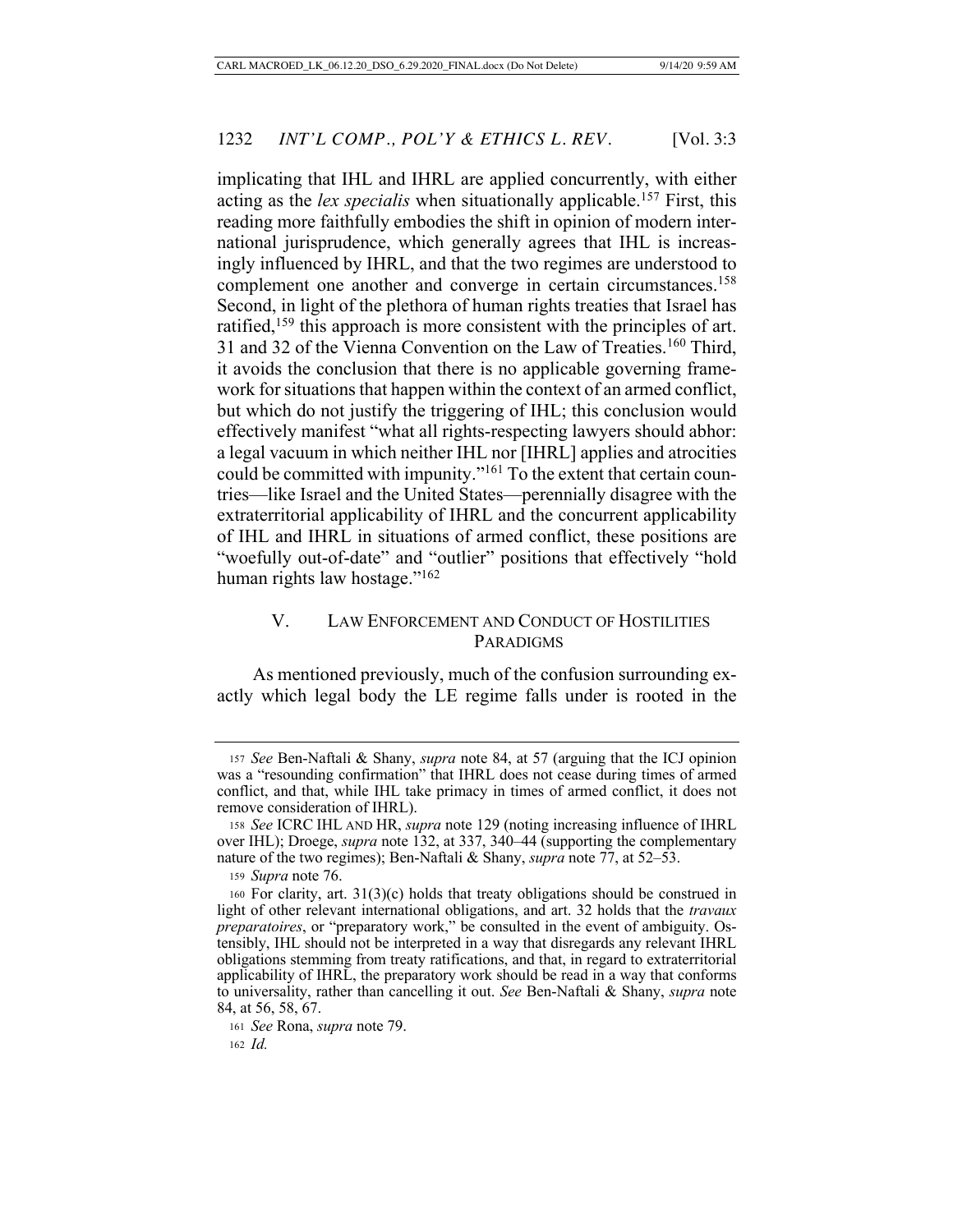Court's peculiar placement of the LE regime under IHL.<sup>163</sup> Between all three of the justices' opinions in HCJ 3003/18, the "Law Enforcement paradigm" is mentioned a total of thirteen times,<sup>164</sup> and not once does the Court substantively engage with the paradigm in relation to IHRL. On the contrary, Justice Melcer explicitly accepts the government's highly controversial threshold argument that the LE paradigm is part and parcel of the IHL regime.<sup>165</sup> This stance is contrary to the LE paradigm's definitional delineation as "the resort to force by State authorities to maintain or restore public security, law, or order . . . [with the essential principles being] that lethal force be used only as a last resort in order to protect life . . . [is] the law enforcement paradigm," under the auspices of IHRL.<sup>166</sup> To her credit, Chief Justice Hayut's concurring opinion seems to, at the very least, attempt to maintain the traditional hard distinction between the COH and LE paradigms as well as their attributes.167 However, Chief Justice Hayut's treatment of the LE paradigm is completely devoid of any mention or analysis of the paradigm as a part of IHRL and should avail it to criticism, as her analysis leads to the "[same] practical implication . . . as [Justice] Melcer's."<sup>168</sup>

Failing to address the LE paradigm's relationship to IHRL manifests an incoherence, as it either renders the LE paradigm as an extension of the COH paradigm, or places the border demonstrations somewhere on a continuum between the normally-recognized COH and LE paradigms.<sup>169</sup> The apparent formulation of the LE paradigm by Melcer (and to a similar, yet less-explicit, extent, Chief Justice Hayut) is problematic in that it potentially intertwines the LE and COH paradigms, which would have the effect of lowering the threshold for resort to lethal or potentially lethal force under LE to something closer to that of the COH paradigm (and its corollary doctrines). The scope of lethal or potentially lethal force necessarily implicates the principles of necessity and proportionality, both of which are present under IHL and IHRL, but operate very differently depending on the applicable

<sup>163</sup> *Supra* Part II.

<sup>164</sup> HCJ 3003/18, at ¶¶ 18, 20, 29, 30, 39, 40, 44 (Melcer, J.); Hayut, C.J. (concurring) ¶¶ 3, 4, 7, 11, 14; Hendel, J. (concurring) ¶ 2.

<sup>165</sup> *Id.* at ¶¶ 39–40; *see also* Chachko & Shany, *supra* note 46.

<sup>166</sup> Gloria Gaggioli, *The Use of Force in Armed Conflicts: Interplay between the Conduct of Hostilities and Law Enforcement Paradigm*, INT'L COMM. RED CROSS 7–8 (Nov. 2013) [hereinafter Gaggioli, *ICRC Use of Force*].

<sup>167</sup> HCJ 3003/18, Hayut, C.J. (concurring), at ¶ 3.

<sup>168</sup> Chachko & Shany, *supra* note 46.

<sup>169</sup> *See* Lieblich, *supra* note 35.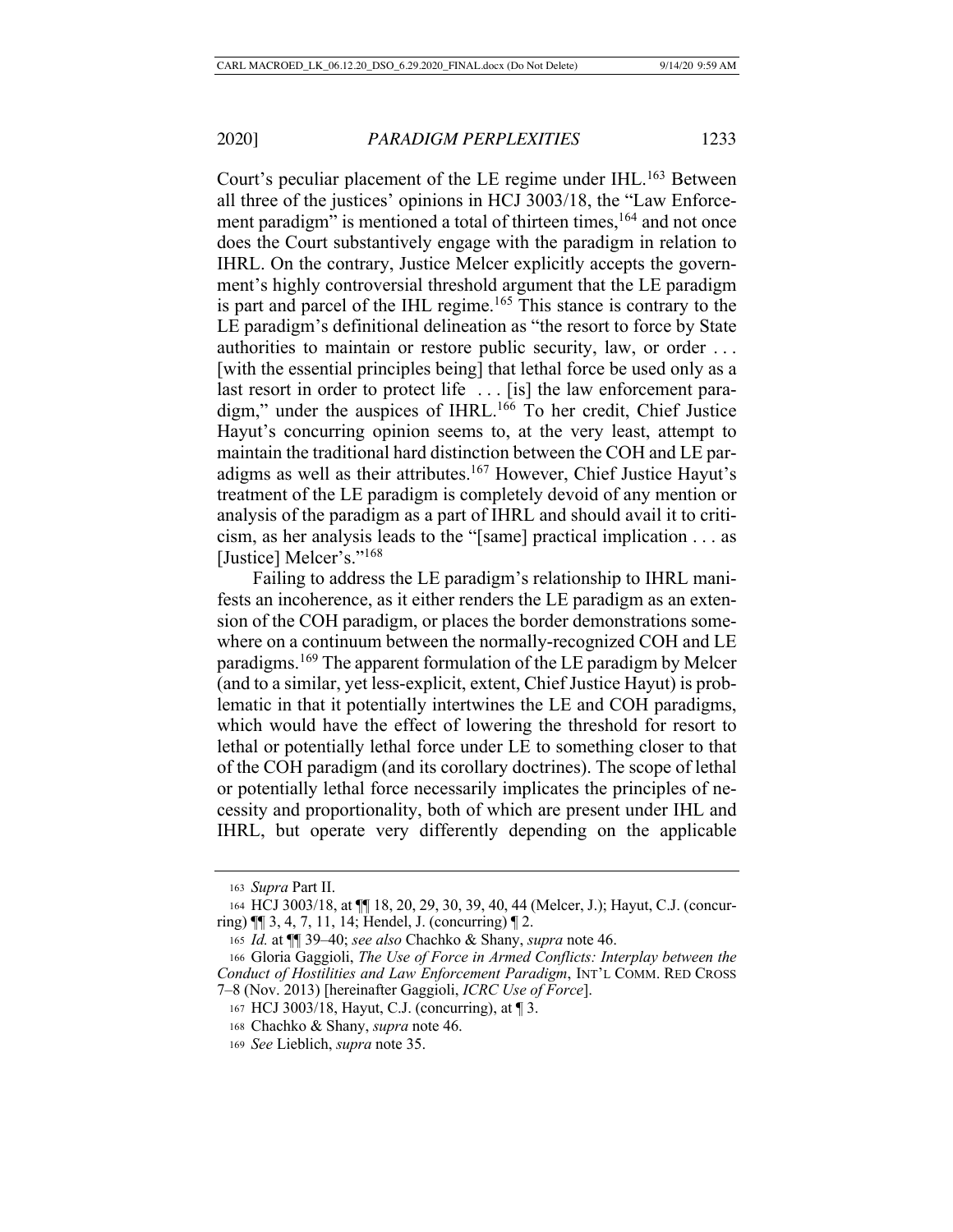regime.170 The disjointed way in which the justices frame the meaning of "last resort" as it relates to lethal or potentially lethal force (implicating the principles of necessity and proportionality) demonstrates a lack of consensus on whether the applicable regime is IHL or IHRL.<sup>171</sup>

In an excellent analysis of the government's argument prior to the Court's adjudication—which is now effectively incorporated as the opinion of the Court—Eliav Lieblich shares some of the consequences of recognizing the LE paradigm under the auspices of IHL with regard to the concerns about a threat of a "mass" breach of the border fence:172

[This position] contradict[s] two widely accepted principles governing the resort to force in law enforcement: the principle of individually determined threat to life, and the principle that threat must be imminent. First, by claiming that *for the purpose of resort to potentially lethal force*, a threat can emanate from individuals as well as masses, this approach adds a collective element to the resort to force in law enforcement. On this account, an unarmed person attempting to harm the border fence, or encouraging others to do so, can be fired at *not necessarily because he or she is individually life-threatening*, but because of the presumed actions of others. Second, this presumed action by others would take place in a later—even if close—point of time, which makes the use of force preventive.<sup>173</sup>

<sup>170</sup> Gaggioli, *ICRC Use of Force*, *supra* note 166, at 8.

<sup>171</sup> Justice Melcer jumps around from formulating "last resort" as when actors are not deterred and endanger security (HCJ 3003/18, at ¶ 12) to protestors' non-compliance with warnings (*id.*, at ¶ 43) (both of which facially depart from the IHRL necessity and proportionality principles in Part  $V(A)(3)$ ), and to "strict requirements of necessity and proportionality" (*id.* at ¶ 40). *Compare with id.*, at ¶ 10 (Hayut, C.J., concurring), stating that the standard is subject to "necessity and proportionality."

<sup>172</sup> N.B. that concerns over threats posed by the "mass" of demonstrators was first iterated in the government's briefs to the Court, and Lieblich points out two pivotal portions that are seemingly accepted by Justice Melcer's opinion: (1) "**[The concrete] threat [to life and limb] can be posed by a single individual, or by masses of individuals.** Resort to force must be subject to several conditions: the use of nonlethal measures to address the threat has been exhausted . . . there is necessity to use potentially lethal force to address the threat (meaning, there are grounds to assume that use of force is required at the time to address the threat **before it materializes, even if the danger itself is not immediate**;" and (2) "concrete, close and grave threat to life is posed from a rioting mob . . . the danger posed by a mob of thousands, is far greater than that posed by an individual or a small group of people. **Moreover, this danger becomes immediate at the moment when the mass reaches its destination** . . . ." Lieblich, *supra* note 35 (emphasis and translation provided in the source).

<sup>173</sup> *Id.* (emphasis in original).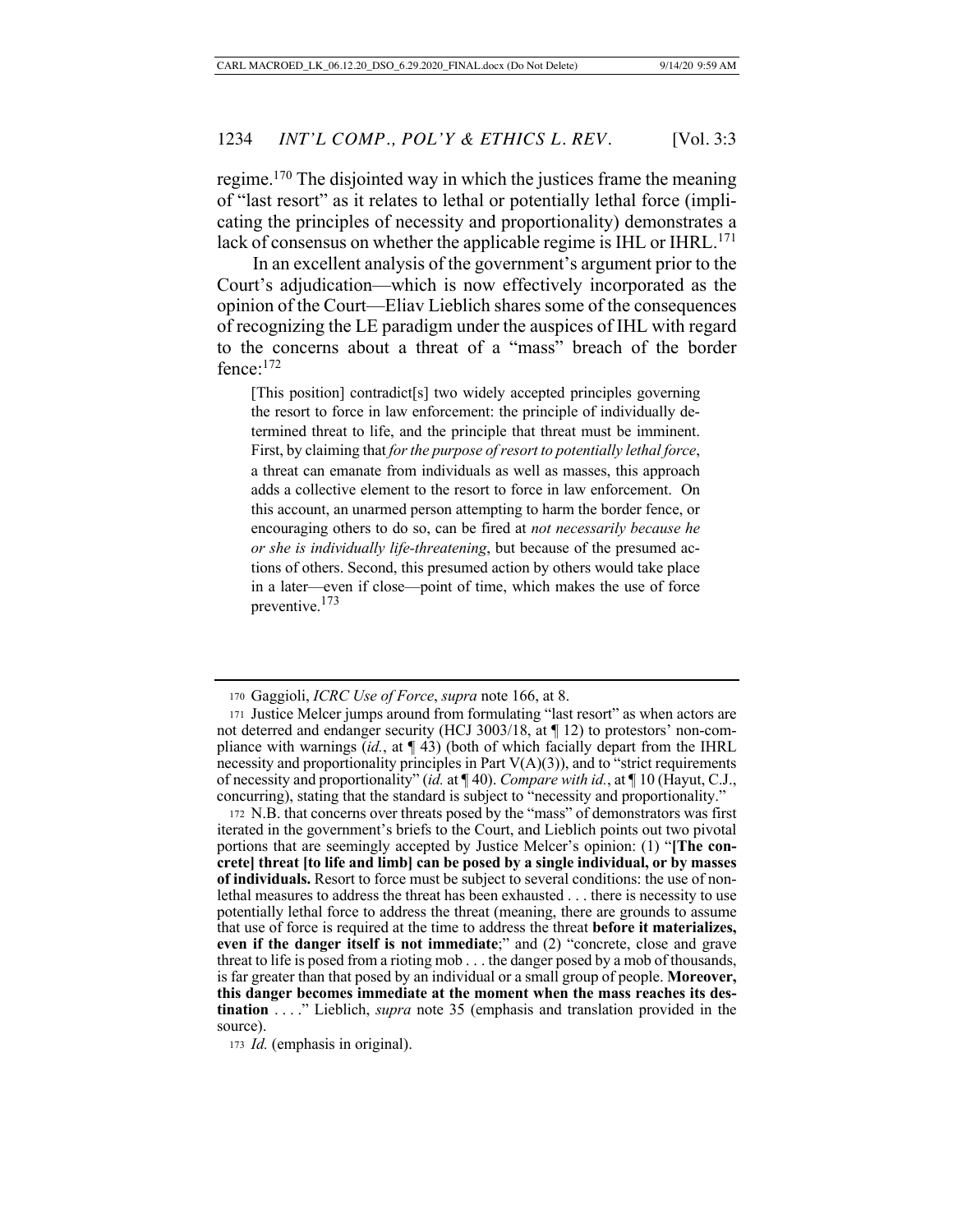Additionally, it is pointed out that to even come to the above conclusion necessarily requires the acceptance of a chain of speculative conditions:

Note the *ex ante* epistemic steps one has to make to accept this paradigm, in each case of resort to force: (a) that if the fence will be breached, in a specific instance, an uncontrollable mass of people will attempt to cross it; (b) that if such a crossing would be attempted, the use of non-lethal force will be ineffective in stopping it; or, alternatively, (c) that armed groups will use this breach to stage attacks; (d) that if a mass of people succeeds in crossing the border, they would pose a grave threat to life of soldiers or civilians; and (e) that there would be no effective way stop the specific people posing a grave threat in real-time, when it becomes imminent (for instance, if a mass of people decides to run towards a nearby Israeli village or approaches Israeli soldiers). While none of these scenarios are impossible, and Israel is certainly entitled to take measures to prevent them, *their mere possibility cannot result in the ex ante liability to potentially lethal force* of individuals who pose no immediate threat to life themselves. Simply put, in the vast majority of imaginable cases, the threat would not be certain, nor proximate, nor temporally close enough.<sup>174</sup>

Admittedly, many of the distinctions and applications of the different paradigms discussed above may appear somewhat esoteric without explanatory hypotheticals or without factual findings upon which these doctrines can be analyzed. Part VI of this Note will utilize some of the findings from the Report of the Human Rights Council's ("HRC") Commission of Inquiry on the Protests in the Occupied Palestinian Territories to serve as a factual foundation for testing the contours of the above-mentioned paradigms. However, it is first necessary to discuss some of the fundamental constitutive criteria of the COH and LE paradigms for the sake of analysis, and it is helpful to think about these criteria in the context of the following background questions: (1) When and how can an individual be targeted with lethal armed force?; (2) When and how can an individual be targeted with non-lethal force?; and (3) What are the *ex ante* protections or restrictions for the applicable paradigm, and what *ex post facto* protections or relief, if any, are available?

<sup>174</sup> *Id.* (emphasis in original).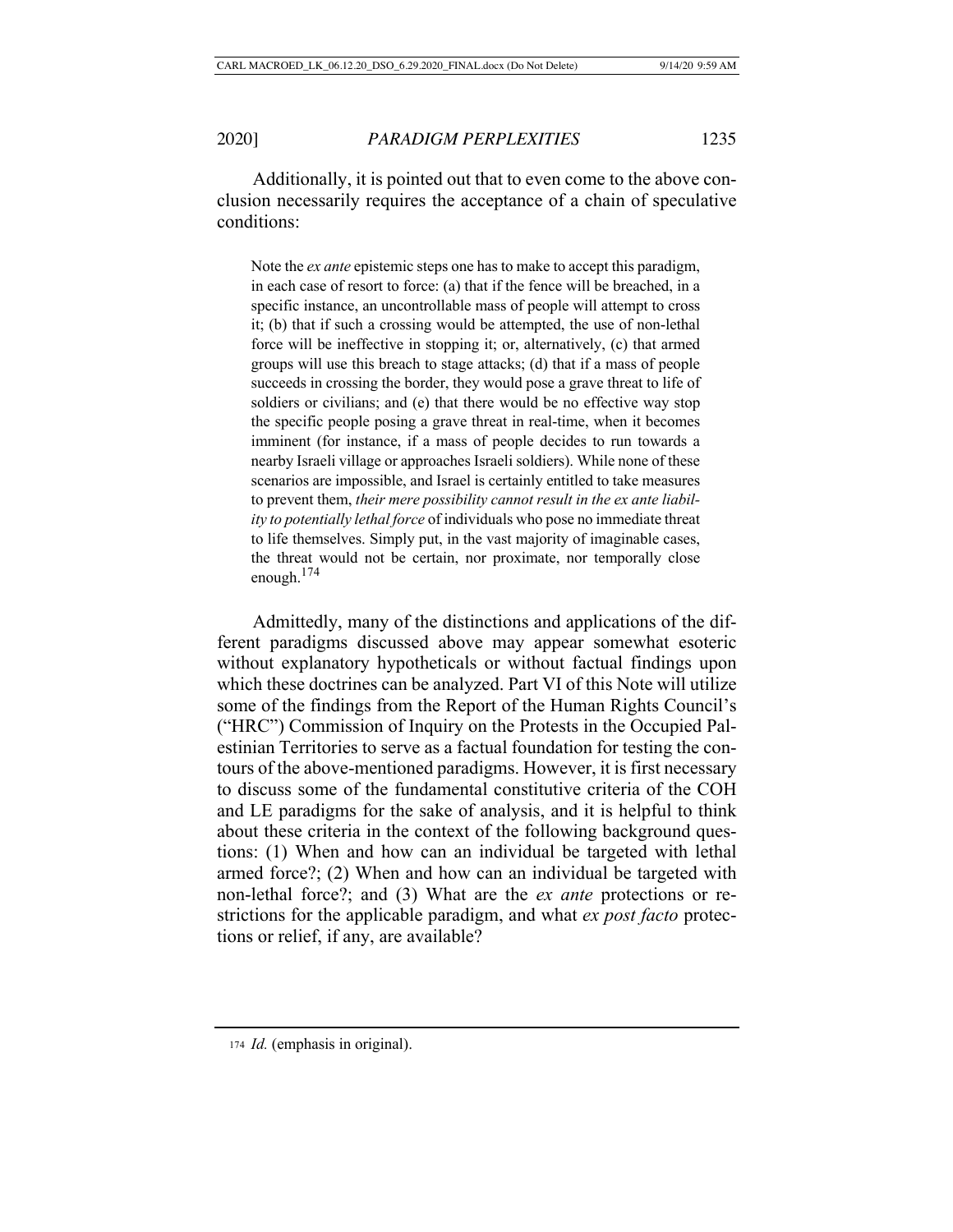### *A. Law Enforcement Paradigm*

Contrary to the Court's opinion, the LE paradigm is considered by experts to fall under IHRL.<sup>175</sup> However, the fact that the LE paradigm is fundamentally and categorically an IHRL paradigm does *not* detract from the fact that situations that warrant a response governed by the LE paradigm may be applicable within the context of an overarching armed conflict, and this context *does not* per se shift the governing body of international law from IHRL to IHL. Moreover, there are law enforcement aspects of certain military operations that are governed strictly by IHL; although those operations maintain "law enforcement aspects," the functional paradigm in those circumstances would *not* be the IHRL LE paradigm, but rather it would necessarily be the COH paradigm, as IHL would govern as a matter of *lex specialis*. Another way of looking at this divergence is as follows: Is the resort to lethal or potentially lethal force against an individual engaged in hostile acts, an attack on an enemy combatant pursuant to IHL (i.e., the COH paradigm), or is it an act of self-defense or defense of other civilians (i.e., the LE paradigm),  $176$  which is an appropriate response in the case of IHRL?

# 1. The IHRL Law Enforcement Paradigm in Situations of Armed Conflict

"In situations of armed conflict, the legal paradigm of law enforcement continues to govern all exercise by parties to the conflict of their authority or power *outside the conduct of hostilities*."177 Essentially, the existence of an armed conflict does not mean that the applicable operational standard in all circumstances is the COH. This may be the source of the Supreme Court's error in solely recognizing the LE paradigm through IHL, as longstanding government opinion and Court precedent have been reluctant to recognize the applicability of

<sup>175</sup> 32d Int'l ICRC Conference: The Challenges of Contemporary ACs, *supra* note 78, at 15 (stating that "[the] rules [governing the use of force in law enforcement] . . . are part of international human rights law (IHRL) . . . .").

<sup>176</sup> Gloria Gaggioli, *Soldier Self-Defense Symposium: Self-Defense in Armed Conflicts–The Babel Tower Phenomenon*, OPINIO JURIS (Mar. 5, 2019), https://opiniojuris.org/2019/05/03/soldier-self-defense-symposium-self-defense-in-armed-conflicts-the-babel-tower-phenomenon/.

<sup>177</sup> Nils Melzer & Gloria Gaggioli, *Conceptual Distinction and Overlaps between Law Enforcement and the Conduct of Hostilities*, *in* THE HANDBOOK OF THE INTERNATIONAL LAW OF MILITARY OPERATIONS 63, 75 (Terry Gill, Dieter Fleck, et al., eds., 2d ed. 2015) (emphasis added).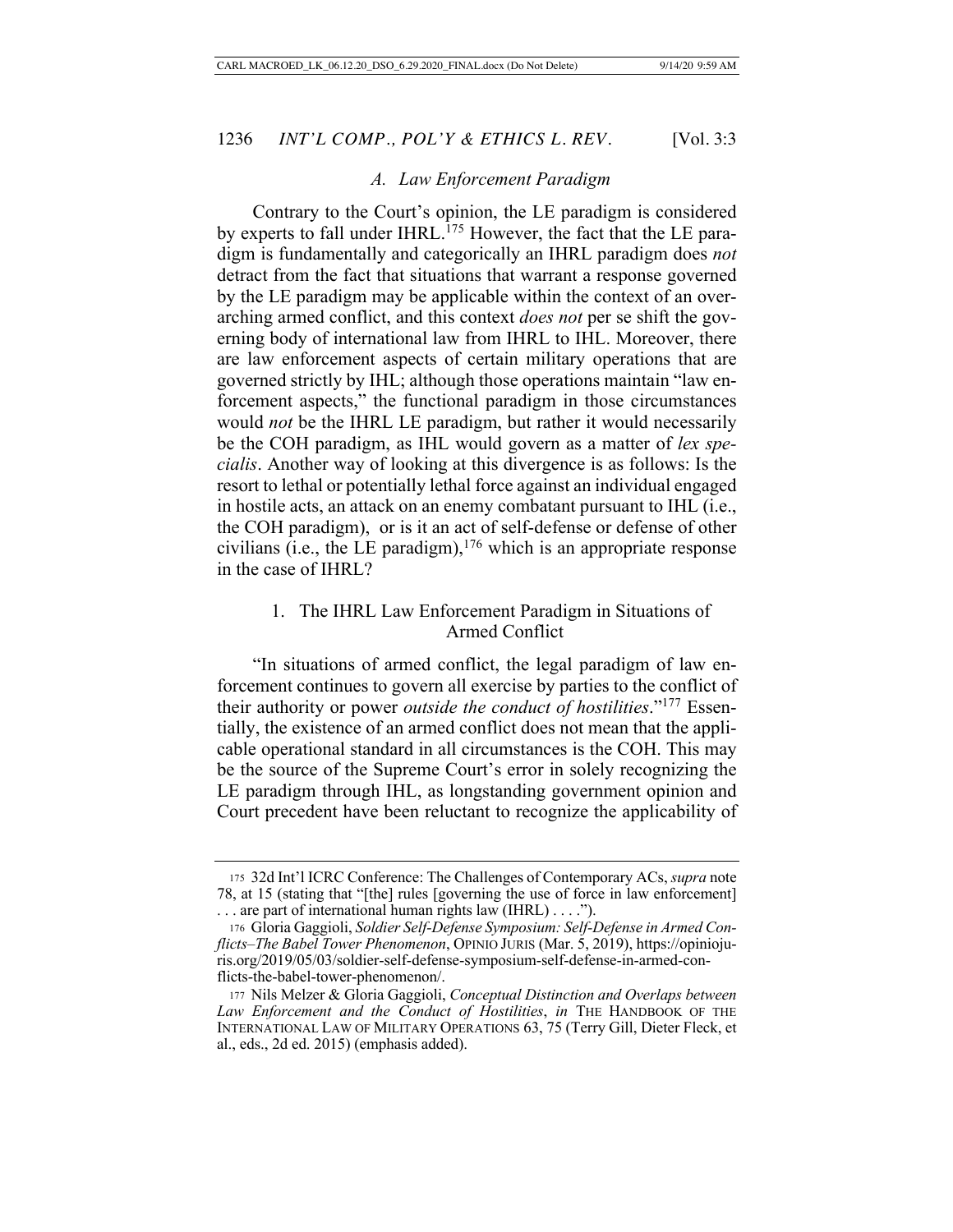IHRL in the Palestinian Territories.<sup>178</sup> One could imagine two different scenarios, one in which, as a result of a political demonstration, the crowd gets more aggressive and starts throwing rocks at the soldiers who were sent to restore public order; the other scenario being identical, except for the fact that certain fighters utilize the chaos of the riot to attack the soldiers with rifles.<sup>179</sup> The opinion of many IHL scholars is that even within the situation of an ongoing armed conflict, the paradigms of LE and COH can apply simultaneously and in parallel to other persons or objects at the same time and location.180 Additionally, there is a genuine, albeit generalized, agreement amongst IHL experts that it is strictly necessary to deal with civilian unrest that falls short of direct participation in hostilities by way of the LE paradigm, including during armed conflicts.181

# 2. Law Enforcement Aspects of Military Operations Governed Strictly by IHL

Hearkening back to the second hypothetical riot situation in Part  $V(A)(1)$ , it would follow that if there were in fact individuals who are members of armed groups party to an armed conflict (or civilians who are directly participating in hostilities in support of an armed group that is party to the armed conflict) exploiting the chaos of a riot, the law enforcement body—whether it be the military or police—would be justified in exercising a response against those individuals that is governed by IHL, but not against the rioters themselves.182 In fact, it is generally recognized that any methods of warfare are governed by the COH paradigm.183 The presence of individuals who partake in

<sup>178</sup> *See supra*, Part IV.

<sup>179</sup> Gaggioli, *ICRC Use of Force*, *supra* note 166, at 24.

<sup>180</sup> Melzer & Gaggioli, *supra* note 177, at 75.

<sup>181</sup> *Id.* n.89 at 80; *see also* Nils Melzer, *Interpretive Guidance on the Notion of Direct Participation in Hostilities under International Humanitarian Law*, INT'L COMM.RED CROSS 59 (2009) [hereinafter Nils Melzer, *Interpretive Guidance DPH*] (holding that "armed violence which is *not* designed to harm a party to an armed conflict, or which is *not* designed to do so in support of another party, *cannot* amount to any form of 'participation' in hostilities taking place between these parties. Unless such violence reaches the threshold required to give rise to a separate armed conflict, it remains of a non-belligerent nature and, therefore, must be addressed through law enforcement measures.") (emphasis added).

<sup>182</sup> *See id.* at 24, 59.

<sup>183</sup> *See* 32d Int'l ICRC Conference: The Challenges of Contemporary ACs, *supra* note 78, at 36 ("[F]or example, if a civilian demonstration against the authorities in a situation of armed conflict were to turn violent, a resort to force in response to this would be governed by law enforcement rules. If enemy fighters were located in the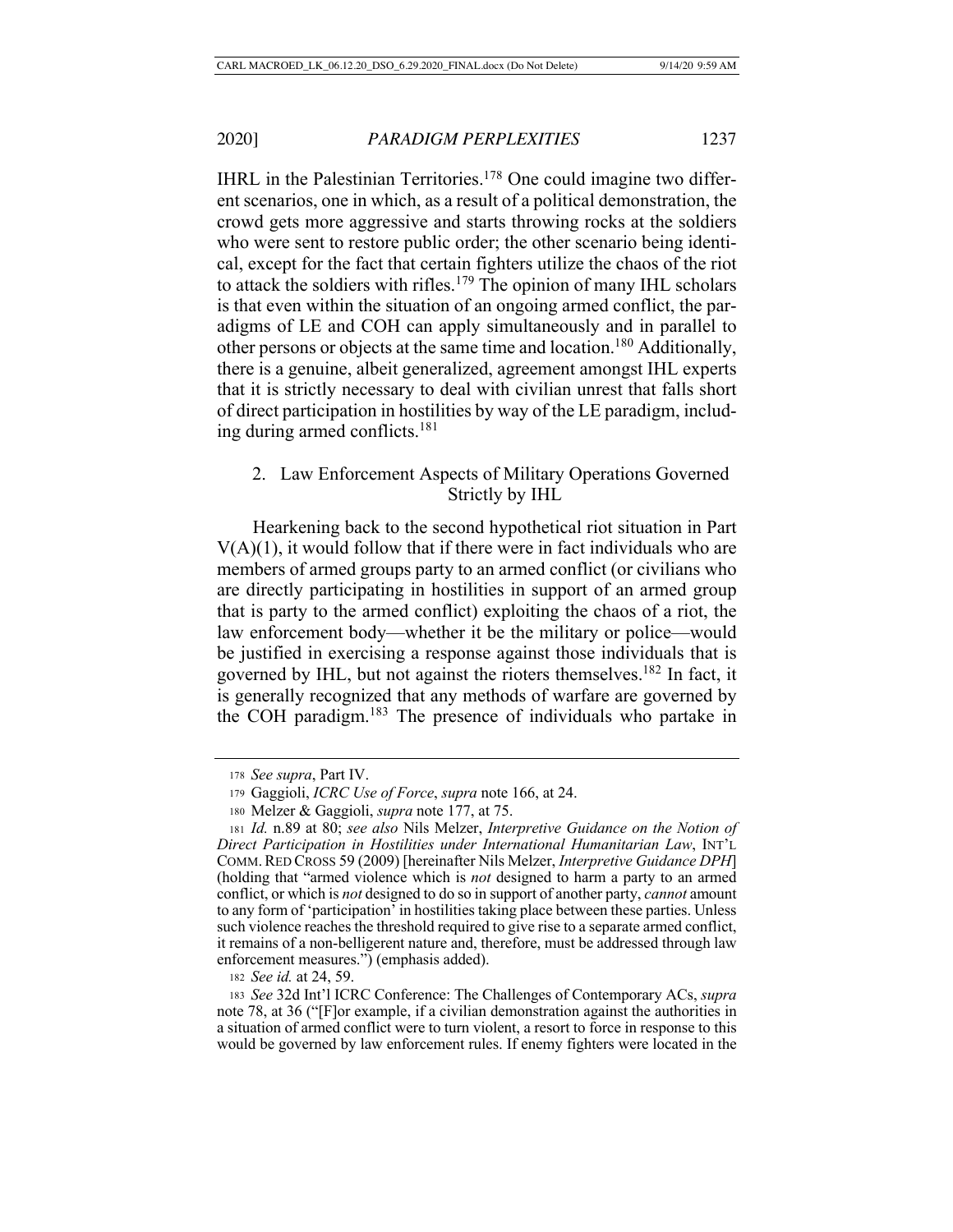direct hostilities triggers the primacy of the COH paradigm's status as *lex specialis*, which then supersedes any application of the LE paradigm specific to those directly participating in the hostilities (and arguably some who are caught in the cross-fire as collateral damage, consistent with the principles of proportionality).184 The *lex specialis*  application of the COH paradigm can be supported both by the more traditional understanding of *lex specialis*—that in embodying its *lex specialis* status, IHL completely precludes the application of IHRL as well as by the more modern notion that holds the applicability of IHRL and as a complementary, interpretive, or reinforcing body of law for carrying out any action pursuant to the *lex specialis* exercise of IHL (which is the interpretive method that this Note encourages).<sup>185</sup>

Additionally, there are certain military operations that are governed solely by the IHL COH paradigm, but that also constitute "law enforcement" in some way; deploying the military to a territory to suppress a rebellion or armed insurgency would be a good example of this phenomenon.186 However, the pivotal deciding factor for the use of lethal force as a first resort in that case would still be the fact that the military action was in response to direct conduct of hostilities, notwithstanding the fact that the operation itself may have an essence of law enforcement. The applicable test, according to the ICRC and, as mentioned by the Court,  $187$  is laid out in the ICRC's guidance document for the direct participation in hostilities ("DPH").<sup>188</sup>

Although the two paradigms do work simultaneously, any implication from either the opinion of Justice Melcer or Chief Justice Hayut that the two are so intricately intertwined they become facets of the same authority to use force, is false—there must be a clear dividing line between the two paradigms.<sup>189</sup> Ultimately, the following passage is valuable in summarizing the simultaneous and parallel applicability of the LE and COH paradigms:

crowd of rioting civilians, they could be directly targeted under IHL rules on the conduct of hostilities. However, their mere presence, or the fact that the fighters launched attacks from the crowd, would not turn the rioting civilians into direct participants in the hostilities.").

 <sup>184</sup> Melzer & Gaggioli, *supra* note 177, at 74-75*.*

<sup>185</sup> *Id.* at 75.

<sup>186</sup> *Id.* at 65.

<sup>187</sup> HCJ 3003/18, at ¶ 45 (Melcer, J.).

 <sup>188</sup> Nils Melzer, *Interpretive Guidance DPH*, *supra* note 181, at 16.

<sup>189</sup> Melzer & Gaggioli, *supra* note 177, at 77.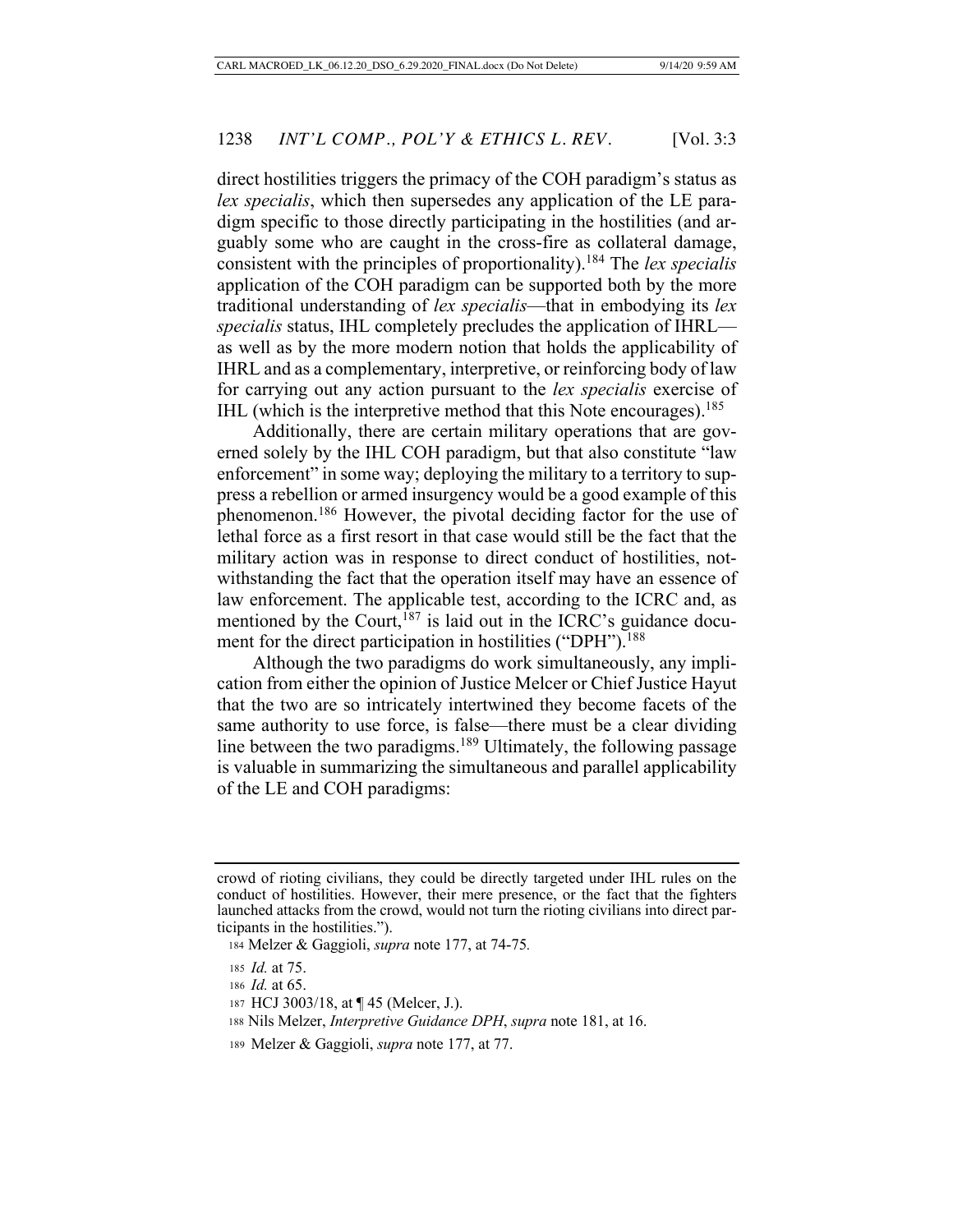In other words, whenever a party to an armed conflict engages in the conduct of hostilities—even if the ultimate aim is to maintain, restore, or otherwise impose public security, law, and order—the paradigm of hostilities should take precedence over the paradigm of law enforcement. In practice, this concerns only operations that are directed against legitimate military targets, including those likely to cause proportionate incidental harm to protected persons and objects. Any forcible measures specifically directed against persons or objects protected against direct attack, however, must comply with stricter standards of the law enforcement paradigm, *even if they occur during the conduct of hostilities*. 190

Thus, the danger in this preemptive and collective approach<sup>191</sup> that the Supreme Court adopts greatly expands the universe of people who may be shot with lethal or potentially-lethal force due to the *potential*  danger that they pose—which sounds very similar to the permissibility of targeting an enemy belligerent under the COH, whose status imputes potential danger and is therefore justifiably targeted.

# 3. Protections via IHRL Before Resorting to Lethal or Potentially Lethal Force

Requisite for a party reacting to rioters in a law enforcement capacity under the LE paradigm is a showing that the conduct itself meets the necessity, proportionality, and precaution principles, which are also all principles found in the COH paradigm. While similar in number and name, these principles are false friends, as the obligations differ quite considerably in nature depending on whether they fall under IHL or IHRL.<sup>192</sup> In contrast to necessity, proportionality, and precaution required by the IHL in the COH which are qualified by "military" necessity, proportionality in terms of excessive civilian loss compared to military advantage, and feasible precautions—the IHRL principles require *strict* or *absolute* necessity, proportion, and caution.193 Thus, the strict necessity principle in IHRL only allows the

<sup>190</sup> *Id.* at 80 (emphasis added).

<sup>191</sup> HCJ 3003/18, at ¶¶ 8, 12, 40 (Justice Melcer stating that prevention of a breach of the border and a threat from masses, rather than individuals, are valid justifications for the Court's ruling); *id.* at ¶¶ 38-39 (holding the applicability of the IHL governing IAC and that the COH and LE paradigms derive from the IHL governing IAC).

<sup>192</sup> 32d Int'l ICRC Conference: The Challenges of Contemporary ACs, *supra* note 78, at 36.

<sup>193</sup> *Id.*; *see also* Nils Melzer, *Keeping the Balance Between Military Necessity and Humanity: A Response to Four Critiques of the ICRC's Interpretive Guidance on*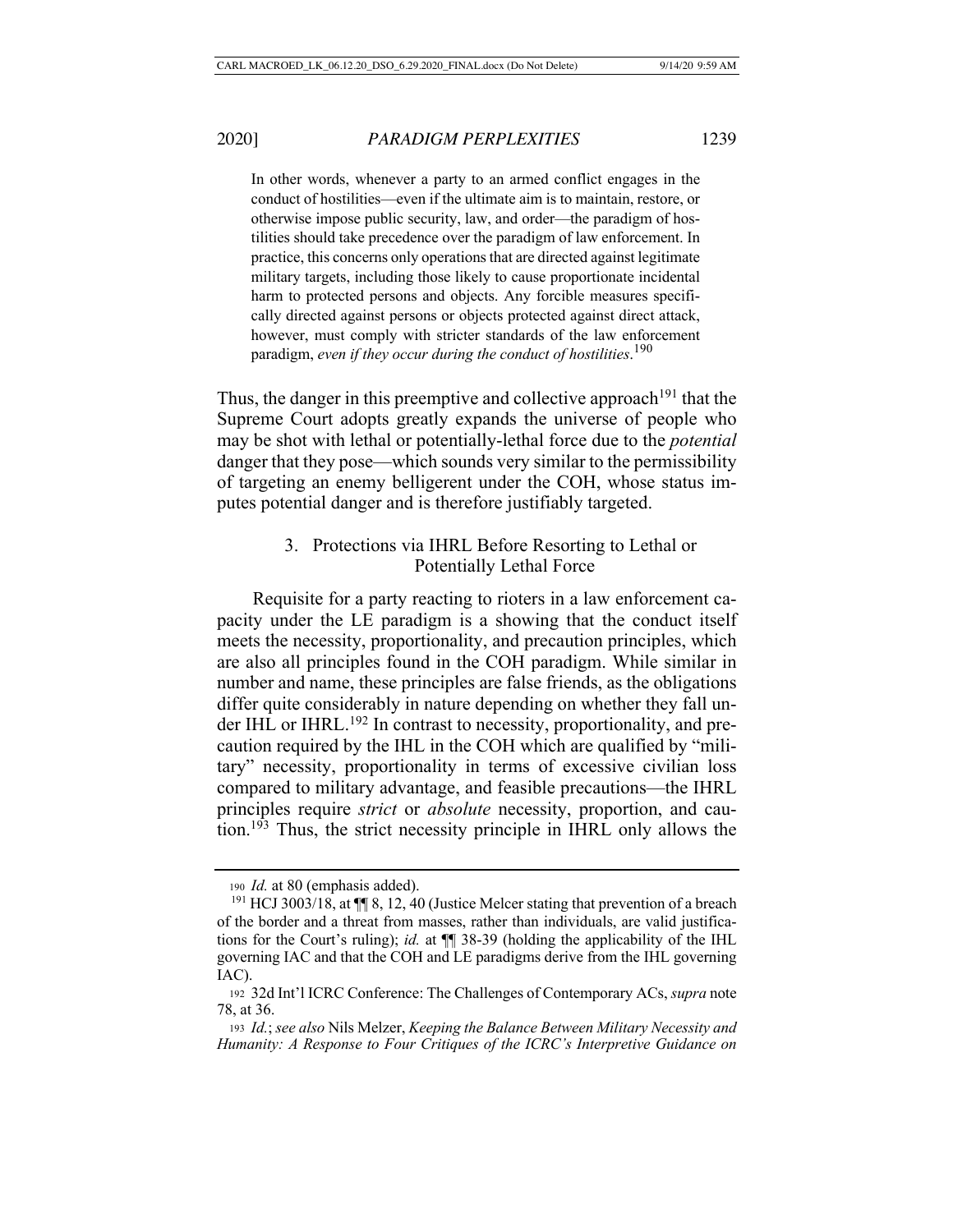resort to lethal force "as a last resort;" or in other words it requires "[capture over killing], unless it is necessary to protect persons against the imminent threat of death or serious injury or to prevent . . . a particularly serious crime involving grave threat to life, and this objective cannot be addressed through means less harmful than the use of lethal force."194 Similar to the COH proportionality principle, strict proportionality creates a balancing test weighing the risks posed by an individual versus the potential harm to civilian bystanders when using force against that individual to eliminate those risks—this differs substantially from proportionality as a matter of IHL, due to the fact that the latter's focus is on the balance between the value of attacking a military objective versus the incidental loss sustained by civilian bystanders and civilian property.<sup>195</sup>

When assessing the IDF's conduct at the Gaza border in relation to these three principles *as a matter of IHRL*, it is important to hearken back to the concerns raised by Eliav Lieblich in regard to the certainty, proximity, and (especially) temporality of the Supreme Court's shifting of the LE paradigm outside of IHRL when discussing the principle of "necessity."196 The question of IHRL LE "necessity" maintains three separate sub-aspects: quality, quantity, and temporality.<sup>197</sup> Qualitatively, there is no justification to resort to lethal or potentially lethal force unless the force is "strictly unavoidable" (qualitative necessity).<sup>198</sup> Quantitative necessity is a bit different, in that there is an analytical difference between lethal and potentially lethal force:

[E]ven if the use of potentially lethal force is strictly unavoidable . . . State agents *must* endeavor to minimize damage and injury to human life (quantitative necessity). [And thus t]argeted killings can *only* be quantitatively necessary . . . where it is not sufficient to merely incapacitate . . . by the use of potentially lethal force. Instead it must be objectively

*the Notion of Direct Participation in Hostilities*, 42 N.Y.U J. INT'L L. & POLITICS 831, 901 (2010) (discussing "strict necessity, proportionality, and precaution developed in universal and regional human rights jurisprudence for the reactive use of force in response to a relatively imminent (actual or perceived) threat to life or limb of the police officers or third persons.").

<sup>194</sup> 32d Int'l ICRC Conference: The Challenges of Contemporary ACs, *supra* note 78, at 36.

<sup>195</sup> *Id.*

<sup>196</sup> *See supra* Part V(B)-(C).

<sup>197</sup> Nils Melzer, *Targeted Killings in Operational Law Perspective*, *in* THE HANDBOOK OF THE INTERNATIONAL LAW OF MILITARY OPERATIONS 307, 313-14 (Terry Gill, Dieter Fleck, et al., eds., 2d ed. 2015).

<sup>198</sup> *Id.*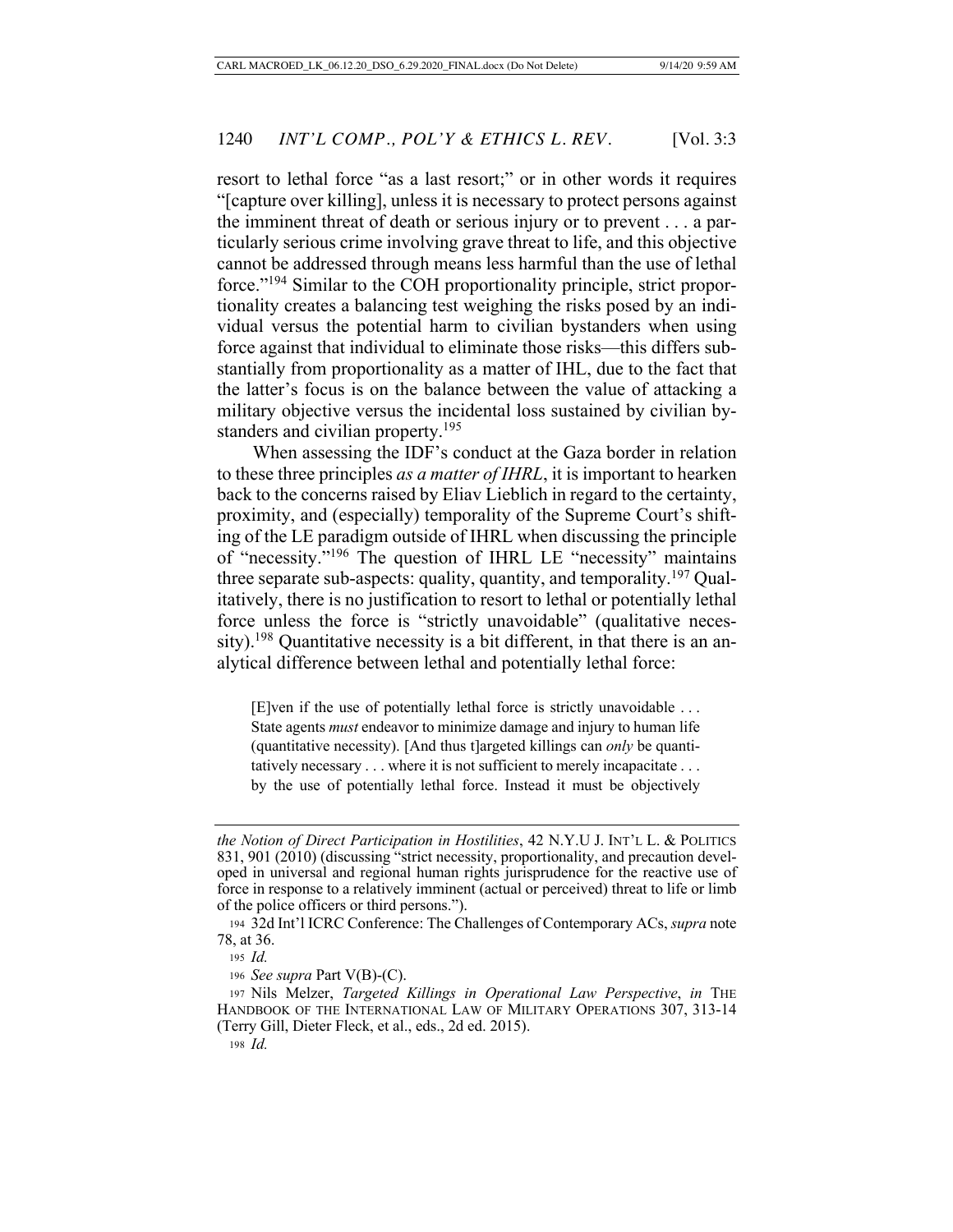indispensable for the success of the operation to intentionally kill the targeted individual.<sup>199</sup>

Finally, the use of force is not lawful pursuant to temporal necessity when the application "is not yet or no longer absolutely necessary to achieve the desired purpose."200 As raised by Lieblich, it is doubtful that the Court's rendering of the LE paradigm, to the extent that it agrees with the IDF's argument, meets any of these thresholds of IHRL LE necessity.

#### *B. Conduct of Hostilities*

The COH paradigm is a general umbrella term that really constitutes one of the two beating hearts of the *jus in bello* IHL framework namely, the regulation of the means and methods of warfare (with the other core area of concern being protection of persons in the power of the enemy, i.e., those rendered *hors de* combat).201 In other words, the COH paradigm regulates who is legally granted permission to engage in violent acts that would otherwise be considered criminal; who and what is legally targetable, and the propriety of the use of certain weaponry, either as a categorical matter or as applicable to the exigent circumstances of a particular event in a conflict; and of certain conduct directed toward enemy or perceived enemy forces, generally.

The permissibility of any action under the COH paradigm is fundamentally limited to actions geared toward weakening the military capacity of the enemy, a legal limitation that has been recognized for over one and a half centuries since its adoption in the St. Petersburg Declaration ("the only legitimate object which States should endeavour to accomplish during war is to weaken the military forces of the enemy").<sup>202</sup> It is from this portion of the St. Petersburg Declaration and subsequent IHL treaties, $203$  that the IHL principle of "distinction"

<sup>202</sup> International Military Commission [IMC], *Declaration Renouncing the Use,* 

*fare* (Oct. 29, 2010), https://www.icrc.org/en/document/methods-means-warfare.

<sup>199</sup> *Id.*

<sup>200</sup> *Id.*

<sup>201</sup> International Committee of the Red Cross [ICRC], *Methods and Means of War-*

*in Time of War, of Explosive Projectiles Under 400 Grammes Weight*, pmbl. 2, Saint Petersburg (Dec. 11, 1868).

<sup>203</sup> *See* Hague Regulations, *supra* note 47, at art. 25 ("The attack or bombardment, by whatever means, of towns, villages, dwellings, or buildings which are undefended is prohibited"); AP I, *supra* note 47, at art. 48 ("In order to ensure respect for and protection of the civilian population and civilian objects, the Parties to the conflict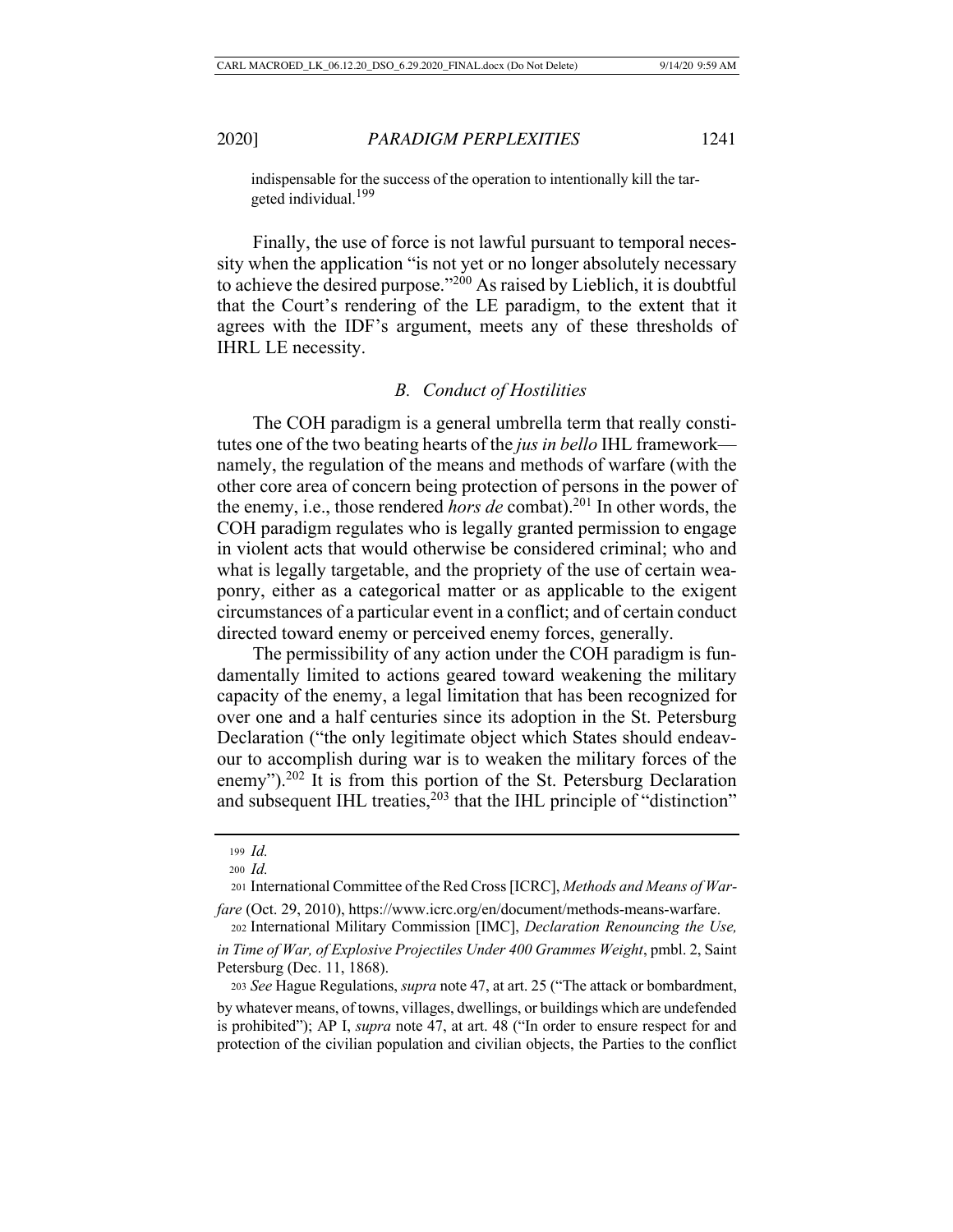has become the necessary primary inquiry into determining the propriety of any usage of armed force. To the extent that the treaties specifically referring to the distinction principle in IACs did not apply to NIACs, additional treaty-law has been implemented to make it eminently clear that those protected by civilian status *cannot* be targeted.204 Thus, the first question that any party engaging in an armed conflict (and thus governed by IHL) must determine is whether or not the potential target is a civilian or a combatant.

The natural subsequent question, then, is what happens when a civilian, without being a member in an armed group (state or nonstate), engages in hostilities against the other party to the conflict? The carveout for civilian participation is found in article 13(3) of APII: "Civilians shall enjoy the protection afforded by this Part, unless and for such time as they take a direct part in hostilities."205 The ICRC views the principle underlined in art. 13(3) as customary international

shall at all times distinguish between the civilian population and combatants and between civilian objects and military objectives and accordingly shall direct their operations only against military objectives"); *id.* at art. 49(1) ("'Attacks' means acts of violence against the adversary . . . ."); *id.* at art. 51(2) ("The civilian population as such, as well as individual civilians, shall not be the object of attack. Acts or threats of violence the primary purpose of which is to spread terror among the civilian population are prohibited."); *id.* at art. 52(2) ("Attacks shall be limited strictly to military objectives. In so far as objects are concerned, military objectives are limited to those objects which by their nature, location, purpose or use make an effective contribution to military action and whose total or partial destruction, capture or neutralization, in the circumstances ruling at the time, offers a definite military advantage").

<sup>204</sup> *See* APII, art. 13(1) & (2) ("(1) The civilian population and individual civilians shall enjoy general protection against the dangers arising from military operations. To give effect to this protection, the following rules shall be observed in all circumstances. (2) The civilian population as such, as well as individual civilians, shall not be the object of attack. Acts or threats of violence the primary purpose of which is to spread terror among the civilian population are prohibited . . . ."); Amended Protocol II to the Convention on Certain Conventional Weapons ("CCW"), May 3, 1996, 2048 U.N.T.S. 93, art. 3(7), ("It is prohibited in all circumstances to direct weapons to applies, either in offence, defence or by way of reprisals, against the civilian population as such or against individual civilians or civilian objects."); Protocol III to the CCW, Oct. 10, 1980 1342 U.N.T.S. 137, art. 2(1), ("It is prohibited in all circumstances to make the civilian population as such, individual civilians or civilian objects the object of attack by incendiary weapons."); Convention on the Prohibition of the Use, Stockpiling, Production and Transfer of Anti-Personnel Mines and on their Destruction ("Ottawa Convention"), Sept. 18, 1997, 2056 U.N.T.S. 211, pmbl.; Rome Statute of the International Criminal Court ("Rome Statute"), art. 8(2)(e)(i), July 17, 1998, 2187 U.N.T.S 90.

<sup>205</sup> AP II, *supra* note 67, at art. 13(3).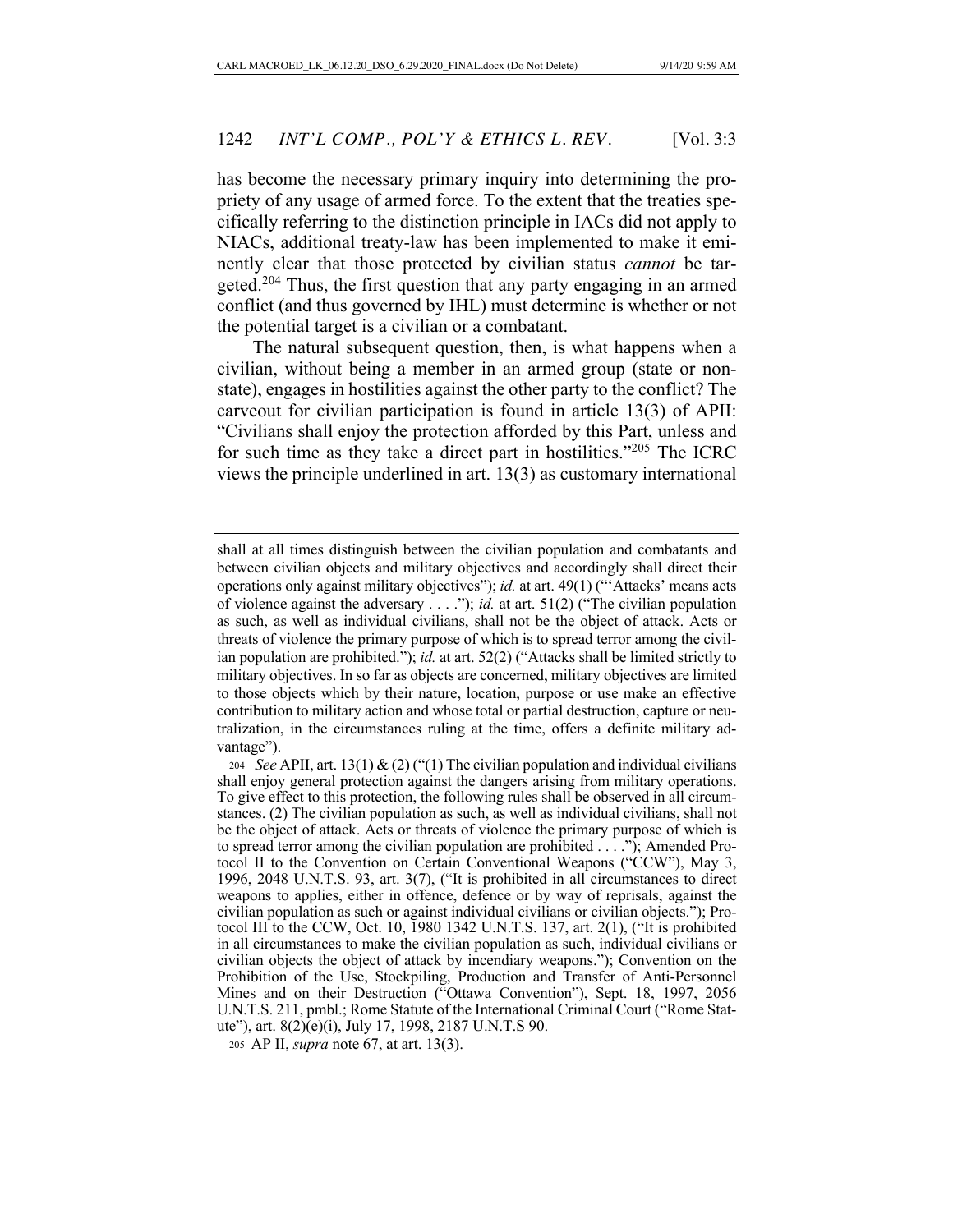law (labelled as "Rule  $6$ "),<sup>206</sup> and has created an authoritative analytical framework for DPH, most notably including a tripartite test.<sup>207</sup>

Although the Court in HCJ 3003/18 does reference the ICRC's tripartite interpretive guidance, this reference merely summarizes each of the three criteria without a true substantive analysis; the summary is utilized by the Court to facially support the alleged justification of the IDF's ROE without any qualitative fact-based analysis or reference to the nuances of the ICRC's perspective and guidance.<sup>208</sup> Perhaps this is because the Court views the ICRC's perspective as "another," almost secondary, insight, and therefore complementary to what it might view as the foundation for its conclusions.<sup>209</sup> Regardless of what its justification for failing to engage in any level of further analysis of the ICRC's interpretive guidance on DPH, both the fact that the Court cited the report as part of its justification for its opinion coupled with the prominent authoritative position that the ICRC maintains in matters of IHL merit analysis of the report.

### *C. Analysis of the DPH and Other Concerns that Arise from It*

The purpose of the ICRC's 2009 *Interpretive Guidance on the Notion of Direct Participation in Hostilities Under International Humanitarian Law* is explained as "provid[ing] recommendations as concerning the interpretation of international humanitarian law (IHL) as far as it relates to the notion of direct participation in hostilities," under "[t]he primary aim of IHL[, which] is to protect the victims of armed conflict and to regulate the conduct of hostilities based on a balance between military necessity and humanity."210 Historically, the concerns arising from the use of lethal force in IHL were more focused on scenarios in which fighting was overwhelmingly carried out by combatants, or those who have a legally recognized right to kill.<sup>211</sup> The reality of modern armed conflict necessitated an enhanced concern for the well-being of civilians, as modern armed conflict has seen

 <sup>206</sup> JEAN-MARIE HENCKAERTS & LOUISE DOSWALD-BECK, CUSTOMARY INTERNATIONAL LAW, VOL. I: RULES (ICRC) 19-25 (2005).

<sup>207</sup> *See* Melzer, *Interpretive Guidance DPH*, *supra* note 181, at 46-64.

<sup>208</sup> HCJ 3003/18 Yesh Din v. IDF Chief of General Staff, ¶ 45. (2018) (Isr.).

<sup>209</sup> *Id.* (qualifying the ICRC report as "another insight").

<sup>210</sup> Melzer, *Interpretive Guidance DPH*, *supra* note 181, at 11.

<sup>211</sup> *Id.* at 4. *See also* AP I, *supra* note 47, at art. 43(2) (defining "combatants" as the following: "members of the armed forces of a Party to a conflict (other than medical personnel and chaplains covered by Article 33 of the Third Convention) are combatants, that is to say, they have the right to participate directly in hostilities.").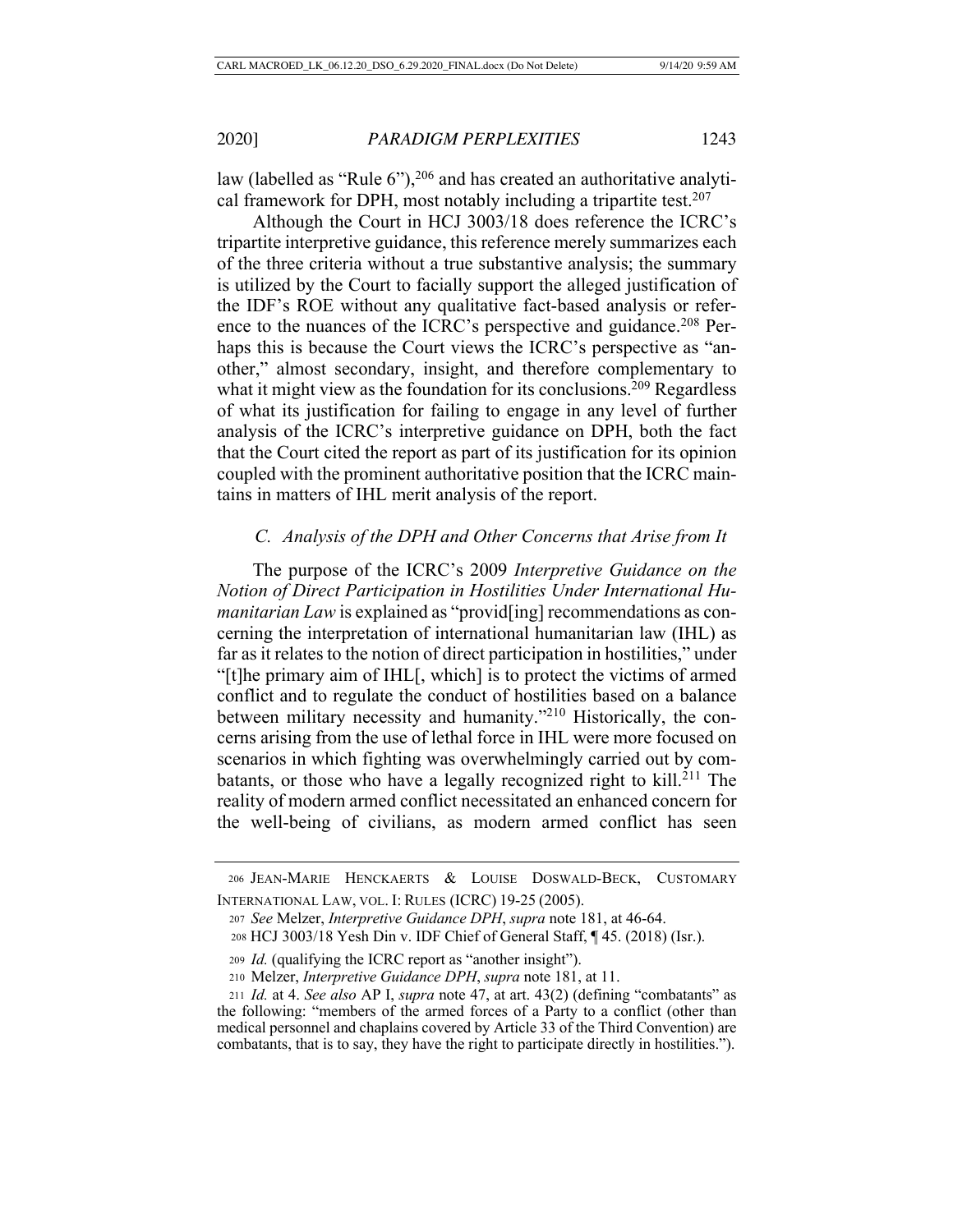increased civilian participation in armed conflicts, the conduct hostilities in civilian population centers, the outsourcing of military functions to private contractors, and the failure of persons directly participating in hostilities to properly identify themselves.<sup>212</sup> Because of these concerns, there has been a necessity for the regulation of conduct in armed conflicts in a way that both places a premium on the protection of civilians from armed violence while simultaneously keeping IHL practically relevant to modern warfare.

The ICRC's test for DPH lays out three constitutive elements that all must be met to justify a civilian's loss of protection from direct attach, and are summarized by the following:

In order to qualify as direct participation in hostilities, a specific act must meet the following cumulative criteria:

(1) The act must be likely to adversely affect the military operations or military capacity of a party to an armed conflict or, alternatively, to inflict death, injury, or destruction on persons or objects protected against direct attack (threshold of harm), and

(2) there must be a direct causal link between the act and the harm likely to result either from that act, or from a coordinated military operation of which that act constitutes an integral part (direct causation), and

(3) the act must be specifically designed to directly cause the required threshold of harm in support of a party to the conflict and to the detriment of another (belligerent nexus).<sup>213</sup>

Moreover, in addition to the tripartite analysis, any use of force justified by the above test is still necessarily and concurrently limited by the limiting IHL principles of necessity, proportionality, and precautions.

As discussed above in Part  $V(A)(3)$ , while each one of these limiting principles also is present in the IHRL LE paradigm, they each carry a different operational basis than their IHL counterparts.<sup>214</sup> In particular, the LE paradigm for use of lethal force requires "absolute" necessity, proportionality, and caution, meaning that the legitimate goal, as generally understood, of any use of force under IHRL is solely to prevent imminent and actual harm to life.<sup>215</sup>

<sup>212</sup> Melzer, *Interpretive Guidance DPH*, *supra* note 181, at 11-12.

<sup>213</sup> *Id.* at 16.

<sup>214</sup> Gaggioli, *ICRC Use of Force*, *supra* note 166, at 8-9.

<sup>215</sup> *Id.* at 77.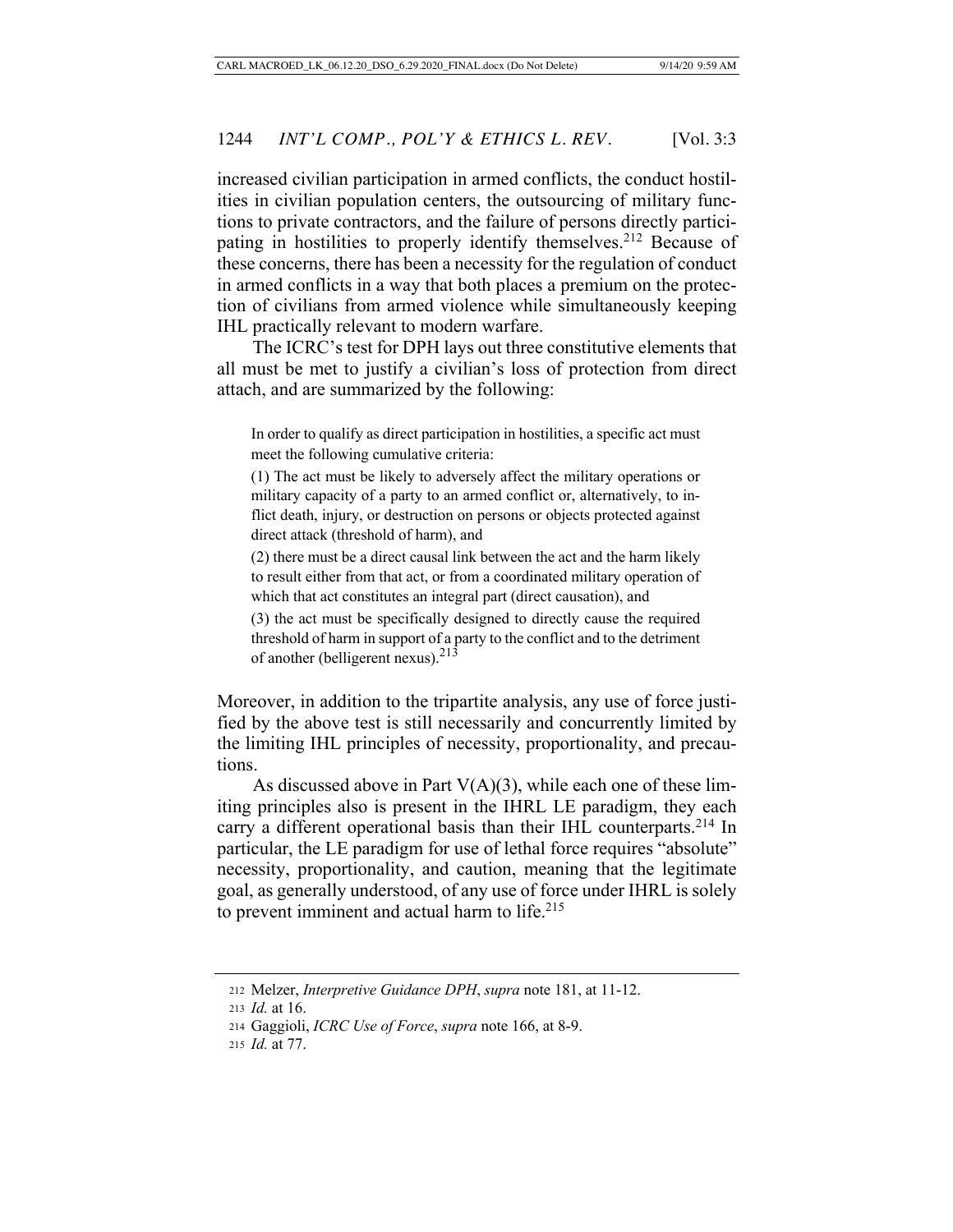By contrast, IHL differs in that all of these limiting principles relate specifically to military objectives, which citizens categorically do not fall.216 The concept of military "necessity" under IHL is codified through a multitude of treaties,  $2^{17}$  but essentially rests on the presumption that military necessity permits the use of lethal force against legitimate military targets.<sup>218</sup> IHL proportionality<sup>219</sup> looks to prohibit action under IHL only if the use of lethal force risks incidental civilian life that is expected to be excessive to the military advantage sought, whereas IHRL proportionality requires a balancing of risks of potential harm to the individual and to the people surrounding him, and generally advocates a practice of gradual escalation in exercising force.<sup>220</sup> The IHL principle of precautions requires belligerents to constantly take care that civilians are spared from military violence to the extent feasible.221 This differs from IHRL proportionality, which requires that "all precautions must be taken to avoid, as far as possible, the use of force as such, and not merely incidental civilian death or injury or damage to civilian objects."222

Thus the COH paradigm has a much lower bar for what constitutes "necessity" and—as a corollary—proportionality, tolerating a significantly larger amount of civilian incidental suffering.<sup>223</sup> It is this point, ultimately, that illustrates the fundamental problem with the Court's failure to recognize the LE paradigm as part of IHRL, if instead, the LE paradigm is simply a feature of IHL, it potentially allows greater violence against the civilian population of Gaza because it is not limited by IHRL principles that clearly call for restraint. This

<sup>216</sup> *See* Gaggioli, *ICRC Use of Force*, *supra* 166, at 6-7 (contrasting legally-permissible violence against enemy personnel versus the prohibition of targeting civilians).

<sup>217</sup> *See* Hague Regulations, *supra* note 47, art. 22 ("The right of belligerents to adopt means of injuring the enemy is not unlimited."); AP I, *supra* note 47, at art. 51(4) ("Indiscriminate attacks are prohibited. Indiscriminate attacks are: (a) those which are not directed at a specific military objective; (b) those which employ a method or means of combat which cannot be directed at a specific military objective; or (c) those which employ a method or means of combat . . . of a nature to strike military objectives and civilians or civilian objects without distinction.").

<sup>218</sup> Gaggioli, *ICRC Use of Force*, *supra* 166, at 8.

<sup>219</sup> Codified in AP I, art. 51(4)(b): ("[One example of an indiscriminate attack is] an attack which may be expected to cause incidental loss of civilian life, injury to civilians, damage to civilian objects, or a combination thereof, which would be excessive in relation to the concrete and direct military advantage anticipated.").

 <sup>220</sup> Gaggioli, *ICRC Use of Force*, *supra* note 166, at 8-9.

<sup>221</sup> *Id.* at 9.

<sup>222</sup> *Id.*

<sup>223</sup> Melzer & Gaggioli, *supra* note 177, at 78.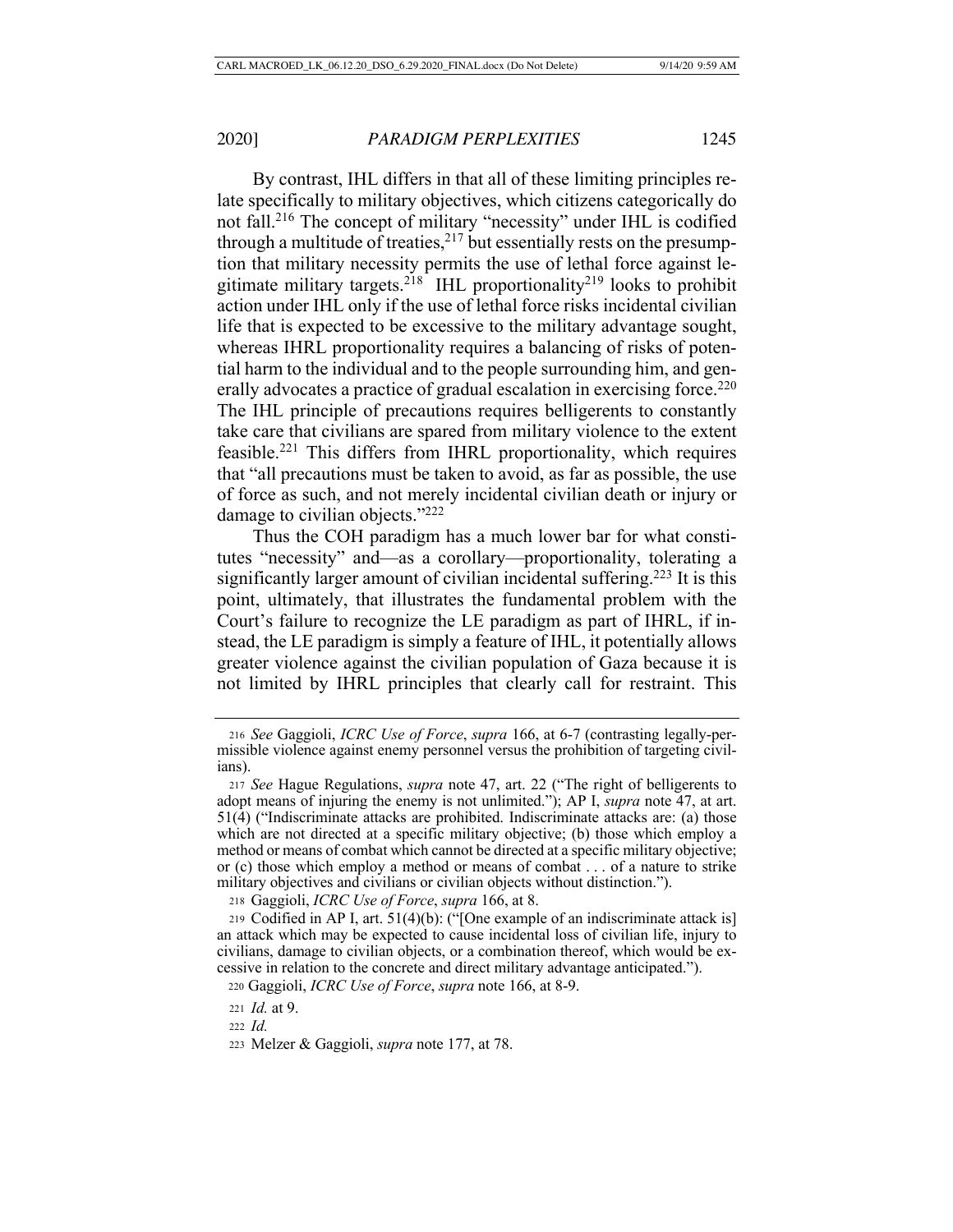paradigm shift is evident when illustrated by some of the findings of fact that were documented by the Human Rights Commission's investigation, as described below.

# VI. ANALYSES WITH FACTUAL FRAMEWORK PROVIDED BY THE HRC REPORT

Pursuant to Resolution 2-28/1, the U.N. Human Rights Council tasked a team of three experts commissioned by the President of the HRC to investigate alleged violations of IHL and IHRL resulting from the clashes with protestors and the IDF at the Gaza border.<sup>224</sup> The State of Israel refused to grant the investigatory body access to any of the Occupied Palestinian Territories or the State of Israel proper, and Egypt subsequently retracted its offer to give the body access to Gaza, citing alleged security concerns.225 The investigatory body carried out its mission by compiling information related to 325 interviews and meetings with victims, witnesses, government officials, and other members of Gazan civil society, and poured over more than 8,000 documents, which included victim affidavits, medical reports, social media posts, and video and drone footage, *inter alia*. 226

The scope of the investigation stretched from the beginning of the protests—March 30, 2018—until December 31, 2018 (with the protests continuing thereafter for approximately an additional year). The investigatory commission gave special attention to victims that purportedly fell under the general civilian protection of IHL, as well as those that were granted categorical status-based protection under international law—such as children, journalists, health care workers, those with mental and physical disabilities, *inter alia*. 227 Referring to those, such as the IDF, who bore international legal obligations, such as the obligation not to directly attack these individuals, as "duty bearers," the commission's investigations scrutinized "whether the[] duty bearers respected, protected and fulfilled the right to life, the freedom of peaceful assembly and the freedom of expression, among other rights."228 The evidentiary standard utilized by the commission was

<sup>224</sup> HRC Comm. Rep., *supra* note 5, ¶¶ 1-2.

<sup>225</sup> *Id.* at ¶ 3.

<sup>226</sup> *Id.* at ¶ 8.

<sup>227</sup> *Id.* at ¶¶ 5-6.

<sup>228</sup> *Id.* at ¶ 13.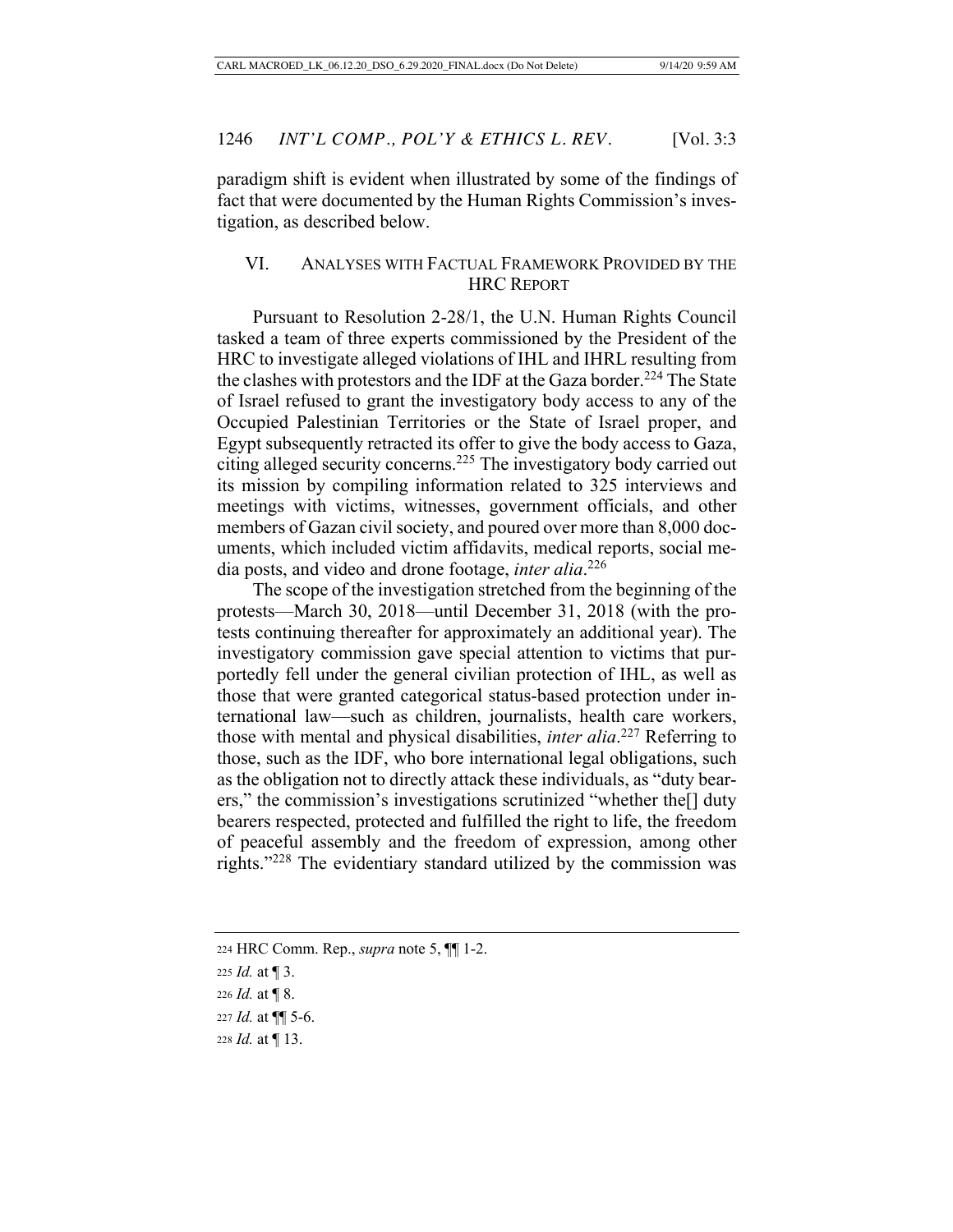"reasonable grounds to believe" the obligations were violated, which is considered "standard" for U.N. fact-finding bodies.

Some of the details of the conduct that the commission illustrates are truly horrifying. Notably, the commission stresses that—to the best of its knowledge based on the information gathered pursuant to their investigation—although a number of "controversial" political parties "including the Democratic Front for the Liberation of Palestine, Fatah, Hamas, the Popular Front for the Liberation of Palestine[,] and the Palestinian Islamic Jihad" were present among many of the other "members . . . from all sectors of Palestinian society" at certain subcommittee planning meetings, *none* of these parties brought representatives from their armed wings.229 Additionally, while the commission does document that protester conduct such as stone-throwing/slinging, tire-burning, cutting of the concertina wire that was erected within Gazan territory, and the use of incendiary kites was common at these protests,<sup>230</sup> its investigation was only able to pinpoint one instance in which there was reasonable grounds to believe that the conduct rose to the level of DPH.231 With this information in mind, this section of the Note will analyze some of the factual findings of the commission's investigation through the lens of widely-accepted practice under IHL's COH paradigm, IHRL's LE paradigm, and the LE paradigm as understood by the Israeli Supreme Court.

### *A. Conduct that Appears to Constitute War Crimes*

If the facts alleged in the investigatory commission's report are accurate, there are many cases of IDF resort to lethal or potentially

<sup>229</sup> HRC Comm. Rep., *supra* note 5, ¶ 24. The respective armed wings are the National Resistance Brigades/Katā'eb al-Muqāwamat al-Waṭanīah Falasṭīn (DFLP), Izz al-Din al-Qassam Brigades/Katā'eb ʿIzz ed-Dīn al-Qassām (Hamas), Abu Ali Mustapha Brigades/Katā'eb Abū ʿAly Musṭafa (PFLP), and the al-Quds Brigades/Katā'eb al-Quds (Palestinian Islamic Jihad). Fatah does not have an official armed branch, although there are historical ties with the al-Aqsa Martyrs Brigade/Katā'eb Shuhadā' al-Aqṣá, with some current Fatah officials maintaining contacts.

 <sup>230</sup> HRC Comm. Rep., *supra* note 5, at ¶¶ 42, 47, 48, 52, 60, 61, 62, 92, 104.

<sup>231</sup> *Id.* at ¶¶ 57, 93. The relevant event was on May 14, 2018 near Ash-Shuhadā' Cemetery near Gaza's northern border with Israel. The individual at issue, standing 50-70m from the partition fence and under the cover of burning tires, fired a rifle at IDF soldiers. The individual was near, but not part of, a group of demonstrators, and it was not evident that he was a member of an armed militant group. The IDF's response lasted around forty minutes, "killing 21 people, including eight alleged members of armed groups, a paramedic and two children."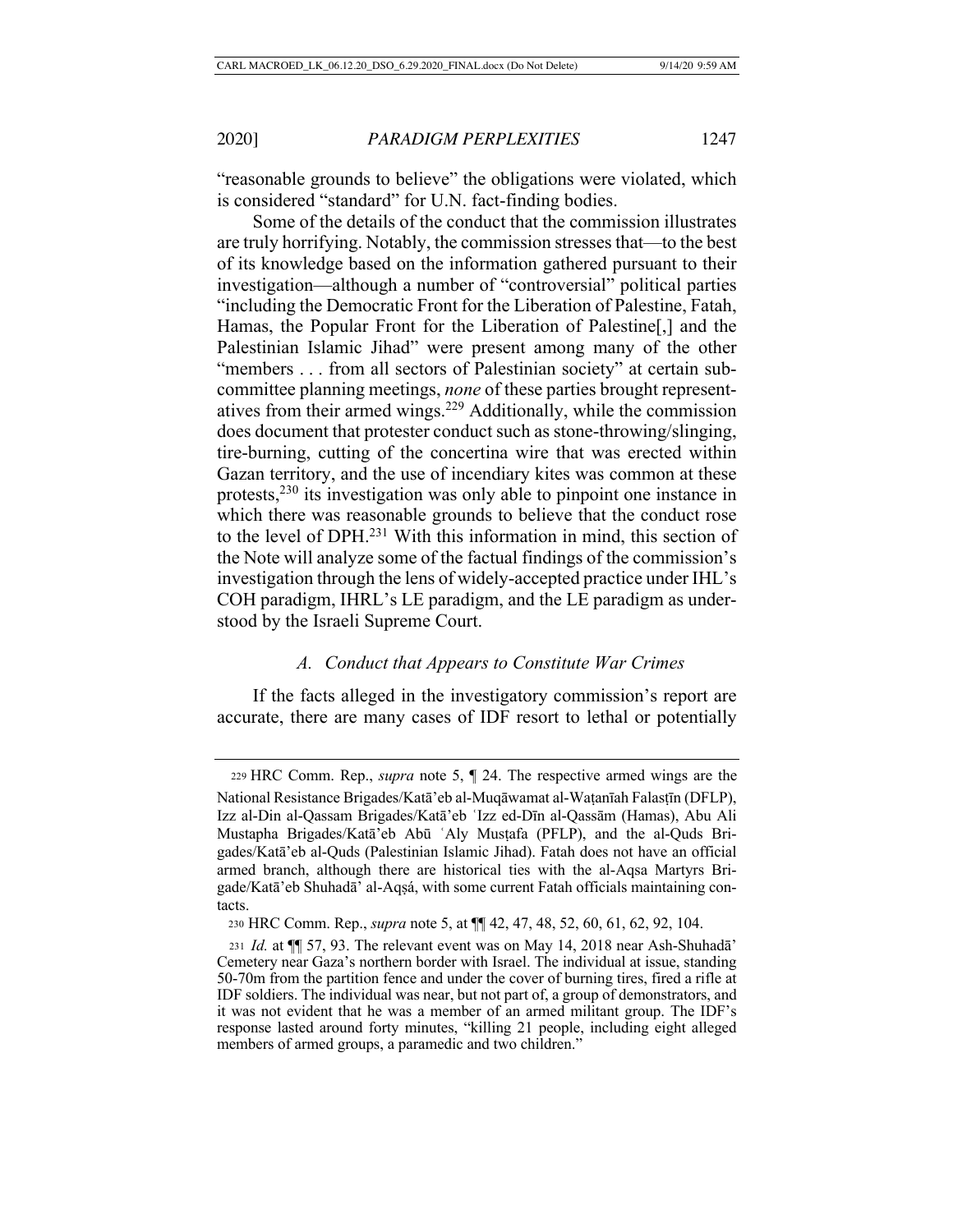lethal force at the Gaza border that cannot be deemed anything short of war crimes and flagrant violations of the human rights of the victims. Primary among these examples are the targeting of those who are specifically granted additional categorical protections in addition to the general prohibition against targeting civilians.

# 1. Medical Personnel

The principle that medical personnel, both military and civilian, shall be protected from direct attack in both IACs and NIACs, so long as those personnel do not commit acts harmful to the enemy, is a principle that flows from the penumbras of multiple IHL treaty sources and is considered to be a binding principle as a matter of customary international law.232 The investigatory committee documented the killings of three separate medical personnel who were not participating in hostilities and were clearly marked as paramedics.<sup>233</sup> The commission additionally documented forty other health personnel who were targeted—mostly in the legs—and injured by live sniper fire,<sup>234</sup> and the specific examples given within the investigatory report illustrate that all were clearly marked with paramedic or hospital uniforms or

<sup>232</sup> *See* HENCKAERTS & DOSWALD-BECK, *supra* note 206, at 79-85 (discussing codifications of this principle in multiple IHL treaty sources, the definition of "medical personnel," their specific protections, and how they might lose those protections); *see also Respecting and Protecting Health Care in Armed Conflicts and in Situations Not Covered by International Humanitarian Law*, ICRC (March 2012), https://www.icrc.org/en/document/respecting-and-protecting-health-care-armedconflicts-and-situations-not-covered.

<sup>233</sup> H.R.C. Comm. Rep., *supra* note 5, at ¶ 69 (documenting the following deaths: Musa Abu Hassainen (35)—"[Killed] 14 May [2018] . . . [while] wearing a highvisibility paramedic vest, with a shot to the chest approximately 300 m from the separation fence. Shortly beforehand, he had been treating wounded demonstrators near the Shuhada cemetery in North Gaza."; Razan Najar (also known as "Rouzan al-Najjar") (20)—"[Killed o]n 1 June [2018] [by] an Israeli sniper bullet . . . and [she was] . . . at the time . . . wearing a white paramedic vest and standing with other volunteer paramedics approximately 110 m from the separation fence, [she was shot] in the chest at the Khuzaa site, east of Khan Younis."; Abed Adbullah Qotati (22)— "On 10 August [2018], in Rafah, Israeli forces killed Abed, who was wearing a white paramedic jacket and carrying a red first-aid kit, with a shot to the chest as he was tending to a wounded demonstrator near the separation fence.").

<sup>234</sup> *Id.* at ¶ 70. *But see id.* (describing injury of "[Unnamed] Volunteer paramedic (21)—In August 2018, Israeli forces shot a female volunteer paramedic, who was wearing a paramedic uniform, in the chest with live ammunition as she approached a group of wounded demonstrators.").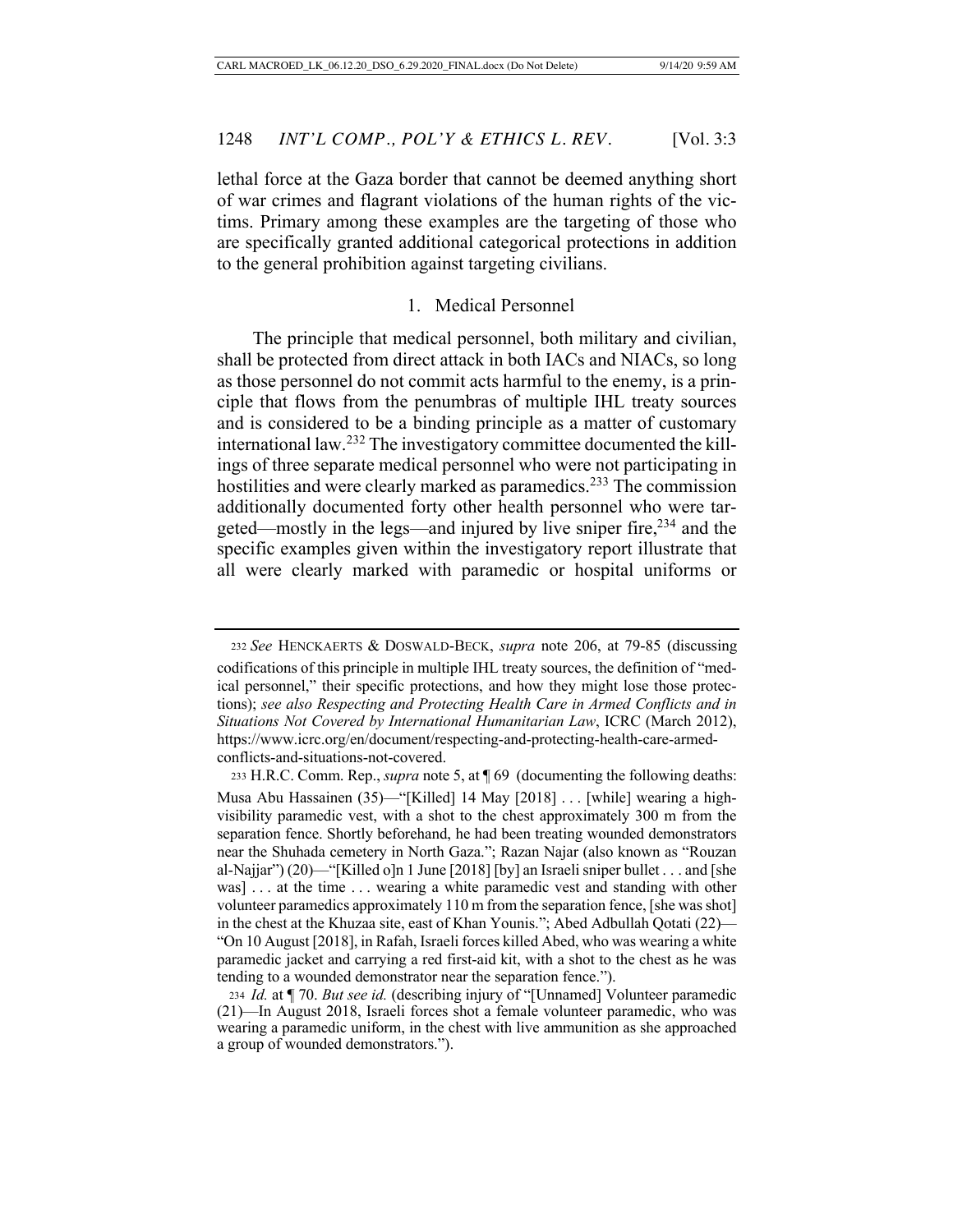medical equipment, and some were 220 meters or more away from the border fence.<sup>235</sup>

For an illustration of these events, the killing of twenty-year-old Rouzan al-Najjar—which has been the subject of much media attention, prompting some form of investigation into her killing after a preliminary probe constituted of interviews with IDF snipers, at the time concluded that she was not directly targeted, but rather hit pursuant to targeting another demonstrator  $236$ —is useful. In contrast to the IDF's initial probe, the investigatory committee found that neither the paramedics nor any of the surrounding demonstrators at the time of the shot were posing a threat to the IDF, $^{237}$  and a detailed reconstruction of the site (spearheaded by the New York Times and other media groups) suggested that even if it the bullet that killed al-Najjar had indeed ricocheted, the shot may have been aimed at her colleagues, Rami Abo Jazar or Mohammed Shafee, who were also both clearlyidentified medics.<sup>238</sup>

In the event that any of the three were directly targeted, there would be absolutely no justification pursuant to any of the above-mentioned paradigms (COH, IHRL LE, or the Supreme Court's iteration of LE), and the shooting should be properly considered a war crime.

<sup>235</sup> *See id.* (describing two unnamed paramedics, who were shot between 200- 300m from the border fence; one was tending to a wounded demonstrator on a stretcher at an ambulance, and another was walking alone clearly carrying a stretch). <sup>236</sup> Yaniv Kubovich, *Israeli Army Opens Criminal Investigation into Killing of* 

*Gaza Medic*, HAARETZ (Oct. 29, 2018), https://www.haaretz.com/israel-news/israeli-army-opens-criminal-investigation-into-killing-of-gaza-medic-1.6609021.

<sup>237</sup> David Halbfinger, *A Day, a Life: When a Medic Was Killed in Gaza, Was It an Accident?*, N.Y. TIMES (Dec. 30, 2018), https://www.nytimes.com/2018/12/30/world/middleeast/gaza-medic-israel-shooting.html ("A detailed reconstruction, stitched together from hundreds of crowd-sourced videos and photographs, shows that neither the medics nor anyone around them posed any apparent threat of violence to Israeli personnel. Though Israel later admitted her killing was unintentional, the shooting appears to have been reckless at best, and possibly a war crime, for which no one has yet been punished.").

<sup>238</sup> *See The Killing of Rouzan al-Najjar*, FORENSIC ARCHITECTURE (Apr. 25, 2019), https://forensic-architecture.org/investigation/the-killing-of-rouzan-al-najjar; Malachy Browne, *How Times Reporters Froze a Fatal Moment on a Protest Field in Gaza*, N.Y. TIMES (Dec. 30, 2018), https://www.nytimes.com/2018/12/30/reader-center/gaza-medic-israel-shooting-video-investigation.html (describing Mohammed Shafee's role as a medic); *Israeli Soldiers Deliberately and Fatally Shot Palestinian Paramedic Rozan a-Najar in the Gaza Strip*, B'TSELEM (July 17, 2018), https://www.btselem.org/gaza\_strip/20180718\_paramedic rozan a najar killed by deliberate fire (identifying Rami Abo Jazar as a paramedic).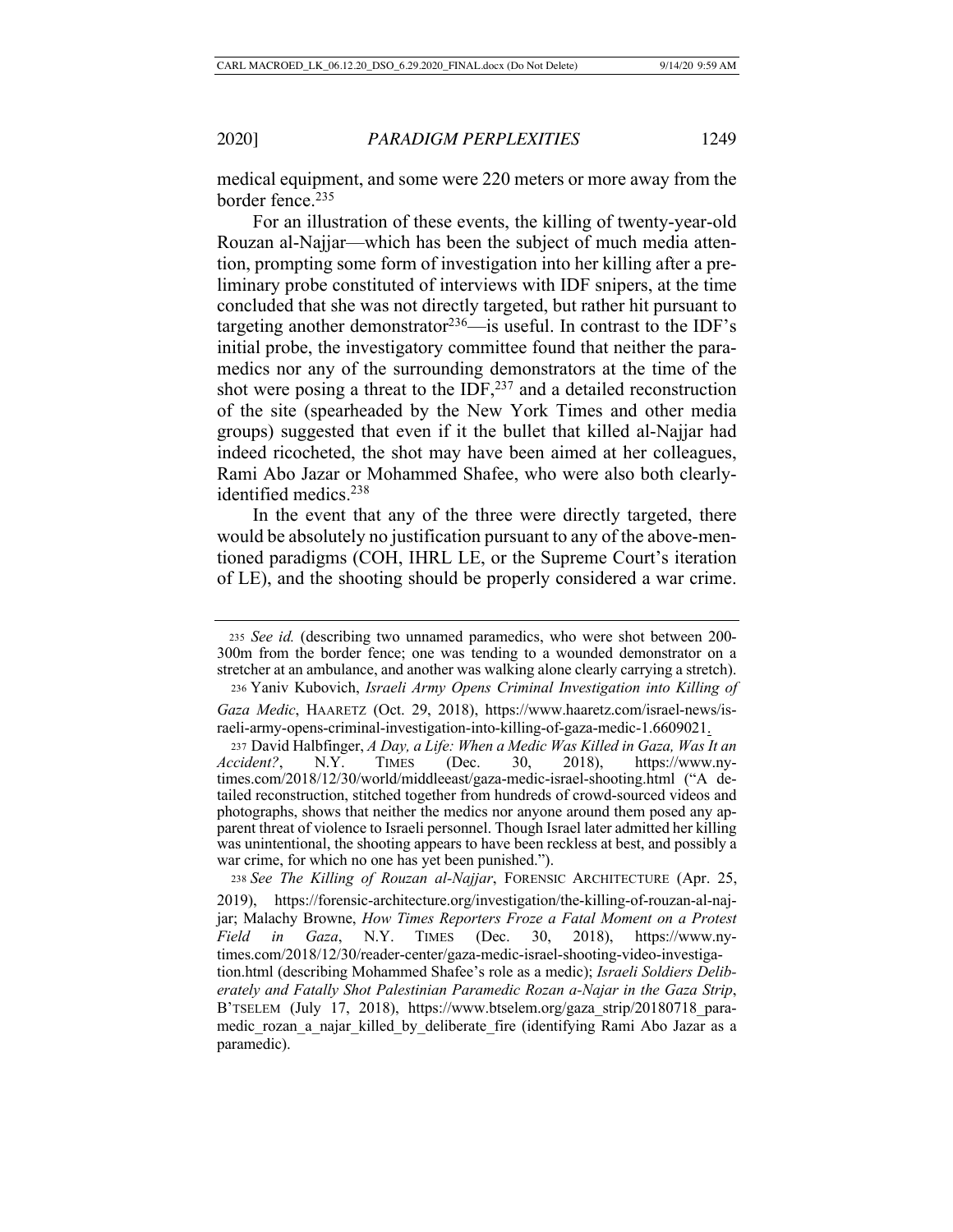Even in the event that neither of the three were the initial target of the sniper shot, the lack of evidence that any of the surrounding demonstrators posed an actual or imminent threat to the IDF would seem to make the shot extremely reckless at best, and would definitely cut against an argument that the IDF was complying with either the COH or LE paradigms.

## 2. Journalists and Media Persons

Journalists enjoy the general protection of civilians, so long as they do not directly participate in hostilities, and are given additional recognition for protection under customary international law.239 The investigatory report mentions the killing of two and injuring of thirtynine journalists between March 2018 and the end of December 2018, with four of those journalists being shot directly in the abdomen and with all four wearing clearly distinguishable blue "Press" gear.<sup>240</sup> The investigatory committee's analysis and conclusions that the IDF's conduct toward journalists was the same as its conduct above regarding medical personnel. As a factual matter, however, there is an interesting distinction in that four of the journalists targeted were hit in the abdomen. There is a possibility, of course, that many of these hits might be mistakes. However, one can also infer otherwise based upon anonymous statements made by some of the snipers serving during the Gaza border protests. When discussing the potentiality of a sniper missing the ankle of a protestor and hitting the main artery of the thigh (a fatal blow), the response was:

<sup>239</sup> HENCKAERTS & DOSWALD-BECK, *supra* note 206, at 115-18.

<sup>240</sup> HRC Comm. Rep., *supra* note 5, at ¶¶ 71-72 (discussing the following incidents: Yasser Murtaja (30)—"On 6 April [2018], Yasser, a journalist from Gaza City, was shot in the lower abdomen by Israeli forces at the Khan Younis site while he was filming the demonstrations for a documentary. He was wearing a blue helmet and a dark blue bulletproof vest clearly marked 'Press.'"; Ahmed Abu Hussein (24)—"On 13 April [2018], Ahmed, a journalist from the Jabaliya refugee camp was shot by an Israeli sniper in the lower abdomen at the north Gaza site while he was taking photographs of the demonstrations, approximately 300 m from the separation fence. He was wearing a blue helmet and a blue vest clearly marked 'Press.'"; [Unnamed] Freelance Photojournalist (24)—"On 30 March [2018], Israeli forces shot a freelance photojournalist, who was wearing a blue vest clearly marked 'Press', from Khan Younis twice, in the lower abdomen and in the back, while he was taking a break with two other photojournalists from international news agencies, standing around 300 m from the separation fence. He survived."; [Unnamed] Journalist (34)—"On 14 May [2018], Israeli forces shot a journalist from Khan Younis in the lower abdomen at the Malaka site while he was approximately 150 m from the separation fence. He was wearing a blue helmet and a blue vest clearly marked 'Press'. He received intensive medical treatment that saved his life.").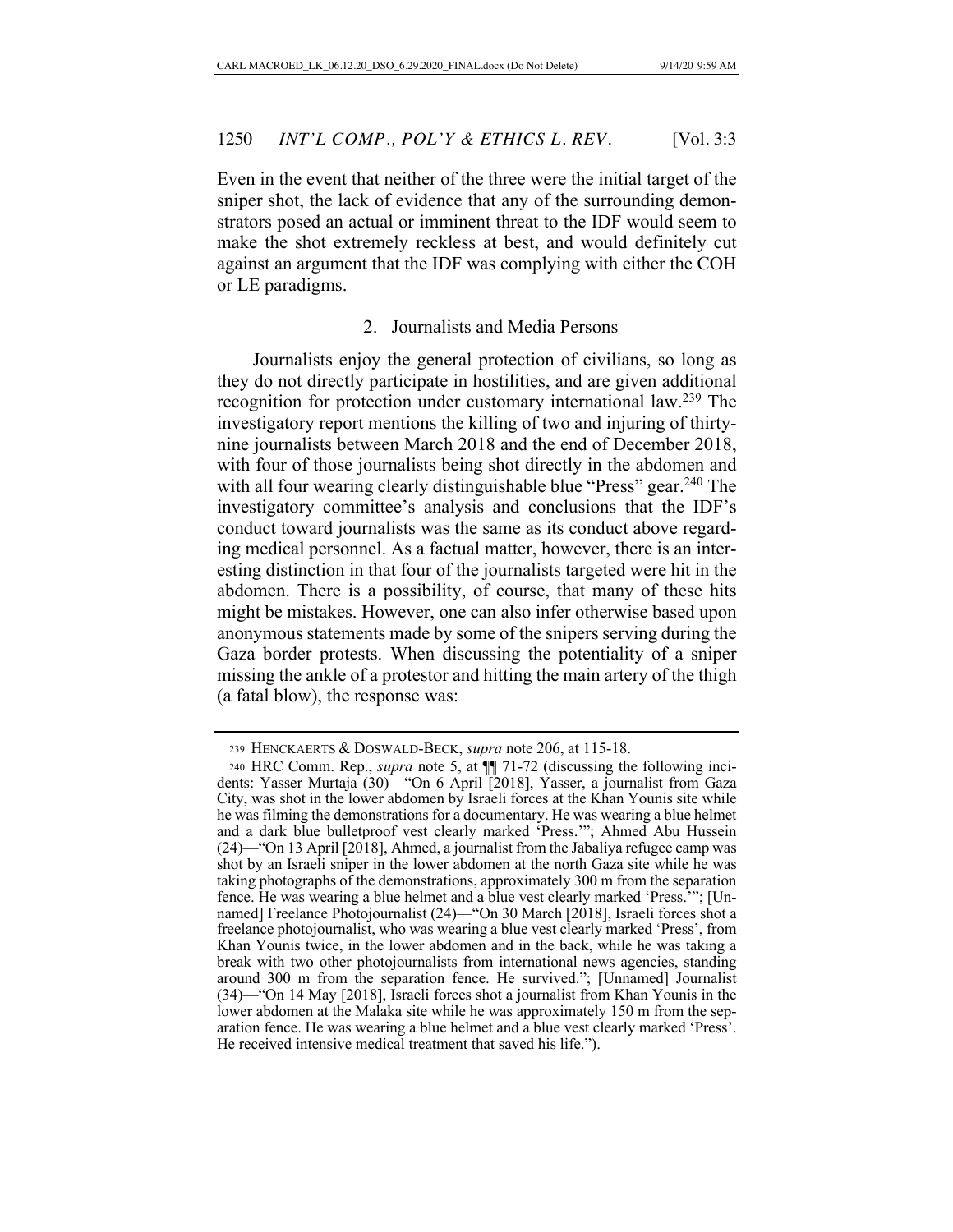If you mistakenly hit the main artery of the thigh instead of the ankle, then either you intended to make a mistake or you shouldn't be a sniper. There are snipers, not many, who "choose" to make mistakes [and aim higher]. Still, the numbers aren't high. [In comparison,] there are days when you collect 40 knees in the whole sector. Those are the proportions. $241$ 

# 3. Disabled Persons

Persons with disabilities are extended "special protection and respect" in addition to their civilian status as a matter of customary international law, applicable to both IACs and NIACs.242 The investigatory committee highlighted three separate instances of killings by IDF sniper fire at the Gaza border of those with severe physical disabilities over the course of their investigation,  $243$  although there is no indication of whether this is an exhaustive list regarding killings of those with physical disabilities for the relevant time period or thereafter. These killings were listed as follows: (1) Fadi Abu Salmi (29)—A double amputee (both legs having been amputated after injuries sustained in an Israeli airstrike in 2008) from Khan Younis who "[o]n 14 May [2018], . . . [was] shot . . . in the chest at the Abasan Al-Jadida protest site, where he was sitting in his wheelchair with two friends approximately 300 m from the separation fence;" (2) Ahmed Abu Aqel (24)— "[H]e walked with crutches, having been injured by Israeli forces during a demonstration in 2017 [and o]n 20 April [2018] . . . [was shot] in the back of the head as he sat on a hill approximately 150 m from the separation fence;" (3) Mohammed Abdelnaby (27)—Mohammed "walked with crutches [and o]n 26 October [2018], Israeli forces killed him with a shot to the head, approximately 200 m from the separation fence."244

Although the investigatory committee's analysis and conclusions are, yet again, very similar to those mentioned for the medical personnel, there are two factual wrinkles that distinguish the cases of the disabled persons. First is the extent of their physical disabilities, which

<sup>241</sup> Hilo Glazer, *"42 Knees in One Day": Israeli Snipers Open Up About Shooting Gaza Protesters*, HAARETZ (Mar. 6, 2020), https://www.haaretz.com/israelnews/.premium.MAGAZINE-42-knees-in-one-day-israeli-snipers-open-up-aboutshooting-gaza-protesters-1.8632555.

<sup>242</sup> HENCKAERTS & DOSWALD-BECK, *supra* note 206, at 489-91.

<sup>243</sup> HRC Comm. Rep., *supra* note 5, at ¶ 75.

<sup>244</sup> *Id.*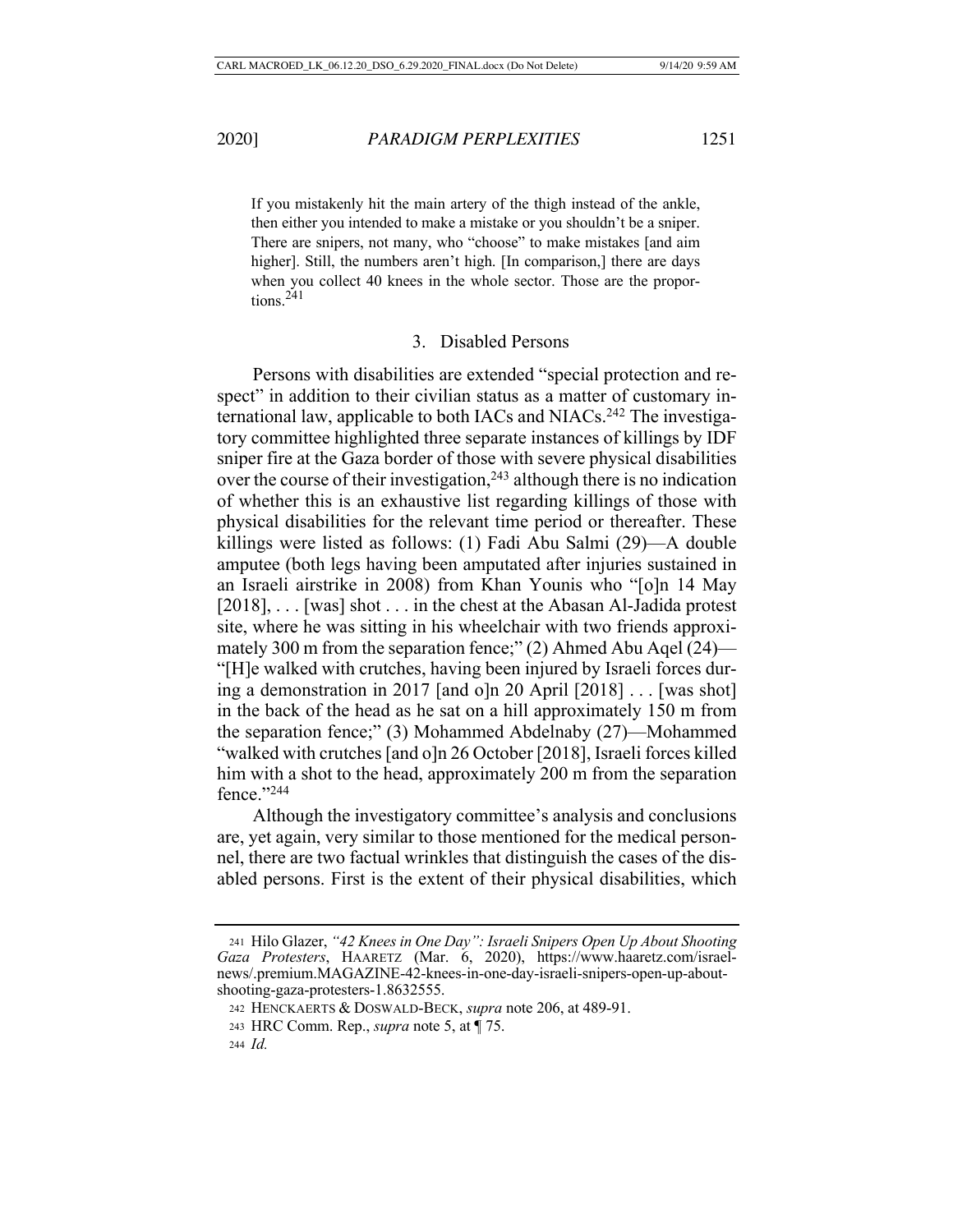were so debilitating that it is presumptively doubtful that they could have even engaged in conduct that could endanger the IDF sufficient to justify being targeted with lethal force under either the COH paradigm (via the DPH test) or any version of the LE paradigm. Second is the distance in which all three men were positioned in relation to the border fence (150 to 300 meters), which would *a fortiori* support their inability to harm IDF personnel.

#### 4. Children/Minors

Children are granted special protection in addition to their general civilian status as a matter of international law to IACs and NIACs.245 The investigatory committee does document quite a few instances in which children were allegedly targeted without posing a threat to the IDF forces, and four cases in which the children were walking or running away from the fence.<sup>246</sup> On the other hand, analysis of other events is more difficult,<sup>247</sup> posing the following problems: some youths can engage in conduct that amounts to DPH and makes them targetable under the COH paradigm, or is sufficiently violent and threatening to others to justify lethal or potentially lethal force under the IHRL LE paradigm. There are also difficulties indiscerning developmental age from a distance.248 Therefore, some cases of minors will be analyzed in the following section.

<sup>245</sup> HENCKAERTS & DOSWALD-BECK, *supra* note 206, at 479-82.

<sup>246</sup> *See* HRC Comm. Rep., *supra* note 5, at ¶¶ 66-67 (Some of the notable findings are as follows: Wisal Sheikh-Khalil (14)—"[Shot] in the head when she was approximately 100 m from the separation fence, after she had approached it several times to hang a Palestinian flag there"; Haytham Jamal (14)—"killed . . . with a single gunshot to the abdomen as he stood in a crowd watching Israeli forces fire tear gas at demonstrators"; Bilal Khafaja (16)—"shot . . . in the chest when he was walking towards the separation fence approximately 300 m away"; Ahmad Abu Tyoor (16)— "shot . . . in the thigh as he performed a traditional Palestinian dance, alone with his hands in the air, around 15 m from the separation fence, severing his femoral artery. He died the following day."; Mohammed Hoom (14)—"[shot] in his chest as he ran away from the separation fence. The bullet hit his heart."; Nasser Mosabeh (11)— "shot . . . in the back of the head as he stood 250 m from the separation fence."; Mohammed Jahjouh (16)—"shot . . . in the neck as he stood in a crowd approximately 150 m from the separation fence.").

<sup>247</sup> HENCKAERTS & DOSWALD-BECK, *supra* note 206, at 481-82.

<sup>248</sup> *See* Glazer, *supra* note 241 (with soldiers stating that it is sometimes difficult to discern the age of potential targets from far away).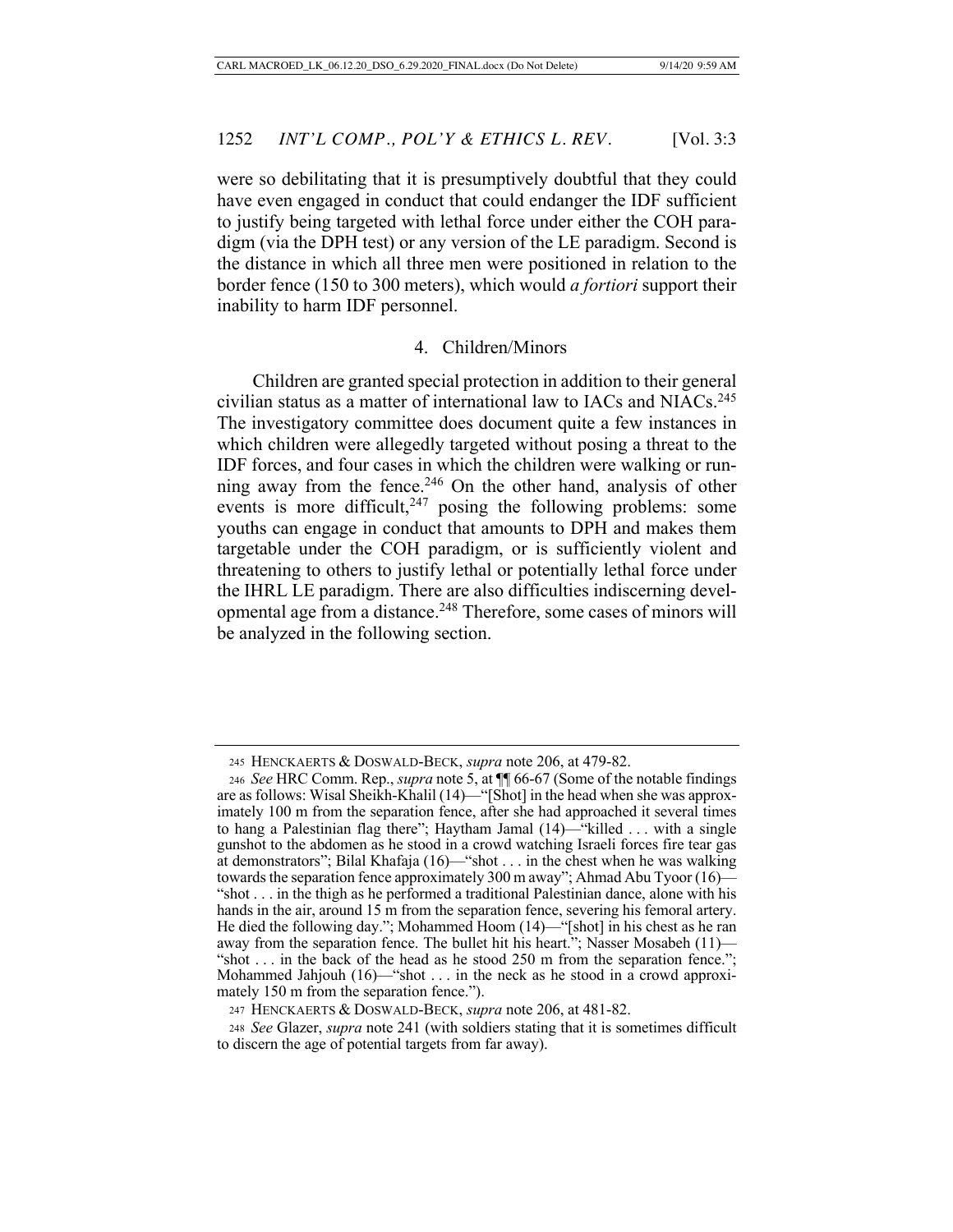*B. Protestors that Were Engaging or Had Engaged in Conduct with Stones, Tires, Molotov Cocktails, Cutting Concertina Fence, or Incendiary Kites* 

Prior to analyzing the specific conduct of the civilian protestors are the questions of temporality and immediacy (the latter of which is more relevant for the IHRL LE paradigm), which *prima facie* necessitates engagement in *actual violent conduct* outside of mere presence at the demonstration. To the extent that an individual is targeted with live ammunition without committing any conduct that would raise to the level of DPH under the COH paradigm or pose an imminent threat to the IDF or others per the IHRL LE paradigm, this targeting would be unlawful even if it otherwise complied with the proportionality principle with respect to effects on civilians or bystanders. This would support the impermissibility of the IDF's (and subsequent Supreme Court's) support of targeting "central rioters" or "central inciters," at least to the extent that their conduct remained at riling up the crowd and did not amount to DPH. The HRC's investigatory commission found multiple instances in which it suggested that death or permanent injury occurred as the result of live ammunition against persons who were not engaged in any violent conduct.<sup>249</sup>

The question of temporality is also important for both the COH and IHRL LE paradigms and considering the available factual

<sup>249</sup> HRC Comm. Rep., *supra* note 5, at ¶ 44(a) (regarding the specific incident of Mohammed Obeid (24)—a footballer walking alone who was shot in the legs approximately 150 meters from the separation fence. For a video documenting Mohammed Khalil Obeid's shooting, *see* @vic2pal, TWITTER (Apr. 3, 2018, 05:07 AM), https://twitter.com/vic2pal/status/981095851010469888; (regarding other incidents such as [Unnamed] Schoolboy (16); Naji Abu Hojayeer (24)); *id.* at ¶ 44(b) (regarding the incident of Bader Sabagh (19)); *id.* at ¶ 44(c) (regarding the incident of [Unnamed] Schoolboy (13); *id.* at ¶ 44(d) (regarding the deaths of [Unnamed] Schooolgirl (13), and Marwan Qudieh (45), and wounding of two others—"Israeli forces injured a schoolgirl with bullet fragmentation. As she lay on the ground, four men attempted to evacuate her. The forces shot three of them, killing Marwan Qudieh (45) from Khuzaa village and injuring a potato seller and another man in the legs. One of the rescuers had to have a leg amputated."); *id.* at ¶ 44(e) (regarding the incidents related to Ameen Abu Mo'amar (25); Maryam Abu Matar (16); Alaa Dali (21)—A cyclist, who was holding his bicycle and was wearing his cycling outfit, was shot 300 m from the separation fence while watching the protests); *id.* at ¶ 55(a) (regarding the incidents of Husein Abu Aweida (41); [Unnamed] Schoolboy (16); [Unnamed] Carpenter (58) (who was standing 300 m from the separation fence and had his leg severed by the bullet); [Unnamed] Graphic Designer (26)); *id.* at ¶ 55(b) (regarding the incidents of [Unnamed] Accountancy Student (23); [Unnamed] University Student (22); Mahmoud Jundya (20) (a journalism student taking photos on his mobile phone approximately 50 m from the separation fence, who was shot once in the leg and then a second time in the back while laying on the ground)).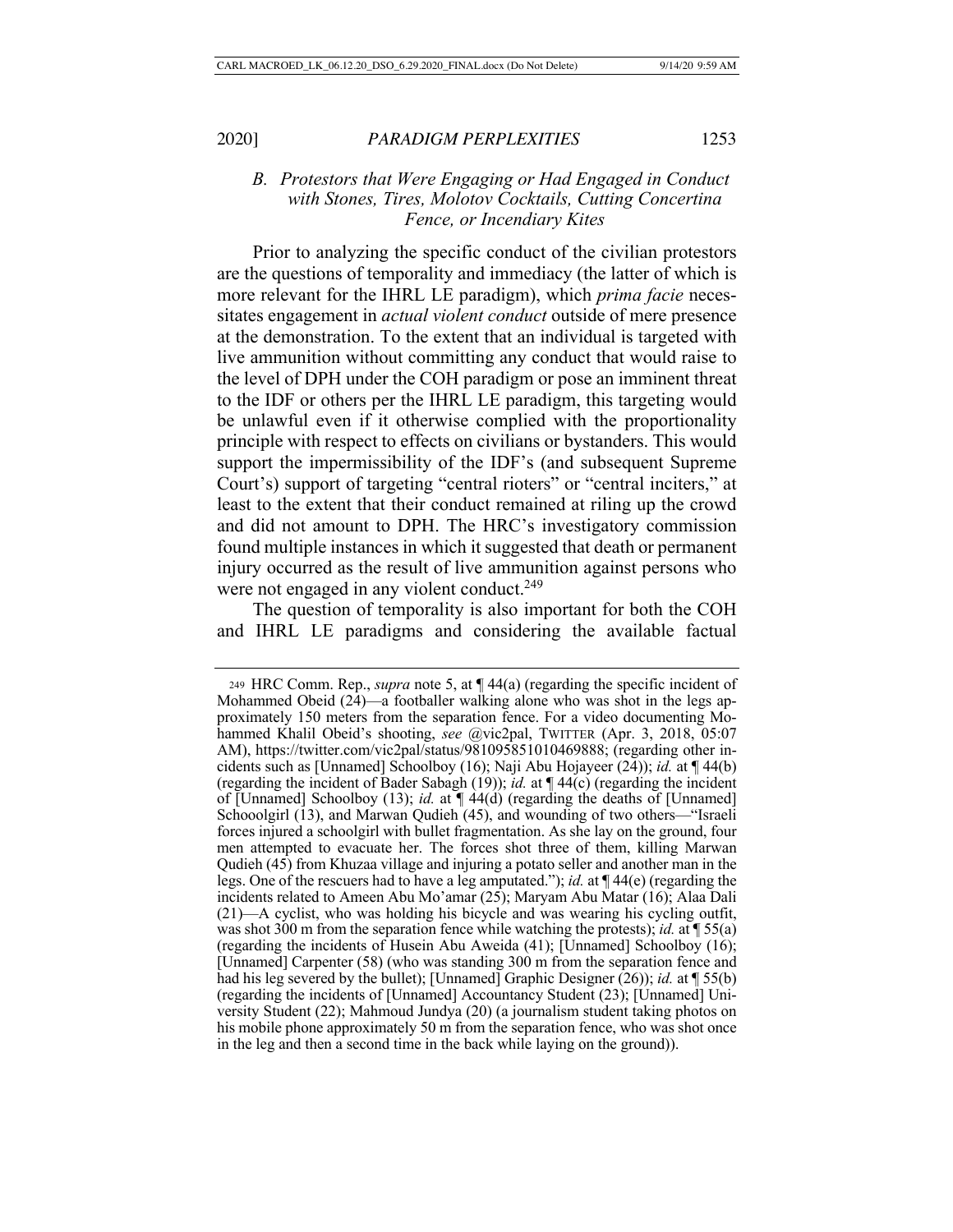information and the events specific to the border protests, it is dealt with somewhat similarly in both cases. Normally for the COH paradigm, the temporal question is less of an issue pursuant to an IAC with hostilities strictly between belligerents, as belligerents may be lawfully targeted based on their status, regardless of whether or not they are conducting hostilities at the time of the attack, and this is similar within the law applicable to NIACs, pursuant to which readily-identifiable members of non-state armed groups that are parties to the armed conflict can be targeted at all times.

However, the temporality aspect changes significantly as a matter of the NIAC COH paradigm in relation to individuals who are not readily identifiable as belligerents or who maintain civilian status. Pursuant to the direct causation prong of the DPH test, "where the required harm has not yet materialized, the element of direct causation must be determined by reference to the harm that can reasonably be expected to directly result from a concrete act or operation ('likely' harm)."<sup>250</sup> Additionally, DPH is only relevant for *specific* hostile conduct, which means that a civilian who participates in hostilities regains her civilian status upon termination of her hostile conduct.<sup>251</sup> There is an exception to this principle when a civilian fills a role in an armed group that involves DPH,<sup>252</sup> and on that basis is deemed to have a "continuous combat function," but this Note will not discuss this exception.253 Thus, to satisfy the direct causation DPH prong under the COH paradigm, a soldier looking to target a civilian, as a temporal matter, must do so either when the civilian is in the action of DPH; at a time in which it is likely that the civilian will engage in actions that will cause harm; in situations in which execution of a specific act of DPH requires prior geographic deployment; or when return from an execution of hostile acts remains integral to the hostile operation.<sup>254</sup>

As a matter of the IHRL LE paradigm, the temporal scope for justifying lethal or potentially-lethal force is narrowed even further due to the fact that the threat to life or limb of law enforcement officers (soldiers in this context) by a specific individual is imminent, and that

<sup>250</sup> Nils Melzer, *Interpretive Guidance DPH*, *supra* note 181, at 55.

<sup>251</sup> *Id.* at 71 n. 192.

<sup>252</sup> *Id.* at 72.

<sup>253</sup> *See generally* Sabrina Henry, *Exploring the "Continuous Combat Function" Concept in Armed Conflicts: Time for an Extended Application?*, 100 INT'L REV. RED CROSS 267 (2019). Arguments regarding continuous combat function were not raised by the litigants in front of the Israeli Supreme Court, so a discussion regarding potential continuous combatant function is beyond the scope of this Note.

<sup>254</sup> Nils Melzer, *Interpretive Guidance DPH*, *supra* note 181, at 65-67.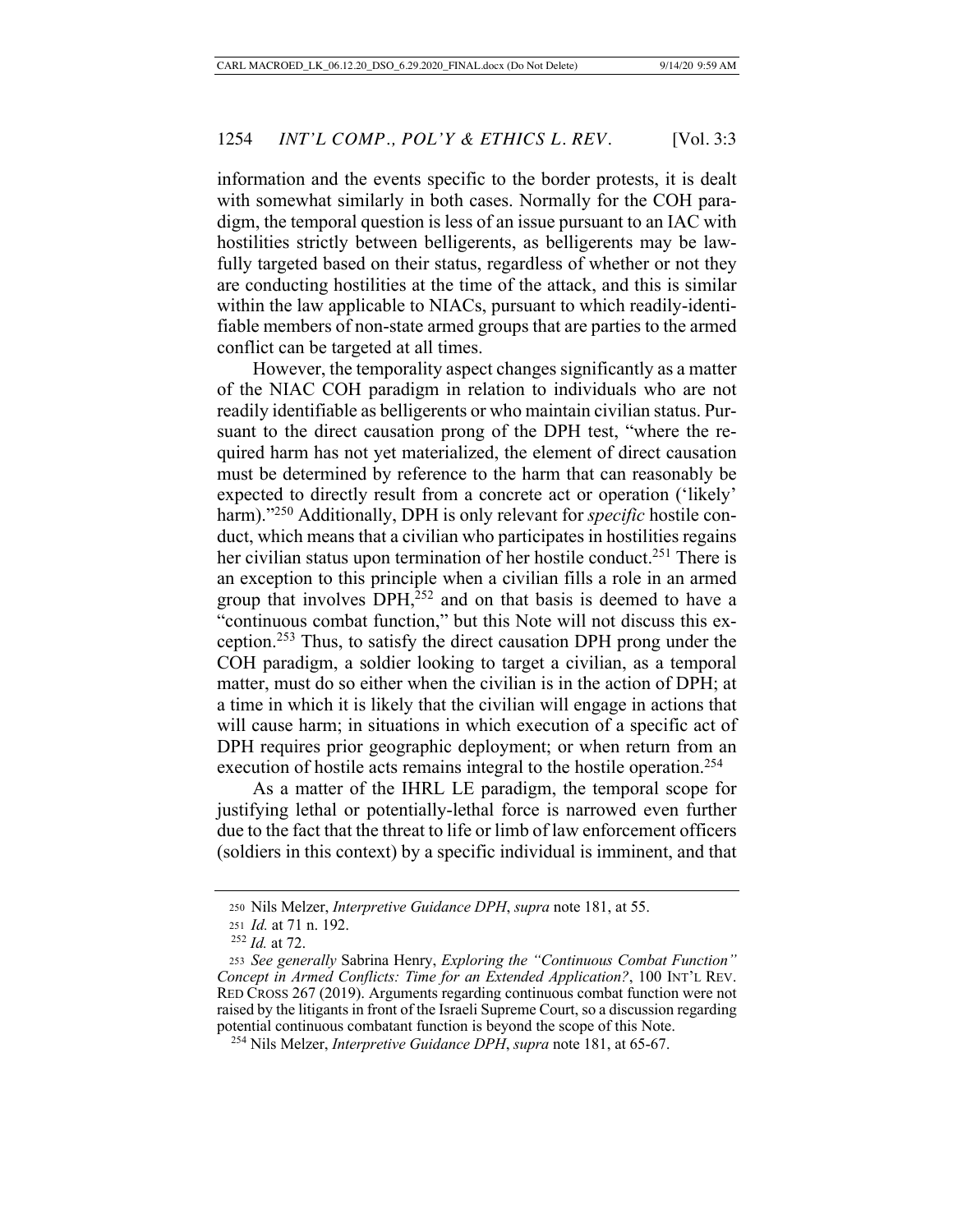lethal or potentially-lethal force is strictly necessary to prevent that threat. As stated above, the collectivized and preemptive nature of the Supreme Court's rendering shifts the focus away from the danger created specifically by the individual and looks to the threat consideration as one posed by the mass at large, while simultaneously undercutting the temporal restrictions in the IHRL LE paradigm by effectively excising the strict necessity and immediacy requirements.255 The result, as is described in further detail below, is something more akin to the COH paradigm.

### 1. Molotov Cocktails and Stones

As a prefatory matter, it is indisputable that both Molotov cocktails and stones thrown both by hand and by sling can be dangerous, and even deadly, to the individual on the receiving end. It is doubtful, however, that slung stones should be considered a threat requiring a response with lethal force under either the COH or LE paradigms due to the ineffectiveness of the relatively primitive nature of the weapon (especially when compared to the weapons, both lethal and non-lethal, at the disposition of a well-equipped, well-funded, and well-trained modern military). Molotov cocktails, on the other hand, have been used in military combat<sup>256</sup> and are recognized by some countries to meet the threshold of harm under the DPH test in certain circumstances.257 However, even if the use of a Molotov cocktail would meet both the threshold of harm and direct causation prongs, civilian protection is not lost under the COH paradigm without also meeting the

<sup>255</sup> *See* Lieblich, *supra* nn. 172-173; *see also* HCJ 3003/18, at ¶¶ 8, 12, 40 (Melcer, J.); Hayut, J. (concurring), ¶ 7.

<sup>256</sup> The name "Molotov cocktail" was in fact given to these incendiary bombs by Finnish forces during the Winter War in 1939-40, which were used with success against invading Soviet tanks. The "Molotov" portion derived from a joke regarding the then-Soviet Minister of Foreign Affairs, Vyacheslav Molotov, who stated that the Soviet Army was not dropping bombs on the Finns but was rather air-dropping food to the starving Finnish population. *See Molotov Cocktail*, HARV. U.: THE PHOENIX & THE FIREBIRD: RUSSIA IN GLOBAL PERSPECTIVE, http://dighist.fas.harvard.edu/projects/russiaglobal/exhibits/show/objects/politics/molotov#edn3.

<sup>257</sup> *Practice Relating to Rule 6. Civilians' Loss of Protection from Attack*, ICRC, https://ihl-databases.icrc.org/customary-ihl/eng/docs/v2\_rul\_rule6 (citing MILITAIR JURIDISCHE DIENST: KONINKLIJKE LANDMACHT (NETH.), Toepassing Humanitair Oorlogsrecht Voorschift No. 27-412, at § 0520 (2005), which states that a civilian loses her civilian protection when conduct is a DPH—"the person involved engages in hostilities aimed at hitting enemy personnel or materiel. Examples include firing at enemy troops, throwing molotov cocktails or blowing up a bridge used for the transport of military material.").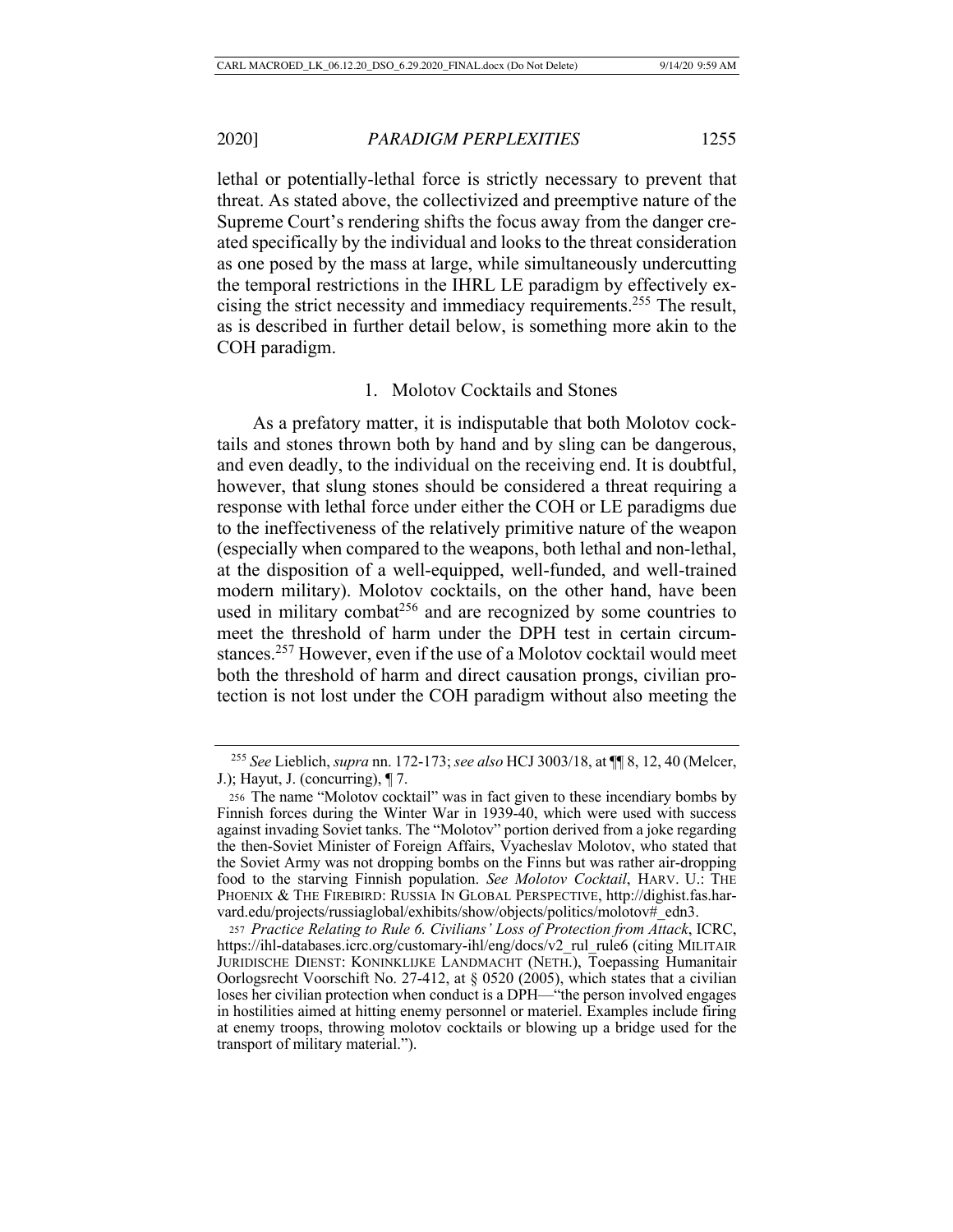belligerent nexus element of the DPH test,258 which is *not* evident in the circumstances at the Gaza border, contrary both to the IDF and Supreme Court's contentions. The IDF and the Supreme Court provide no facts conclusively demonstrating that the use of Molotov cocktails were specifically designed to support a party to an armed conflict (whether it be Hamas or the Palestinian Islamic Jihad) necessary to meet the belligerent nexus requirement, and rather tacitly presume that the support allegedly exists due to the fact that the unrest was happening in Gaza, that Hamas effectively governs Gaza, and that Hamas generally supported the demonstrations at the border. Moreover, IHL experts have delineated that the general rule for violence pursuant to civil unrest "lacks the belligerent nexus required for a qualification as [DPH]."259

Of course, failure to meet all three elements of the DPH test does not abrogate from the ability to use lethal or potentially lethal force under the IHRL LE paradigm so long as imminence and strict necessity under IHRL are met. Applying these principles necessarily raises the question of where in fact the Molotov cocktails and stones are aimed, and what the likelihood is of potential threat to life and limb. For example, Molotov cocktails lobbed at IDF soldiers directly would almost definitely meet this threshold, especially if non-lethal de-escalatory measures already have been taken as a matter of protection. It becomes doubtful that this threshold is met under the IHRL LE paradigm if the Molotov cocktails are aimed at a portion of the separation fence or concertina wire, in which the lives of IDF soldiers are not threatened.

This analysis changes, however, when utilizing the Supreme Court's rendering of the LE paradigm, as any acceptance of a collective understanding of the threat widens the analytical framework for a response beyond the specific, individual use for the Molotov cocktail. As for the slinging of stones, it is difficult to imagine a justification of resort to lethal or potentially-lethal force under the COH paradigm or

<sup>258</sup> Nils Melzer, *Summary Report: Fifth Expert Meeting on the Notion of Direct Participation in Hostilities*, INT'L COMM. RED CROSS 67 (Feb. 5-6, 2008) ("[T]he Organizers explained that the purpose of defining the 'belligerent nexus' of an act in terms of its 'design to support one party by harming another' was precisely to prevent that harm caused to a party to the conflict for reasons unrelated to the conduct of hostilities would be qualified as direct participation in hostilities and lead to a military response. *For example, civilians throwing stones or Molotov-cocktails during riots and demonstrations might cause serious destruction, injury and even death, but would still have to be regarded as forms of civil unrest rather than as part of the conduct of hostilities*.") (emphasis added).

<sup>259</sup> Nils Melzer, *Interpretive Guidance DPH*, *supra* note 181, at 63-64.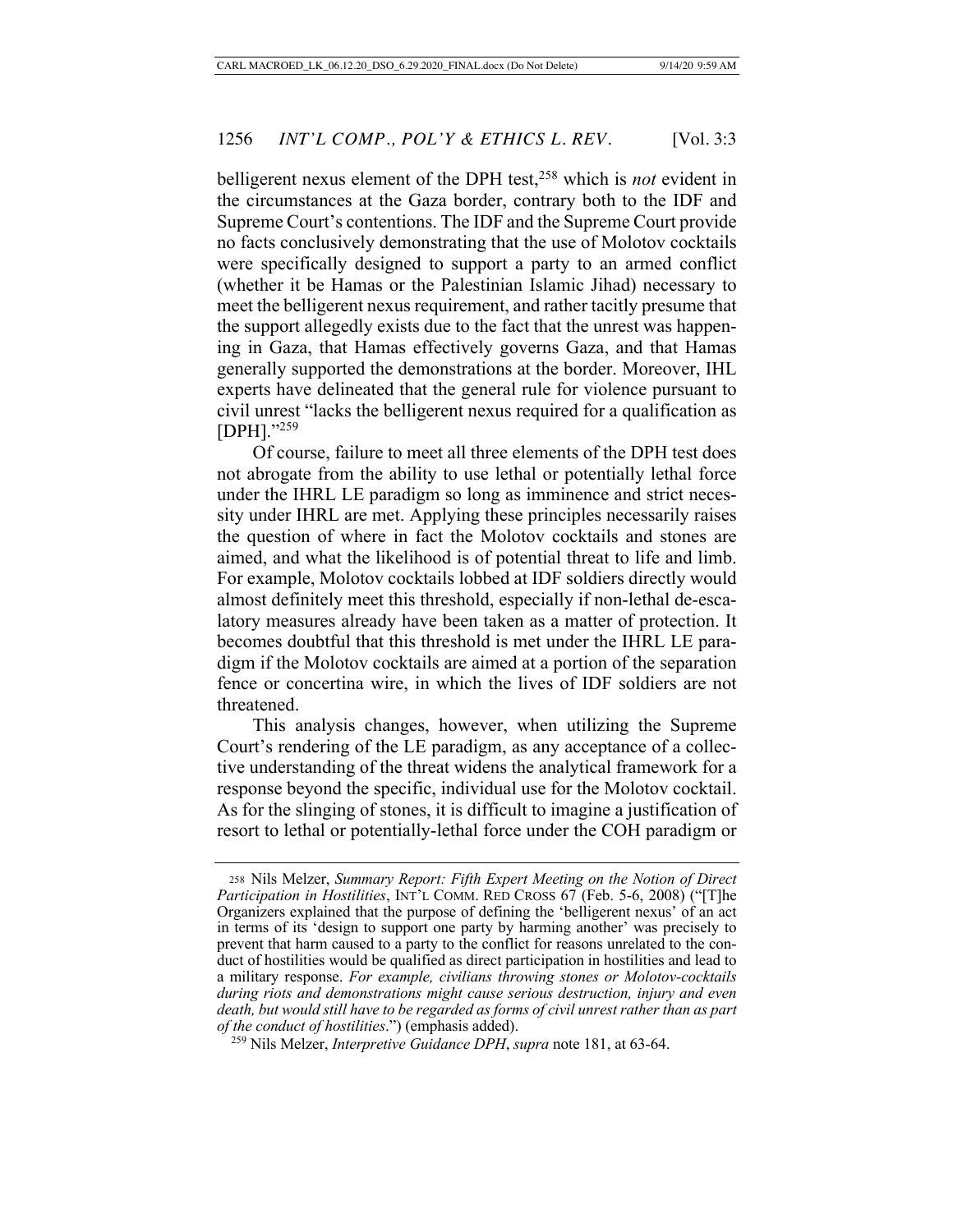either rendering of the LE paradigm—especially when taking into account both the sheer range of non-lethal means that the IDF has at its disposal (such as tear gas, sponge rounds, rubber coated steel bullets, etc.), the defensive gear provided to IDF soldiers (kevlar/bullet-proof helmets, vests, and military grade clothing),  $260$  and the experience that the IDF as a whole has in dealing with Palestinian stone-slingers in a non-lethal manner—as it is doubtful the stone-slinging would meet the threshold of harm test under the COH paradigm's DPH test or the strict necessity required for use of lethal or potentially-lethal force under the IHRL LE paradigm. Indeed, the investigatory commission only documented a single incident where an IDF soldier was "lightly injured" by a stone throughout the scope of its investigation.<sup>261</sup> Thus, the targeting of active stone-slingers with live ammunition is highly problematic,262 and is even more problematic when considering evidence of targeting with live ammunition after those targets were no longer engaging in stone slinging.<sup>263</sup>

#### 2. Tire Burning

Protestor conduct related to tire burning poses an interesting analysis which differs somewhat from Molotov cocktails and stone throwing with regard to a COH DPH inquiry, yet the use of lethal or potentially lethal force against a person engaged in tire burning seems to be even more forcefully prohibited as a matter of the IHRL LE paradigm than was stone-slinging and Molotov cocktail-throwing. For reference, the investigatory commission noted three separate cases in

<sup>260</sup> *See* Sheren Khalel, *Sponge Rounds, Rubber bullets, and Tear Gas—How Israel's Non-Lethal Munitions Can Kill*, MONDOWEISS (Aug. 14, 2017), https://mondoweiss.net/2017/08/bullets-israels-munitions/ (describing the protective gear worn by the IDF).

<sup>261</sup> HRC Comm. Rep., *supra* note 5, at ¶ 60. N.B. that the report does document a total of four injuries "by stones or explosives," however the context is not given to determine whether the victims of these injuries were Palestinians or IDF personnel. *See id.* at ¶ 37.

<sup>262</sup> *Id.* at ¶ 44 (regarding the death of Mohammed Kamal Najar (25)); *id.* at ¶ 66 (regarding the deaths of the minors Ibrahim Abu Shaar (17); Suhaib Abu Kashef (16)).

<sup>263</sup> *Id.* at ¶ 66 (regarding the deaths of minors Izeddine Samak (16)—"[Shot] in the abdomen after he and two friends slung stones at Israeli soldiers. [He was shot] as he sat resting with his back to the fence 150 m from the separation fence."; Bilal Ashram (17)—"[He] was throwing stones at Israeli soldiers when they shot him twice, in the foot and the chest, as he ran away, approximately 150 m from the separation fence.").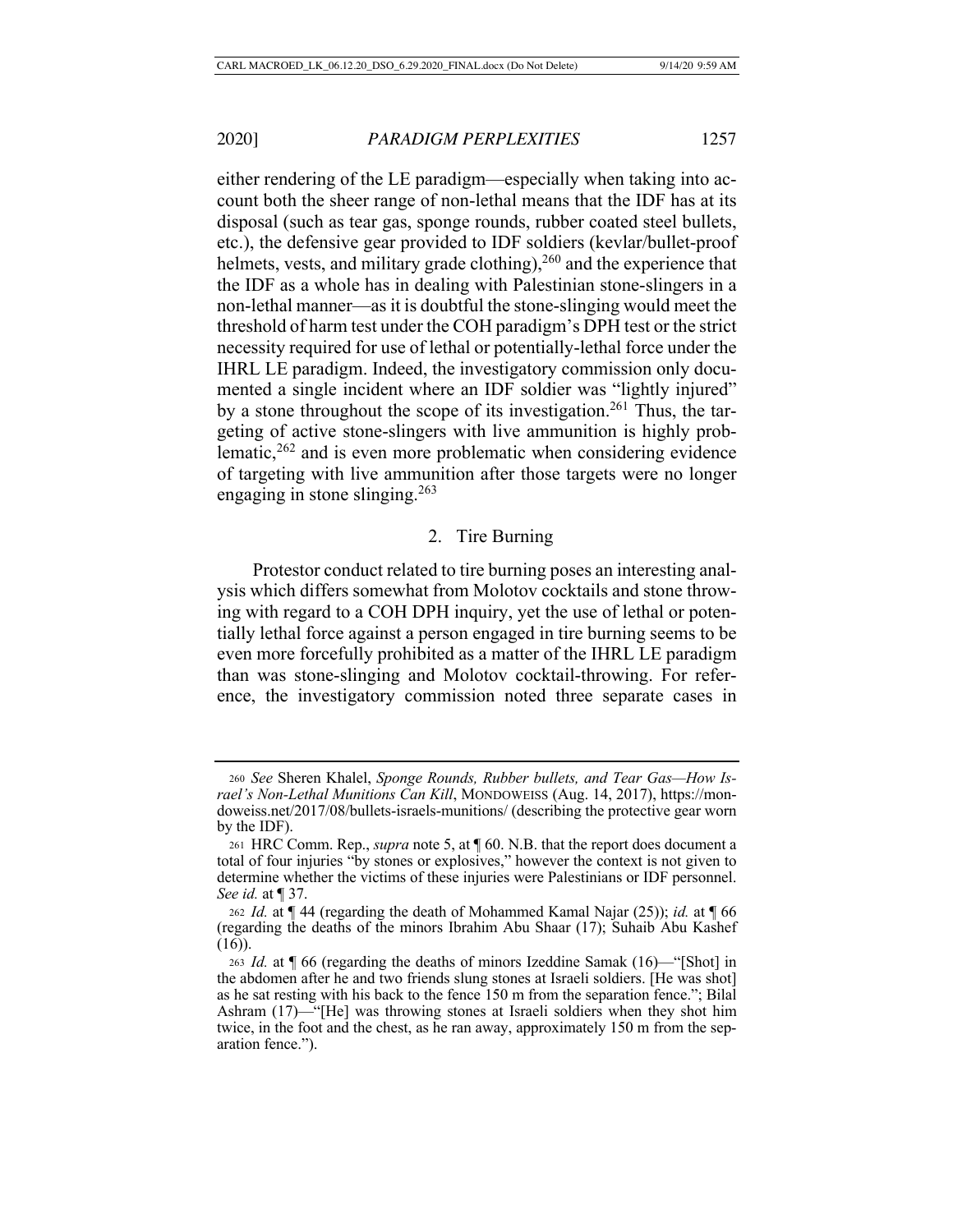which protestors were killed due either to the burning of tires on the demonstration fields or the hauling of tires to the field for burning.264

From a factual perspective when compared to the Molotov cocktails and the slinging of stones in relation to the COH paradigm, it is undeniable that both Molotov cocktails and stones arguably pose a higher threat to soldiers than tire burning does, as tire burning is not directed at soldiers, but is rather used as a smoke screen to protect from sniper visibility. This poses an interesting question as a matter of DPH, as preparatory measures by civilians aiming to carry out specific hostile acts may result in that civilian relinquishing her civilian protection.265 Thus, for example, one could imagine that in the midst of a COH-implicating battle between Hamas belligerents and the IDF, civilians who bring tires onto the field to burn for the purpose of obscuring the visibility of the IDF may lose their civilian protection per the DPH test, as they would be impeding the military operations and capacities of the IDF pursuant to the harm threshold and would presumably meet the criteria both for the direct causation and belligerent nexus prongs.

While this type of indirect conduct might counterintuitively cause a civilian to lose her civilian status per a DPH assessment within the COH paradigm, the analysis goes in the exact opposite direction when assessed through the IHRL LE paradigm. As stated above, lethal or potentially-lethal force is only justifiable in situations of last resort where the *individual* poses an imminent threat to life and limb of the soldiers responding in a LE capacity—the burning of tires, therefore, seems to not possibly fit within any situation under the IHRL LE paradigm in which resort to lethal or potentially-lethal force is warranted. It is here that one finds perhaps the most glaringly problematic aspect of the Supreme Court's rendering of the LE paradigm—since the only justifiable targeting with live ammunition of a protestor burning tires would necessarily have to draw from a COH paradigm justification, the Supreme Court's rendering of the LE paradigm has essentially removed it from its proper context within IHRL and has placed it either squarely within the COH paradigm or so adjacent to it that it is

<sup>264</sup> HRC Comm. Rep., *supra* note 5, at ¶ 44(b) (regarding the death of Abdel Fatah Nabi (18)—"[The IDF] shot him in the back of the head as he ran, carrying a tyre, away from and about 400 m from the separation fence."); *id.* at ¶ 55(a) (regarding the death of Yasser Habeeb (24)); *id.* at ¶ 66 (regarding the death of minor Fares Sirsawi (13)—"Israeli forces shot him in the chest when he was approximately 10 m from the separation fence. Fares had been among a group of youths dragging tyres to the fence.").

<sup>265</sup> Nils Melzer, *Interpretive Guidance DPH*, *supra* note 181, at 66.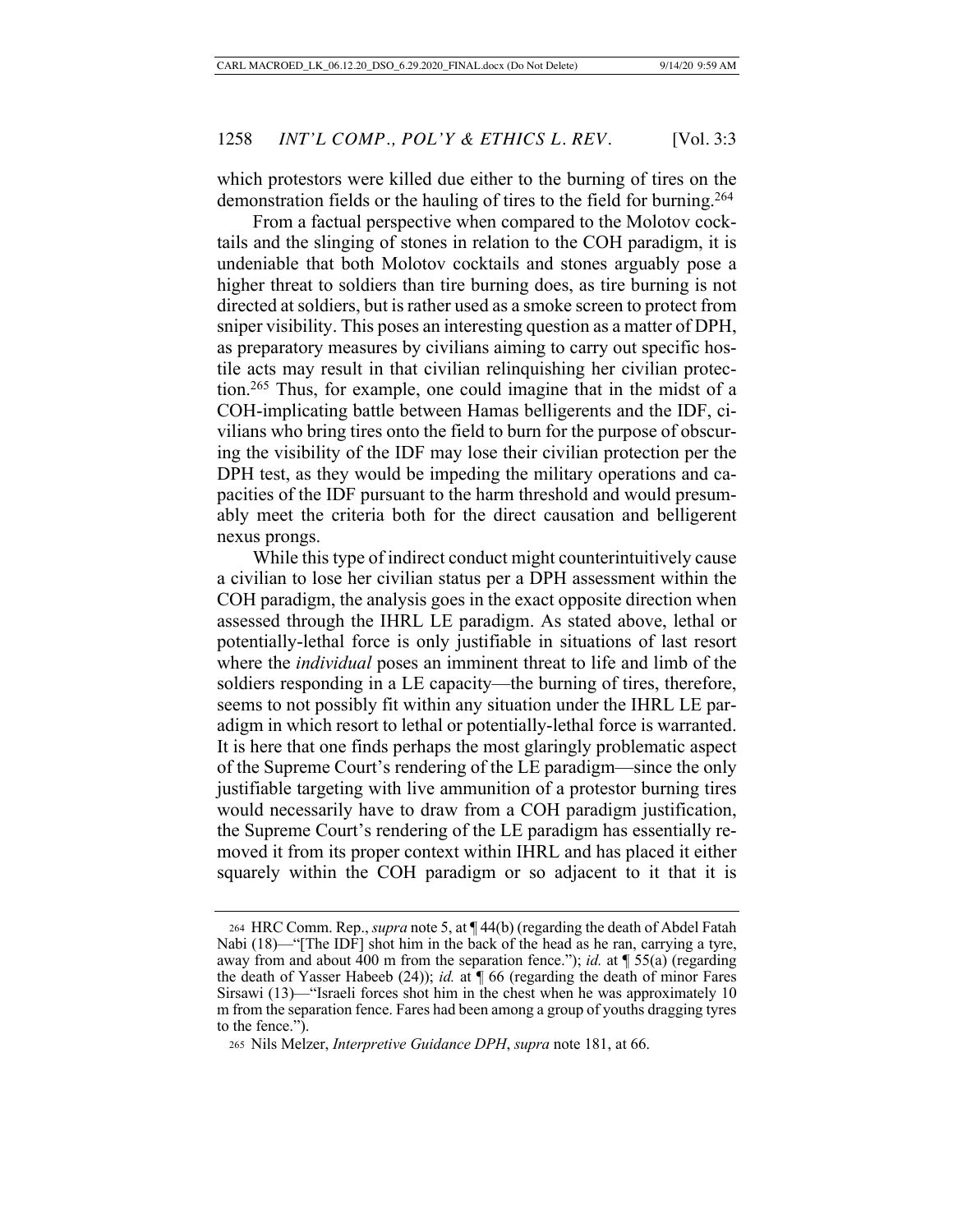permissible to utilize a COH framework as justification. The result is purportedly justified bloodshed devoid of the situational or legal foundation that permits lethal or potentially-lethal force to be used in the first place.

3. Protestor Interaction with the Concertina Wire or Separation Barrier

Prior to analyzing protestor and IDF conduct as a matter of interaction with the concertina wire and then the separation barrier, it is important to get a clearer picture of the nature of the barrier itself, which will assist in determining the extent of the threat as argued by the IDF and the Supreme Court. As per the Supreme Court's rendering:

The vast majority of the present barrier is a relatively simple barrier that is easy to intentionally infiltrate. It is comprised of a basic metal fence inside Israeli territory, which has electronic warning sensors installed on top, but is vulnerable to being cut and is only about the height of one person. A concertina wire is located in the Gaza Strip territory which can also be cut and jumped over easily. The distance between the wire and the fence changes in accordance with the topographical conditions and ranges from 20 to 80 meters, so a person who overcomes the concertina wire could reach the metal fence and be inside Israeli territory within a few seconds.<sup>266</sup>

Other accounts seem to disagree with the relative weakness of the fence that the Court purports. As a New York Times piece reported:

The fence is actually two parallel barriers built by the Israelis: a formidable one of barbed-wire within Gaza and a 10-foot-high metal "smart fence" packed with surveillance sensors along the Israel demarcation line. A restricted buffer zone as wide as 300 yards is between them. Israel has warned that people in the zone without authorization risk being subjected to deadly force. $267$ 

Additionally, the HRC investigatory report observed the following:

<sup>266</sup> HCJ 3003/18, at ¶ 7 (Melcer, J.).

<sup>267</sup> Megan Specia & Rick Gladstone, *What Is the Gaza Fence and Why Has It Set Off Protests Against Israel?*, N.Y. TIMES (May 16, 2018), https://www.nytimes.com/2018/05/16/world/middleeast/israel-gaza-fence.html.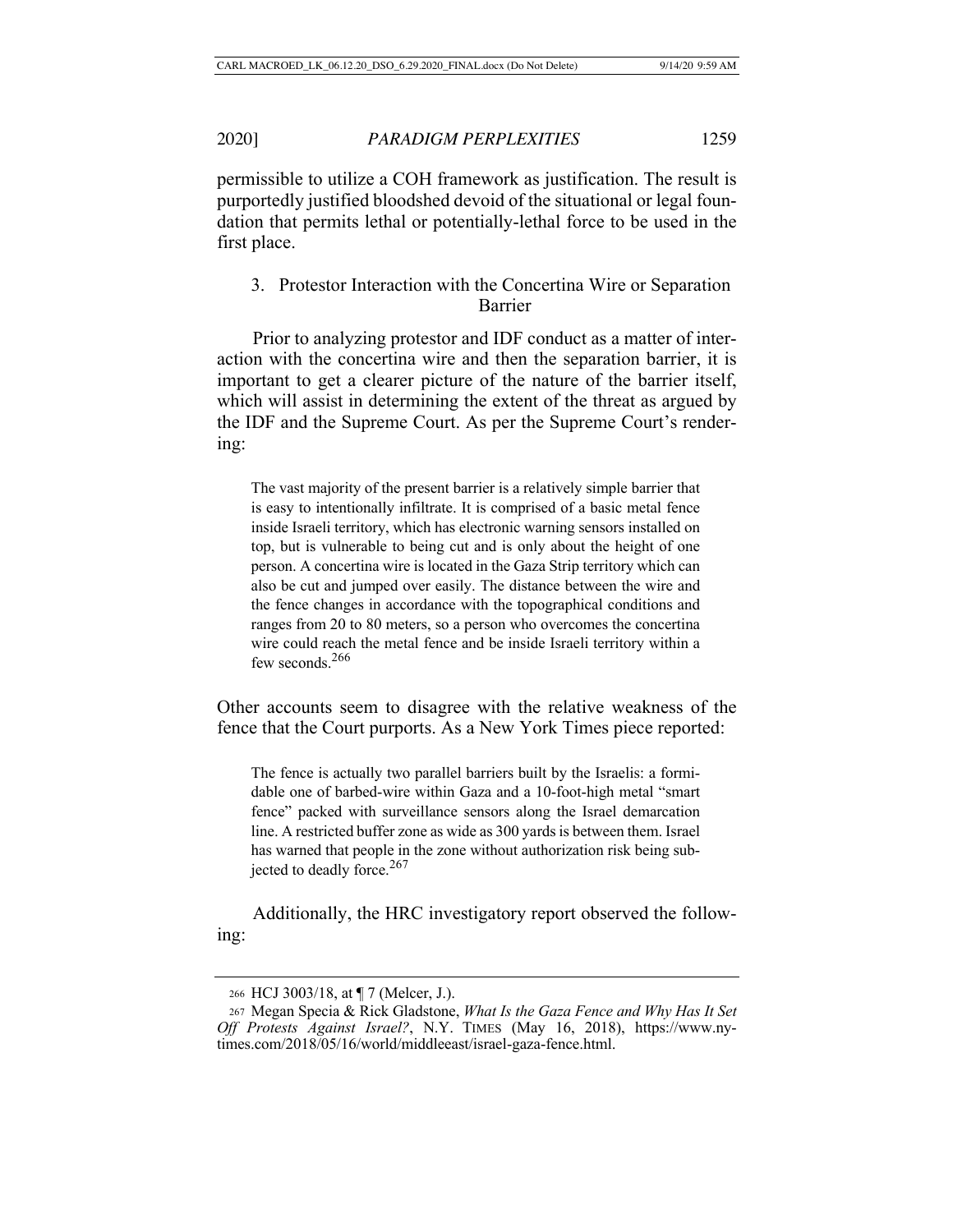At the demonstration sites, [the IDF] strengthened the separation fence and its underground barrier (to prevent and detect cross-border tunnels), installed kilometres of barbed wire coils on the Gazan side as additional barriers, cleared vegetation on both sides, dug deep trenches on the Israeli side and erected a battery of earth mounds or berms onto which snipers were positioned for better visibility and shooting accuracy.<sup>268</sup>

While it is undoubtedly possible that the concertina wire barriers and the separation fence are not insuperable—in fact they were breached at times during the entire duration of the demonstrations there is no reason to believe that the separation barrier is anything other than what it sounds like: a formidable military barrier constructed by an extremely competent and well-equipped military.

The analysis both as a matter of the COH paradigm and LE paradigm is quite similar to the analysis done in relation to the burning tires—within an actual COH situation, the circumstances may result in a civilian who is attempting to destroy or breach the concertina wire or separation fence meeting the DPH harm threshold, and, if the belligerent nexus is additionally met, would ostensibly subject the civilian to being targeted with lethal or potentially-lethal force. Also similar to the burning tires scenario is the fact that cutting the concertina wire itself or attempting to breach the fence itself, *without* additional conduct or capacity to immediately endanger the lives of the IDF soldiers and where non-lethal means might be utilized by those soldiers, necessarily does not warrant a resort to lethal or potentially-lethal force. In fact, the Supreme Court even acknowledges facts that would be consistent with this analysis, as at the time of its ruling it numbered twenty-five Palestinians who had been "caught" (and apparently not killed) by IDF forces after breaching the separation barrier, and mentions that "dozens more" returned back to Gaza upon interaction with the IDF.269 With this in mind, a number of killings of Palestinian protestors engaged in conduct with regard to the wire and separation fence seem to be facially unjustifiable. $270$ 

<sup>268</sup> HRC Comm. Rep., *supra* note 5, at ¶ 30.

<sup>269</sup> HCJ 3003/18, at ¶ 55 (Melcer, J.).

<sup>270</sup> HRC Comm. Rep., *supra* note 5, at ¶ 55(a) (regarding the death of Ala'a Khatib (27)—"[He] was among a group of young men and women who cut through the barbed wire coils and approached the separation fence shouting 'God is great'. Israeli forces shot Ala'a in the head."); *id.* at ¶ 66 (regarding the deaths of minors Mo'min Hams (16)—"Israeli forces shot Mo'min, from Rafah, in the chest. According to one eyewitness, Mo'min was holding a Palestinian flag. According to another,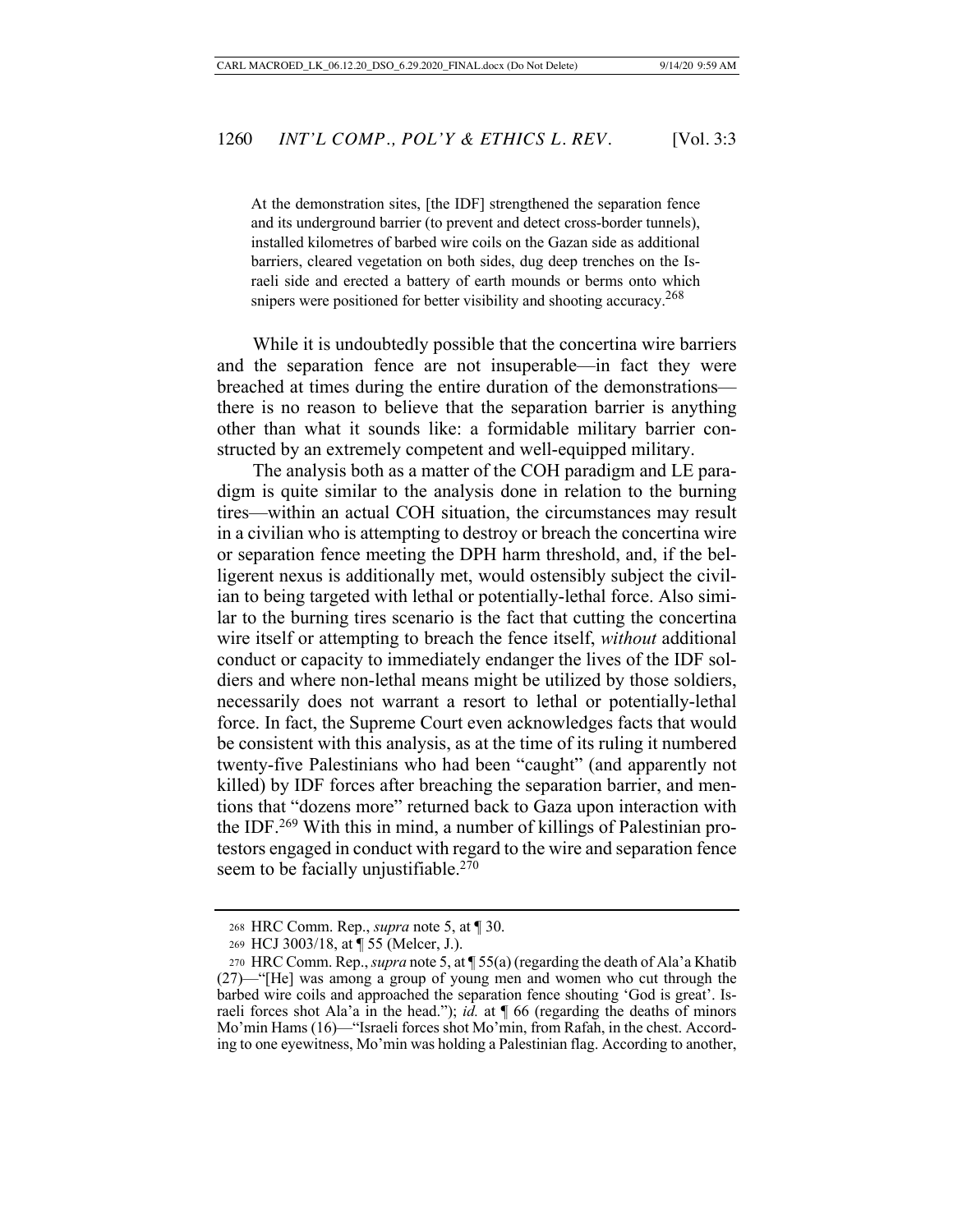Again, concertina wire and separation barrier cases are good examples of the pitfalls of the Supreme Court's rendering of the LE paradigm. Not only does the Supreme Court's version of the LE paradigm seemingly justify application of lethal or potentially-lethal force in situations in which the application of such force can only logically be validated through the COH paradigm, but it also eschews the individuality aspect of threats to life and limb under the IHRL LE paradigm, thus implicating the concerns of Eliav Lieblich—that the validation of lethal force in the Supreme Court's rendering of the LE paradigm comes through the attenuated theoretical conduct of others, not specifically the individual.271

### VII. CONCLUSION

As a general matter, the Supreme Court's opinion in *Yesh Din v. IDF Chief of Staff* cannot be a valid interpretation either as a matter of the law of armed conflict or international human rights law, and the Supreme Court should reverse course in subsequent cases. The Court's view of the LE paradigm is based on an unstable foundation constructed of incorrect assumptions of fact; of the nature of Israel's conflict with Gaza; and of whether IHL and IHRL can exist concurrently (they can). More importantly, the Court's placement of the LE paradigm under the umbrella of IHL enables the continuance of a reckless set of Rules of Engagement which unfortunately has resulted in the unjustifiable killing and wounding of many Palestinian civilians.

In coming to this conclusion, this Note first gave a brief exposition of the Court's opinion in the *Yesh Din* case, and then engaged with the arguments and presumptions for how the Court may have arrived at its own conclusions. In doing so, this Note explored the underlying legal complexities of the Israeli-Gazan relationship, and why the Court considers Gaza to not be an occupied territory and that the applicable law is the IHL governing IACs outside of occupation. Refuting this argument, this Note argued that, assuming the relationship can be classified as an armed conflict, it is more accurately either a situation of military occupation, in which the IHL of IACs specific to occupation would apply, or as a NIAC. Accompanying this conclusion was a discussion of the pitfalls of considering the conflict as an IAC

Mo'min was among a group of young men and boys cutting the barbed wire coils inside Gaza."; Othman Hilles (14)—"Israeli forces killed Othman, from Shuja'iya, with a shot to the chest as he attempted to climb the separation fence at the Malaka site. Othman had nothing in his hands.").

<sup>271</sup> *See* Lieblich, *supra* note 35.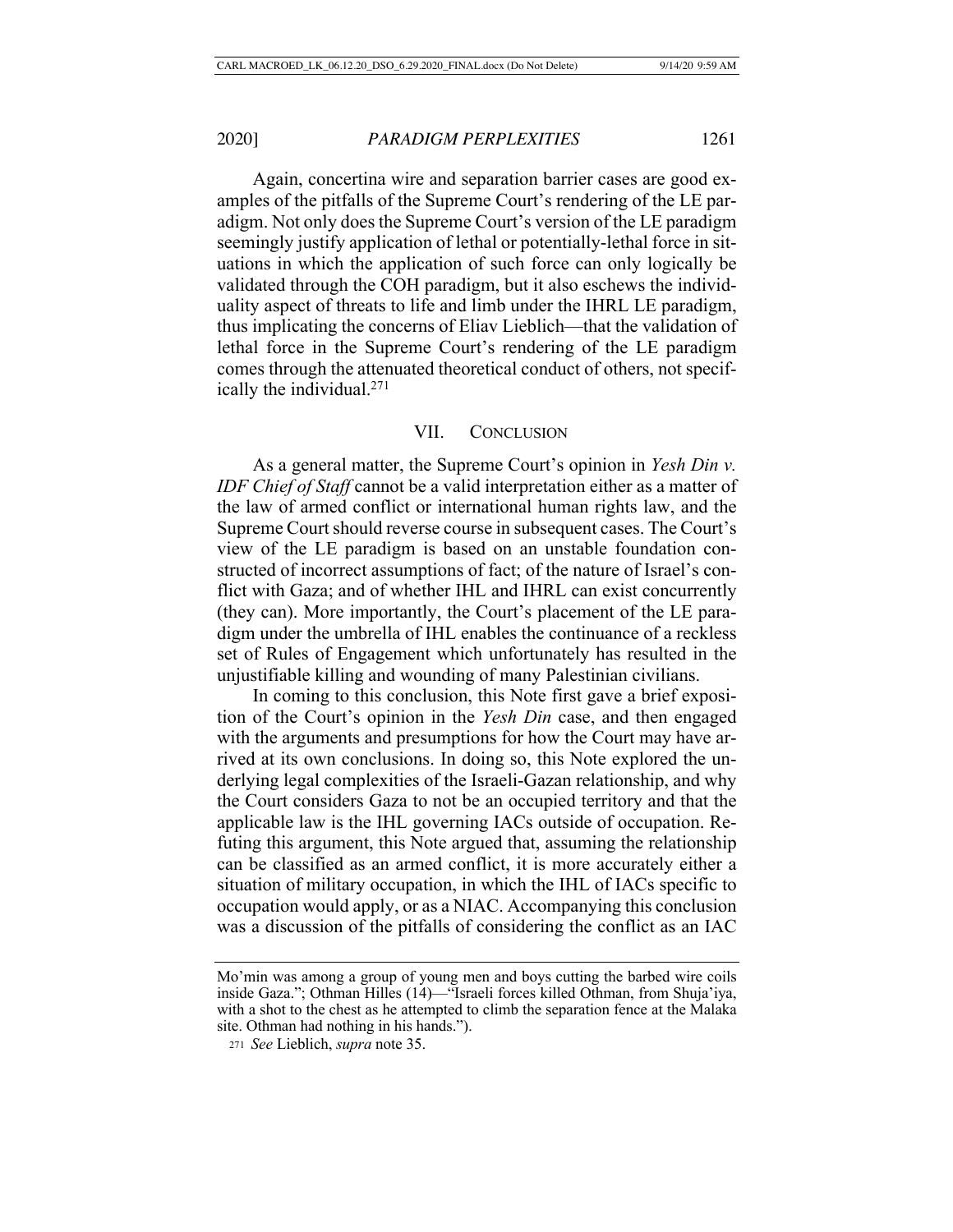without a military occupation, namely that IACs carry the presumptive propriety of using more heavy-handed lethal force and may tolerate a higher threshold of civilian suffering than would a NIAC or the protections offered under the law of occupation. Moreover, this Note underlined the concern that classifying the conflict as a non-occupation IAC when implementing the LE paradigm may, in fact, lead to a conflation of the LE paradigm with COH norms, rather than IHRL norms.

The next portion of the note addressed the general position the State of Israel has taken in regard to the lack of IHRL obligations toward the Palestinian population in Gaza. The shortcomings of this argument were explained, and an analysis of Israeli case law was used to suggest that the persistent objections by Israel were less conclusive than the Israeli government purportedly suggests, and in fact do little to remove limit the applicability of and obligations under the LE paradigm in terms of IHRL norms or customary IHL. Additionally, this Note discussed the modern trend in legal scholarship, practice, and case law toward recognizing the concurrent applicability of IHL and IHRL rules and norms as well as IHRL informing certain IHL rules and norms, in contrast to the outdated view that IHL, as the applicable *lex specialis*, categorically bars the relevance of IHRL.

This Note then considered accepted law and persuasive scholarship regarding the COH paradigm and the LE paradigm as it properly pertains to IHRL. This was followed by a demonstration of the divergent results and consequences produced by improperly interpreting the LE paradigm as closer to the COH paradigm of IHL, which the Supreme Court seems to do in the *Yesh Din* case, versus properly conceiving it as an IHRL paradigm. This was done by utilizing actual examples of the Gaza demonstrations in question, as presented by the HRC Investigatory Committee's report.

In encouraging the Supreme Court to reverse course in subsequent adjudications, this Note will conclude with a few concluding considerations. The importance of adopting widely agreed-upon understandings of the concurrent applicability of IHL and IHRL, as well as the proper application of their paradigms, cannot be understated. First, doing so upholds one of the main justifications for why IHL exists in the first place—namely, to provide a set of rules that minimizes civilian suffering in the unfortunate scenario that states or states and non-state parties choose to result to armed conflict. Second, following accepted international law allows the state to both adequately protect itself and its own civilians and avoid incorrectly validating the commission of war crimes and human rights abuses. This is poignant as a general matter and specific to the conflict between Israel and